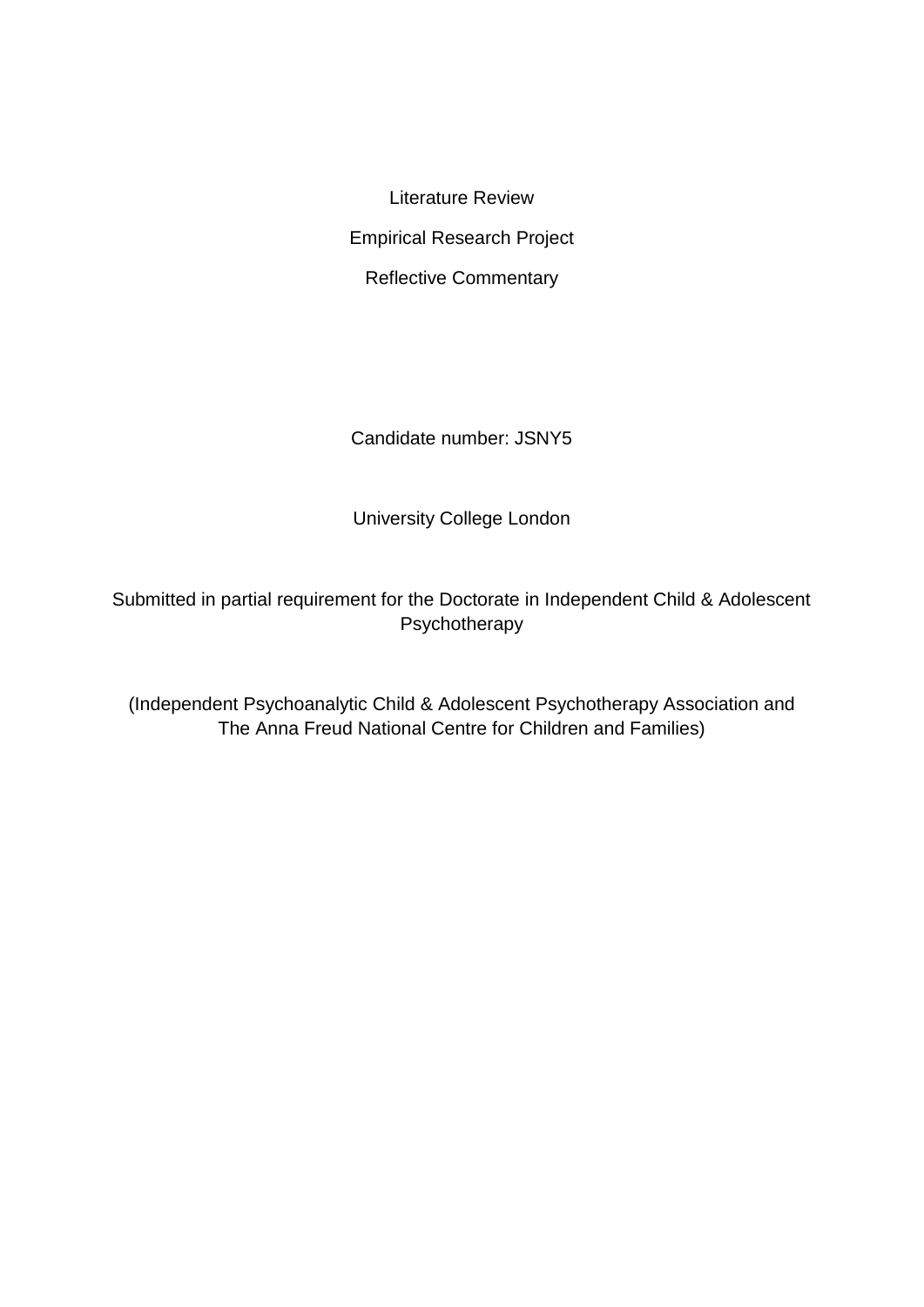# **Declaration**

I declare that the material submitted for examination is my own work. The ideas and findings of others have been referenced in accordance with the guidelines provided and any work by others has been acknowledged.

I understand that anti-plagiarism software may be used to check for appropriate use of referencing.

Candidate Number: JSNY5

Date: 02/05/2020

Signature: x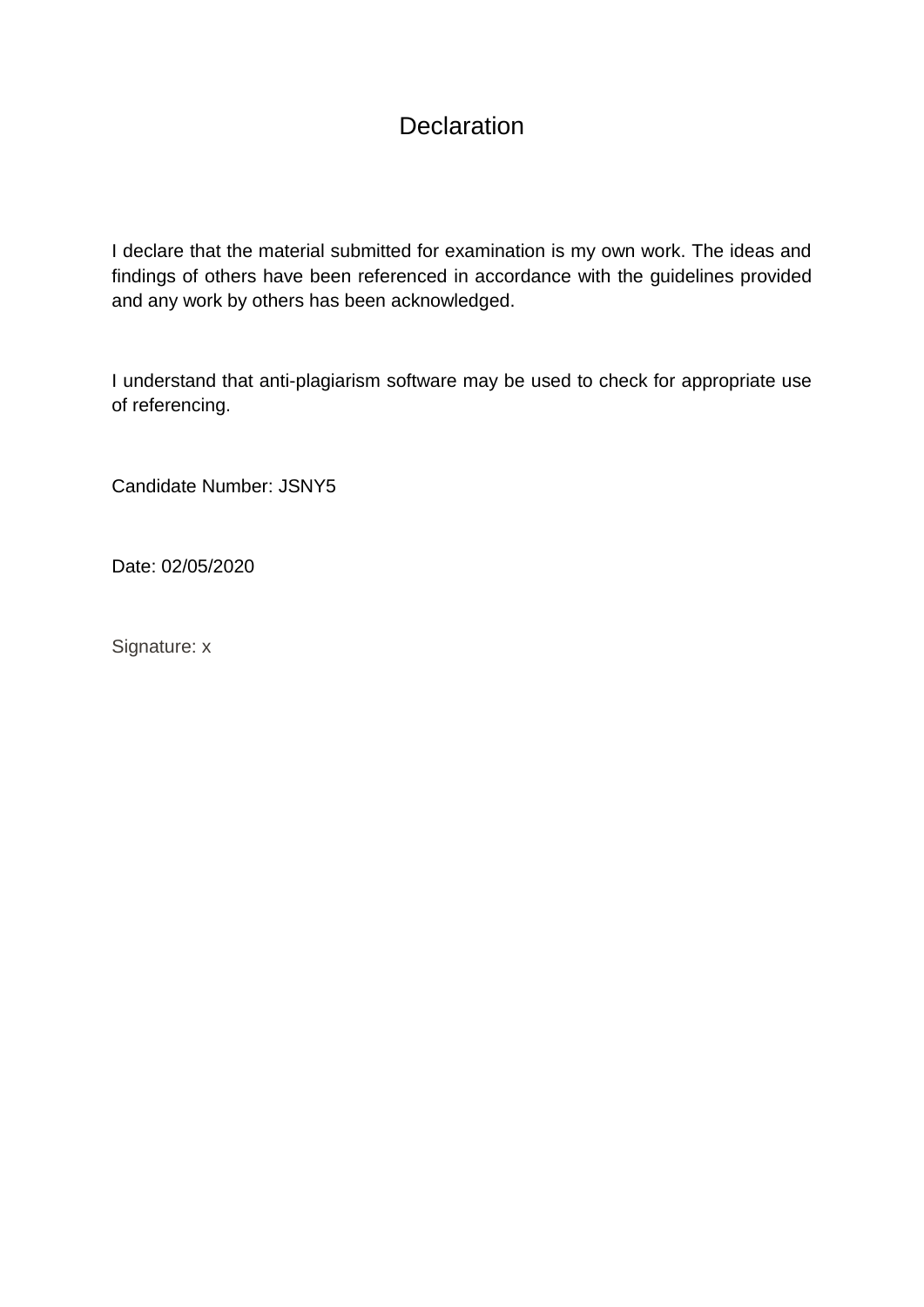# Table of Contents

|--|--|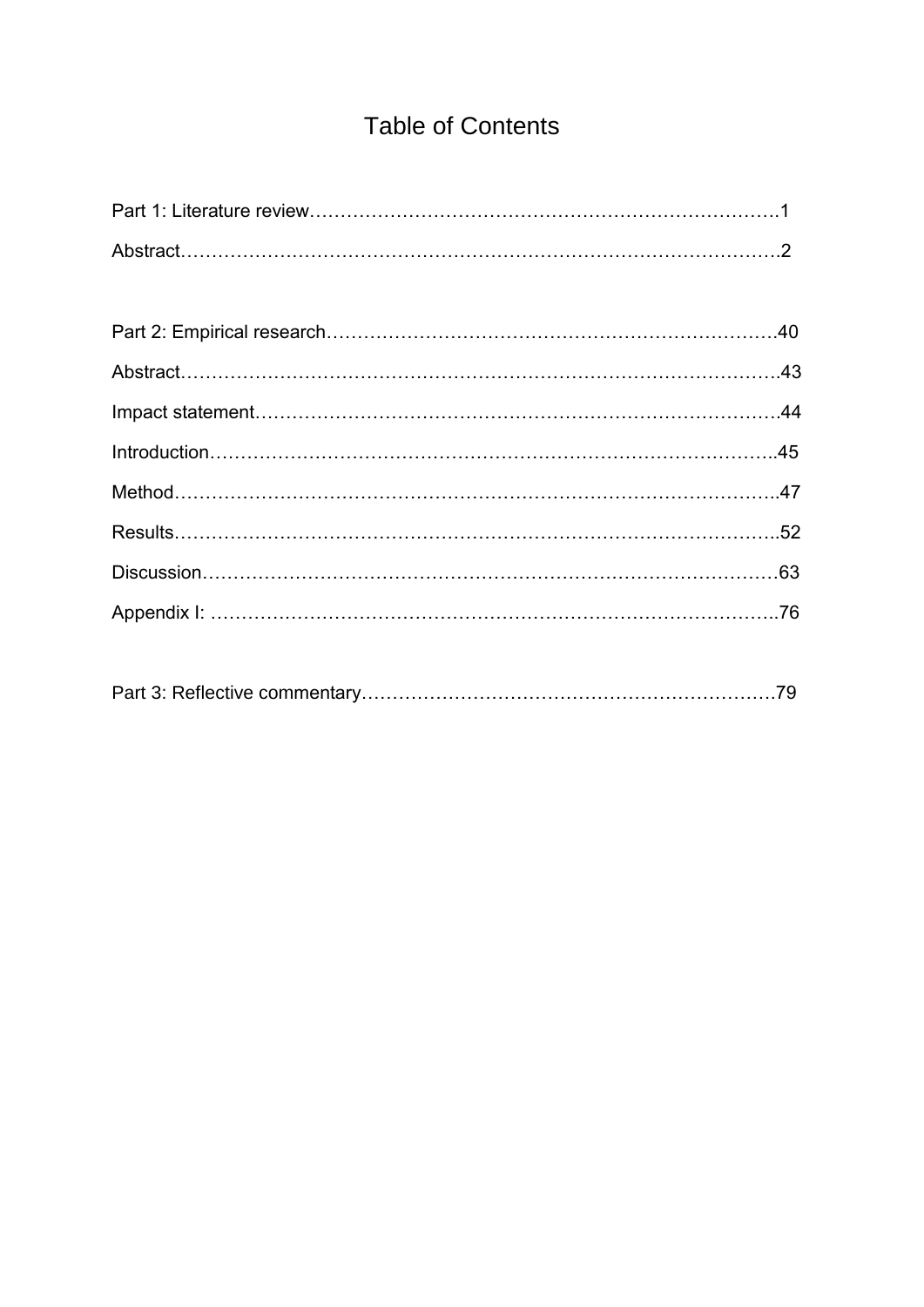# Acknowledgements

I wish to acknowledge my research supervisor Michelle Sleed for the consistent, steady, and reliable support that she has given me. Her positive and constructive approach has enabled me to achieve something that I thought I was far from able to do.

My research seminar leaders at the Anna Freud Centre (Michelle Sleed, Nick Midgely and Elizabeth Edington) patiently helped me to improve my understanding of qualitative and quantitative research.

My Service Supervisor, Jo Russel has given me years of support and provided me with an array of experience which has brought my academic learning to life.

The seminar leaders at IPCAPA and my intensive case supervisors (Monica Lanyado, Angela Joyce and Iris Gibbs) have helped me develop a fascination for psychoanalytic thinking and provided breadth of knowledge which sits alongside my developing understanding of research. Angela Joyce in particular ignited my interest in parent-infant psychotherapy which is at the heart of this study.

Ana Ferreira, my progress advisor, has provided endless warm and consistent support in all areas of my training.

Finally, I would also like to mention my supportive and loyal husband for being by my side throughout these years of studying. For all the words or encouragement, abundance of love, hot baths run and sacrifices that he has made.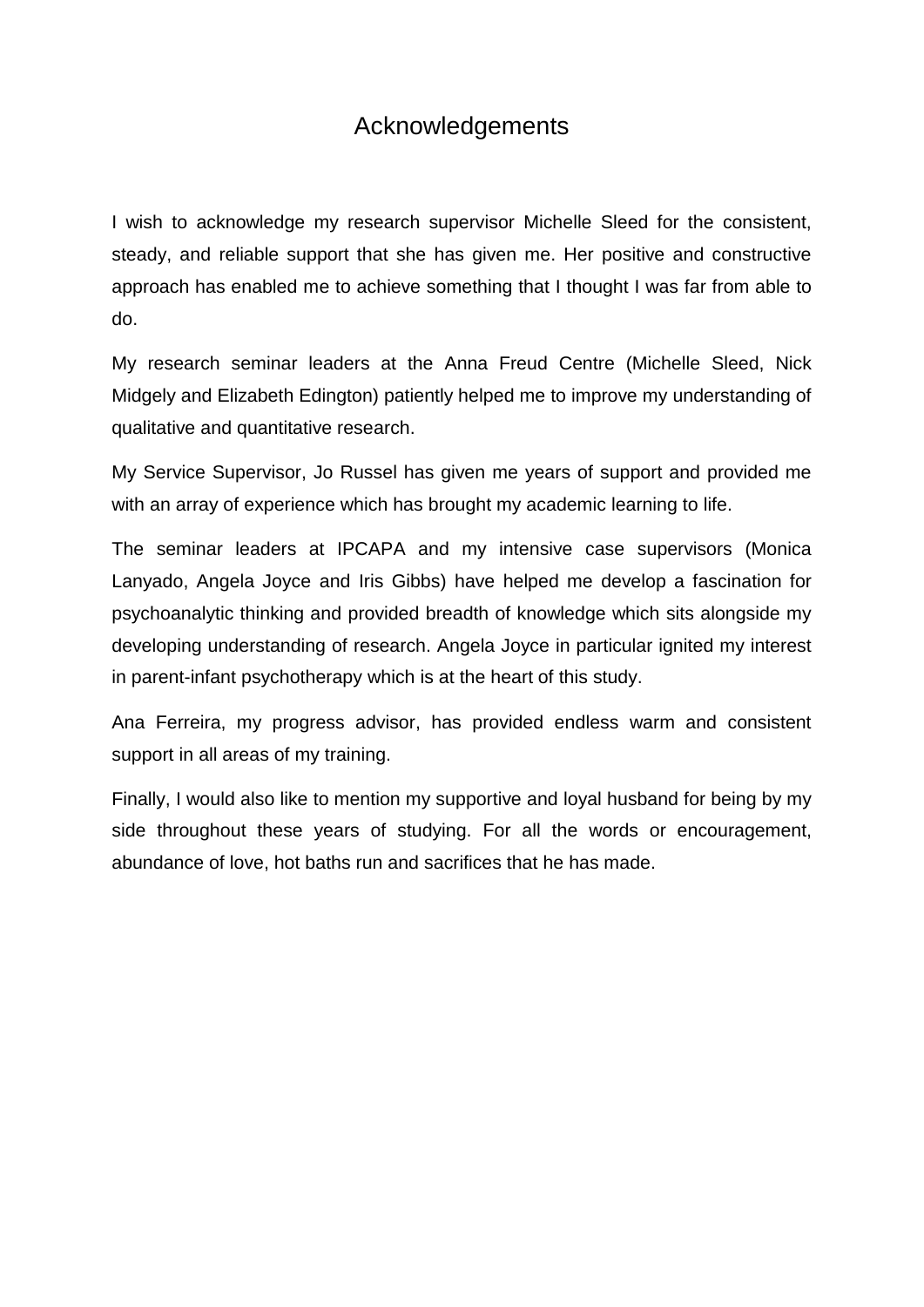# Part 1: Literature Review

## What is Known About Treatment Outcomes for Interventions That Aim to Improve Parenting or Parent-Child Relationships for Parents Diagnosed with BPD?: A Literature Review

JSNY5

**`** Word count: 8031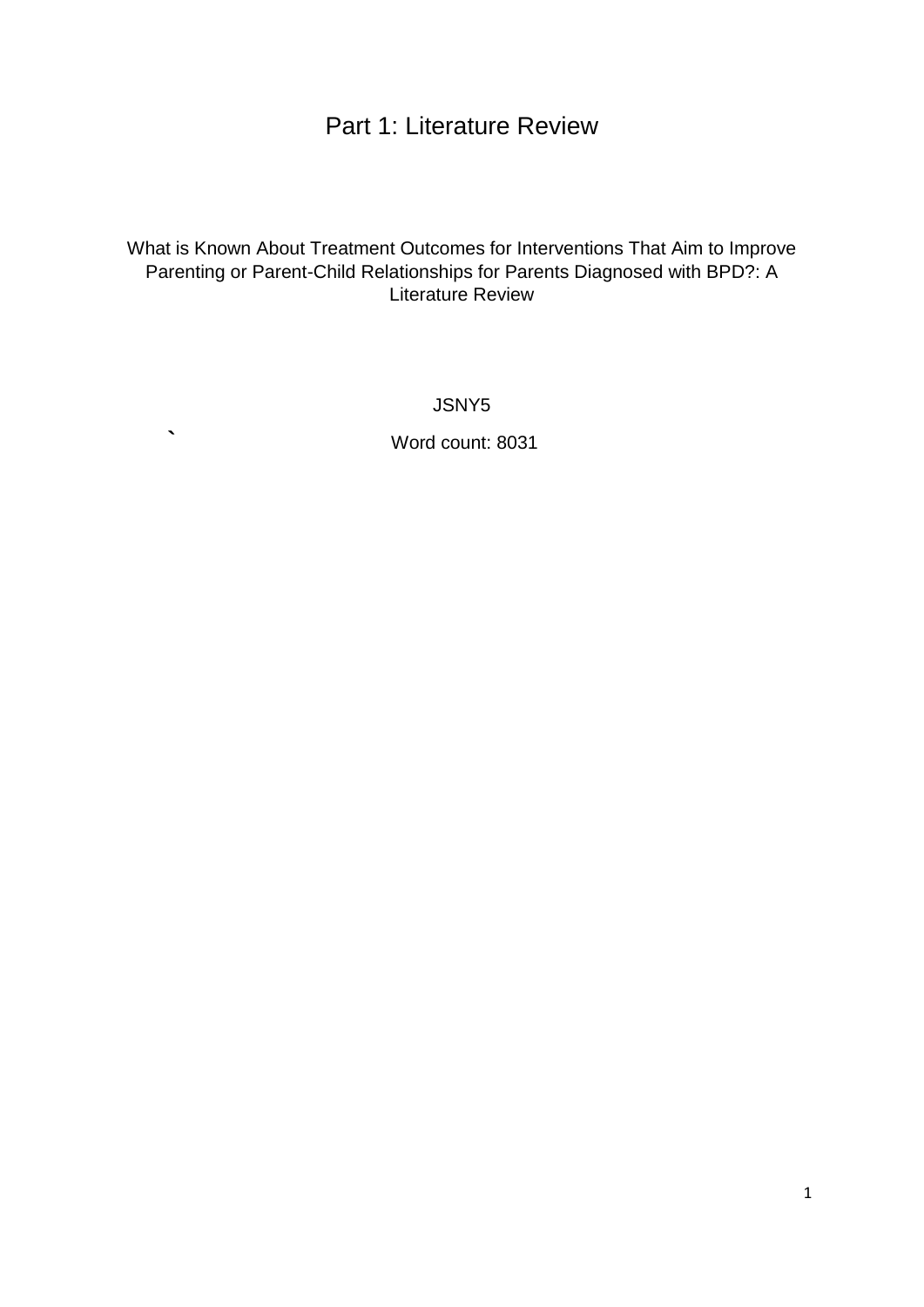## Abstract

This literature review investigates the common characteristics and symptoms of people diagnosed with Borderline Personality Disorder (BPD) such as affect dysregulation, increased negative affect, difficulties employing emotional regulation, low levels of distress tolerance and interpersonal difficulties.

The impact that parents diagnosed with BPD can have on their offspring is investigated with the understanding that parents diagnosed with BPD are more likely to be associated with an unresolved/disorganized attachment style and exhibit unique parenting behaviours such as oscillations between hostile control and withdrawn behaviours, as well as oscillating between intrusiveness and overprotection.

A transmission of vulnerability is analysed as there are strong associations between maternal BPD and offspring individual BPD related symptoms and features. Further links are made to offspring behavioural problems, externalising symptoms and an increase in offspring attention deficit hyperactivity disorder.

This literature review has highlighted that whilst some attachment based and psychoeducational interventions have been adapted in order to treat parents diagnosed with BPD and their offspring, to date, there are no evidence-based treatments specifically designed for parents diagnosed BPD.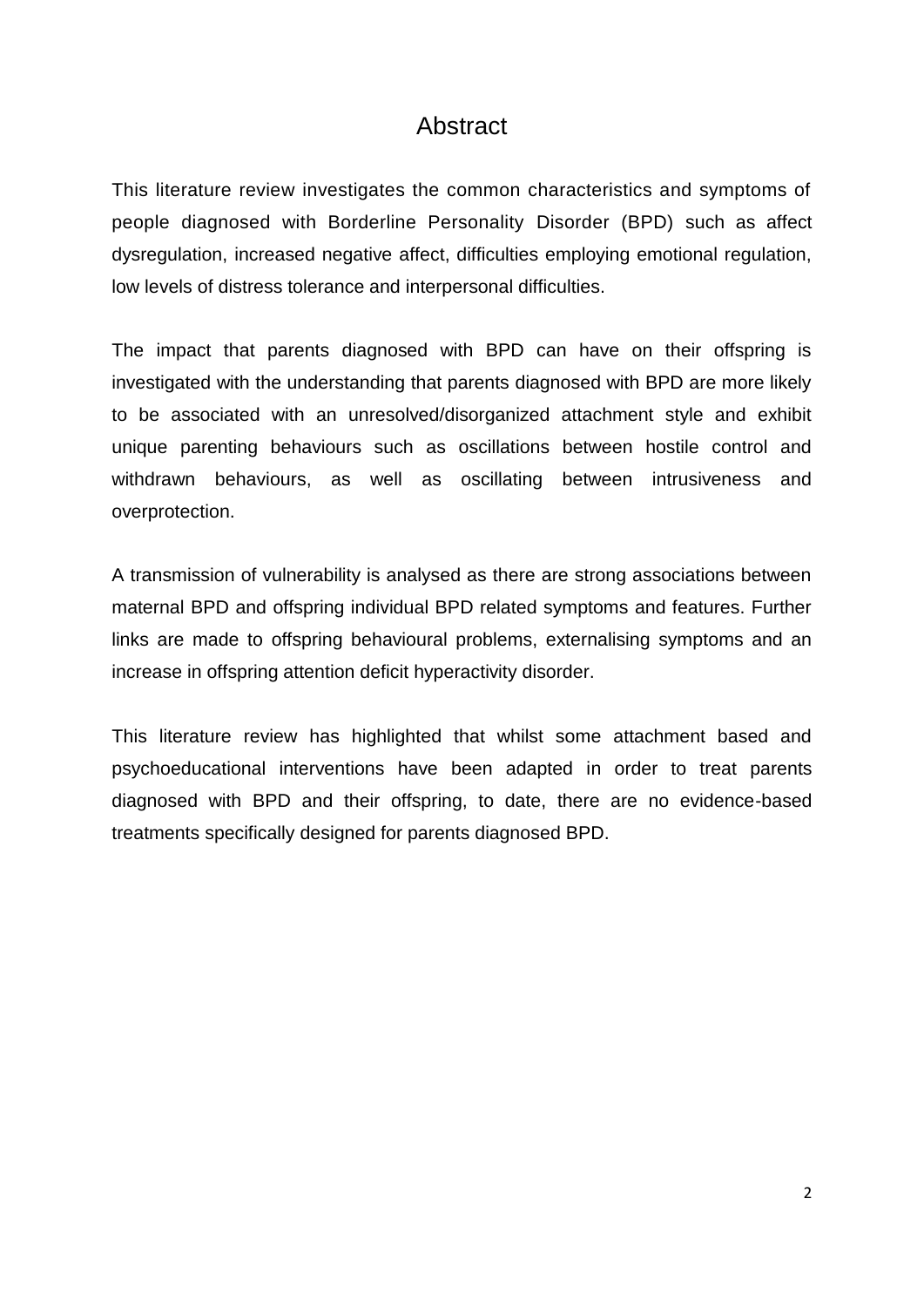## Introduction

This literature review aims to find out what is known about the treatment outcomes for mothers who have been diagnosed with borderline personality disorder (BPD) with interventions that aim to improve parenting or parent child relationships.

It is important to note that this literature review explicitly focuses on mothers as the study sample in the empirical to follow is three mothers.

Using the search terms 'BPD', 'parenting' 'mothers' and 'interventions' in databases such as PsychEd, Google Scholar and PsycInfo, a careful analysis of a wide range of relevant research and literature were undertaken and relevant references from other papers followed up.

Firstly, what is known about BPD will be explained. This will include the clinical diagnosis, common features, traits and attachment patterns exhibited by people diagnosed BPD. Relevant studies that have looked at common parenting characteristics demonstrated by parents with borderline personality disorder and their interaction and communication with their children will then be discussed. Following this, the difficulties that mothers with BPD can face whilst parenting and the possible impact this has on their offspring will be carefully considered. This will be broken down into offspring behaviour, psychopathological issues and psychosocial issues. A common characteristic of a disorganised attachment pattern will also be highlighted. Furthermore, a possible pattern of intergenerational transmission of vulnerability will be explored.

The final part of the literature review will review the literature around clinical approaches and explore treatments aimed to improve parenting or parent-child relationships for parents diagnosed with BPD. For although there are numerous effective treatments for BPD and many effective parenting treatments, this literature review will show that these two areas of interventions have not been substantially integrated and that the unique characteristics of parents with BPD have currently not been met and supported by an RCT. Whilst not negating the importance of evidence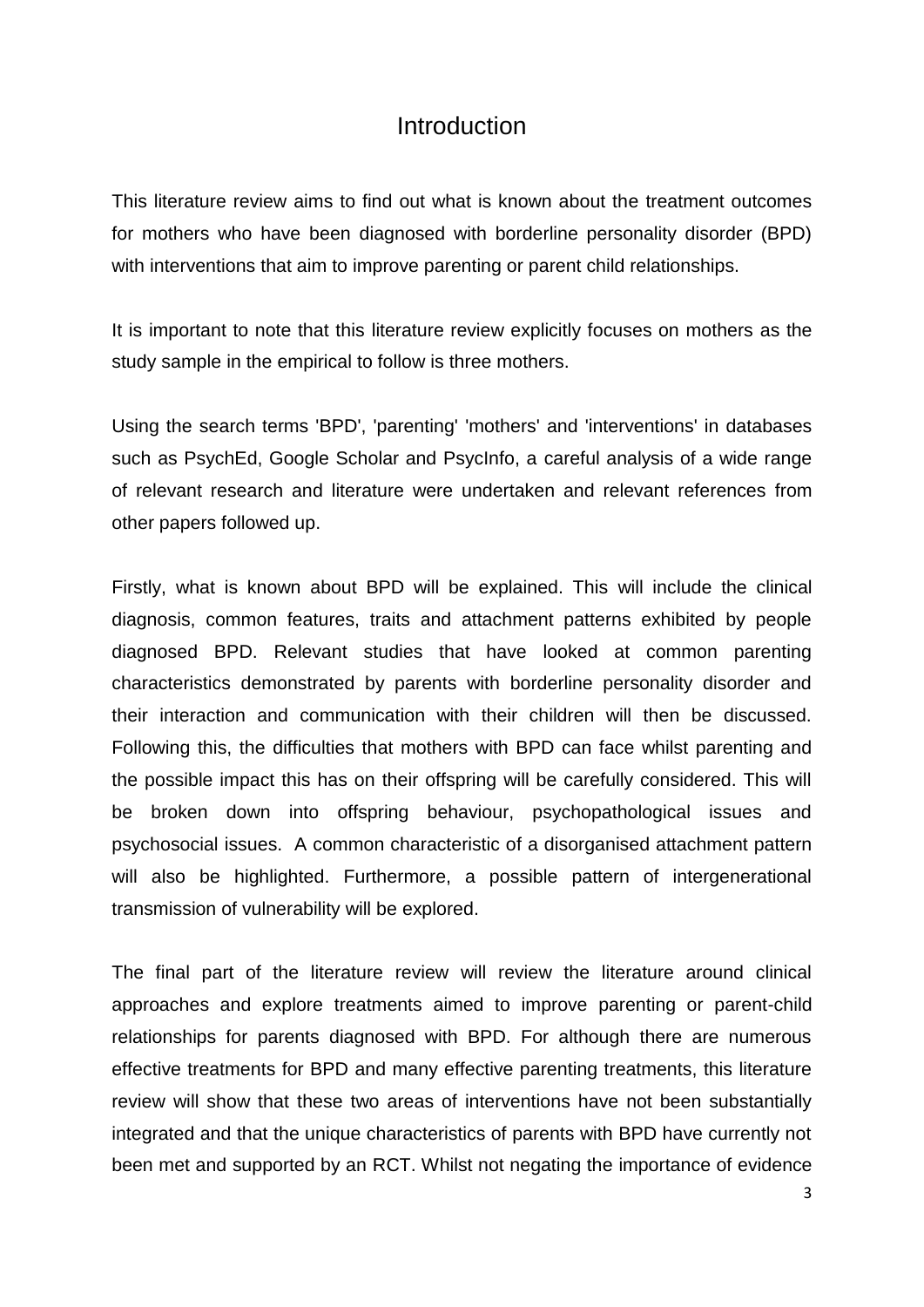base other than RCT's, there is a need for robust methodologies such as RCT's in this area in order to robustly evaluate the treatment aimed at supporting parents with BPD and their families.

## **Diagnosis**

Borderline personality disorder (BPD) is a serious mental disorder that is present in in 1.2 – 6 % of the population (Grant et al, 2008). The essential feature of BPD is a pervasive pattern of instability of interpersonal relationships, self-image, and affects, and marked impulsivity that begins by early adulthood and is present in a variety of contexts (American Psychiatric Association, 2013).

The features of the condition are described as; frantic efforts to avoid real or imagined abandonment, identity disturbance, a pattern of unstable and intense interpersonal relationships characterized by alternating between extremes of idealization and devaluation, impulsiveness, recurrent suicidal or self-mutilating behaviour, affective instability due to a marked reactivity of mood, chronic feelings of emptiness, inappropriate, intense anger or difficulty controlling anger and transient, stress-related paranoid ideation or severe dissociative symptoms (American Psychiatric Association, 2013).

5 of the 9 DSM V (American Psychiatric Association, 2013) criteria listed above need to be met for a diagnosis of BPD. However, whilst some critiques have gone as far as to state the diagnosis is stigmatising and should be renamed as complex posttraumatic stress disorder (Miller, 2014), others have posed the diagnosis of personality disorder to be limiting (Widiger & Simonsen, 2005; Clark, Livesley, & Morey, 1997; Cloninger, 2000; First et al., 2002; Livesley, 2003; Rounsaville et al., 2002; Oldham & Skodol, 2000; Tyrer, 2001).

Indeed, bearing in mind that it is a descriptive diagnosis, based on appraisal of symptoms and behaviours, a wide heterogeneity of clinical presentations is to be expected. Over 200 clinical presentations are possible which casts strong doubts on the validity of such a diagnostic entity.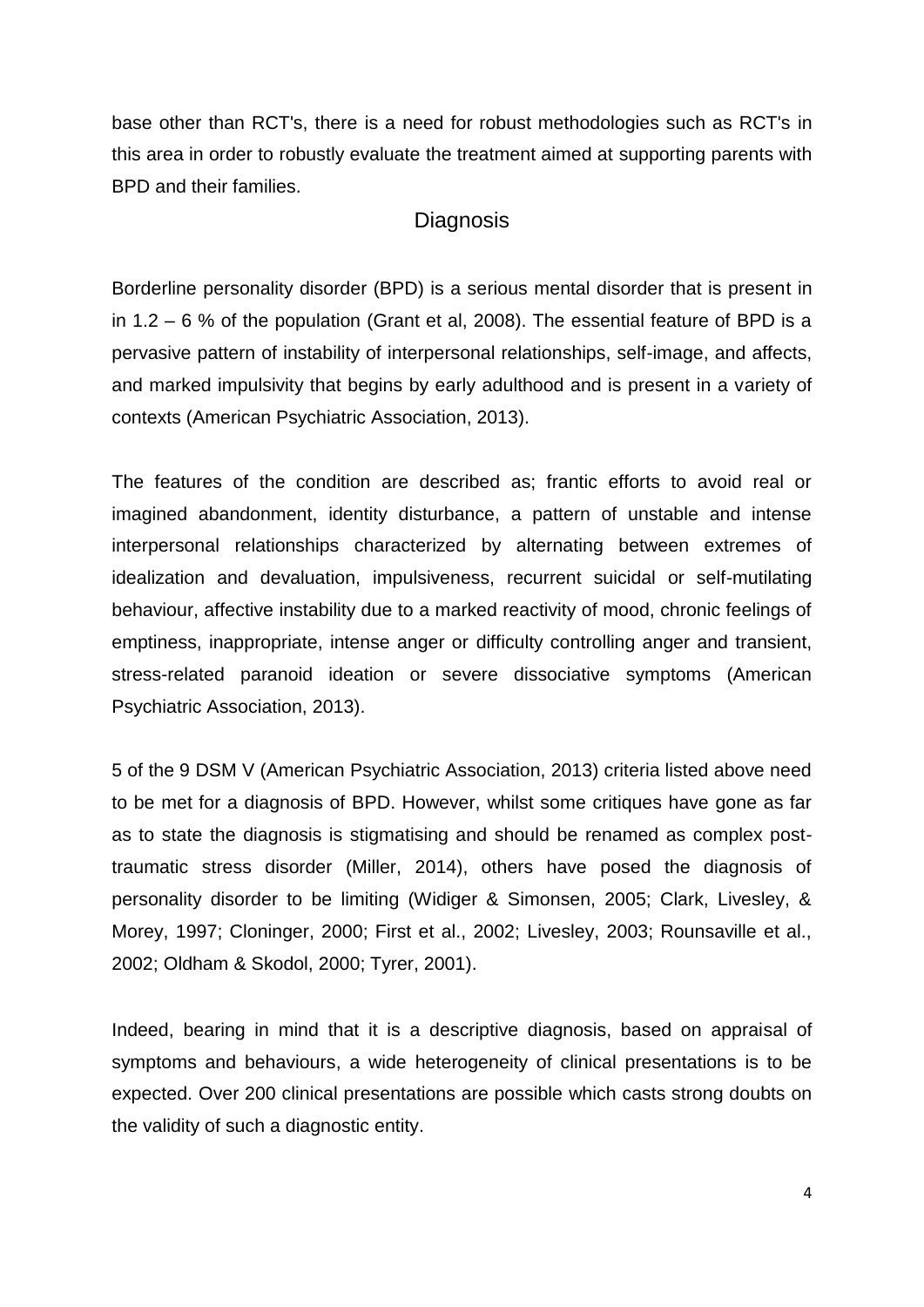The categorical model for BPD reproduced in DSM-5 (American Psychiatric Association, 2013) is not empirically supported (Hopwood, Zimmermann, Pincus, & Krueger, 2015) and it is undermined by excessive comorbidity, excessive withindiagnosis heterogeneity, marked temporal instability, no clear boundary between normal and pathological personality pathology, and poor convergent and discriminant validity (Skodol, 2011; Wright & Zimmermann, 2015). BPD is therefore increasingly seen as a dimensional disorder, with emphasis on personality functioning and pathological personality traits (Skodol, 2012; Tyrer, Crawford, &Mulder, 2011).

To help make sense of this extremely complex disorder, attempts have been made to create helpful distinctions between BPD pathology. Factor analytic studies (Gunderson 2007) described three sectors of BPD psychopathology as affective, behavioural and interpersonal traits.

## **Features**

#### **Affective Traits**

Looking more closely at affective traits, affect dysregulation is generally considered a core component of BPD (Linehan, 1993; Sanislow et al., 2002; Westen, 1991, 1998). It refers to a deficiency in the capacity to modulate emotions which can spiral out of control, change rapidly, are expressed in intense and unmodified forms, and can overwhelm reasoning. During periods of extreme stress, transient paranoid ideation or dissociative symptoms (for example depersonalization) may occur (American Psychiatric Association, 2013).

Affective instability is a dynamic, time-dependent process and because of this it is notoriously difficult to measure. Further, it is unclear how laboratory based assessments can translate into real-world experiences. However, methods to assess affect dysregulation that have used Ecological Momentary Assessment (EMA) (Stone, Shiffman, 1994; Trull Ebner-Priemer, 2009) have been able to provide multiple assessments of mood per day over many days in real life contexts. This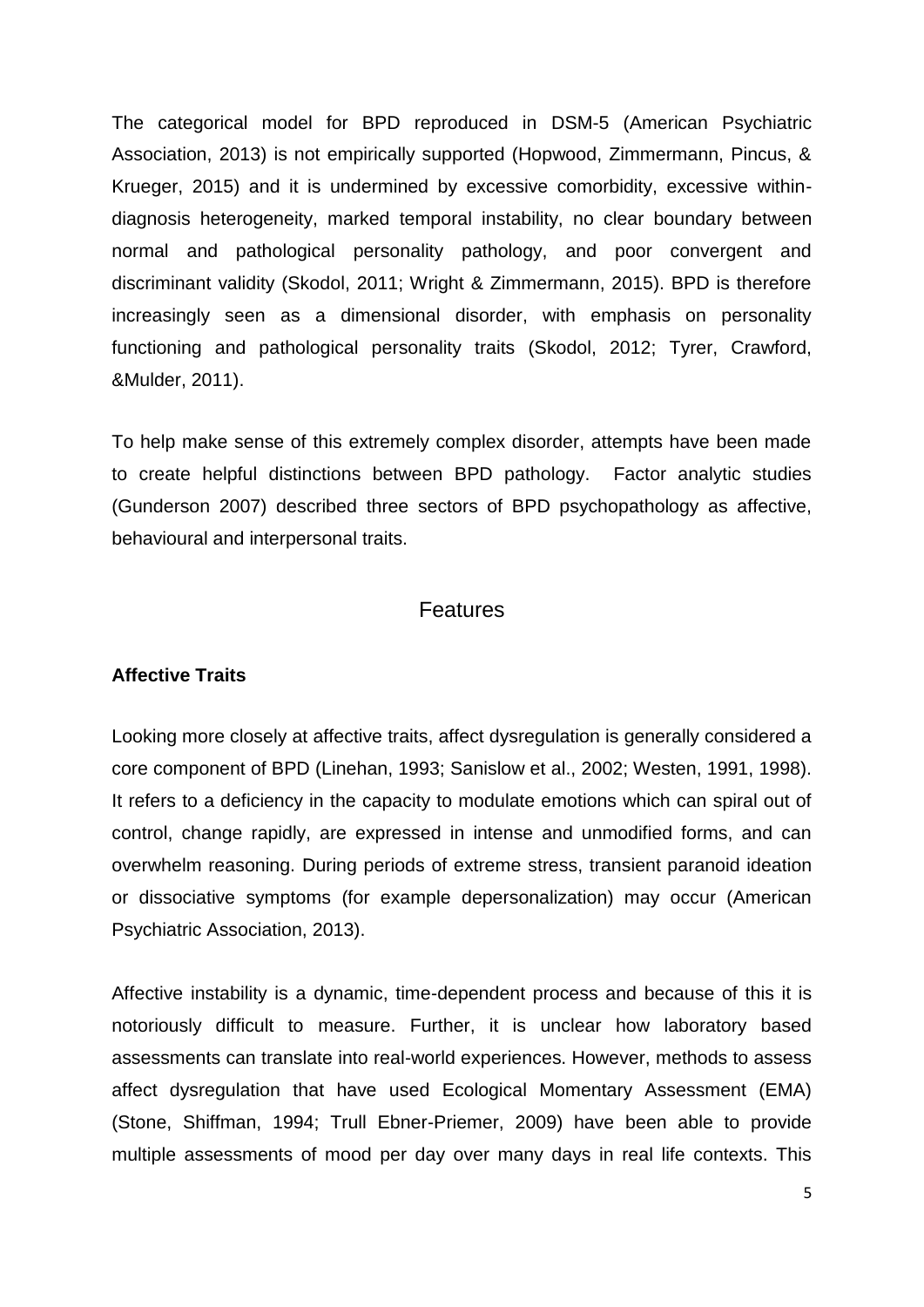assessment approach yields intensive longitudinal data and is the only way to precisely assess the dynamics of mood states, extreme changes of mood, and environmental triggers for mood changes (Walls, Schafer, 2009).

The use of EMA has led to increased insight into BPD symptoms and how these symptoms are experienced in everyday life. BPD patients suffer from dramatic ups and downs in affect but only recently have the EMA empirical studies verified the ups and downs in BPD by tracking affective states over time in daily life (Ebner-Priemer et al., 2007; Links et al., 2007; Trull et al., 2008).

In addition, a number of studies have documented the centrality of negative affect to BPD (Bradley et al., 2005; Skodol et al., 2002; Trull et al., 2003; Westen et al., 1992; Zanarini et al., 1998; Zittel Conklin & Westen, 2005). In contrast to affect dysregulation, negative affect refers to a tendency to experience anxious and dysphoric affective states (Watson & Clark, 1992) rather than positive mental states. Along these lines, Carlson, Egeland, & Sroufe (2009) found, in a prospective longitudinal study of 162 individuals, that measures of negative affect in early childhood and adolescence predicted later BPD symptoms. However, often the evidence measuring negative affect is somewhat inconsistent and differences are not always significant (Henry, Mitropoulou, New, et al 2001; Trull, Solhan, Tragesser, et al., 2008).

Furthermore, individuals with BPD are less aware of their own emotions (Leible & Snell, 2004) and are less able to distinguish among emotional states, a term called emotional granularity (Barrett, 2004). A relatively recent study showed 46 individuals diagnosed with BPD showed significantly lower on measures of emotional clarity, and mood labelling arousal versus valence compared to 51 controls (Suvak et al., 2011). In a similar vein, BPD individuals were found to experience greater polarity (i.e., all-or-nothing) in their affect in an EMA study (Coifman, Berenson, Rafaeli, et al., 2012) which goes in line with the difficulty individuals with BPD in identifying and differentiating between different emotional states.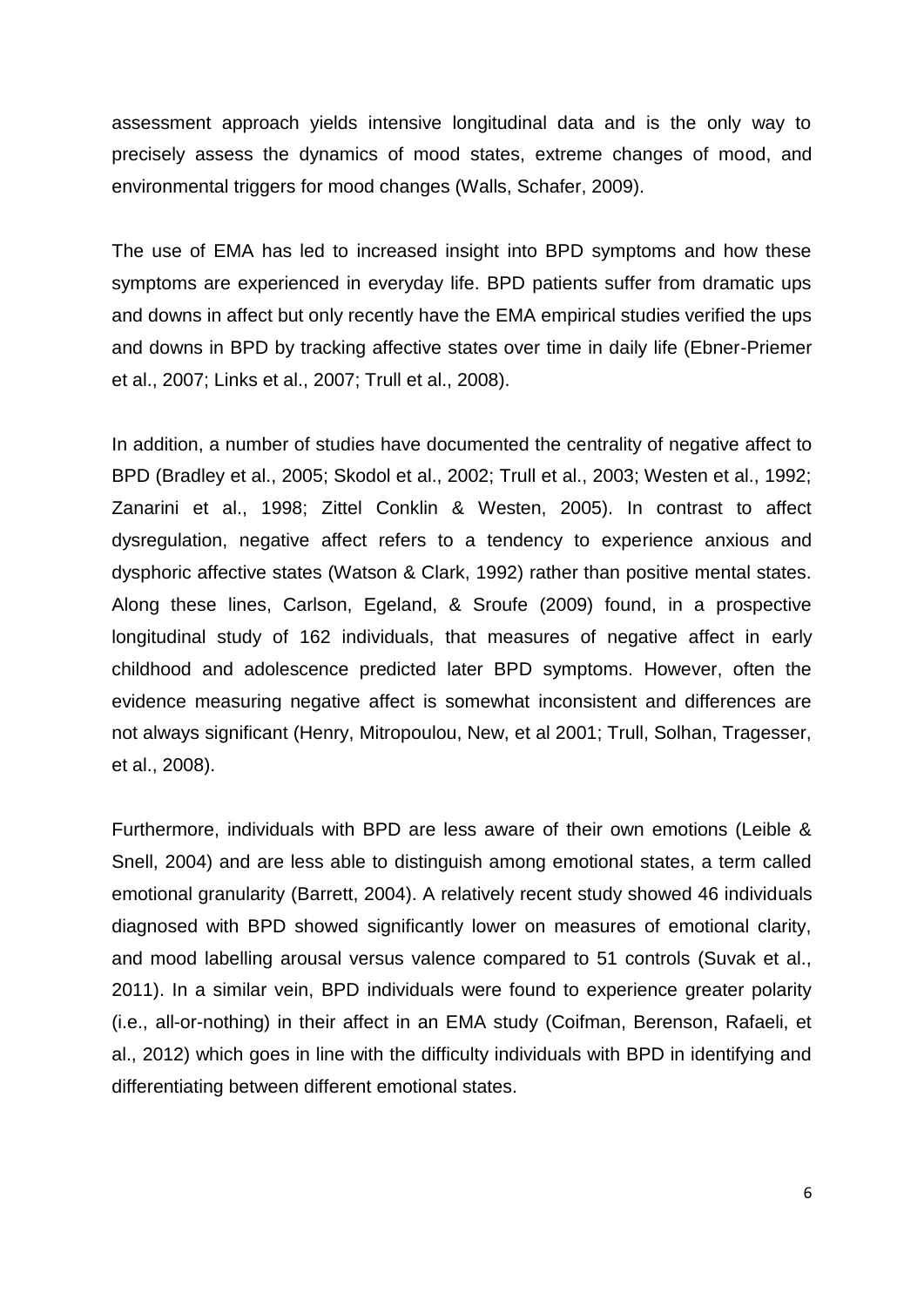Individuals with BPD have also been found to have more problems employing emotion regulation strategies, based on both self-report and behavioural measures (Bornovalova, Gratz, Daughters, et al., 2008; Chapman, Leung, Lynch 2008; Gratz, Rosenthal, Tull, Lejuez et al., 2006) and neuroimaging studies (Koenigsberg, Fan, Ochsner et al., 2009; Schulze, Domes, Kruger, et al. 2011). Low levels of distress tolerance are also associated with BPD (Gratz et al., 2006) which suggests that those with BPD have not developed coping strategies to manage unease and distress.

#### **Behavioural Traits**

According to Lineman's (1993) biosocial theory, individuals with BPD were emotionally-sensitive children experiencing heightened negative affect and did not learn the necessary skills to regulate emotion. As a result, they have difficulties controlling what emotions they have, when they have them, and how those emotions are experienced (Gross, 1998).

Furthermore, there is a great deal of evidence that individuals with BPD engage in maladaptive regulation strategies as an attempt to reduce their negative affect when it becomes sufficiently intense. However, maladaptive cognitive strategies such as thought suppression (Cheavens, Rosenthal, Daughters, et al 2005; Rosenthal, Cheavens, Lejuez et al., 2005) and rumination (Selby, Anestis, WBender et al., 2009) have been proven to further increase negative affect. In addition, maladaptive behavioural strategies such as impulsive, suicidal and self-injurious behaviours are used with the intent to regulate affect (Klonsky, 2007).

Whilst impulsive acts are normally self-destructive such as gambling, spending money irresponsibly and engaging in substance abuse, between 50 and 90 % of individuals with BPD engage in behaviour intended to harm themselves without lethal intent such as cutting, burning and scratching (Dulit, Fyer, Leon et al; 1994 Zanarini, Frankenburg, Reich et al., 2008). Regarding suicidality, Yen et al (2002) found that affective instability, along with impulsivity and identity disturbance,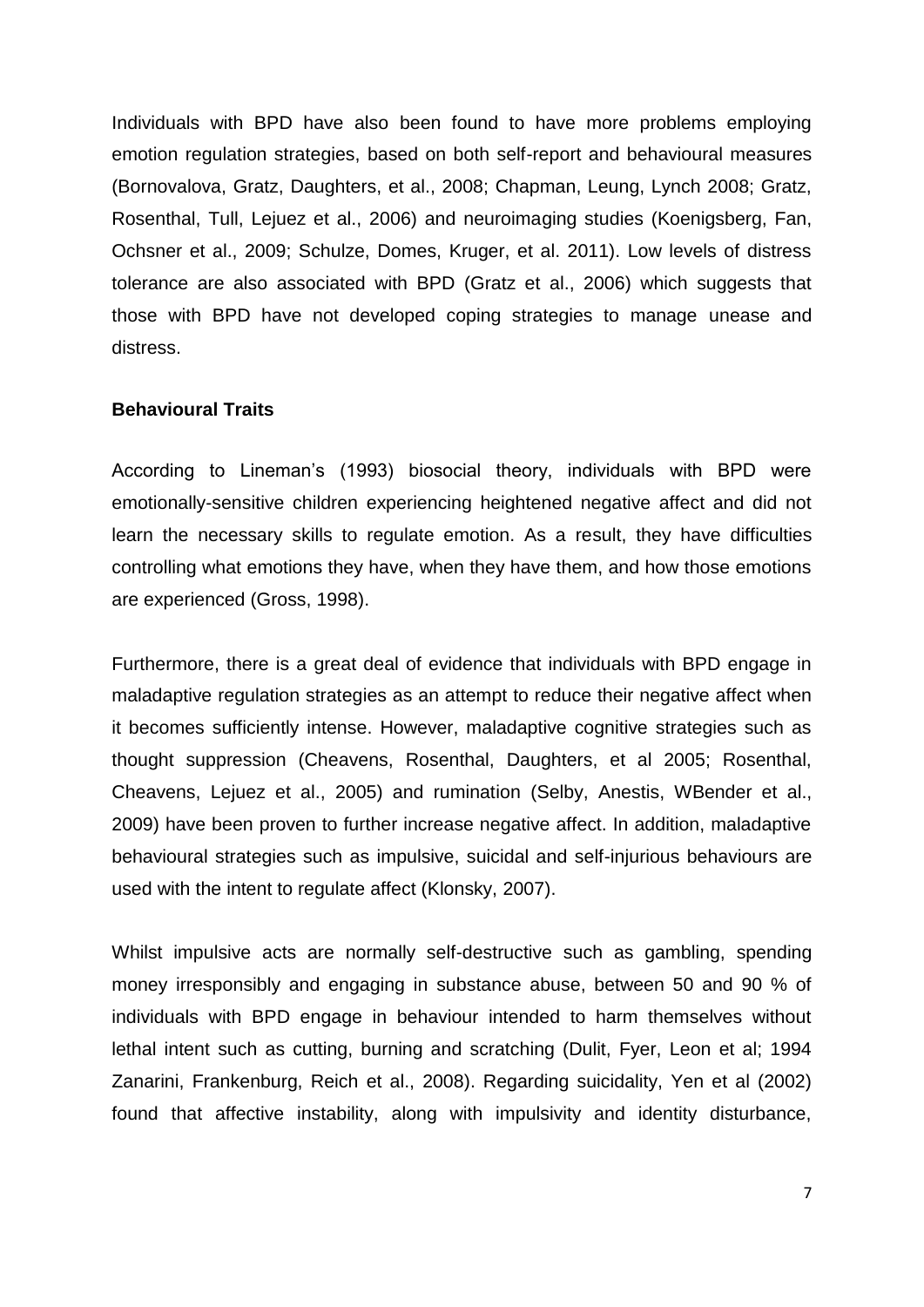predicted suicidal behaviours. The same study concluded that childhood sexual abuse was a predictor of suicide attempts with lethal intent.

From the studies mentioned above, there seems to be a complex interplay between the different affective and behavioural features of BPD. For whilst there is an increase in emotion dysregulation and negative affect and a reduction in emotional granularity, affective difficulties are further exacerbated by the inability to employ helpful coping strategies and a lean towards maladaptive regulation strategies.

#### **Interpersonal Traits**

BPD is partly characterized by chronic instability in interpersonal relationships (American Psychiatric Association, 2013). Looking more closely at the reasons for social impairments, BPD patients have been described as highly vigilant to social stimuli. A field study revealed that social situations are potent triggers for emotional arousal and affective instability in BPD (Ebner-Priemer et al., 2007). In order to research this further, facial emotion recognition paradigms have been used to investigate the bases of interpersonal impairments in BPD, yielding mixed results. For whilst some research has found that individuals with BPD perform better than healthy controls on facial emotion recognition measures (Lynch et al. 2006; Wagner & Linehan, 1999), other studies indicate that they perform worse (Bland et al. 2004; Levine, Marziali, & Hood, 1997). It is now generally accepted that BPD patients have an enhanced sensitivity to the mental states of others (Bland, Williams, Scharer & Manning, 2004; Levine, Marziali & Hood, 1997; Minzenberg, Fan, New, et al., 2007; Guitart-Masip, Pascual, Carmona, et al., 2009) and particularly a heightened sensitivity to the detection of negative emotions (Domes, 2009) and a bias towards perceiving anger when socio-affective cues are ambiguous (Domes, 2008). Perhaps the mixed findings concerning overall accuracy in identifying emotions may be due to the different types of stimuli used in studies (e.g., social versus non-social), different instructions offered, and different emotions examined.

The heightened sensitivity to negative emotions of others and anger bias with ambiguous social cues can be linked to rejection sensitivity, i.e., the disposition to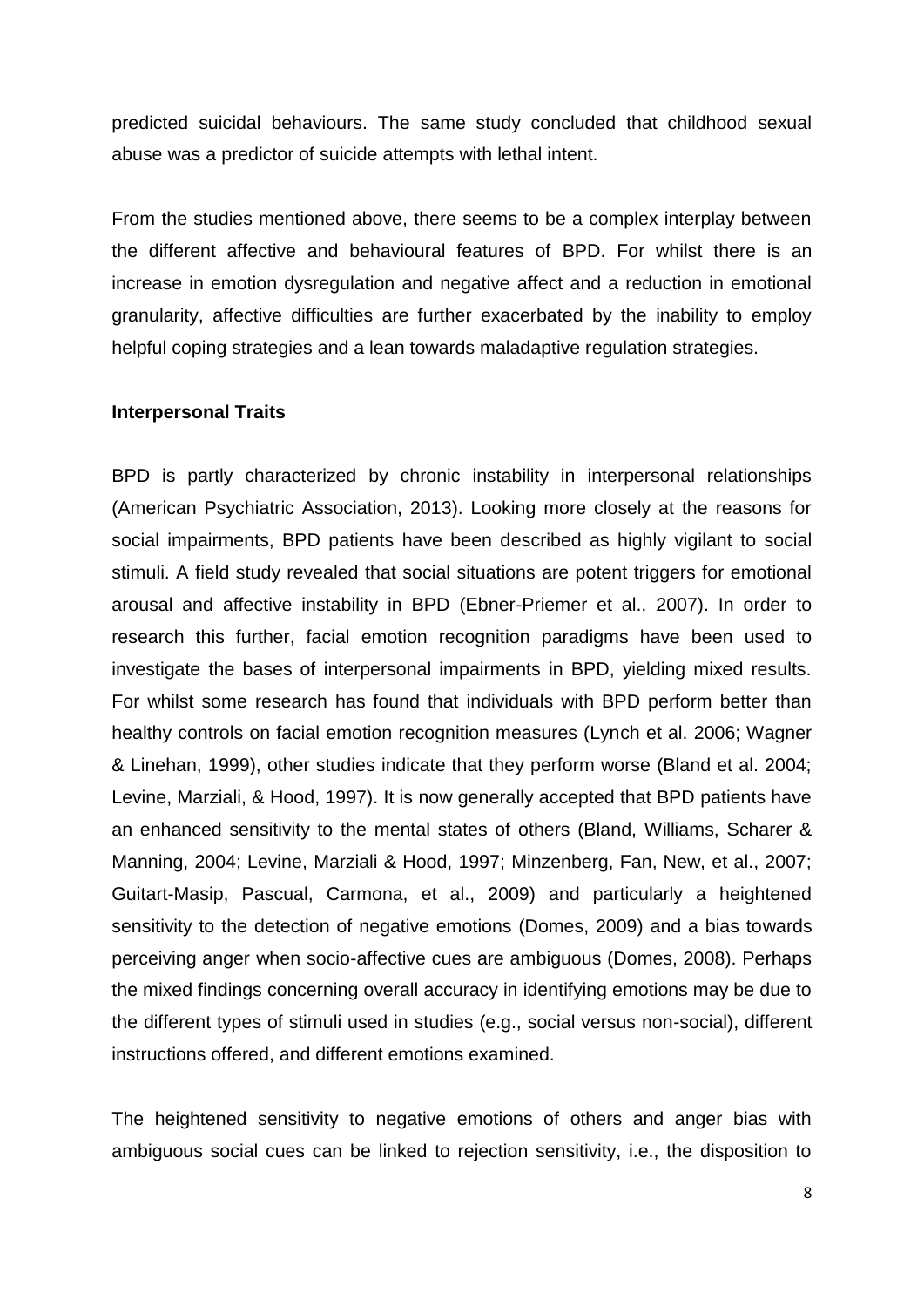anxiously expect, readily perceive and intensely react to rejection (Downey, Mougios, Ayduk et al., 2004). ejection sensitivity is a trait closely related to abandonment fears and intolerance of aloneness. A study adapted the Rejection Sensitivity Questionnaire (RSQ) for application in clinical and non-clinical samples and proved to be a methodologically sound measure of rejection sensitivity. Compared to 143 clinical samples (143 patients) as well as 76 healthy controls, BPD patients scored significantly higher in rejection sensitivity from all other groups, even patients with social anxiety disorders (Staebler, Helbing, Rosenbach et al., 2011).

Extending personality research of rejection sensitivity to another clinical sample, a 21-day experience-sampling diary examined the contingent relationship between perceived rejection and rage in 45 participants diagnosed with BPD compared with 40 healthy controls (Berenson, Downey, Rafaeli et al., 2011). The indices of rejection-contingent rage were elevated in the BPD group and were strongly interrelated. This provides some evidence that reactions to perceived rejection significantly explain the rage which is often seen in BPD.

As well as a heightened sensitivity to the detection of negative emotions, an anger bias when social cues are ambiguous, rejection sensitivity and rejection rage, a further interpersonal handicap contributing to the likelihood that BPD patients have disturbed relationships are failures in mentalization. Mentalization is the capacity to make sense of self and of others in terms of subjective states and mental processes (Fonagy & Bateman, 2006). In fact, recent evidence suggests that individuals with BPD show a tendency toward hypermentalization, that is, the overinterpretation or over attribution of overly complex intentions or mental states, leading to inaccuracies and confusion between the mental states of self and others (Sharp et al., 2011, 2013).

Such inaccuracies and confusion of mental states and the consequent re-emergence of more primitive mental states is the core psychological difficulty of patients with BPD which unfortunately has a profoundly damaging effect on helping to create, maintain and develop healthy interpersonal relationships (Gunderson 2007).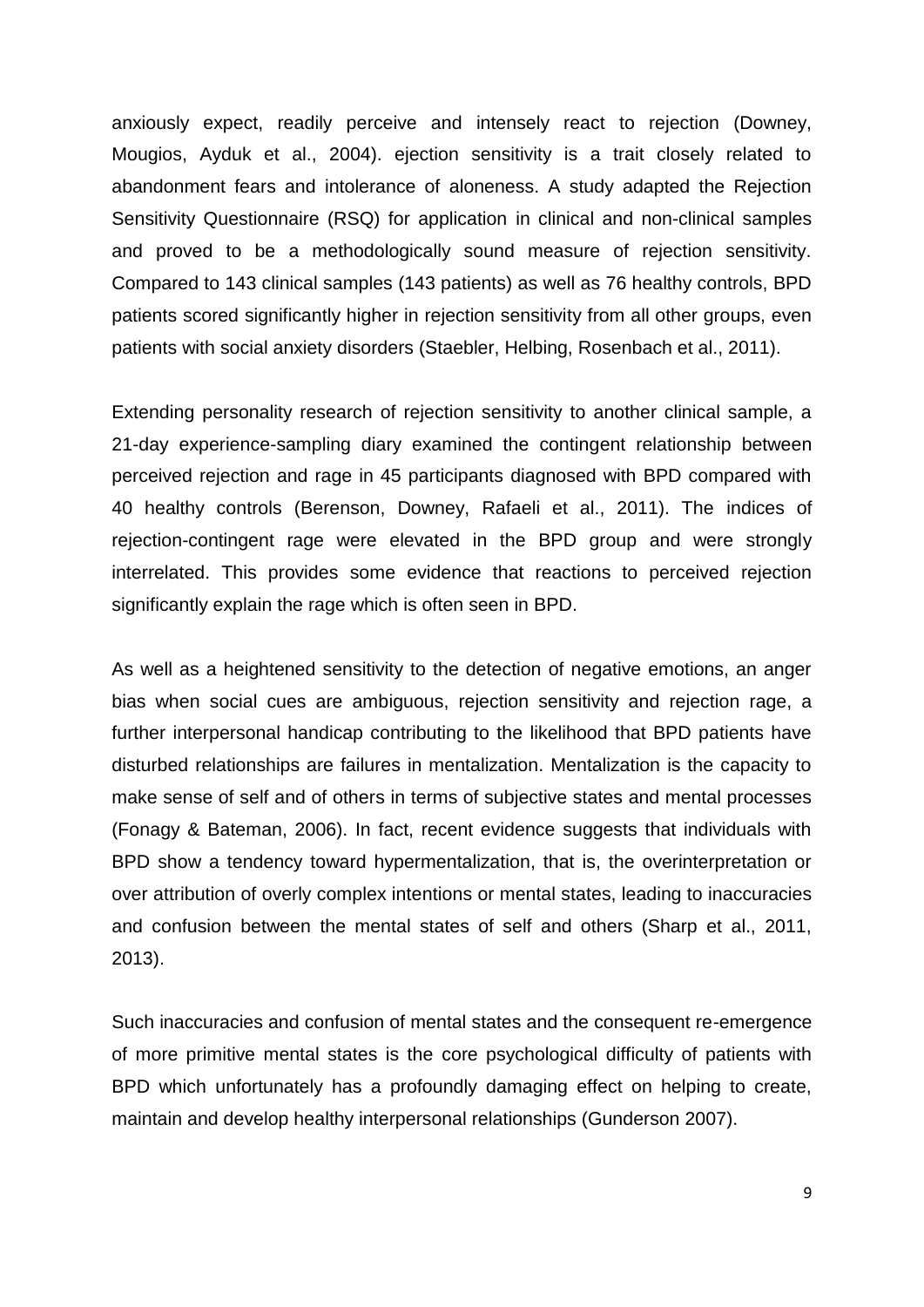## Attachment and BPD

Difficulties with attachment are considered by some to be at the heart of BPD (Levy, 2005). In fact, attachment difficulties have been noted in many studies of individuals with BPD, and that is why attachment theory is so relevant.

The affective bond that develops between an infant and their caregiver is the developmental nucleus of identity formation, intrapersonal regulation, and interpersonal attitudes (Bowlby,1973, 1977). A secure attachment is formed when a reliable and sensitive caregiver meets an infant's biological and psychological needs. The infant is able to turn to their caregiver when experiencing distress, fear, or other needs and has a sense that the caregiver is looking out for them (a secure base). However, if the infant's needs are not met by a caregiver, then the attachment is disrupted.

Ainsworth et al. (1978) adapted Bowlby's conceptualisation of attachment and noted three major attachment styles: secure, anxious–ambivalent, and avoidant. A fourth attachment style – disorganized/unresolved was later added by Main and Solomon (1986, 1990). In a meta-analysis of studies investigating infant attachment which included over 2,000 infants studied by multiple research groups, these same four categories of attachment behaviour were found (van IJzendoorn & Kroonenberg, 1988). Furthermore, these styles have been directly linked to differences in caregiver warmth and responsiveness (van IJzendoorn, 1995).

Whilst secure adults value attachment relationships and seem to be able to deal effectively with potentially invasive or negative feelings about the past or future, this is not the case with individuals with BPD. Supporting this, a large body of empirical research has revealed the theoretical connection between attachment insecurity and personality pathology (Levy, 2005; Nakash-Eisikovits et al 2002; Clarkin, Fonagy & Gabbard 2010).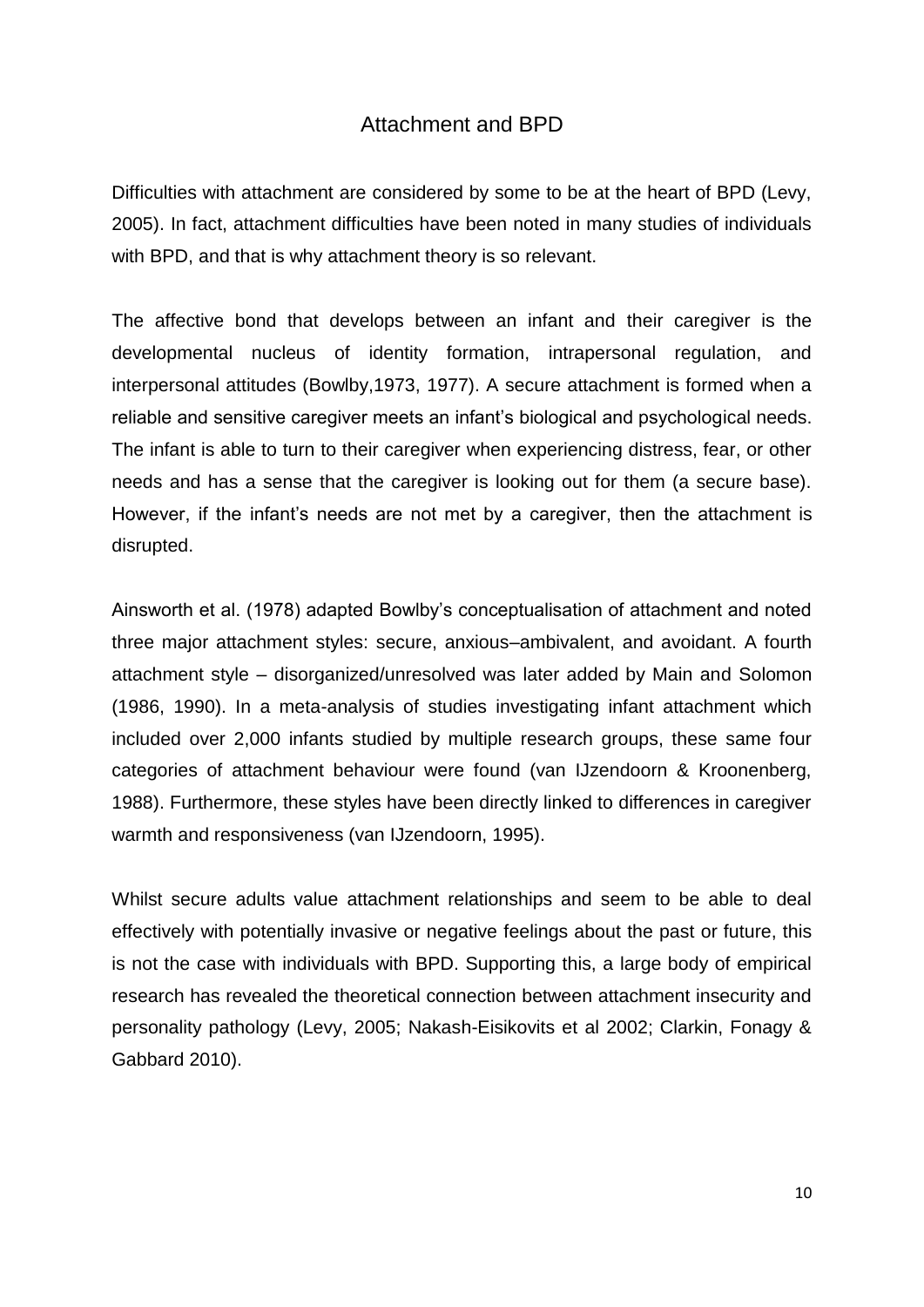Similar to the variety and complexity of BPD features, there is no one size that fits all for the styles of attachment. Individuals may show traits of a combination of few attachment styles and others may sit in one attachment style category only.

Unresolved/disorganized attachment style is strongly associated with BPD. Bakermans-Kranenburg and van IJzendoorn (2009) confirmed these findings in a meta-analysis of adult attachment distributions in clinical samples. Whilst some commentators state that the contradictory and fragmented internal working models associated with unresolved attachment may be consistent with the unstable sense of self and others characteristic of BPD (Liotti, 2000), others link disorganized attachment to early childhood and state that disorganised characteristics early on may directly contribute to a later diagnosis of BPD (Fonagy, Gergely, Jurist et al., 2002). It has been suggested that an insecure attachment formation in childhood, often resulting from traumatic experiences that are common in BPD, leads to problems with identity formation and difficulties with emotion regulation (Fonagy et al., 2011).

Attachment anxiety and BPD have been linked (Levy, 2005). Furthermore, the relation between preoccupied attachment and BPD appears to be mediated by anger, irritability, and social dysfunction (Critchfield, Levy, Clarkin et al., 2008; Morse et al., 2009).

Whereas the association between avoidance and BPD is less consistent, with some studies finding no relationship between these constructs (e.g., Meyer, Pilkonis, & Beevers, 2004), other research has shown correlations between attachment avoidance and BPD when anxiety was also high (Levy, Meehan, Weber, et al., 2005) for example through self-harm (Critchfield et al., 2008). This suggests that fearful attachment may contribute to BPD.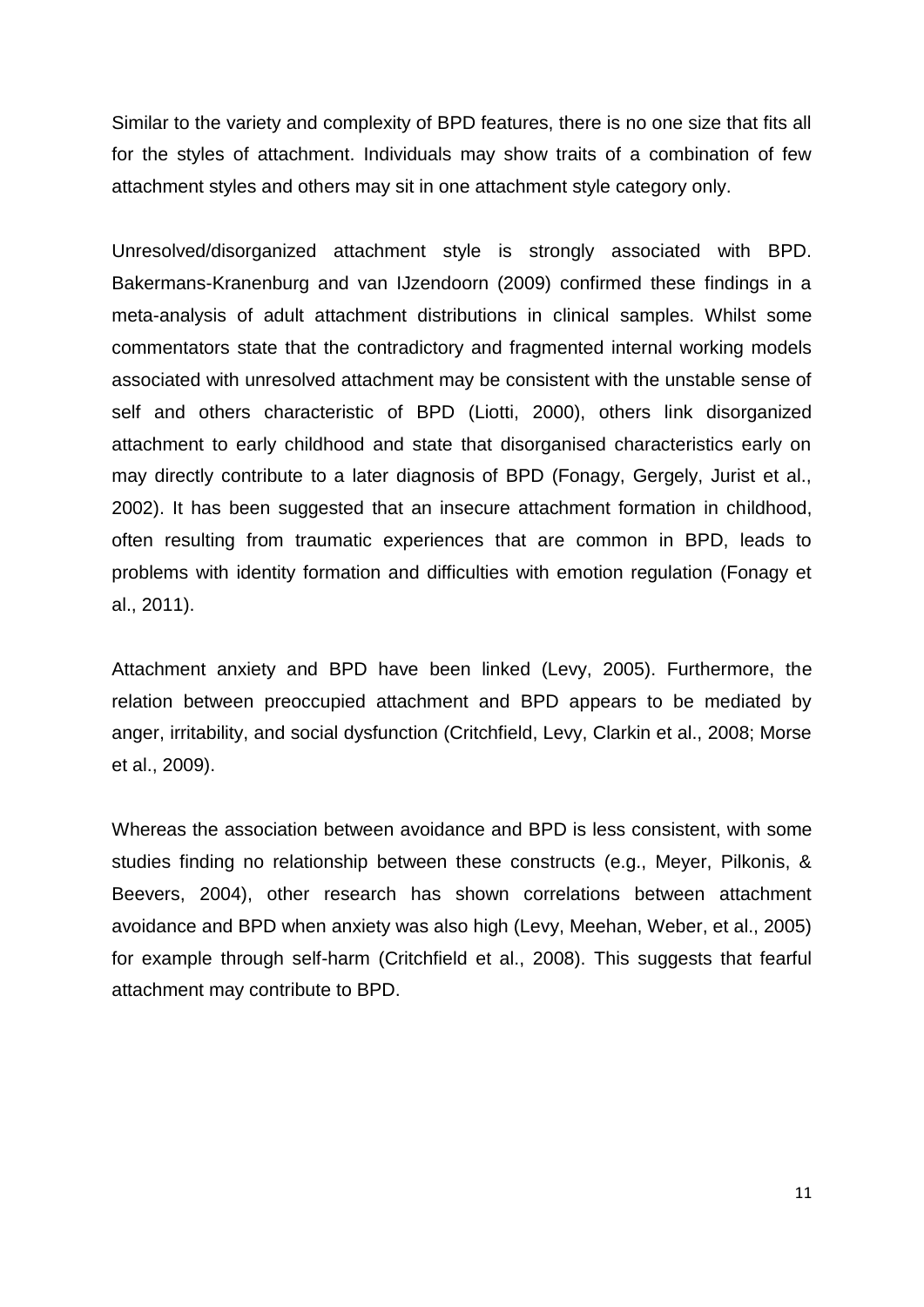# Parenting Characteristics and Mother-Infant Interaction and **Communication**

BPD poses significant challenges for parents when they attempt to establish a relationship with their infant. For parents with a background of unresolved attachment related trauma, the relationship with their infant is simultaneously an opportunity for a reworking of their own background but also brings risk of traumatic and dysfunctional dynamics.

Unfortunately, parenting in the context of BPD is not well understood but there has been a generous amount of research in this area varying in type and size of studies. Accepting some inconsistencies across studies, mothers with BPD symptoms have commonly shown a number of characteristics within the mother-infant dyad which is worth mentioning.

## **Interaction Style**

There have been some very interesting recent findings with mother-child interactions. Three studies reported that mothers with BPD had significantly less "satisfying/engaged," or more "difficult" or "dysfunctional" mother–child interactions according to observation (Crandell et al., 2003; Newman et al., 2007) and maternal self-report (Elliot et al., 2014) in comparison to healthy controls. In addition, mothers with BPD showed significantly less imitation, less smiling, touching, and playing with their infants than healthy controls (White, Flanagan, Martin et al., 2011). Furthermore, Hobson et al. (2009) found that mothers with BPD displayed significantly greater "frightened/disoriented" (i.e., fearful, hesitant) interaction with their infants than mothers with depression or healthy controls.

Mothers with BPD have been shown to be less sensitive/have lower "non-intrusive sensitivity" with their infants compared to healthy control mothers (Crandell et al., 2003; Newman, Stevenson, Bergman, et al., 2007) with a significantly higher "intrusive in-sensitivity" towards their infants (Hobson, Patrick, Crandell, et al., 2005). In fact, Hobson et al. (2009) found that mothers with BPD symptoms were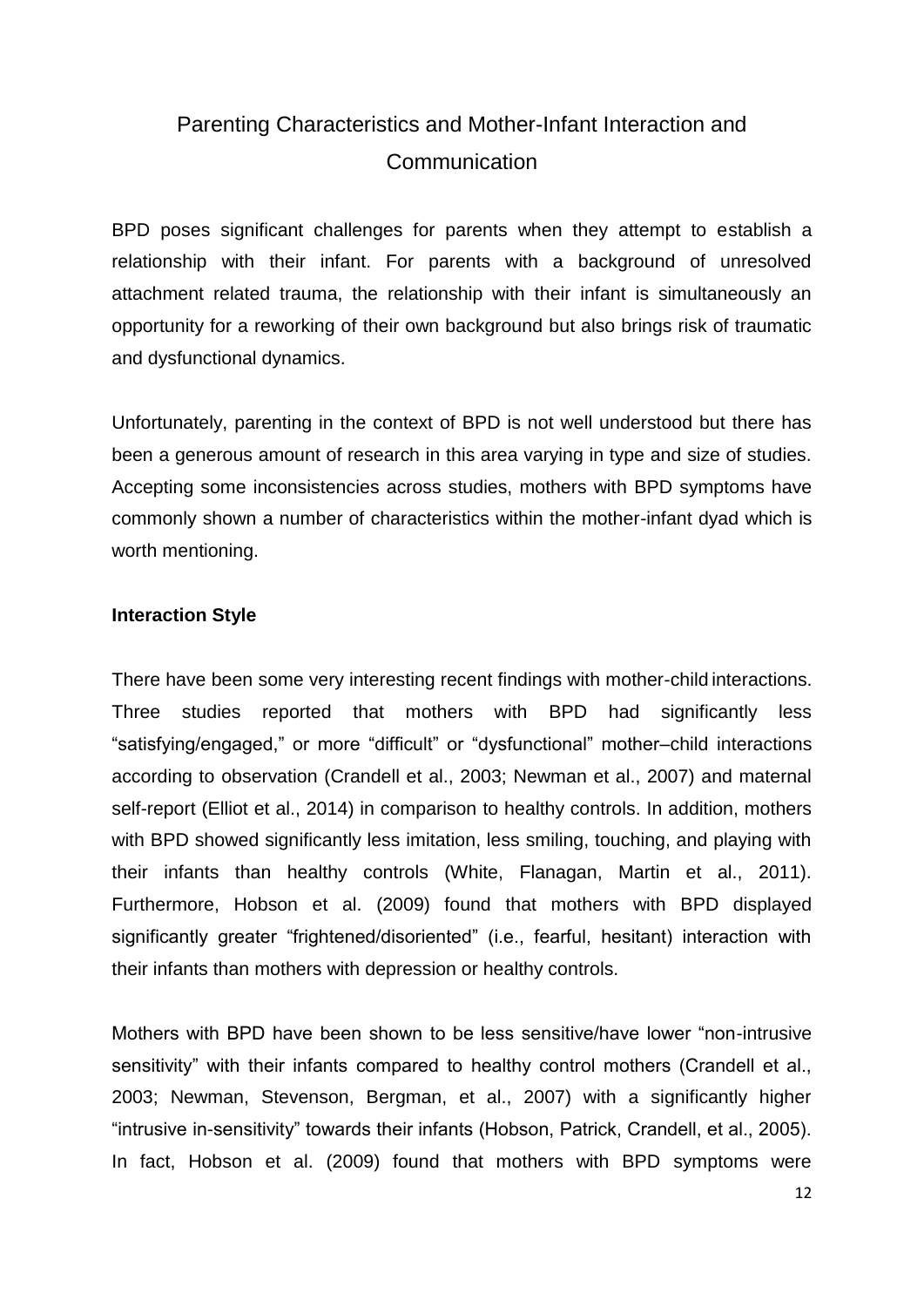significantly more "insensitive" with their infants when infant distress persisted for longer durations.

Studies have indicated that mothers with BPD are more protective (or overinvolved) with their offspring than their controls. Through self-reported overprotection (Elliot et al. 2014) and adolescents reporting of the overprotection of their mothers' who have been diagnosed with BPD (Reinelt et al. 2014; Barnow et al. 2006). Maternal BPD symptoms were also significantly positively correlated with offspring-reported maternal attempts to "control through guilt" and negatively correlated with "acceptance of individuation." (Zalewski et al. 2014). On the other hand, one study assessed maternal laxness and found that maternal BPD symptoms were positively associated with maternal self-reported laxness (Harvey et al. 2011).

However, in terms of hostile behaviour towards their infants, Elliot et al. (2014) found that BPD symptom severity was significantly positively correlated with raised levels of maternal hostile/reactive behaviours and furthermore, mothers with BPD scored significantly higher than healthy controls on the "hostility" of a general psychopathology measure (Newman et al 2007).

In addition, a significant correlation between maternal BPD symptoms and displays of "negative affect" (i.e., irritability, annoyance, frustration, anger) and between maternal BPD symptoms and self-reported "over reactivity" (i.e., noticeably frustrated or angry) was found (Harvey et al. 2011). Similarly, with adolescent offspring, maternal BPD (Frankel-Waldheter, Macfie, Strimpfel et al., 2015) and maternal BPD symptoms (Herr et al., 2008) were significantly associated with offspring-perceived "maternal hostility" (Herr et al., 2008), and researcher-observed (Frankel-Waldheter et al., 2015) "maternal hostility".

When considering these last characteristics, it is interesting to note that mothers with BPD may demonstrate a confusing medley of inconsistent parenting characterised by over-involvement such as overprotection and inhibiting autonomy on the one hand, and disengagement, laxness and hostility on the other.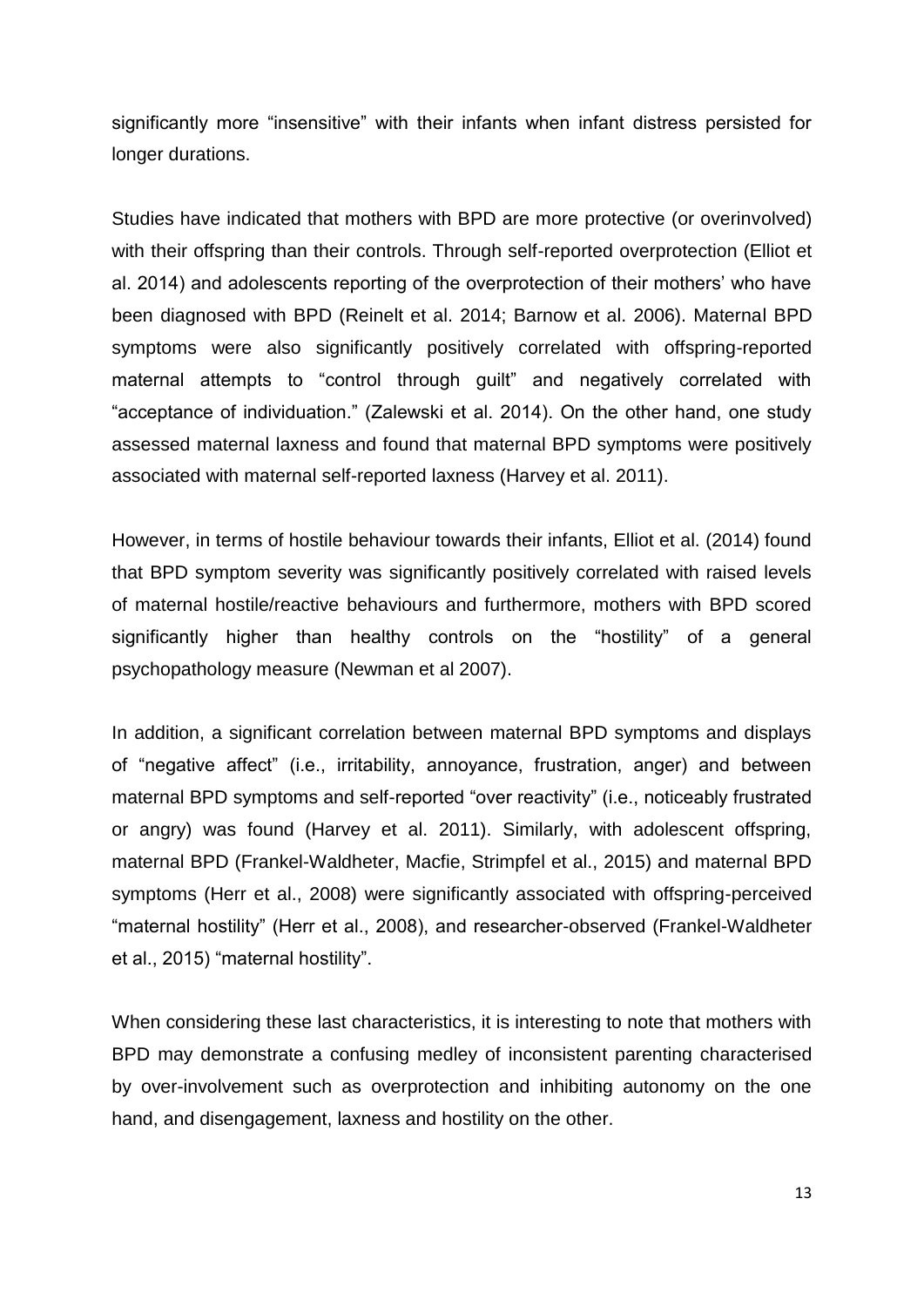Studies conflicted in their findings of BPD maternal rejection for whilst one study found that mothers with BPD did not significantly differ in adolescent offspringperceived "rejection" from mothers with depression, cluster C personality disorders, or no mental health condition (Barnow et al. 2006), a further study reported a significant positive correlation between maternal BPD symptoms and adolescentperceived maternal rejection (Reinelt et al. 2014).

### **Emotional Recognition**

To date, two studies have assessed emotional recognition of mothers with BPD. One found that mothers with BPD were significantly poorer than healthy controls at "infant emotion recognition." In particular, neutral infant expressions were more often perceived as sad (Elliot et al., 2014). Another study looked at discrepancies between mother-reported and researcher observed infant expressions (Whalen, Kiel, Tull, et al., 2015). Findings showed that as maternal BPD symptom severity increased, there was greater convergence between mother-reported and observed infant anger. This relationship increased in strength as observed infant anger increased. The authors suggested that mothers with BPD may have heightened sensitivity to infant anger, in a similar vein to the anger bias as previously discussed (Downey, Mougios, Ayduk, et al., 2004).

#### **Communication**

With mother-infant communication between BPD mothers and their offspring, studies have yielded very mixed results. Whilst some research reported that mothers with BPD did not significantly differ from mothers with depression or healthy controls in "vocalisations" (i.e., percentage of time spent vocalising) when interacting with their infants (Hobson et al., 2009; White et al., 2011), another study found no significant difference in overall frequency of vocalisations compared to healthy controls (Delavenne et al. 2008). In contrast to these findings, Hobson et al. (2009) found that mothers with BPD displayed significantly greater "disruptive affective communication" (i.e., conflicting emotional cues, unresponsive to infant emotion) in interactions with their infants in comparison to depressed and healthy controls.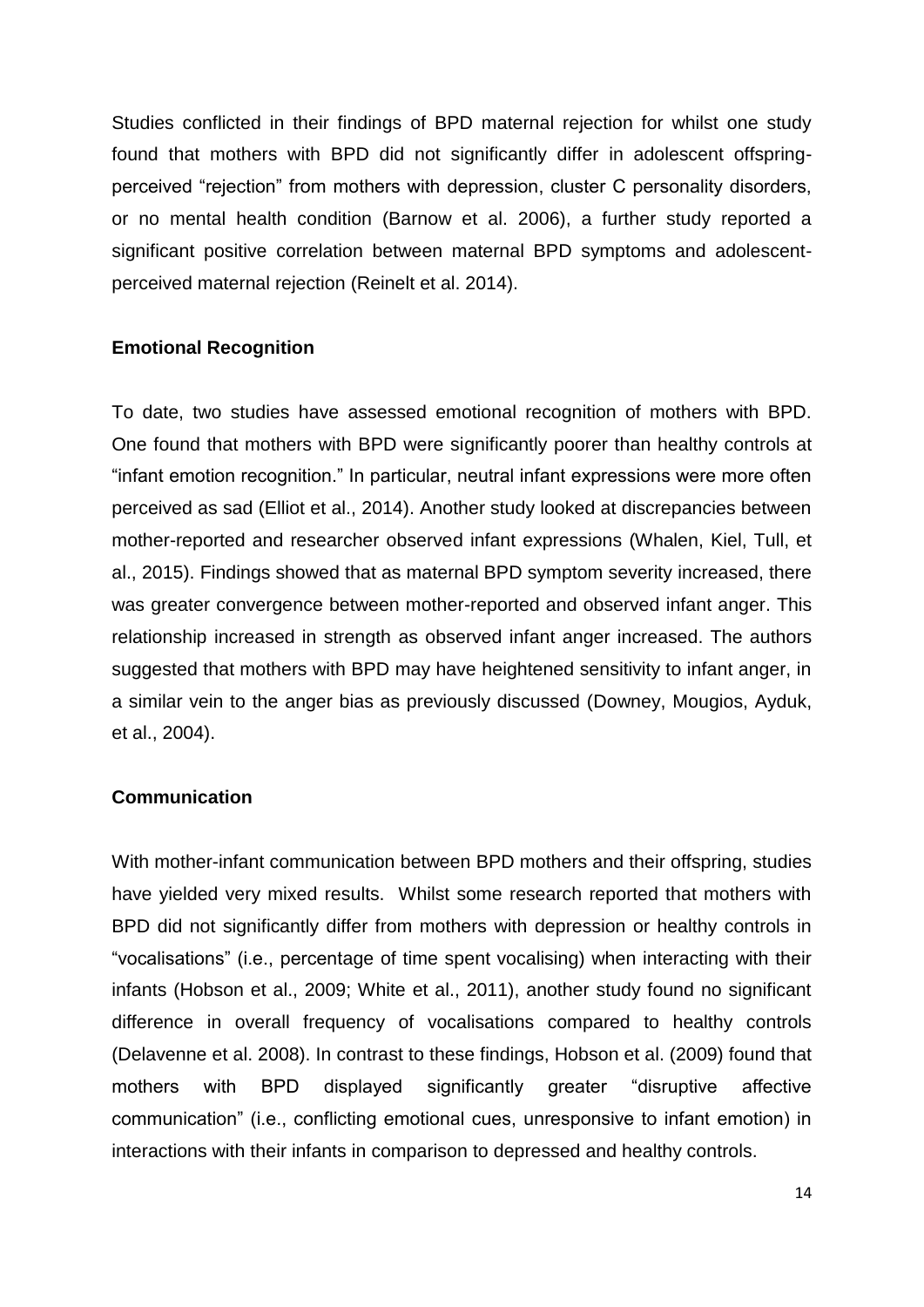It is important to note that in the findings regarding BPD and parenting, only a small number of studies have included both non-clinical controls and controls with another diagnosis. Although parents with BPD consistently show difficulties compared to healthy controls, it is important to compare results with parents who have a variety of other psychopathologies and stressors in order to gain a broader and deeper analysis of BPD parenting behaviour.

From carefully looking at BPD parenting characteristics listed above, a pattern of both laxness (Harvey et al. 2011) and under involvement (White et al., 2011) on the one hand, and intrusiveness (Hobson et al., 2005) and over-involvement (Reinelt et al. 2014; Barnow et al. 2006) can clearly be observed. Findings have not suggested that these mothers lack a desire to care for their child. Indeed, studies measuring overprotection found that mothers reported a concern for their child's health and safety (Elliot et al., 2014; Reinelt et al., 2014; Zalewski et al., 2014). The parenting stress and lack of efficacy that mothers with such a complex disorder have reported (Elliot et al., 2014; Newman et al., 2007) further highlights the challenges that characterise their patterns of parenting and mother-offspring interactions.

## Parents' Diagnosed with BPD Own Views of Parenting

Although there are only a handful of studies examining the perceptions of parenting from point of views of individuals with BPD, one piece of research found that mothers with BPD reported being more distressed, less satisfied, and less competent in their parenting roles (Newman et al., 2007).

More recently, a small qualitative study of 23 mothers diagnosed with BPD, shared their concerns in focus groups about the challenges they feel they face in parenting. The most prominent thread throughout all the interviews was mothers' worry, guilt, and uncertainty around the parenting role and further showed intense guilt about trying to parent with mental health issues. (Zalewski, Stepp, & Whalen et al., 2015). These findings are consistent with those reported by Newman and colleagues (2007), who found that mothers with BPD expressed less satisfaction and confidence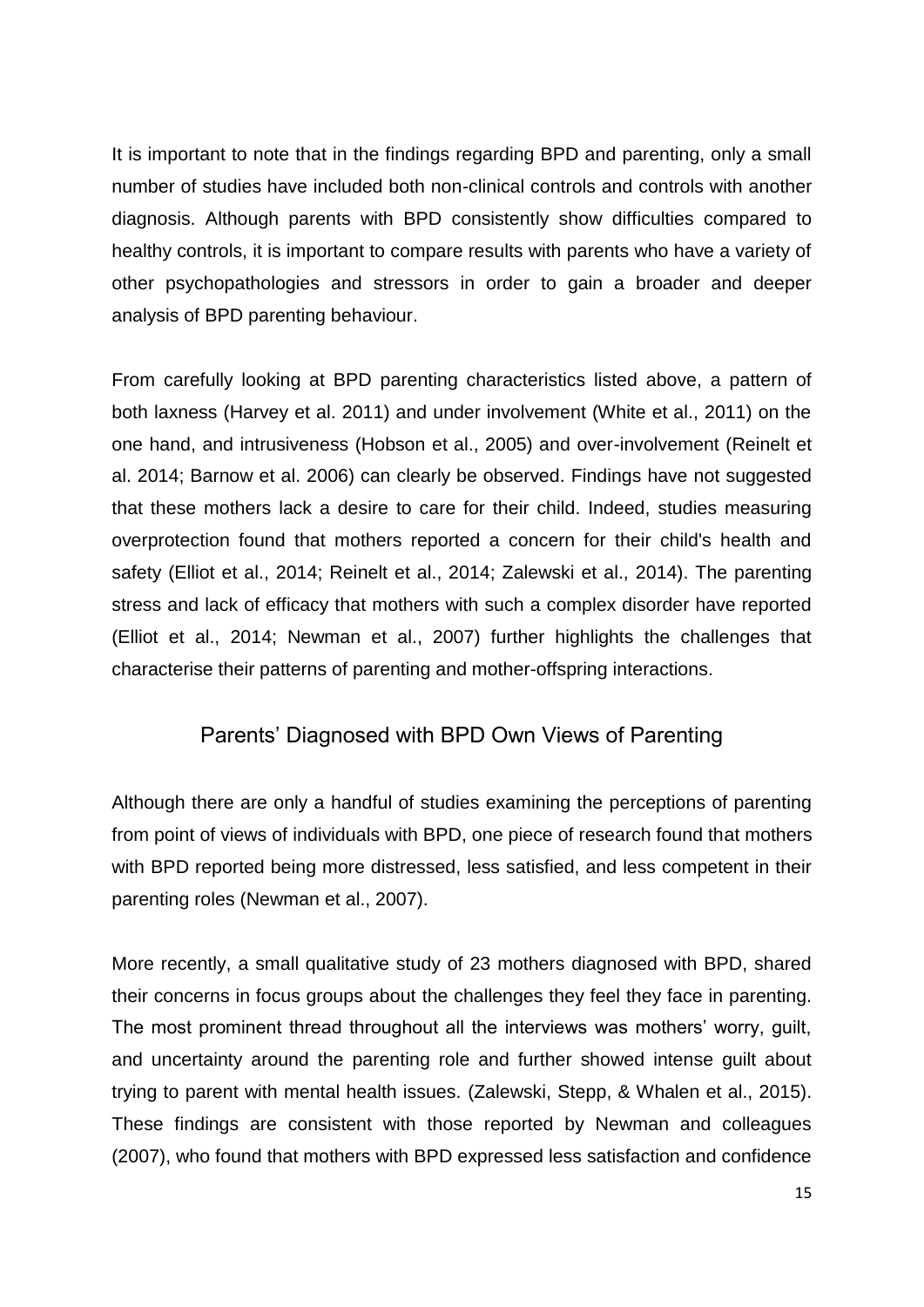and reported more distress about their parenting compared with mothers without BPD.

## Impact of Parental BPD on Children

It is important to keep in mind other factors which may affect the children's functioning such as genetic factors, socio-economic factors and/or parental break ups. However, a great number of studies have shown an association between mothers diagnosed with BPD and aspects of poor functioning of their children in many areas such as behaviour, psychopathological issues (i.e., BPD and BPD symptoms, depression, internalising and externalising problems) and psychosocial issues (i.e., self-esteem difficulties, interpersonal difficulties, home difficulties and stability).

In addition, a disorganised attachment pattern is heavily associated with maternal BPD or BPD symptoms in offspring infancy (Gratz et al., 2014; Hobson et al., 2005), childhood and adolescence (Abela et al., 2005) and adolescence (Herr et al., 2008). This type of attachment pattern is likely to affect all other outcomes discussed below.

## **Infant Behaviour**

Infants and toddlers of mothers with BPD can behave very differently to healthy controls. For instance, although including only a small sample size of eight mothers with BPD and twelve mothers without a psychiatric disorder, Crandell et al. (2003) undertook a study called the 'still-face' challenge, a piece of research that assessed mother-infant interaction using a camera to videotape each dyad interact within three distinct phases. Firstly, by recording two minutes of face to face play, followed by a second period where the mother maintained eye contact with their infant but remain silent and kept a still face before finally the mother-infant dyad were recorded engaging in face to face play again.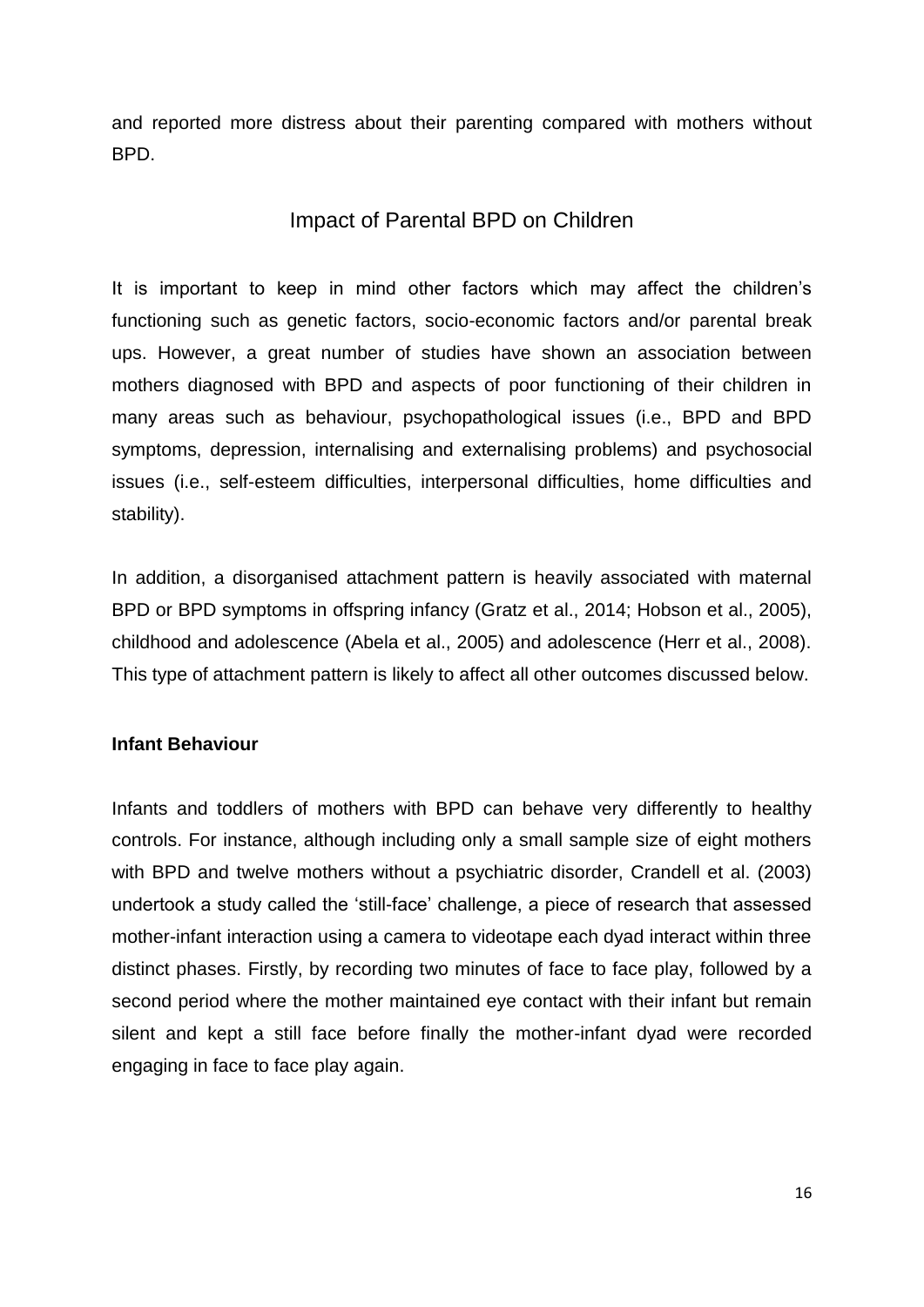The authors found that when exposed to a 'still-face' challenge, 2-month-old infants of mothers with BPD were more likely to look away, show less positive affect or to look dazed than children of healthy controls.

In other studies of face-to-face interactions between mothers and their infants, children of mothers with BPD were shown to smile less (White et al., 2011), vocalise less (White et al., 2011; Delavenne, Gratier, Devouche, et al. 2008) avert their gaze more, appear more fearful and be less soothable (White et al. 2011), be less responsive to mothers' bids for interaction, and show less optimally 'involving' behaviours towards their mothers than control babies (Newman & Stevenson, 2008.) They also displayed lower 'availability for positive engagement' with their mothers, showed fewer positive looks towards a stranger, and had lower 'behavioural organisation' and mood state (Hobson et al. 2005).

### **Psychopathological Issues**

A significant association between maternal BPD and subsequent offspring BPD symptoms has been found (Barnow et al., 2013; Cheng et al., 2011; Conway, Hammen, & Brennan, 2015; Stepp, Olino, Klein, Seeley et al., 2013). In a community-based study, Barnow et al. (2013) found that maternal BPD symptoms predicted offspring BPD symptoms five years later (at age 20) and in a high-risk community cohort spanning 4 time-points (14, 18, 24 & 30 years of age), Stepp et al. (2013) found that maternal history of BPD predicted offspring BPD symptoms at age 30.

Furthermore, a number of studies have assessed associations between maternal BPD and offspring individual BPD related symptoms and features which have a strong association with BPD, such as insecure attachment. For example, some studies suggest that maternal borderline personality pathology is significantly associated with offspring emotional dysregulation across age groups operationalised in various ways such as; "low soothability" in infancy (White et al., 2011); "boundary confusion between self/fantasy or reality/fantasy" (Macfie & Swan, 2009) and "self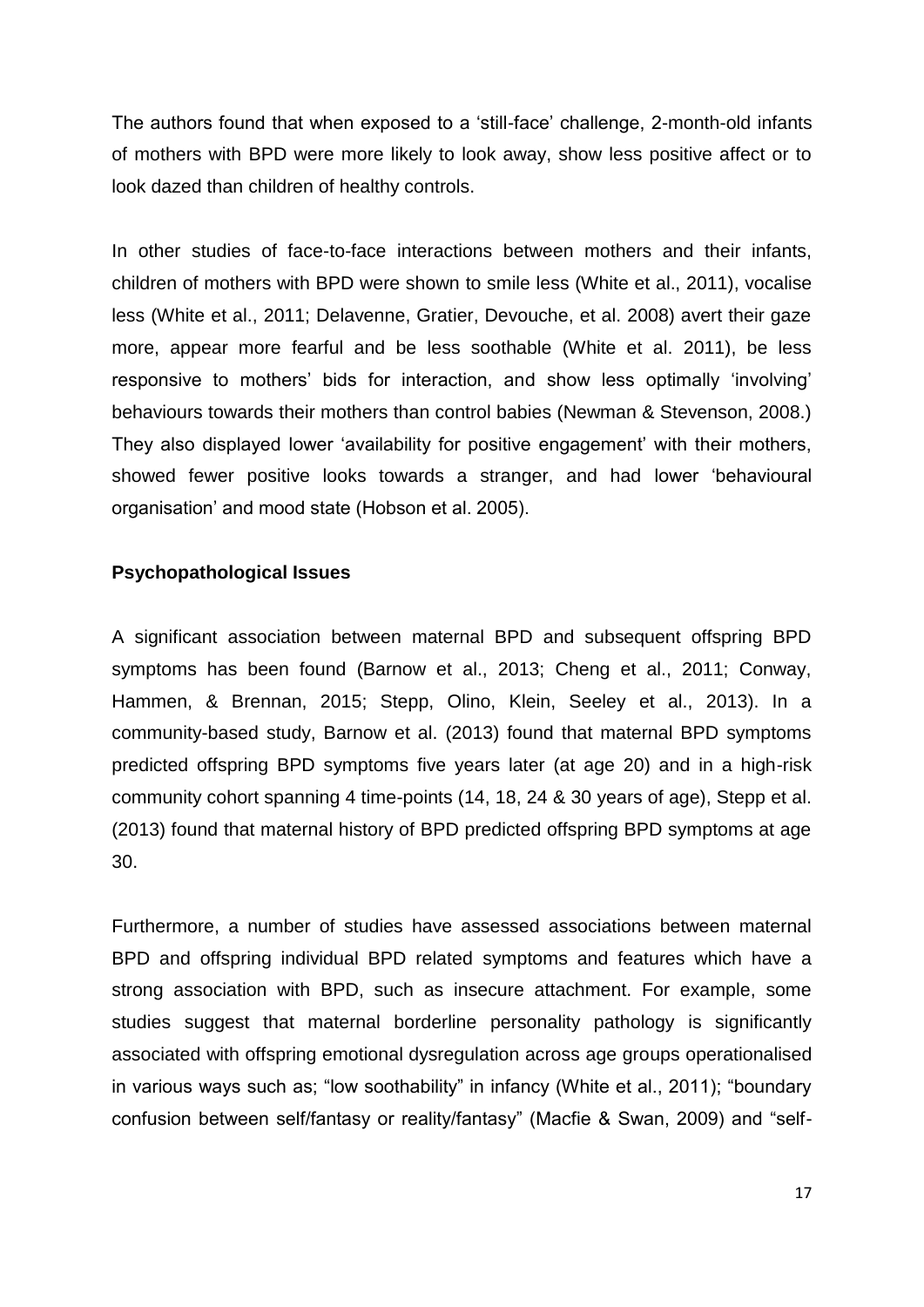regulation" (Macfie et al., 2014) in childhood were all significantly associated with maternal BPD.

In terms of examining aspects of offspring's self-identity, Macfie et al. (2009) reported that children of mothers with BPD had significantly poorer selfrepresentations (incongruent and shameful) than children of healthy controls. A study examining gender identity disorder (GID) found that mothers of boys with GID were found to be significantly more likely to have a diagnosis of BPD than mothers of boys without GID (Marantz and Coates, 1991).

Children of mothers with BPD reported significantly more suicide ideation and death wishes, and more suicide attempts (Barnow et al., 2006) to healthy controls, although interestingly there was no significant difference with actual suicide attempts. Furthermore, studies have indicated that children and adolescents of mothers with BPD are at greater risk of developing depression (Abela et al., 2005; Barnow et al., 2006; Herr et al., 2008). However, the extent to which this association is independent of maternal depression continues to remain unclear.

When internalising and emotional problems are taken into account, offspring of mothers with BPD were found to have significantly increased "emotional problems" in adolescents compared to adolescents of mothers with depression or no psychopathology (Barnow et al., 2006). In contrast, Bertino, Connell, and Lewis (2012) found no significant association between parental borderline traits and offspring "internalising" problems. This study, however, only had a small sample size.

Many studies have indicated that the offspring of mothers with BPD are at an increased risk of behavioural problems or externalising symptoms. For instance, Barnow et al. (2006) reported significantly more aggression, attention and delinquency problems in adolescents of mothers with BPD in comparison to adolescents of healthy controls. Bertino et al. (2012) found a notable positive correlation between maternal borderline personality symptoms and both child and adolescent externalising symptoms. Furthermore, significantly more cases of attention deficit hyperactivity disorder and disruptive behaviour disorder was reported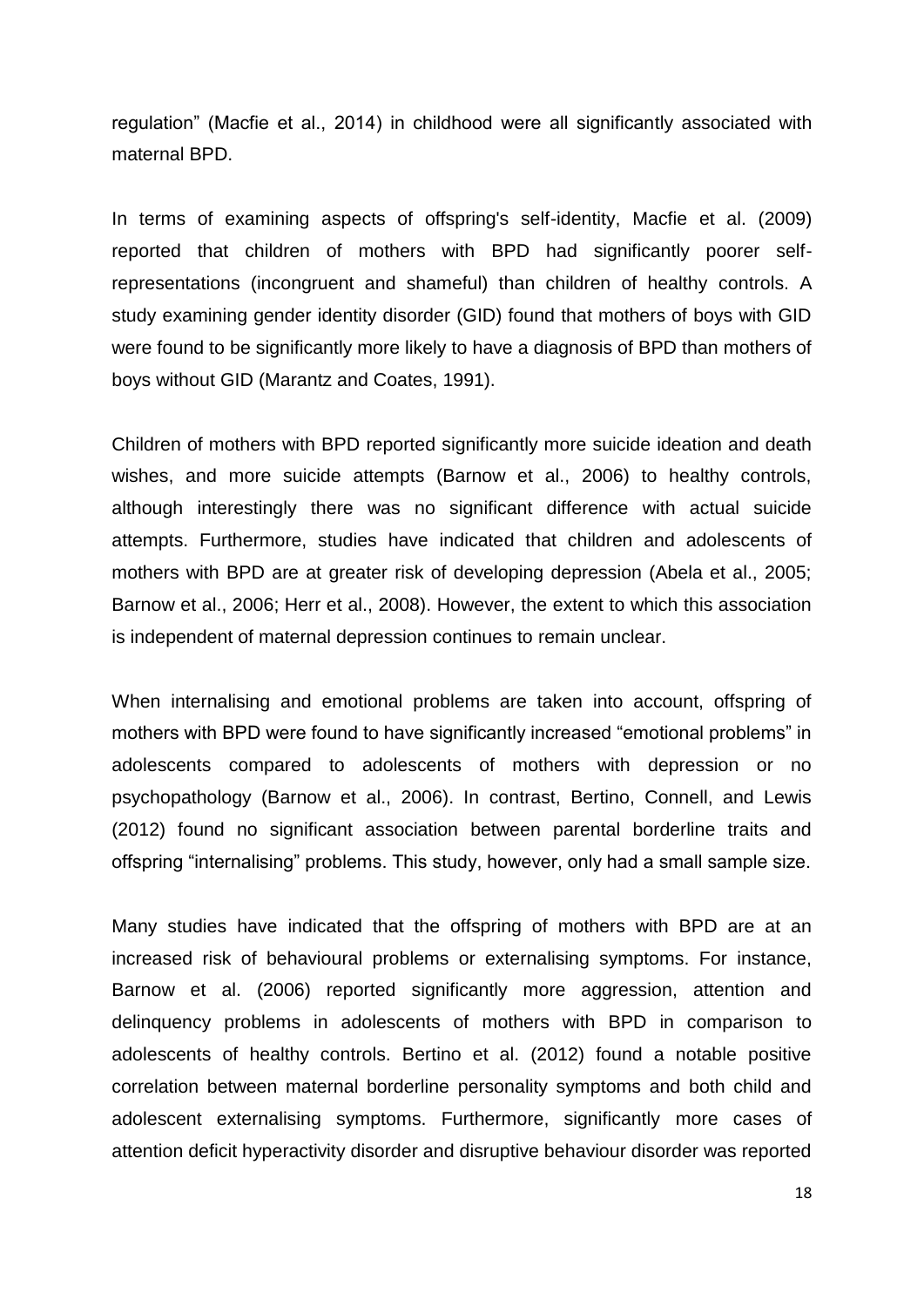in children of mothers with BPD in comparison to children of mothers with other personality disorders (Weiss et al. 1996).

#### **Psychosocial Issues**

Studies looking at offspring self-esteem difficulties had mixed results. For whilst one study found significantly lower levels of self-esteem in adolescents of mothers with BPD compared to children of mothers with depression, Cluster C personality disorders, or no mental health condition (Barnow et al. (2006), a further study found that although maternal BPD and maternal depression was significantly associated with offspring self-criticism, this was not the case with offspring self-esteem in children and adolescents of mothers with BPD (Abela et al., 2005). It is curious why these results seem to differ. However, what is interestingly highlighted by Barnow et al. (2006) is that mothers with depression have more of a negative effect on their offspring's self-esteem than mothers diagnosed with BPD.

The offspring of mothers with BPD have difficulties with mental state understanding and social interactions and three studies have demonstrated this. Schacht et al. (2013) found that children of mothers with BPD demonstrated significantly poorer emotional labelling and understanding of causes of emotion in comparison to the offspring of healthy controls. In addition, scores on the social problem scale were found to be significantly elevated in adolescents of mothers with a BPD diagnosis in comparison to adolescents of mothers with, cluster C personality disorders, depressive disorder or no mental health condition (Barnow et al., 2006). Furthermore, maternal BPD symptoms remained significantly associated with adolescent offspring's poor self-perception of the ability to make "close friendships" and be "socially accepted," even after controlling for maternal depression (Herr et al., 2008).

Studies have shown some evidence that family dynamics and home life are affected in the families of mothers with BPD. Whilst mothers with BPD reported significantly lower family "cohesion" and "organisation" than mothers with other personality disorders (Feldman et al., 1995), children and adolescents of mothers with BPD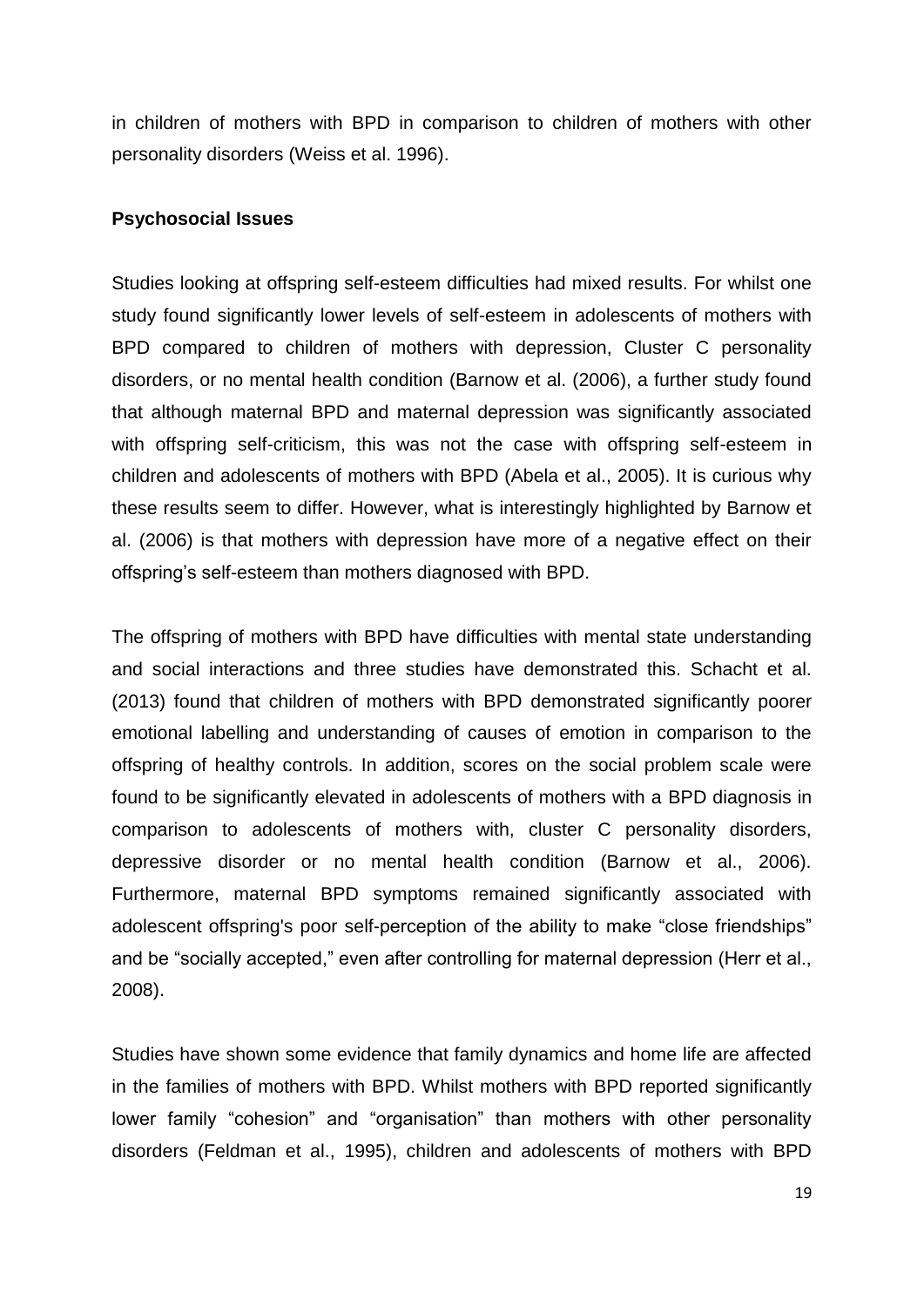experienced significantly greater instability, such as frequent changes in school and household composition, than offspring of mothers with other personality disorders (Feldman et al., 1995). Furthermore, after controlling for maternal depression, both adolescent-reported "family stress" and mother-reported "chronic relationship stress" were significantly correlated with maternal BPD symptoms in a community sample (Herr et al., 2008). The offspring of mothers with BPD were also significantly more likely to witness maternal or paternal suicide attempts and be exposed to parental alcohol/drug abuse (Feldman et al., 1995).

## Potential Reasons for the Transmission of Vulnerability

Studies in transgenerational aetiological vulnerabilities are rare. Furthermore, most studies are cross-sectional in nature and cannot take into account intra individual development over time making it difficult to draw conclusions regarding temporal precedence and aetiological mechanisms.

However, it is now believed (Reinelt et al., 2014; George, Kaplan, & Main, 1984; (Macfie et al., 2014; Gratz et al., 2014) that the transmission of a range of difficulties and vulnerabilities from a parent diagnosed with BPD to their child can occur. It therefore seems pertinent to look more closely at how and why this transmission of vulnerability may occur from one generation to the next.

### **Parent-child Interactions, Associated Attachment Patterns and Trauma**

Reinelt et al. (2014) showed in a study that some BPD symptoms were transmitted longitudinally from mother to adolescent. Maladaptive mother–child interactions were represented by a latent variable comprising of a perceived overprotective and rejecting parenting style and high mother–child discrepancies regarding child's internalising problems. The authors also made a connection with the relationship between maternal BPD and offspring individual symptoms of impulsiveness, difficulties identifying and describing feelings, and self- esteem.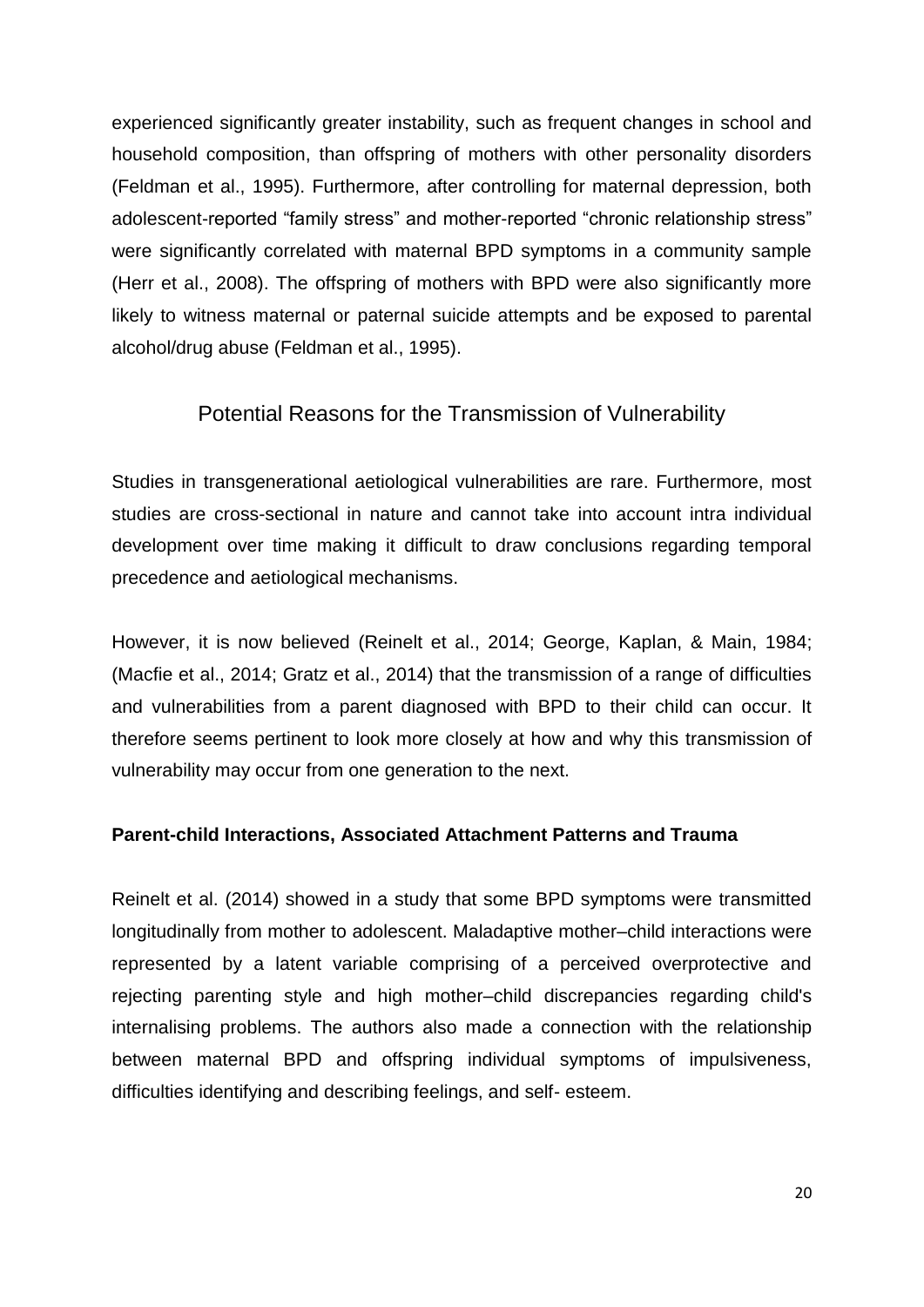Maternal emotional dysfunction was looked as a mediator by Gratz et al. (2014) who reported a significant indirect association between clinically relevant levels of maternal BPD symptoms and infant emotional regulation difficulties via maternal emotional dysfunction. Put more simply, mothers with BPD were more likely to experience emotional dysfunction, which in turn increased the risk of infant emotional dysregulation. Furthermore, maternal emotional intensity/reactivity facilitated an indirect effect of maternal BPD symptoms on lowering the ability for infants to selfregulate but this was only in infants with an insecure-resistant attachment relationship.

Although there has not been a study to date measuring the intergenerational transmission of attachment patterns of both parents with BPD and their children, a pattern of disorganised attachment patterns in mothers with BPD has been highlighted (Bakermans-Kranenburg and van IJzendoorn 2009). This is likely to lead to disrupted behavioural interactions between themselves and their infants which in turn may lead to poor outcomes for children of parents with BPD.

Several retrospective (Battle et al., 2004; Zanarini, 2000) and prospective studies have confirmed that childhood adversity is highly predictive of later onset of BPD. For example, the New York longitudinal study found that BPD was associated with low levels of parental affection and nurturing, and with aversive parental behaviours, such as harsh punishment (Johnson, Cohen, Chen, Kasen, & Brook, 2006). A smaller prospective study reported that disrupted maternal communication in infancy and later experiences of abuse in adolescence contributed to the prediction of symptoms of borderline pathology at age 18 (Lyons-Ruth, Yellin, Melnick, & Atwood, 2005).

A further study (Crawford, Cohen, Chen, Anglin, & Ehrensaft, 2009) followed up individuals from adolescence and found that symptoms of BPD declined with age, but the rate of decline was moderated by experience of early maternal separation, with individuals separated before the age of 5 showing slower rates of decline. Finally, a large prospective study, investigating the association between maladaptive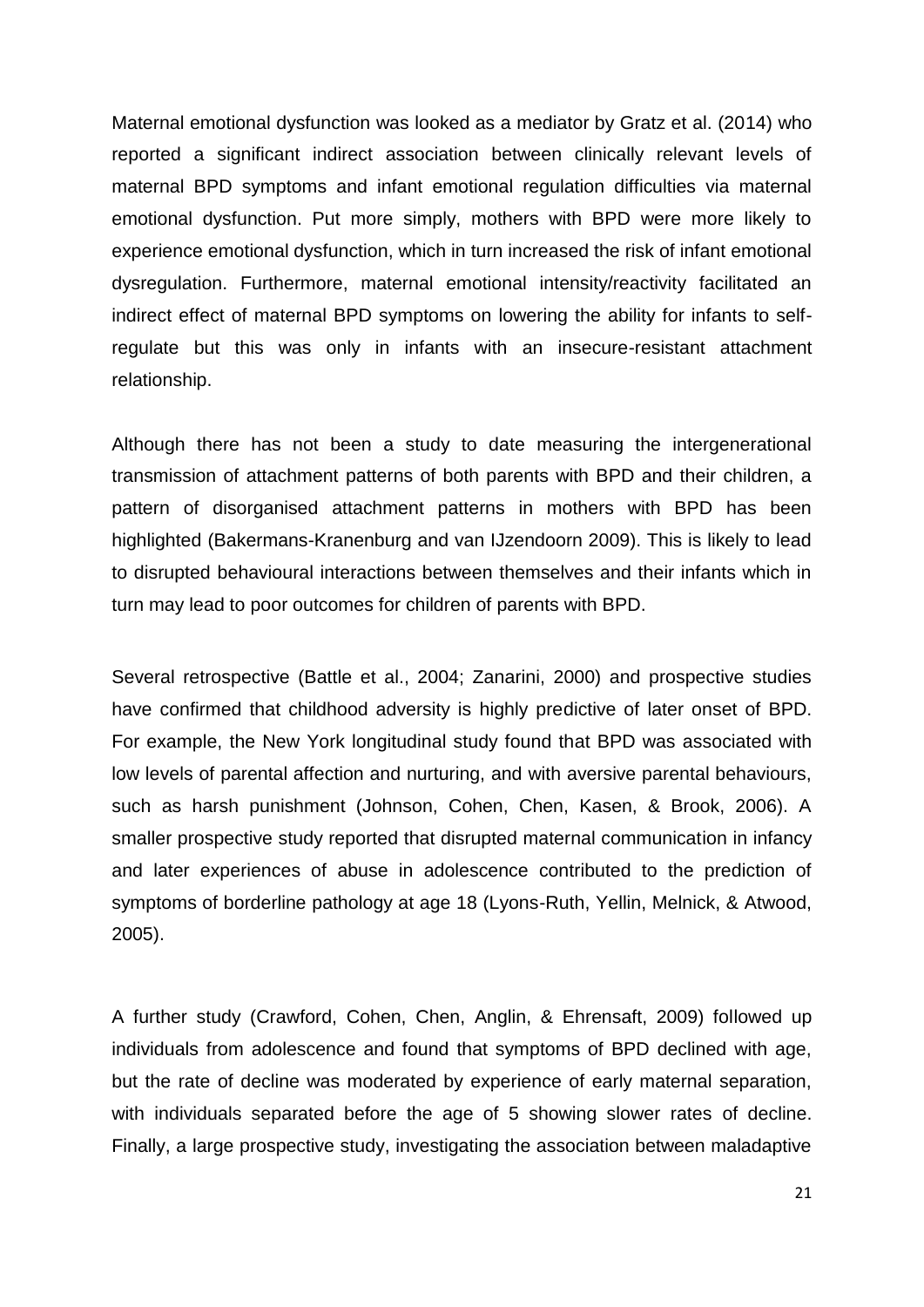parenting and BPD symptoms at age 11, found that family adversity predicted BPD pathology (Winsper, Zanarini, & Wolke, 2012)

## Treatment Interventions for Parents Diagnosed with BPD

Although there are numerous effective treatments for BPD (Leichsenring, Leibing, Kruse, New, & Leweke, 2011; Bateman & Fonagy P. 2004, 2006), and many effective parenting treatments (Cedar & Levant, 1990; de Graaf, Speetjens, Smit, de Wolff, & Tavecchio, 2008; MacKenzie, Fite, & Bates, 2004), these two areas of intervention have not been substantially integrated. Indeed, there is one treatment aimed for parents who are diagnosed with BPD called Parenting Skills for Mothers with Borderline Personality Disorder (Rennenberg & Rosenbach, 2016) which has a cognitive and DBT approach. It is a manualised intervention and uses validated measures such as BSI, Beck Depression Inventory.

Other than this treatment, adapted attachment based and psychoeducation interventions have, to date, been the main types of treatment used for mothers with BPD.

## **Attachment Based Interventions**

Attachment based interventions strive to hinder the transmission of insecure and/or disorganized attachments from a parent (usually the mother) to their offspring. This is undertaken in either individual psychotherapy with the mother as the primary patient or psychotherapy with the mother-infant dyad.

Individual psychotherapy with the parent aims to provide a corrective attachment experience through interaction and experiences with the therapist (Lieberman, Weston and Pawl 1991; Lieberman and Zeanah, 1999). In addition, the parent is encouraged to think and talk about their own childhood experiences and link them to their current relationship with their child with the hope of gaining some insight into how the cycle of insecure and/or disorganised attachment might be perpetuated.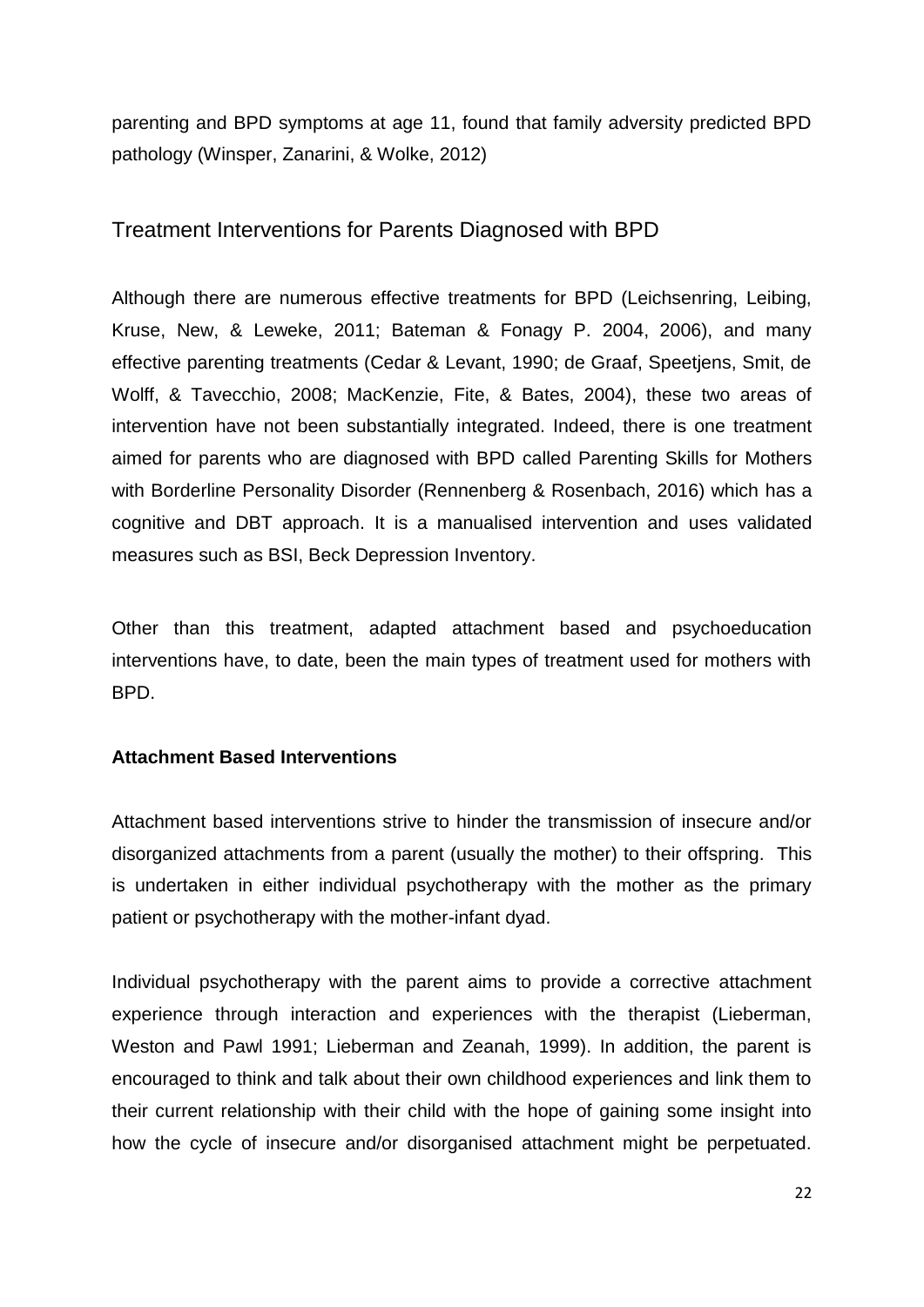Unfortunately, this type of therapy has not been well manualised which has impeded dissemination and evaluation efforts.

A Psychoanalytic approach comes under the realms of attachment based psychotherapy. However, in a psychoanalytic approach, the therapist aims to bring the unconscious into awareness to bring about change. For example, Fraiberg et al. (1975) described the ghosts in the nursery as the unresolved issues in the mind of the parent. For parents with BPD this is a particularly potent dynamic, and within this framework interventions aim at freeing the infant from the network of unresolved parental trauma allowing them to follow their own developmental agenda.

With psychotherapy that includes the mother-infant dyad in the sessions, the therapist observes the interaction between the mother and child. The observations are used to help the mother link her past experiences and own attachment style to her current relationship with her child. Questions may be asked such as; "who is the infant in the mind of the parent?". (Biseo et. al, 2016)

Psychoanalytic Parent-infant psychotherapy (PIP Fonagy, Sleed & Baradon, 2016) also focuses on supporting the parent in the development of reflective capacity. Parental reflective functioning refers to the parent's capacity to understand herself, her infant and their interaction in relation to their mental states. Parental reflective functioning gives the parent the ability to focus on the infant as separate from herself, with his/her own psychological needs (Fonagy et. al, 1991).

There are several manualised types of PIP which have been used to treat parents with serious mental health disorders and their children. They have been adapted for use with mothers diagnosed with BPD but there are specifically designed treatments to date.

The interventions include Watch, Wait, Wonder (WWW; Muir, Lojkasek, & Cohen, 1999); PIP and toddler-parent psychotherapy e.g. Chicchetti, Rogosch, & Toth, 2000); Circle of Security (COS; Marvin, Cooper, Hoffman & Powell 2002); Minding the Baby (Slade 2007); and Parenting With Feeling Infant-Parent Intervention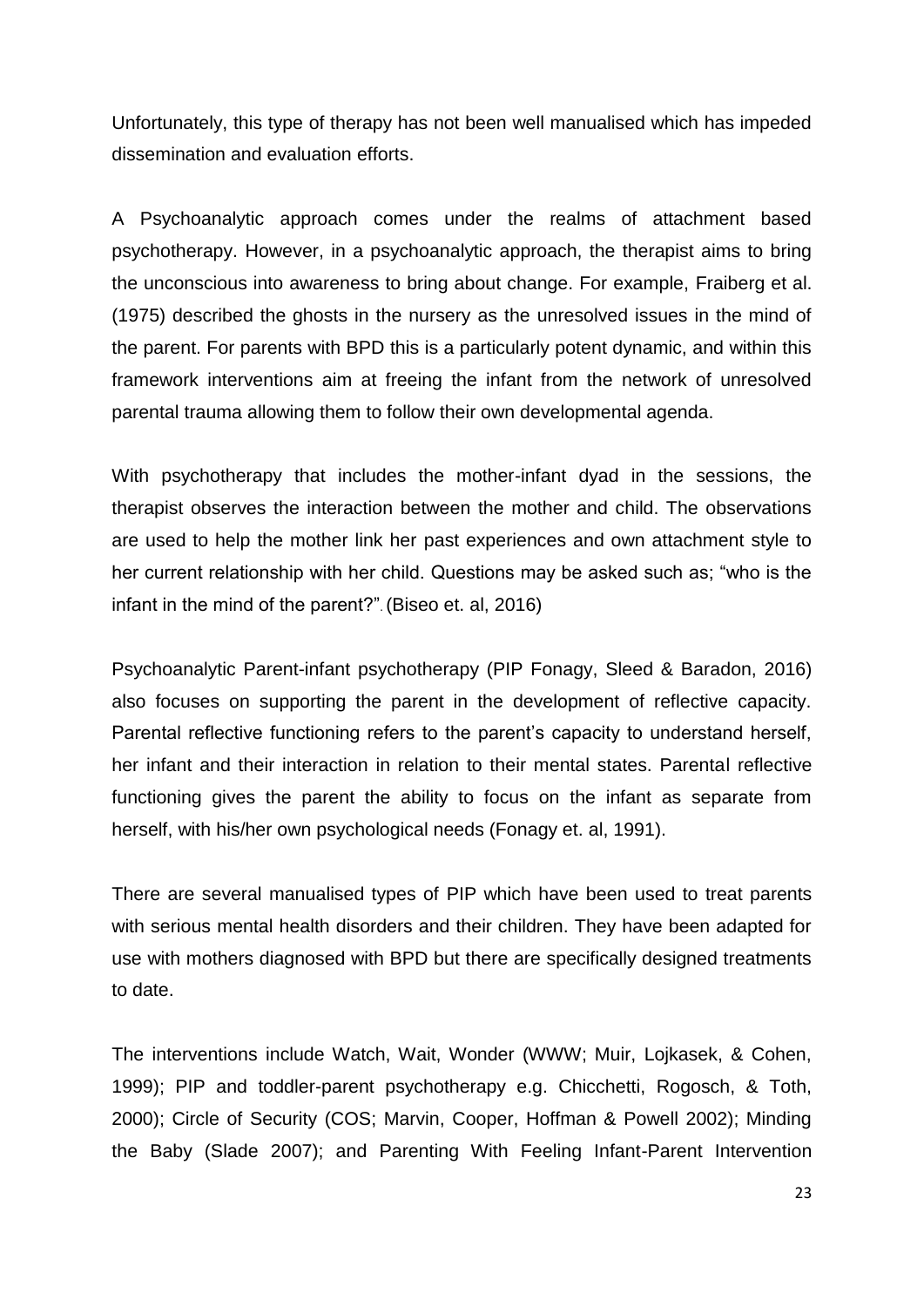Program (Newman 2015). Each intervention varies as to how much psychoeducation and parent training are included with some treatment types such as WWW including no psychoeducation at all.

Mentalization-based treatment (MBT) is now an evidence based approach for working with people diagnosed with BPD (Bateman & Fonagy 2004, 2006). However, although it has been adapted to work with mothers diagnosed with BPD, the effectiveness of the adapted treatment has not been supported by an RCT.

To date, there has been a lack of robust evaluation of the effectiveness of treatments aimed specifically to support mothers with BPD and their infants. For instance, Newman and Stevenson (2008) used WWW with 20 mothers diagnosed with BPD. However, not only did the study have a very small sample size but additionally, the measures did not evaluate the treatments effectiveness in improving mother-infant relationships.

### **Effectiveness of Attachment Interventions**

Results measuring the efficacy of attachment interventions are mixed (Lieberman & Zeanah, 1999). This could be due to the variability in techniques employed across different attachment interventions which could impede researchers' ability to demonstrate their effectiveness.

Findings from a meta-analysis of attachment-based interventions showed that while they helped increase maternal sensitivity towards their infants and children, the treatments had little impact on the attachment security of the parent and child (Van Ijzendoorn, Juffer, and Duyvesteyn, 1995).

However, more recently, attempts have been made to manualise attachment based interventions which has resulted in more evidence supporting their effectiveness and improving attachment security and/or attachment organization in children (Cicchetti et al., 1999; Toth et al.,2002; Hoffman et al., 2006; Marvin et al., 2002; Cohen et al.,2005).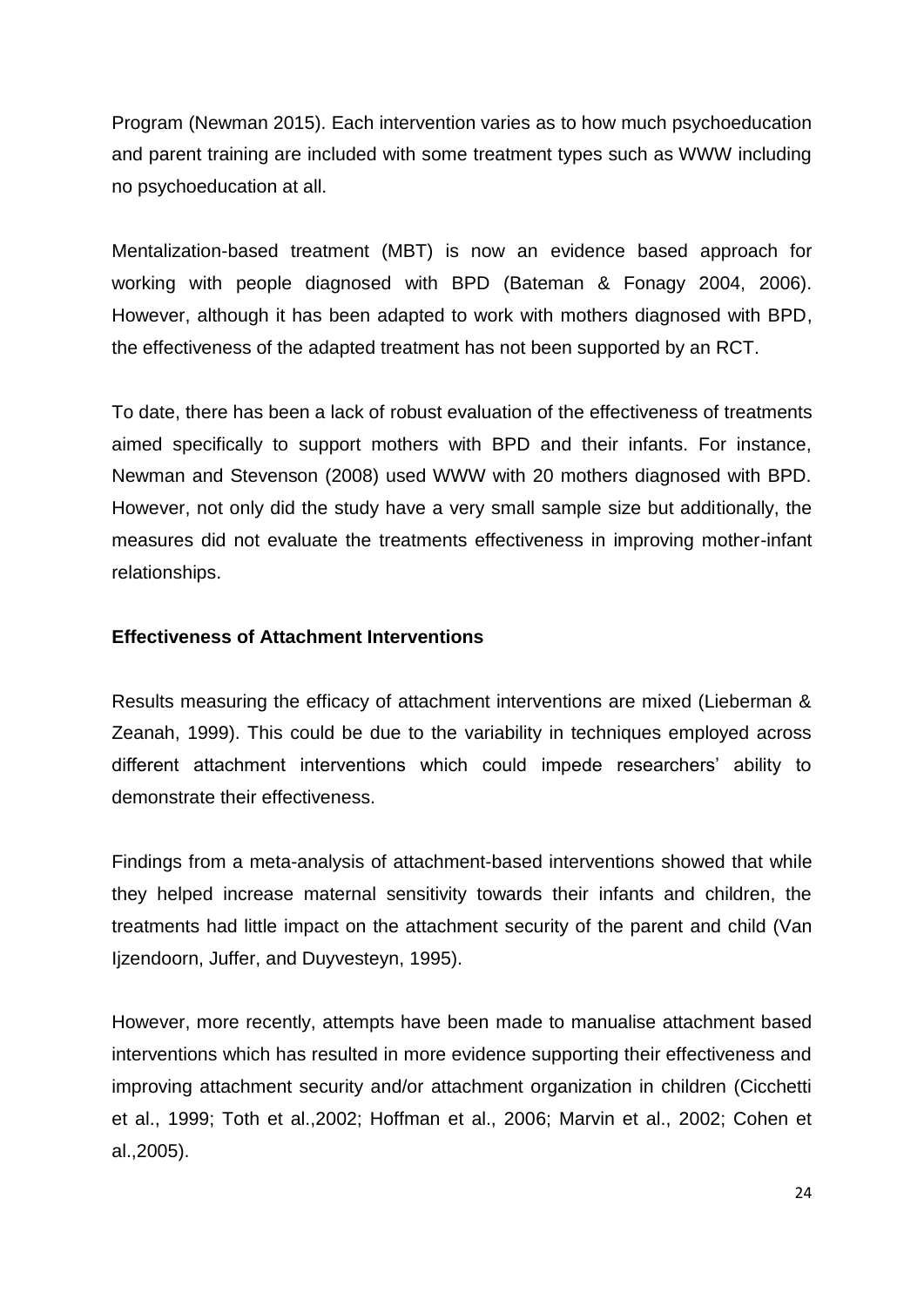However, even though attachment-based interventions are becoming codified and the effectiveness of the treatments for high risk mother-infant dyads is being proven, the utility of these interventions when offered alone for mothers with BPD and their children may be compromised. For instance, a systematic review of PIP (Barlow et al., 2015) suggested that in high‐risk families, there were no significant differences compared with no treatment or treatment‐as‐usual for other parent‐based or relationship‐based outcomes, and no evidence that PIP is more effective than other methods of working with parents and infants.

To help explain this, there appears to be a gap between the goals of mothers with BPD when they seek professional help and the objectives of attachment-based interventions (Conroy et al., 2009; Newman et al., 2007). Attachment-based interventions applied without any focus on parenting skills are unlikely to alleviate the overbearing distress and concerns they have for providing the basic needs for their children (Stepp et al., 2012). It therefore seems that mothers with BPD may require parent skills training and psychoeducation before addressing parent–infant attachment strategies.

#### **Psychoeducational Interventions**

Psychoeducational interventions primarily provide information on a variety of relevant issues to family members of the afflicted rather than solely working with the parent or parent/infant dyad. Furthermore, the impact of family psychoeducation interventions on parents with BPD has lagged behind other serious mental illnesses. Gunderson and colleagues (1997) have long since advocated for a manualised family psychoeducational approach to the treatment of BPD but unfortunately to date, no psychoeducational treatments have been designed specifically for parents with BPD.

To date, there are three types of psychoeducation treatment models which have been adapted for the use with families who have a family member with BPD. These are Family Connections (FC; Fruzzetti & Hoffman, 2004) which focusses exclusively on family psychoeducation, Systems Training for Emotional Predictability and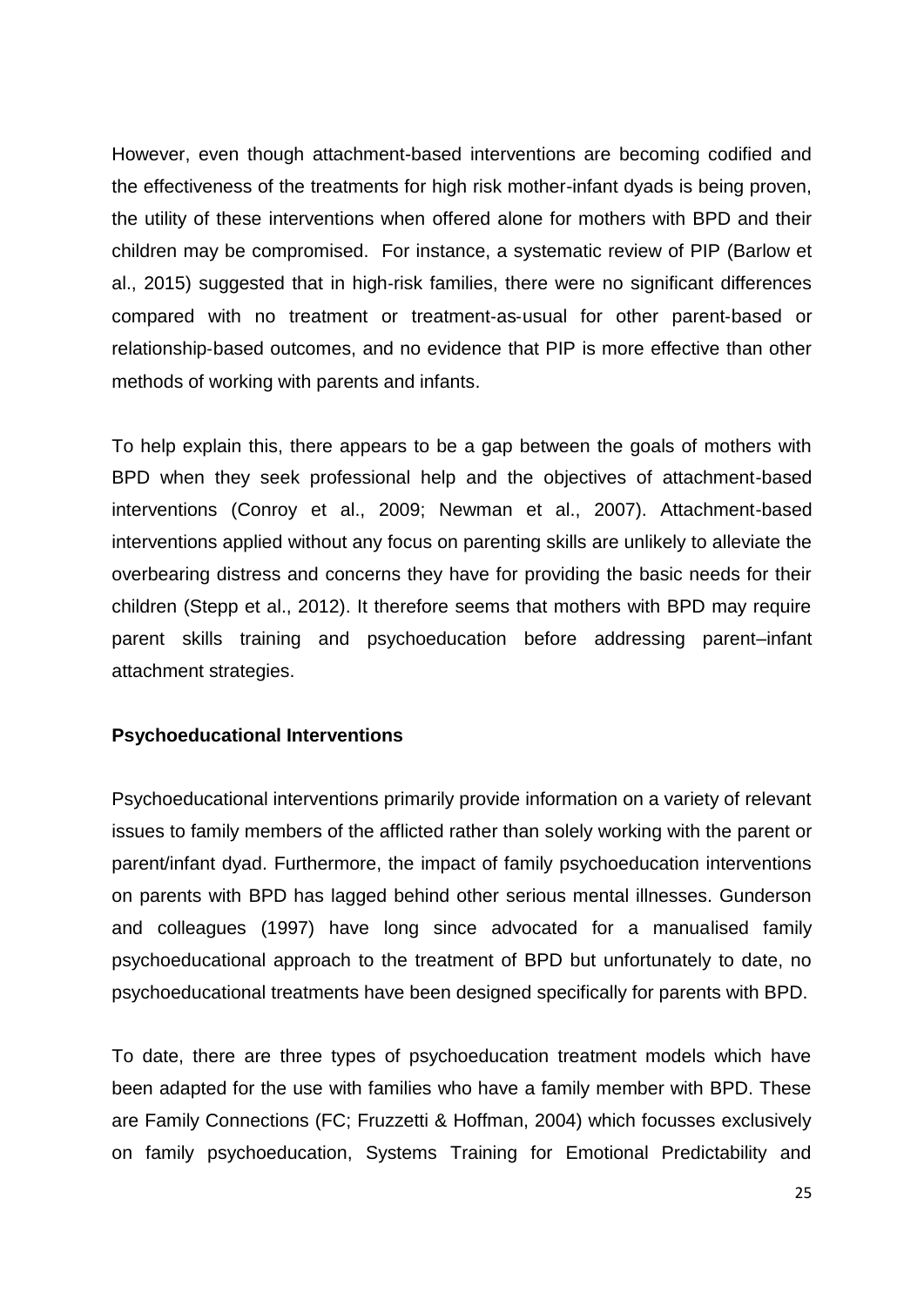Problem Solving (STEPPS; Blum, Pfohl, St John, Monahan, & Black, 2002) and multigroup family skills training (Miller, Rathus, & Lineman, 2006). STEPPS and multigroup family skills training are understood to improve the outcomes for patients diagnosed with BPD whereas FC is understood to relieve caregiver stress (Stepp et al.,2012). However, limitations lie in the lack of randomised control trials available to assess treatment outcomes for these adapted interventions for parents with BPD.

## **Effectiveness of Psychoeducational Interventions**

To date, there have been no RCT's examining the impact of family psychoeducational approaches on both BPD parent outcomes. A brief intervention was piloted specifically to support parents with BPD which included interventions designed to protect children from the extremes of the disorder and support with both parenting skills and healthy child development (McCarthy et al., 2016). However, there were many limitations to the study. For instance, only the clinicians' views were considered when measuring the effectiveness of the intervention and a control group was not included.

Furthermore, a systematic review (Barlow, J., et al., 2012) of group based parent training programs (not specifically designed for parents with BPD) showed only short term improvements in depression, confidence, stress and anger but none of these improvements were significant after one year.

## Further Thoughts about Interventions for Parents Diagnosed with BPD

Behavioural parent training and emotion regulation skills that are in sync with components of dialectical behaviour therapy (DBT) have been seen as a preferable form of treatment for parents with BPD (Zalewski and Lengua, 2011). However, there is no RCT to support this view.

Fruzzetti (2011) highlights the importance of brief, focused interventions with this population because of their high levels of distress. Macfie (2011) posits that parents diagnosed with BPD may have difficulty learning new parenting skills while still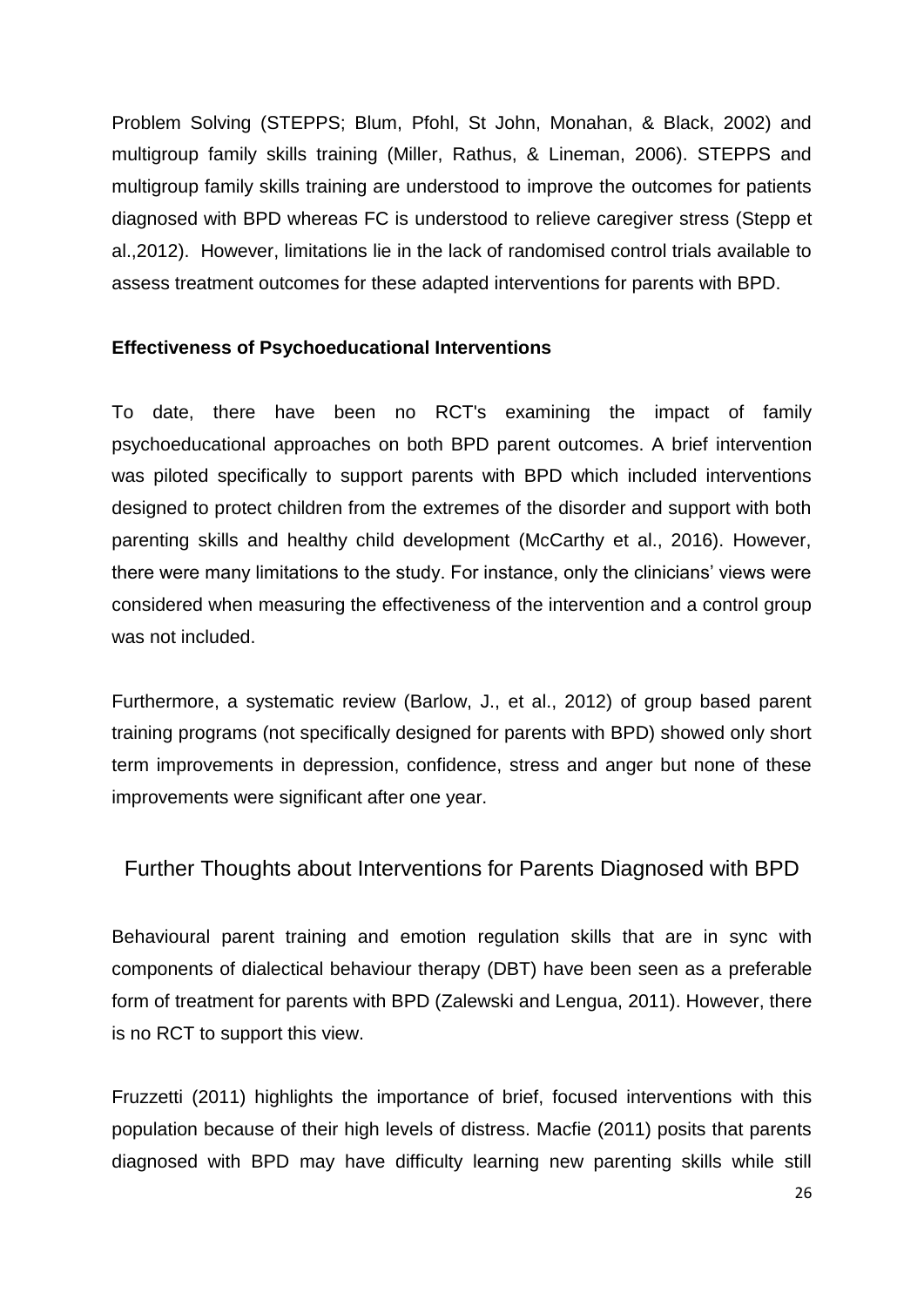experiencing symptoms. Furthermore, Newman, Stevenson, Bergman, & Boyce (2007) state that solely targeting parenting skills may be particularly helpful in reducing symptoms, as these parents experience extremely high rates of distress specifically around issues related to parenting and the parent–child relationships.

## **Conclusions**

As researched methods have improved over the years, there has been an increased insight into the characteristics of people diagnosed with BPD and their symptoms. Common affective traits for people diagnosed with BPD can now be more accurately measured (Stone et al. 1994; Trull et al., 2009) and include characteristics such as affect dysregulation (Linehan, 1993; Sanislow et al., 2002; Westen, 1991, 1998), increased negative affect (Bradley et al., 2005; Skodol et al., 2002; Trull et al., 2003; Westen et al., 1992; Zanarini et al., 1998; Zittel et al., 2005), difficulties employing emotional regulation (Bornovalova et al., 2008; Chapman et al., 2008; Gratz et al., 2006), and low levels of distress tolerance (Gratz et al., 2006).

Maladaptive coping strategies such as thought suppression (Cheavens et al., 2005; Rosenthal et al., 2005), rumination (Selby et al., 2009), impulsive behaviour, suicidal and self-injurious behaviour (Dulit et al; 1994 Zanarini et al., 2008) can be used with the intent to regulate affect (Klonsky, 2007).

In terms of common interpersonal traits, it is now believed that people diagnosed with BPD can have an enhanced sensitivity to the mental states of others (Bland et al.,2004; Levine et al., 1997; Minzenberg et al., 2007; Guitart-Masip et al., 2009), a heightened sensitivity to negative emotions (Downey et al., 2004), an anger bias related to perceived rejection (Berenson et al., 2011), and inaccuracies and confusion between the mental states of self and others (Sharp et al., 2011, 2013). These common characteristics profoundly damage the capacity to make and develop healthy interpersonal relationships (Gunderson 2007).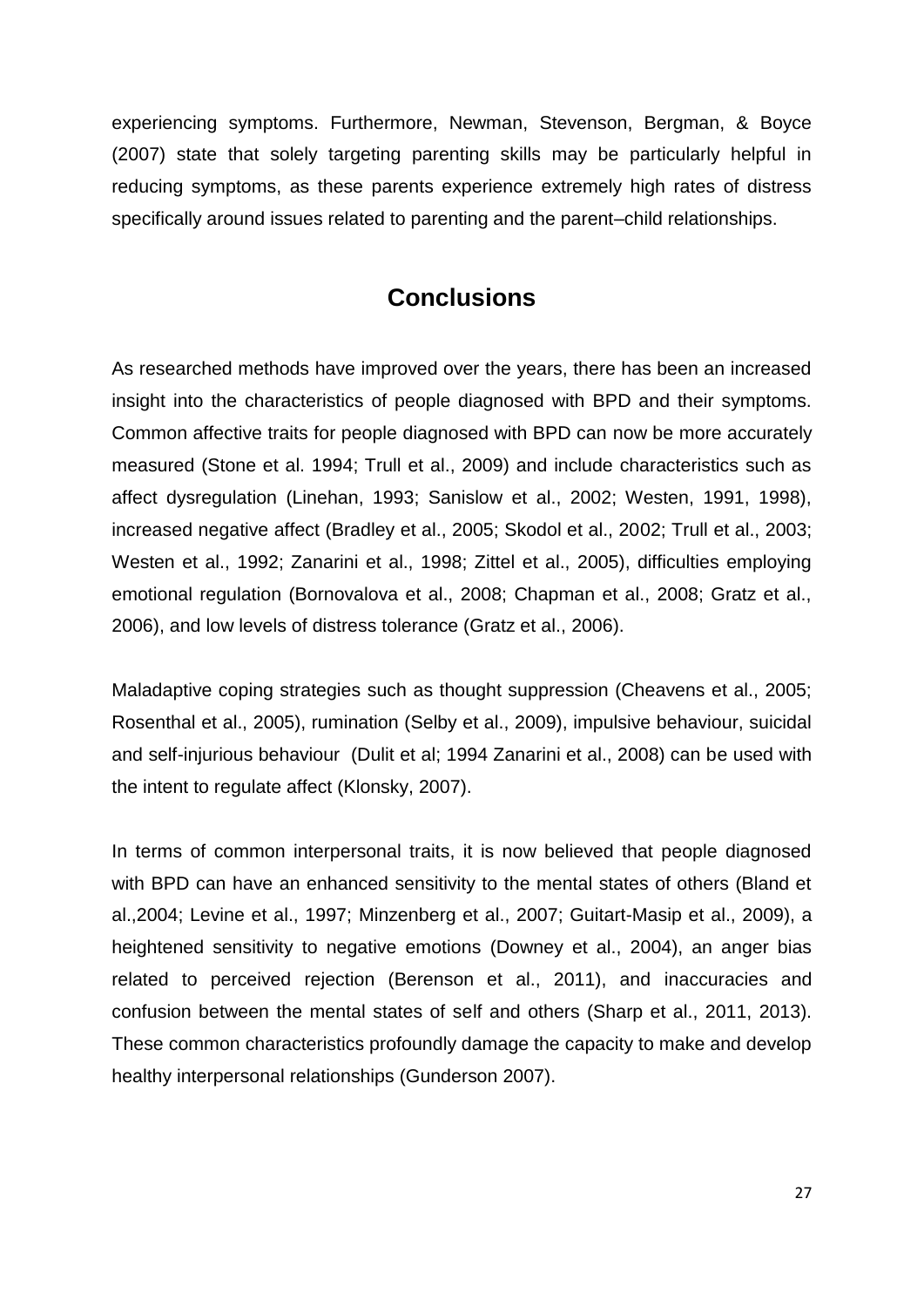Parents diagnosed with BPD have shown to express elevated worry, guilt, and uncertainty around the parenting role (Zalewski, et al., 2015). They have further shown to have unique parenting behaviours such as oscillations between hostile control (Barnow et al. 2006) and withdrawn behaviours (Zalewski et al. 2014; Harvey et al. 2011), as well as oscillating between intrusiveness/overprotection (Reinelt et al. 2014) and hostility (Herr et al., 2008; Frankel-Waldheter et al., 2015).

In addition, unresolved/disorganized attachment style is strongly associated with BPD (Bakermans-Kranenburg et al., 2009) and it is now believed that parents diagnosed with BPD can have a negative affect on their children's behaviour (White et al., 2011; Delavenne A, et al., 2008; Newman et al, 2008; Hobson et al. 2005), their psychopathology (Barnow et al., 2013; Cheng et al., 2011; Conway et al., 2015; Stepp et al., 2013) and can affect their children's psychosocial functioning (Barnow et al. 2006; Abela 2005; Schacht et al., 2013; Herr et al., 2008; Feldman et al., 1995).

A cycle of vulnerability has been detected where a transmission of a range of difficulties and vulnerabilities from a parent diagnosed with BPD to their child can occur (Reinelt et al., 2014; George et al., 1984; Macfie et al., 2014; Gratz et al., 2014). This can include the intergeneration transmission of the traits associated with a disorganised attachment pattern (Fonagy et al., 2002; White et al., 2011).

This literature review has highlighted a lack of RCT's to measure the treatment outcomes specifically for parents with BPD and their children. There have been suggestions aimed at supporting parents diagnosed with BPD to help reduce symptoms such as a DBT approach (Zalewski et al., 2011), brief focused interventions (Fruzzetti, 2011; Mackfie 2011), or solely targeting parenting skills (Newman et. al, 2007). Beyond these suggestions, the research shows that there are two main strands of interventions – psychoeducational and attachment based. However, to date, there are no treatments within these strands of intervention that have been specifically designed for mothers diagnosed with BPD.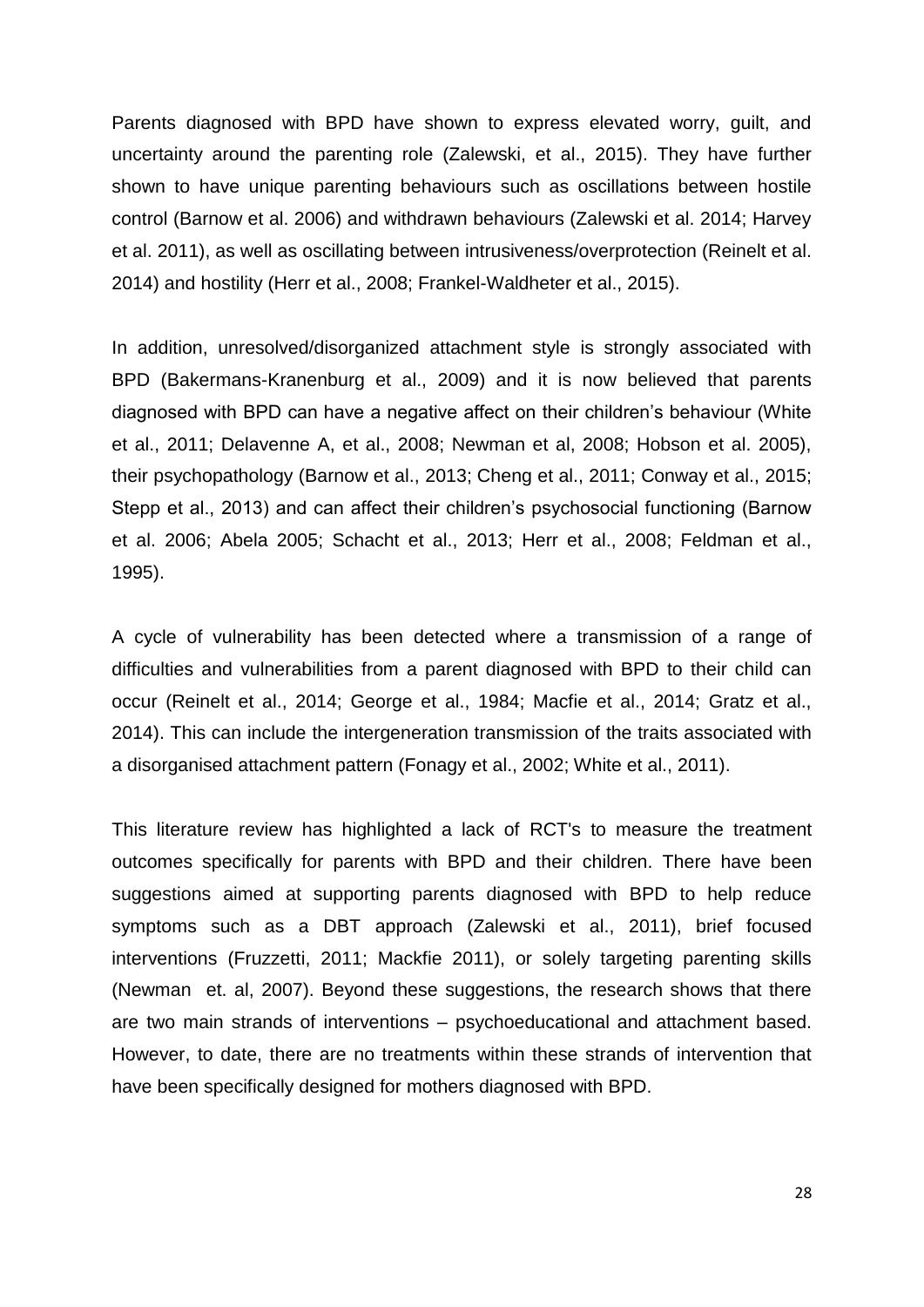Some psychoeducational programs have been altered to treat mothers diagnosed with BPD such as FC (Fruzzetti et al., 2004), STEPPS (Blum, et. al, 2002) and multigroup family skills training (Miller, et al., 2006) but their outcomes for mothers diagnosed with BPD is not evidence-based.

Similarly attachment based interventions such as WWW (Muir et al., 1999); PIP (Fonagy et al., 2016), toddler-parent psychotherapy (Chicchetti et al., 2000); COS (Marvin, et al., 2002); Minding the Baby (Slade 2007); and Parenting With Feeling Infant-Parent Intervention Program (Newman 2015) have been adapted to treat mothers diagnosed with BPD and their children but similar to psychoeducational programs, their effectiveness is not supported by an RCT.

Attachment-based interventions have shown some evidence of effectiveness of improving attachment security and/or attachment organization in parents and children (Cicchetti et al., 1999; Toth et al., 2002; Hoffman et al., 2006; Marvin et al., 2002; Cohen et al., 2005). However, it is unknown whether attachment based interventions, when offered alone without any psychoeducational input for mothers diagnosed with BPD, are effective.

Related to this, a discrepancy is believed to exist between the goals of mothers with BPD when they seek professional help and the objectives of attachment-based interventions (Conroy et al., 2009; Newman et al., 2007). Furthermore, Stepp et al. (2012) argue that attachment-based interventions applied without any psychoeducational input are unlikely to alleviate the overbearing distress and concerns that parents diagnosed with BPD may have for providing the basic needs for their children.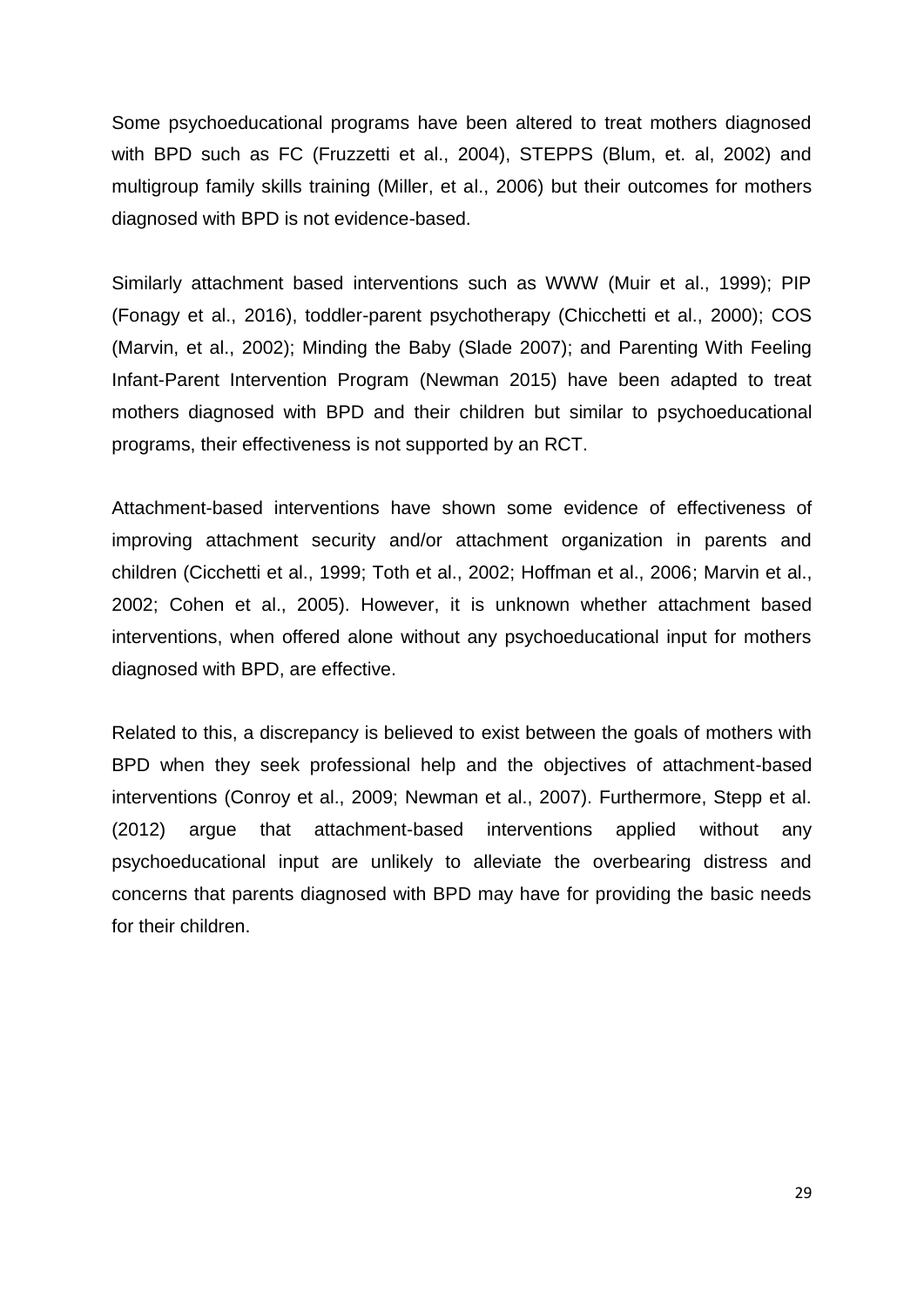## References

Abela, J. R. Z., Skitch, S. A., Auerbach, R. P., & Adams, P. (2005). The impact of parental borderline personality disorder on vulnerability to depression in children of affectively ill parents. *Journal of Personality Disorders, 19,68–83*

Ainsworth, M., Blehar, M., Waters, E., & Wall, S. (1978). Patterns of attachment: A psychological study of the Strange Situation. Oxford, England: Erlbaum.

American Psychiatric Association. (2013). Diagnostic and statistical manual of mental disorders (5th ed.). Arlington, VA: American Psychiatric Publishing

Bakermans-Kranenburg, M. J., & van IJzendoorn, M. H. (2009). The first 10,000 Adult Attachment Interviews: Distributions of adult attachment representations in clinical and non-clinical groups. *Attachment & Human Development, 11, 223–263.*

Barlow J, Smailagic N, Huband N, Roloff V, Bennett C.Group-based parent training programmes for improving parental psychosocial health. *Cochrane Database of Systematic Reviews* 2012, Issue 6. [DOI: 10.1002/ 14651858.CD002020.pub3]

Barlow, J., Bennet, C., Midgley N., Larkin, S., Yinghui, W., (2015) Parent and infant psychotherapy for improving parental mental health *Cochrane Database of Systematic Reviews* 1. CD010534

Barnow, S., Spitzer, C., Grabe, H. J., Kessler, C., & Freyberger, H. J. (2006). Individual characteristics, familial experience, and psychopathology in children of mothers with borderline per- sonality disorder. *Journal of the American Academy of Child and Adolescent Psychiatry, 45, 965–972*

Barnow, S., Aldinger, M., Arens, E. A., et al. (2013). Maternal transmission of borderline personality disorder symptoms in the community-based Greifswald Family Study. *Journal of Personality Disorders, 27, 806–819*

Barrett, LF. Feelings or words? (2004) Understanding the content in self-report ratings of experienced emotion. *Journal of Personality & Social Psychology; 87:266– 81.*

Bateman, A. & Fonagy, P. (2004) Mentalization-based treatment for borderline personality disorder. *Journal of Personality Disorders, 18(1), 36-51*

Bateman, A. & Fonagy, P (2006) Mentalization-based treatment for borderline personality disorder: A practical guide. Oxford: Oxford University Press

Battle CL, Shea MT, Johnson DM, Yen S, Zlotnick C, Zanarini MC, Sanislow CA, Skodol AE, Gunderson JG, Grilo CM, McGlashan TH, Morey LC. (2004) Childhood maltreatment associated with adult personality disorders: findings from the Collaborative Longitudinal Personality Disorders Study*. Journal of Personality Disorders. 18:193–211*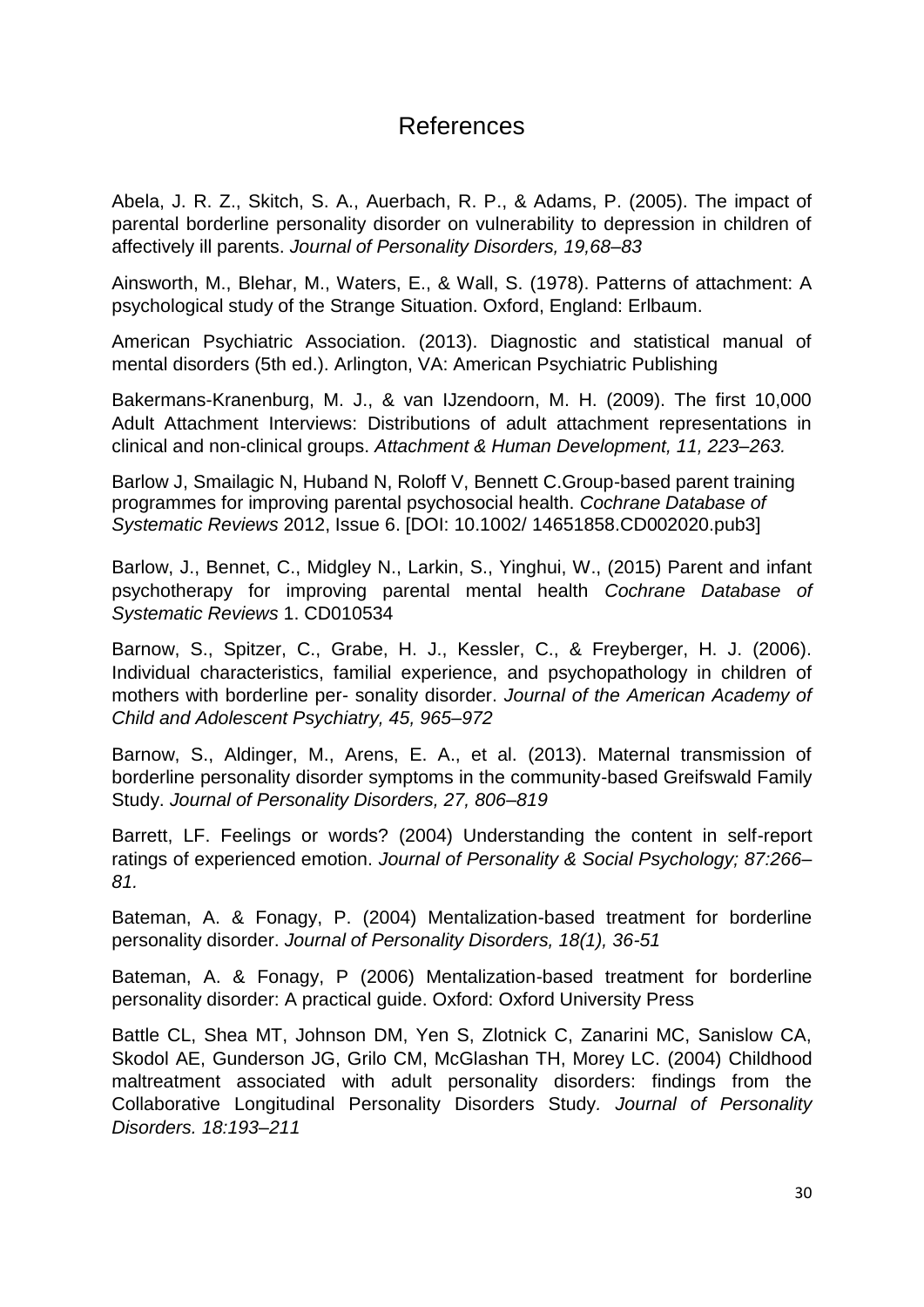Berenson, K. R., Downey, G., Rafaeli, E., Coifman, K. G., & Leventhal Paquin, N. (2011). The Rejection–Rage Contingency in Borderline Personality Disorder. *Journal of Abnormal Psychology*.

Biseo, M., Broughton C., James, J., Joyce A., (2016) The Practice of Parent Infant Psychoanalytic Psychotherapy: Claiming the Baby London: Routledge

Bland, AR., Williams, CA., Scharer, K., Manning, S. (2004) Emotion processing in borderline personality disorders. *Journal of Mental Health Nursing, 25, 655–72.*

Blum, N., Pfohl, B., St. John, D., Monahan, P., & Black, D. W. (2002). STEPPS: A cognitive behavioural systems-based group treatment for outpatients with borderline personality disorder: A preliminary report. *Comprehensive Psychiatry, 43,* 301–310.

Bornovalova, MA., Gratz KL., Daughters SB., et al. (2008) A multimodal assessment of the relationship between emotion dysregulation and borderline personality disorder among inner-city substance users in residential treatment. *Journal of Psychiatric Research, 42, 717–26.*

Bowlby, J. (1973). Attachment and loss: Separation (Vol. 2). New York, NY: Basic Books.

Bowlby, J. (1977). The making and breaking of affectional bonds. I. Aetiology and psychopathology in the light of attachment theory. *The British Journal of Psychiatry, 130, 201–210.*

Bradley R., Zittel Conklin C., Westen D. (2005) The borderline personality diagnosis in adolescents: Gender differences and subtypes. *The Journal of Child Psychology & Psychiatry, 46, 1006–1019.*

Carlson, E.A., Egeland, B., Sroufe, LA. (2009) A prospective investigation of the development of borderline personality symptoms. *Developmental Psychopathology; 21,1311–34.*

Cedar, B., & Levant, R. F. (1990). A meta-analysis of the effects of parent effectiveness training. *American Journal of Family Therapy, 18, 373–384.*

Chapman, AL., Leung DW., Lynch TR. (2008) Impulsivity and emotion dysregulation in borderline personality disorder. *Journal of Personality Disorders; 22:148–64.*

Cheavens, JS., Rosenthal, MZ., Daughters SB., et al. (2005) An analogue investigation of the relationships among perceived parental criticism, negative affect, and borderline personality disorder features: The role of thought suppression. *Behaviour Research and Therapy; 43:257–68.*

Clark, L.A., Livesley, W.J.,&Morey, L. (1997). Personality disorder assessment: The challenge of construct validity. *Journal of Personality Disorders, 11, 205–231.*

Cloninger, C.R. (2000). A practical way to diagnosis personality disorders: A proposal. *Journal of Personality Disorders, 14, 99–108*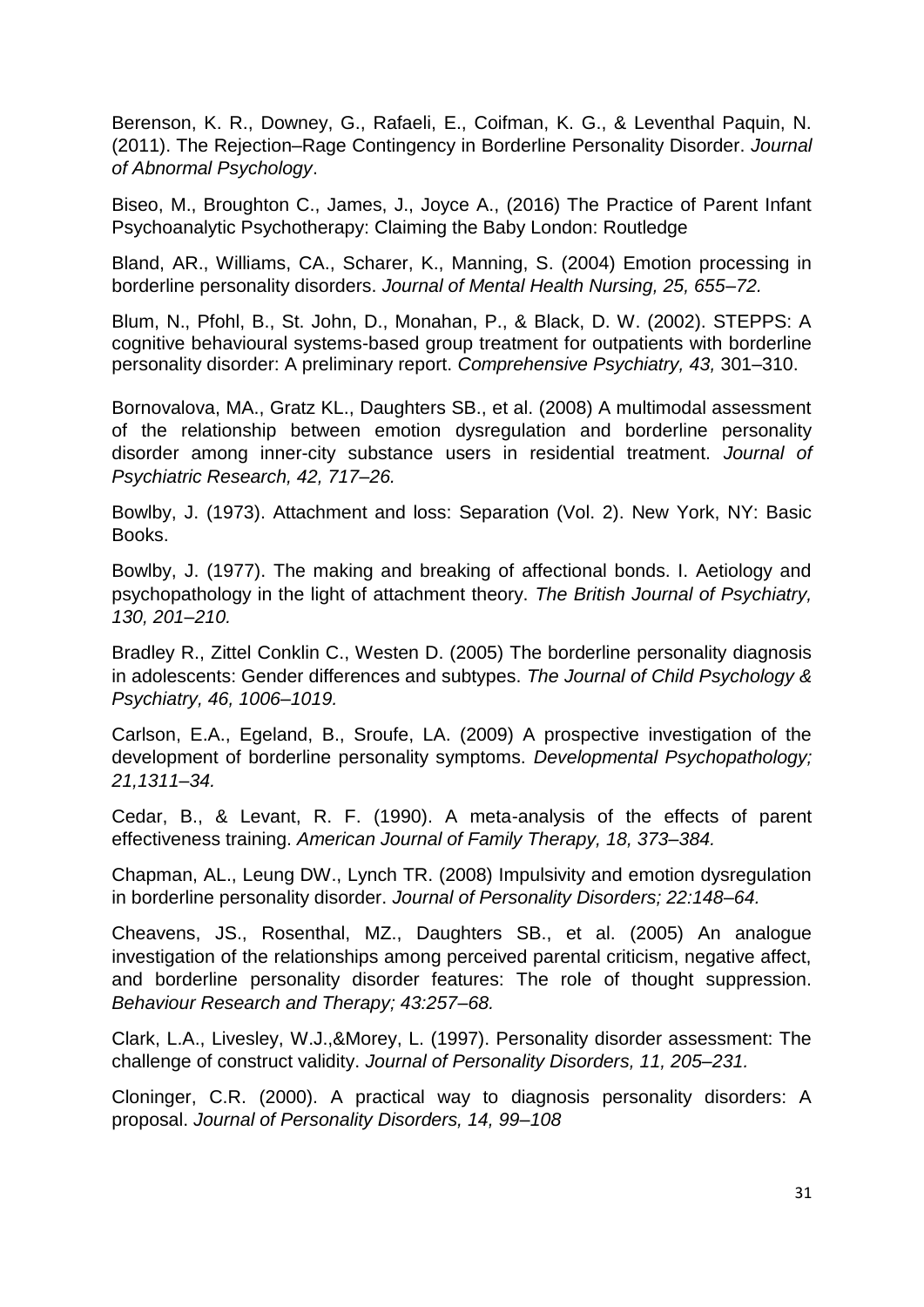Cheng, H. G., Huang, Y., Liu, Z., & Liu, B. (2011). Associations linking parenting styles and off- spring personality disorder are moderated by parental personality disorder, evidence from China. *Psychiatry Research, 18, 105–109*

Cicchetti, D., Rogosch, F. A., & Toth, S. L. (2000). The efficacy of toddler-parent psychotherapy for fostering cognitive development in offspring of depressed mothers. *Journal of Abnormal Child Psychology, 28,* 135–148.

Cohen, P., Crawford, T. N., Johnson, J. G., & Kasen, S. (2005). The children in the community study of developmental course of personality disorder. *Journal of Personality Disorders, 19,* 466–486.

Conroy, S., Marks, M. N., Schacht, R., Davies, H. A., & Moran, P. (2009). The impact of maternal depression and personality disorder on early infant care. *Social Psychiatry and Psychiatric Epidemiology, 45,* 285–92.

Conway, C. C., Hammen, C., & Brennan, P. A. (2015). Adolescent precusrsors of adult borderline personality pathology in a high-risk community sample. *Journal of Personality Disorders, 29, 316–333*

Critchfield, K. L., Levy, K. N., Clarkin, J. F., & Kernberg, O. F. (2008). The relational context of aggression in borderline personality disorder: Using adult attachment style to predict forms of hostility. *Journal of Clinical Psychology, 64, 67–82*

Coifman, KG., Berenson KR., Rafaeli E., Downey G. (2012) From Negative to Positive and Back Again: Polarized Affective and Relational Experience in Borderline Personality Disorder. *Journal of Abnormal Psychology, 121, 668–79.* 

Crandell, L. E., Hobson, R. P., & Patrick,M. P. H. (2003). "Still-face" interactions between mothers with borderline personality disorder and their 2-month-old infants. *British Journal of Psychiatry, 183,239–247.*

Crawford, T. N., Cohen, P. R., Chen, H., Anglin, D. M., & Ehrensaft, M. (2009). Early maternal separation and the trajectory of borderline personality disorder symptoms. *Development and Psychopathology, 21*(03), 1013–1030

De Graaf, I., Speetjens, P., Smit, F., de Wolff, M., & Tavecchio, L. (2008). Effectiveness of the Triple P Positive Parenting Program on parenting: A metaanalysis. Family Relations: An Interdisciplinary *Journal of Applied Studies, 57, 553– 566.* 

Delavenne, A., Gratier, M., Devouche, E., & Apter, G. (2008). Phrasing and fragmented time in "pathological" mother–infant vocal interaction. *Musicae Scientiae, 4, 47–70.*

Delavenne, A., Gratier, M., Devouche, E., et al. (2008) Phrasing and fragmented time in "pathological" mother-infant vocal interaction. Musicai Scientiae, 12, 47–70.

Downey, G., Mougios, V., Ayduk, O., London, B.E., & Shoda, Y. (2004). Rejection sensitivity and the defensive motivational system: Insights from the startle response to rejection cues. *Psychological Science, 15(10), 668–673.*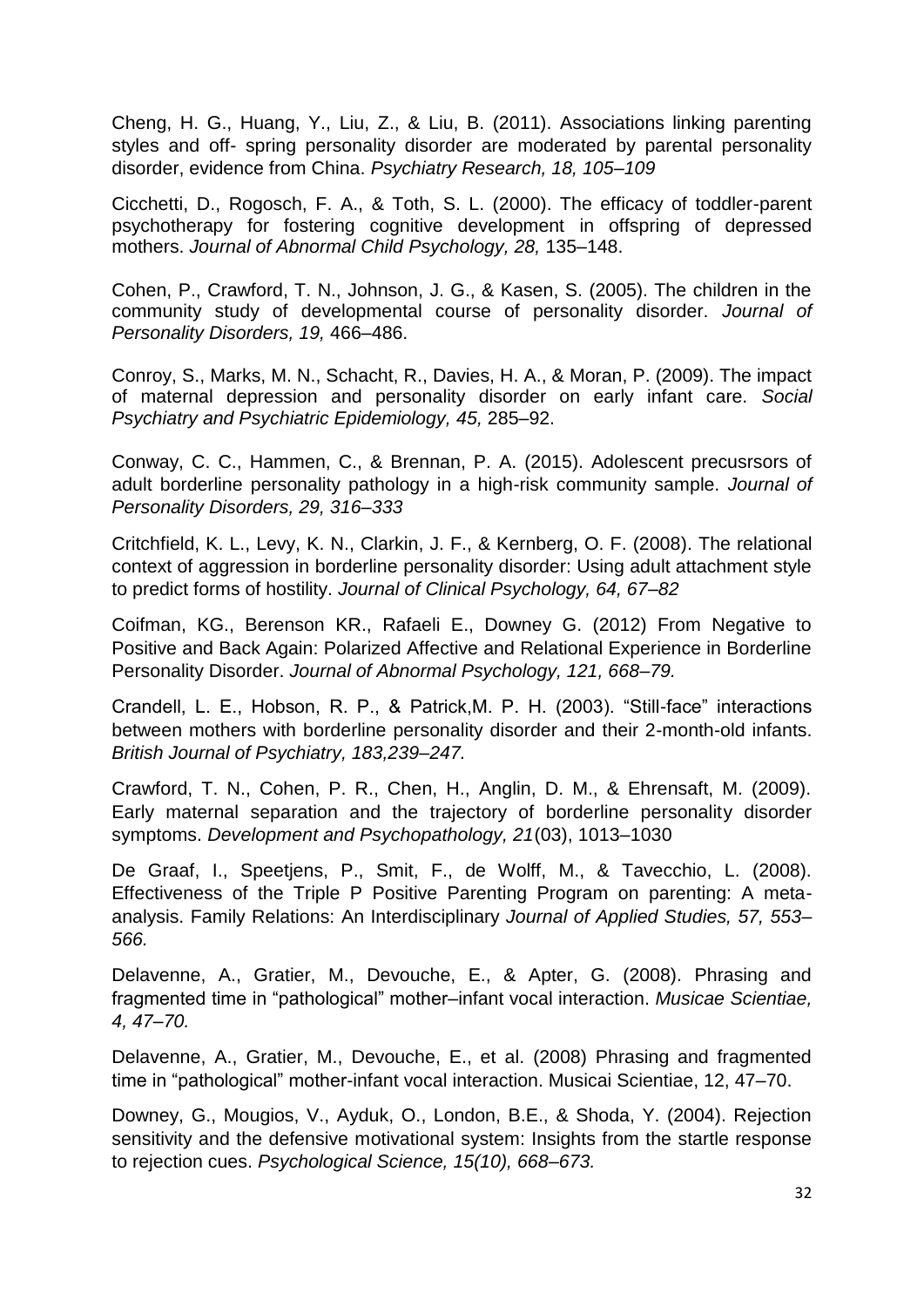Dulit, RA., Fyer, MR., Leon, AC., Clinical correlates of self-mutilation in borderline personality disorder. *American Journal Psychiatry. 1994; 151:1305*.

Ebner-Priemer, U., Kuo, J., Kleindienst, N., Welch, S., Reisch, T., Reinhard, I.(2007). State affective instability in borderline personality disorder assessed by ambulatory monitoring. *Journal of Psychological Medicine, 37, 961–970*

Elliot, R. L., Campbell, L., Hunter, M., Cooper, G., Melville, J., McCabe, K., Loughland, C. (2014). When I look into my baby's eyes: Infant emotion recognition by mothers with borderline personality disorder. *Infant Mental Health Journal, 35, 21–32.*

First, M.B., Bell, C.B., Cuthbert, B., Krystal, J.H., Malison, R., Offord, D.R., Reiss, D., Shea, M.T., Widiger, T.A.,&Wisner, K.L. (2002). Personality disorders and relational disorders: A research agenda for addressing crucial gaps in DSM. In D.J. Kupfer, M.B. First, & D.A. Regier (Eds.), *A research agenda for DSM–V* Washington, DC: American Psychiatric Association

Fonagy, P. Steele, M., Moran, G., Steele, H. and Higgitt, A. (1991). The capacity for understanding mental states: The reflective self in parent and child and its significance for security of attachment. *Infant Mental Health Journal*, 13: 200–216

Fonagy, P. Bateman, A. (2007) Mentalizing and borderline personality disorder *Journal of Mental Health, February 2007, 61, 83–101*

Fonagy, P., Gergely, G., Jurist, E. L., & Target, M. (2002). Affect regulation, mentalization, and the development of the self. *New York, NY: Other Press.*

Fonagy, P., Luyten, P., & Strathearn, L. (2011). Borderline personality disorder, mentalization, and the neurobiology of attachment. *Infant Mental Health Journal, 32, 47–69*

Fonagy, P., Sleed M. & Baradon T. (2016) Randomized Control Trail of Parent-Infant Psychotherapy For Parents with Mental Health Problems and Young Infants. *Infant Mental Health Journal 37, 97-114*

Fraiberg, S., Adelson E. and Shapiro A. (1975) Ghosts in the nursery: A psychoanalytic approach to the problems of impaired infant-mother relationships. *Journal of Child Psychiatry, 14, 387–421*

Frankel-Waldheter, M., Macfie, J., Strimpfel, J.M., & Watkins, C. D. (2015). Effect ofmaternal au- tonomy and relatedness and borderline personality disorder on adolescent symptomatology. *Personality Disorders: Theory, Research, and Treatment, 6, 152–160*

Fruzzetti, A. E., & Hoffman, P. D. (2004). *Family Connections workbook and training manual.* Rye, NY: National Education Alliance for Borderline Personality Disorder.

Fruzzetti, A. E. (2011). Commentary: Risk factors affecting children of mothers with borderline per- sonality disorder. *Personality Disorders: Theory, Research, and Treatment, 3, 92–94*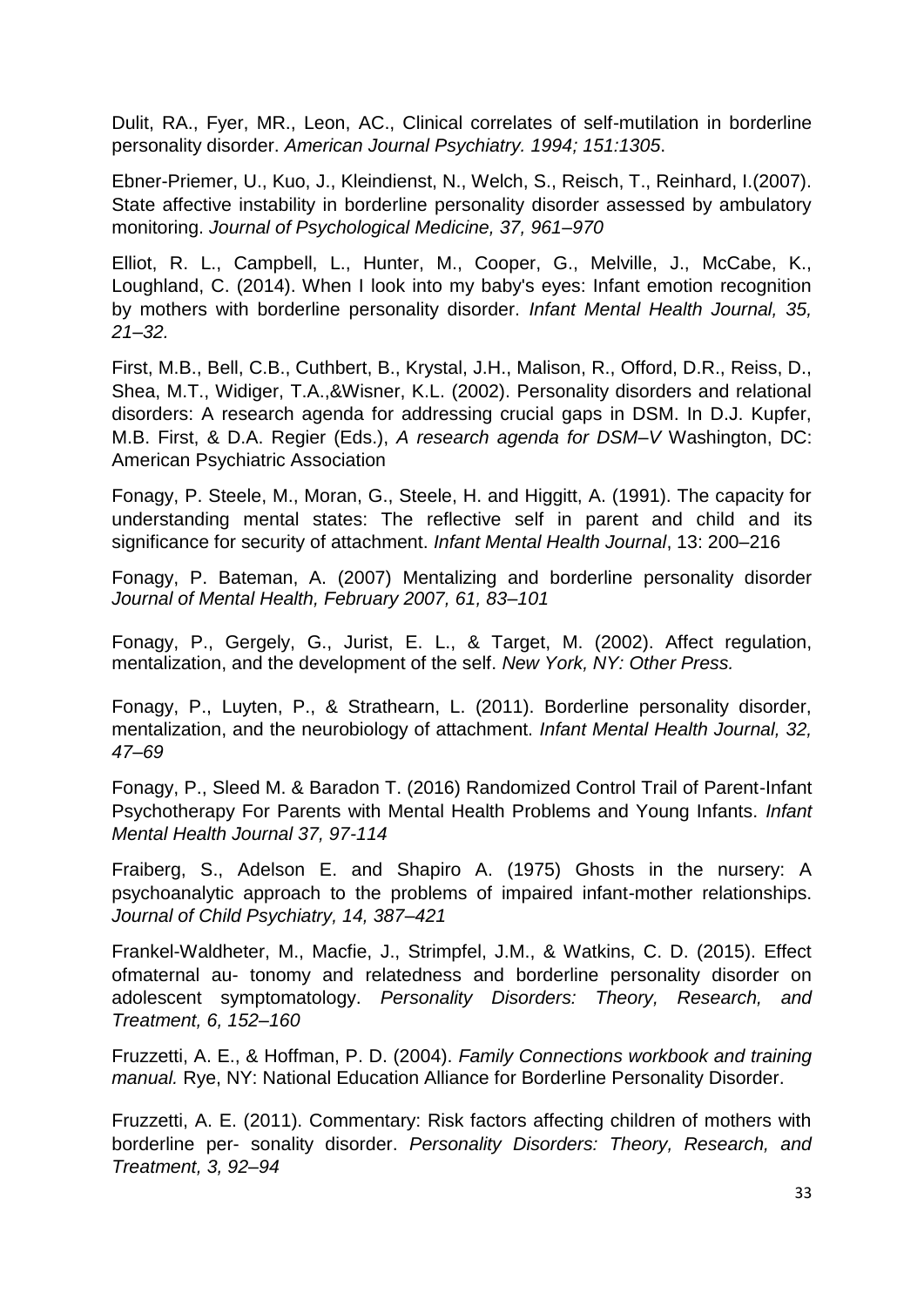*Grant, BF., Chou, SP., Goldstein, RB., Huang, B., Stinson, FS., Saha, TD., Smith, SM., Dawson, DA., Pulay, AJ., Pickering, RP., Ruan, WJ.* (2008) Prevalence, correlates, disability, and comorbidity of DSM-IV borderline personality disorder: results from the Wave 2 National Epidemiologic Survey on Alcohol and Related Conditions. *Journal of Clinical Psychiatry, 69, 533-45*

Gratz, K. L., Kiel, E. J., Latzman, R. D., Elkin, T. D.,Moore, S. A., & Tull, M. T. (2014).Maternal borderline personality pathology and infant emotion regulation: Examining the influence of maternal emotion-related difficulties and infant attachment. *Journal of Personality Disorders, 28 ,52–69.*

Gratz KL., Rosenthal, MZ., Tull, MT., Lejuez, CW., Gunderson, JG. (2006) An experimental investigation of emotion dysregulation in borderline personality disorder*. Journal of Abnormal Psychology 115, 850–5*

Gross, JJ. The emerging field of emotion regulation: an integrative review. *Review of General Psychology 1998,2, 271–99*

Guitart-Masip, M., Pascual, JC., Carmona S., et al. (2009) Neural correlates of impaired emotional discrimination in borderline personality disorder: an fMRI study. *Progress in Neuropsychopharmacology & Biological Psychiatry, 33, 1537–45.*

Gunderson, J. G., Berkowitz, C., & Ruiz-Sancho, A. (1997). Families of borderline patients: A psychoeducational approach. *Bulletin of the Menninger Clinic, 61,* 446– 457.

Gunderson, JG. (2007) Disturbed relationships as a phenotype for borderline personality disorder. *American Journal of Psychiatry, 164, 1637–1640.*

Harvey, E., Stoessel, B., & Herbert, S. (2011). Psychopathology and parenting practices of parents of preschool children with behavior problems. *Parenting: Science and Practice, 11,239–263*

Henry C., Mitropoulou V., & New A. S. (2001) Affective instability and impulsivity in borderline personality and bipolar II disorders: similarities and differences. *Journal of Psychiatric Research, 35, 307– 12.*

Herr, N. R., Hammen, C., & Brennan, P. A. (2008). Maternal borderline personality disorder symptoms and adolescent psychosocial functioning. *Journal of Personality Disorders, 22, 451–465.*

Hobson, R. P., Patrick, M., Crandell, L., Garcia-Perez, R., & Lee, A. (2005). Personal relatedness and attachment in infants of mothers with borderline personality disorder. *Development and Psychopathology, 17, 329–347*

Hobson, R. P., Patrick, M. P. H., Hobson, J. A., Crandell, L., Bronfman, E., & Lyons-Ruth, K. (2009). How mothers with borderline personality disorder relate to their year-old infants. *British Journal of Psychiatry, 195,325–330.*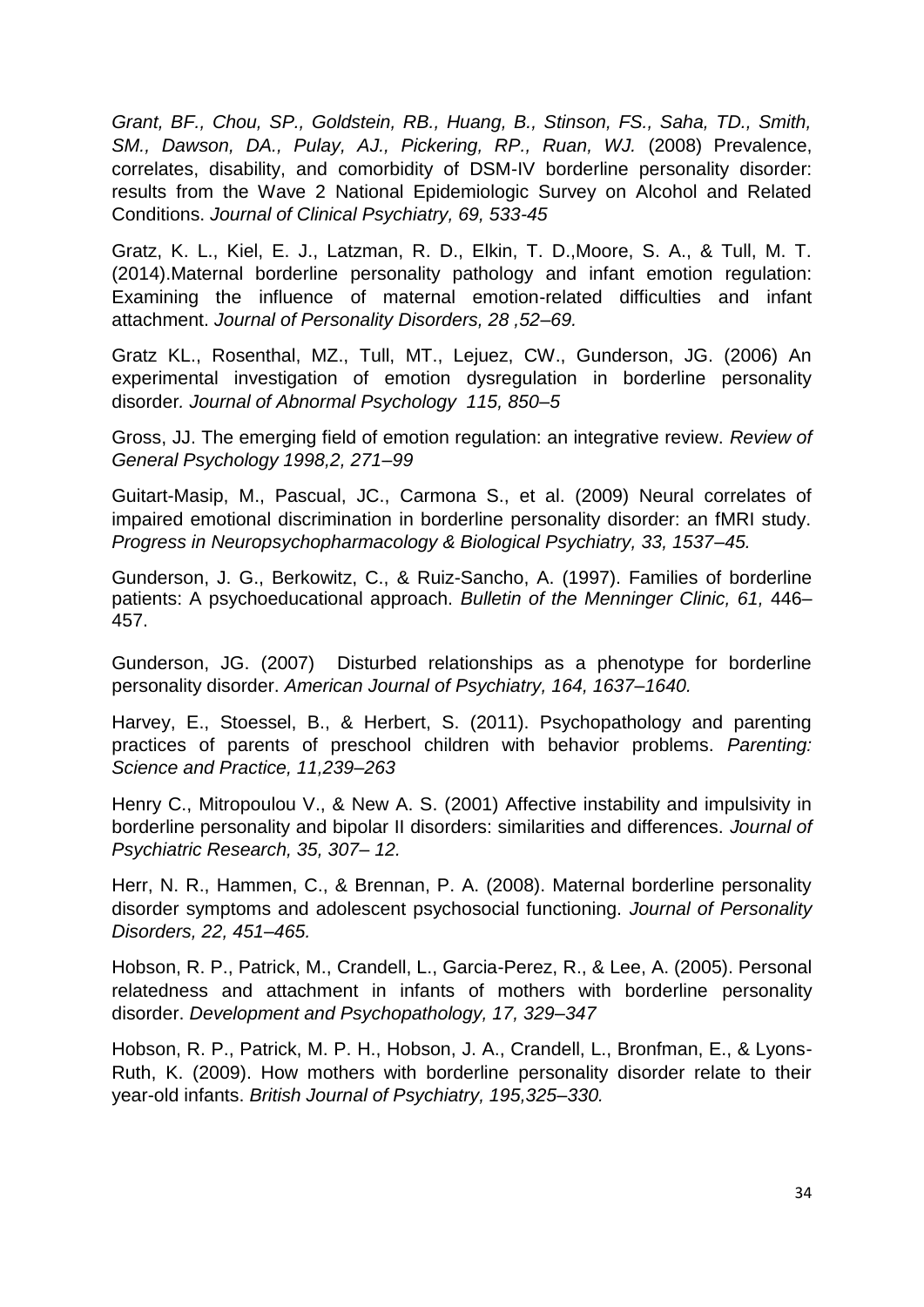Hoffman, K. T., Marvin, R. S., Cooper, G., & Powell, B. (2006). Changing toddlers' and preschoolers' attachment classifications: The circle of security intervention. *Journal of Consulting and Clinical Psychology, 74,* 1017–1026.

Hopwood, C. J., Zimmermann, J., Pincus, A. L., & Krueger, R. F. (2015). Connecting Personality Structure and Dynamics: Towards a More Evidence-Based and Clinically Useful Diagnostic Scheme. *J Pers Disord, 29*, 431-448.

Johnson, J.G. , Cohen, P. , Chen, H. , Kasen, S. , & Brook, J.S. (2006). Parenting behaviors associated with risk for offspring personality disorder during adulthood. Archives of General Psychiatry, 63, 579-587.

Klonsky, ED. The functions of deliberate self-injury: a review of the evidence. *Clinical Psychological Review. 2007; 27:226–39.* 

Koenigsberg, H.W., Fan J.,& Ochsner KN.(2009) Neural correlates of the use of psychological distancing to regulate responses to negative social cues: a study of patients with borderline personality disorder. *Biological Psychiatry, 66, 854–63.*

Leible, TL., Snell, WE. (2004) Borderline personality disorder and multiple aspects of emotional intelligence. *Personality and Individual Differences, 37, 393–404.*

Leichsenring, F., Leibing, E., Kruse, J., New, A. S., & Leweke, F. (2011). Borderline personality disorder. *The Lancet, 377, 74–84.*

Levine D., Marziali, E., Hood, J. (1997) Emotion processing in borderline personality disorders. *Journal of Nervous & Mental Disease, 185, 240–6.* 

Levy, KN. (2005) The implications of attachment theory and research for understanding borderline personality disorder. *Developmental Psychopathology, 17, 959-986*

Levy, K. N., Meehan, K. B., Weber, M., Reynoso, J., & Clarkin, J. F. (2005). Attachment and borderline personality disorder: Implications for psychotherapy. *Psychopathology, 38, 64–74.*

Lieberman, A. F., Weston, D. R., & Pawl, J. H. (1991). Preventative intervention and outcome with anxiously attached dyads. *Child Development,62,* 199–209.

Lieberman, A. F., & Zeanah, C. H. (1999). Contributions of attachment theory to infant-parent psychotherapy and other interventions with infants and young children. In J. L. Cassidy & P. R. Shaver (Eds.), *Handbook of attachment: Theory, research, and clinical applications.* New York: Guilford Press.

Linehan, M. (1993) Cognitive–behavioral treatment of borderline personality disorder. New York: Guilford Press

Linehan, M. (1993) Skills-Training Manual for Treatment of Borderline Personality Disorder. New York: Guilford Press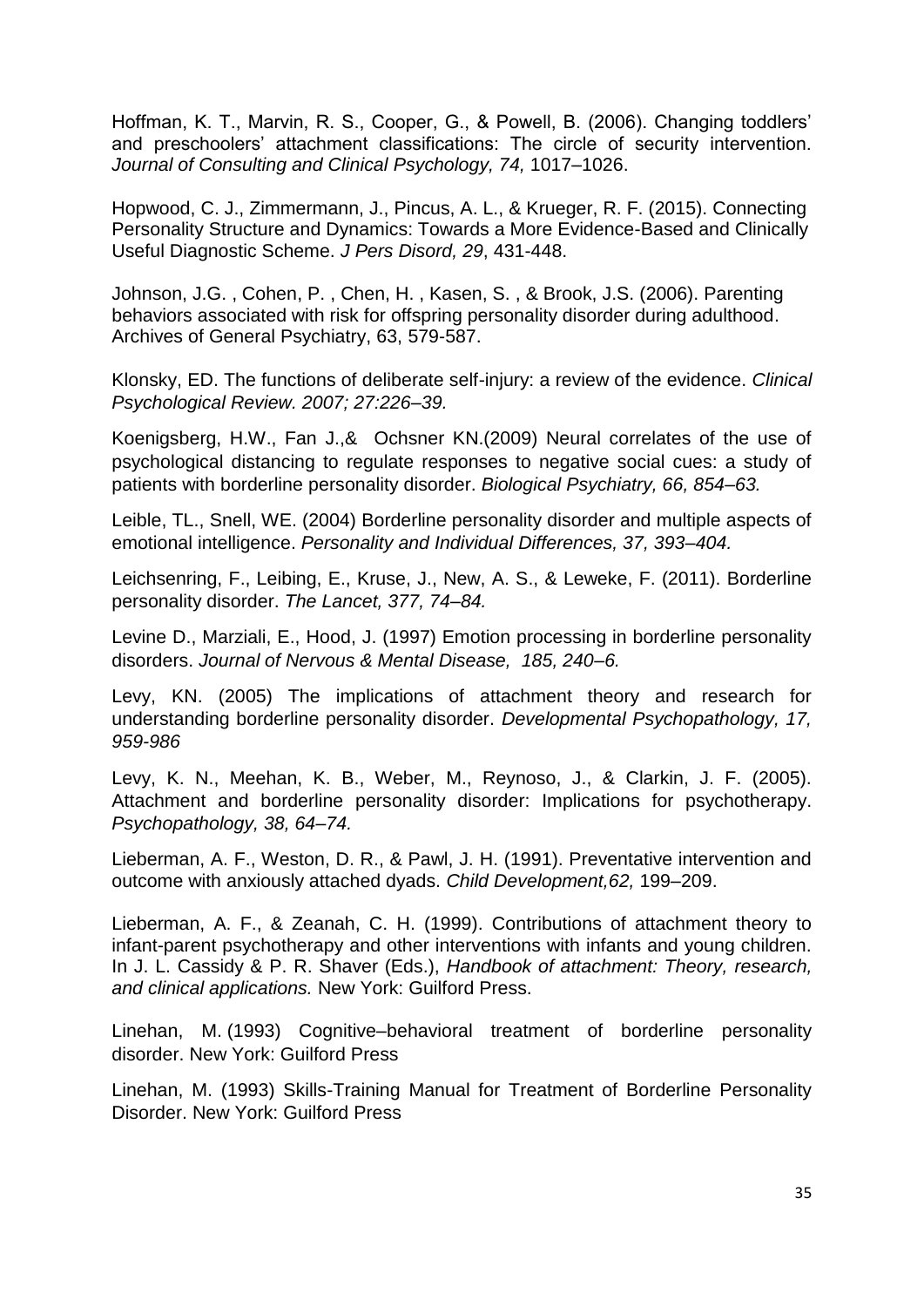Links, P., Eynan, R., Heisel, M., Barr, A., Korzekwa, M., McMain, S. (2007). Affective instability and suicidal ideation and behavior in patients with borderline personality disorder. *Journal of Personality Disorders, 21, 72–86*

Liotti, G. (2000). Disorganized attachment, models of borderline states and evolutionary psychotherapy. In K. G. Bailey & P. Gilbert (Eds.), Genes on the couch: *Explorations in evolutionary psychotherapy* New York, NY: Brunner-Routledge.

Livesley, W.J. (2003). Diagnostic dilemmas in classifying personality disorder. In K.A. Phillips, M.B. First, & H.A. Pincus (Eds*.), Advancing DSM: Dilemmas in psychiatric diagnosis* Washington, DC: American Psychiatric Association.

Lyons-Ruth, K. Yellin C., Melnick S., & Atwood G. (2005) Expanding the concept of unresolved mental states: hostile/helpless states of mind on the Adult Attachment Interview are associated with disrupted mother-infant communication and infant disorganization *Dev Psychopathol 17(1):1-23*

Macfie, J. (2011). Do mothers with borderline personality disorder oscillate in their behavior towards their children? Implications for interventions: Commentary on Stepp, Whalen, Pilkonis, Hipwell, and Levine's article "Children of mothers with borderline personality disorder: Identifying parenting behaviors as potential targets for intervention." *Personality Disorders: Theory, Re- search, and Treatment, 3, 98– 100.*

MacKenzie, E. P., Fite, P. J., & Bates, J. E. (2004). Predicting outcome in behavioral parent training: Expected and unexpected results. *Child & Family Behavioral Therapy, 26, 37–53*

Main, M., & Solomon, J. (1986). Discovery of a new, insecure- disorganizeddisoriented attachment pattern. In T. B. Brazelton & M. Yogman (Eds.), *Affective development in infancy* (pp. 95–124). Nor- wood, NJ: Ablex.

Main, M., & Solomon, J. (1990). Procedures for identifying infants as disorganized/disoriented during the Ainsworth Strange Situation. In M. T. Greenberg, D. Cicchetti, &E. Cummings (Eds.), Attachment in the preschool years: Theory, research, and intervention .*Chicago, IL: University of Chicago Press.*

Marvin, R., Cooper, G., Hoffman, K., & Powell, B. (2002). The circle of security project: Attachment based intervention with caregiver-pre-school child dyads. *Attachment & Human Development, 4,* 107–127.

McCarthy, K., Lewis, K., Bourke, M., and Grenye, B. (2016) A new intervention for people with borderline personality disorder who are also parents: a pilot study of clinician acceptability, B*orderline Personality disorder and Emotional Dysregulation, 3, 10-38*

Meyer, B., Pilkonis, P. A., & Beevers, C. G. (2004). What's in a (neutral) face? Personality disorders, attachment styles, and the appraisal of ambiguous social cues. *Journal of Personality Disorders, 18, 320–336*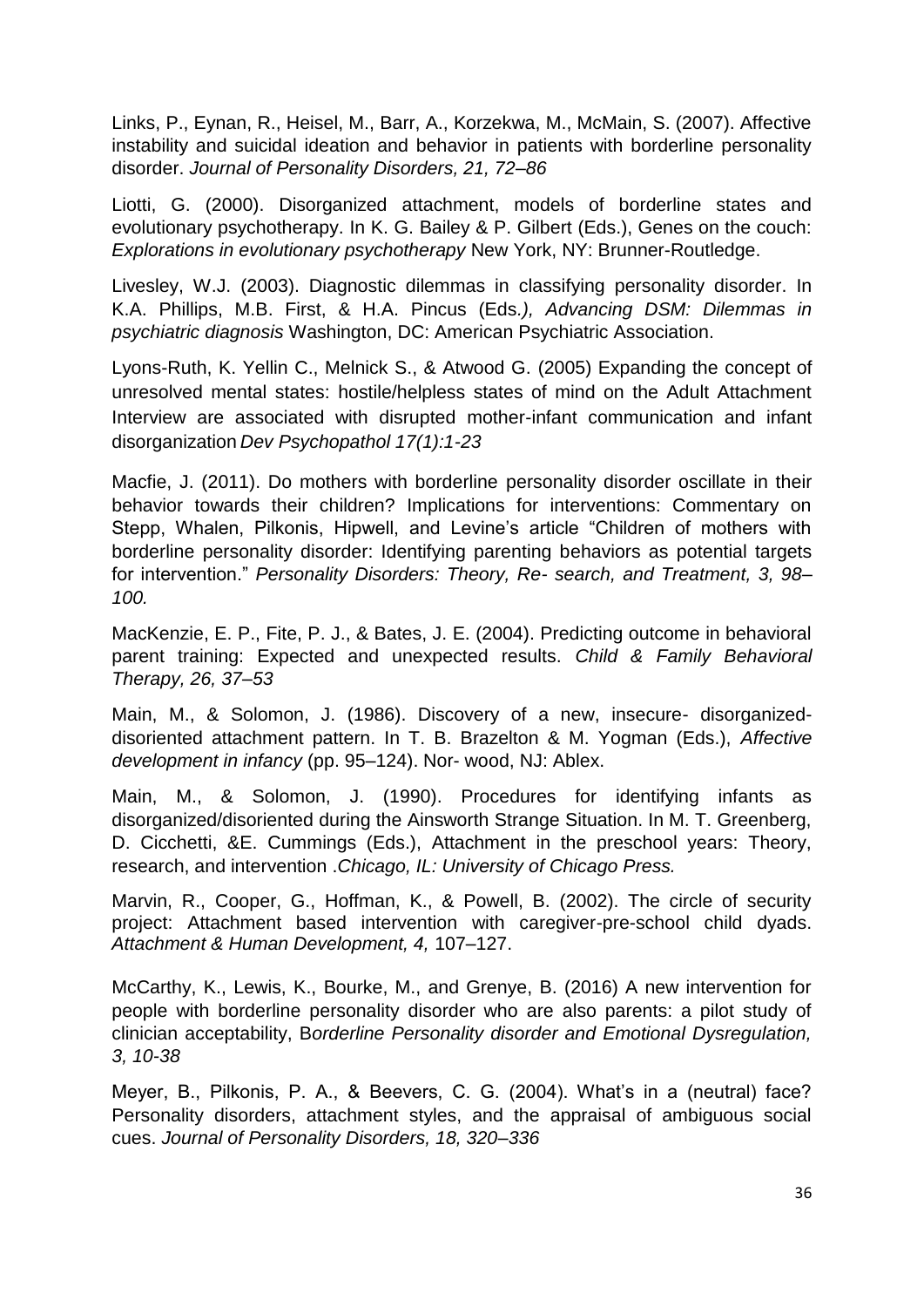Miller, A. L., Rathus, J. H., & Linehan, M. M. (2006). *Dialectical behavior therapy for suicidal adolescents.* New York, NY: Guilford Press.

Minzenberg, M.J., Fan, J., & New, AS (2007) Fronto-limbic dysfunction in response to facial emotion in borderline personality disorder: An event-related fMRI study. *Psychiatry Research, 155,231–43*

Morse, J. Q., Hill, J., Pilkonis, P. A., Yaggi, K., Broyden, N., Stepp, S. & Feske, U. (2009). Anger, preoccupied attachment, and domain disorganization in borderline personality disorder. *Journal of Personality Disorders, 23, 240–257.*

Muir, E., Lojkasek, M., & Cohen, N. J. (1999). *Watch, Wait, and Wonder: A manual describing an infant-led approach to problems in infancy and early childhood.*  Toronto, ON: Hincks-Dellcrest Institute.

Nakash-Eisikovits, O., Dutra L., & Western D. (2002). The [Relationship Between](http://www.sciencedirect.com/science/article/pii/S0890856709609618)  [Attachment Patterns and Personality Pathology in Adolescents.](http://www.sciencedirect.com/science/article/pii/S0890856709609618) *Journal of the American Academy of Child & Adolescent Psychiatry, 41, 101-193*

Newman, L. K., Stevenson, C. S., Bergman, L. R., & Boyce, P. (2007). Borderline personality disorder, mother-infant interaction and parenting perceptions: Preliminary findings. *Australian and New Zealand Journal of Psychiatry, 41,* 598–605.

Newman, L. K., & Stevenson, C. S. (2008). Issues in infant-parent psychotherapy for mothers with borderline personality disorder. *Clinical Child Psychology and Psychiatry, 13,* 505–514.

Newman, L. (2015). Parents with Borderline Personality Disorder: Approaches to early intervention Australasian Psychiatry, 23, 18-39

Oldham, J.M., & Skodol, A.E. (2000). Charting the future of Axis II. *Journal of Personality Disorders, 14, 17–29.*

Reinelt, E., Stopsack, M., Aldinger, M., Ulrich, I., Grabe, H. J., & Barnow, S. (2014). Longitudinal transmission pathways of borderline personality disorder symptoms: From mother to child? *Psychopathology, 47, 10–16.*

Rosenthal, ZM., Cheavens, JS., Lejuez, CW., Lynch, TR. (2005) Thought suppression mediates the relationship between negative affect and borderline personality disorder symptoms. *Behaviour Research and Therapy, 43, 1173-1185*

Rounsaville, B.J., Alarcon, R.D., Andrews, G., Jackson, J.S., Kendell, R.E., & Kendler, K. (2002). Basic nomenclature issues for DSM–V. In D.J. Kupfer, M.B. First, & D.E. Regier (Eds.), *A research agenda forDSM–V* Washington, DC: American Psychiatric Association.

Sanislow, CA., Morey, LC., Grilo, CM., Gunderson JG., Shea, M. & Skodol, AE, (2002) Confirmatory factor analysis of DSM-IV borderline, schizotypal, avoidant and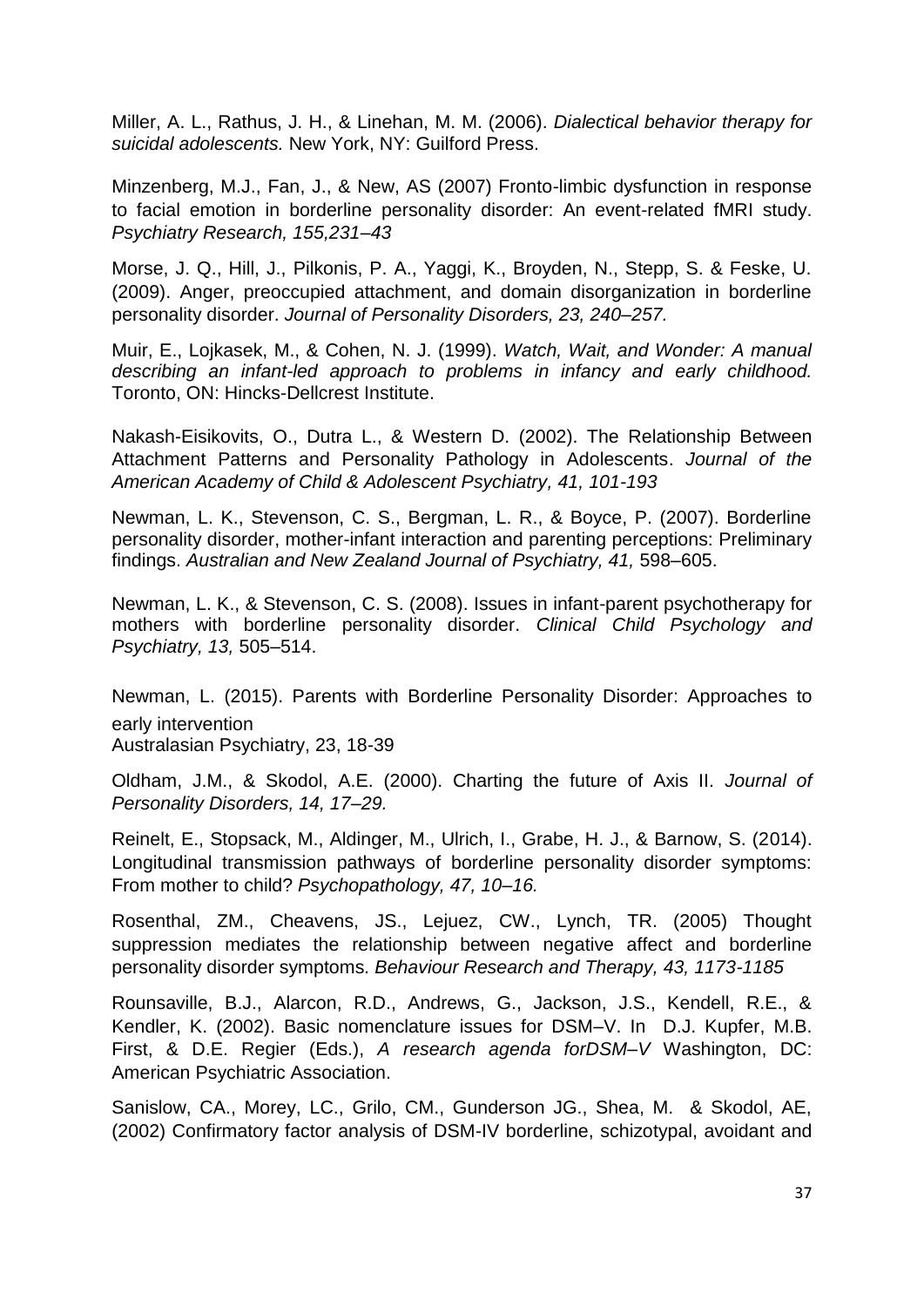obsessive-compulsive personality disorders: Findings from the Collaborative Longitudinal Personality Disorders Study. *Acta Psychiatra Scandanavia. 105, 28–36*

Schulze, L., Domes, G., & Kruger, A. (2011) Neuronal correlates of cognitive reappraisal in borderline patients with affective instability. *Biological Psychiatry, 69, 564–73*

Skodol, A. E. (2011). Revision of the personality disorder model for DSM-5. *Am J Psychiatry, 168*, 97; author reply 97-98. doi: 10.1176/appi.ajp.2010.10101466

Skodol, A. E. (2012). Personality disorders in DSM-5. *Annu Rev Clin Psychol, 8*, 317-344. doi: 10.1146/annurev-clinpsy- 032511-143131

Selby, EA., Anestis, MD., Bender, TW. & Joiner, TE. (2009) An exploration of the emotional cascade model in borderline personality disorder. *Journal of Abnormal Psychology, 118, 375–87.*

Sharp, C., Pane, H., Ha, C., Venta, A., Patel, A. B., Sturek, J. & Fonagy, P. (2011). Theory of mind and emotion regulation difficulties in adolescents with borderline traits. *Journal of the American Academy of Child and Adolescent Psychiatry, 50, 563–573* 

Sharp, C., Ha, C., Carbone, C., Kim, S., Perry, K., Williams, L., & Fonagy, P. (2013). Hypermentalizing in adolescent inpatients: Treatment effects and association with borderline traits. *Journal of Personality Disorders, 27, 3–18*

Shaver, P. R., Belsky, J., & Brennan, K. (2000). The adult attachment interview and self-reports of romantic attachment: Associations across domains and methods. *Personal Relationships, 7, 25–43.*

Skodol AE., Gunderson J., Pfohl B, Widiger TA., Livesley WJ., Siever L. (2002) The borderline diagnosis I: Psychopathology, comorbidity and personality structures. *Biological Psychiatry. 51, 936–950.*

Slade, A. (2007) Reflective parenting programs: Theory and development. *Psychoanalytic Inquiry, 26, 640–657*

Staebler, K. Helbing, E., Rosenbach, C. Renneberg, B. (2011). Rejection Sensitivity and Borderline Personality Disorder *Clinical. Psychology & Psychotherapy 18, 275– 283* 

Stepp, S. D., Olino, T.M., Klein, D. N., Seeley, J. R., & Lewinsohn, P. M. (2013). Unique influences of adolescent antecedents on adult borderline personality disorder features. *Personality Disorders: Theory, Research, and Treatment, 4, 223–229*

Stepp S., Whalen D., Pilkonis A., Hipwell A. & Levine M. (2012) Personality Disorders: Theory, Research, and Treatment*, American Psychological Association, 3, 76–91*

Stone, A. A., & Shiffman, S. (1994). Ecological momentary assessment (EMA) in behavorial medicine. *Annals of Behavioural l Medicine, 16*, 199-202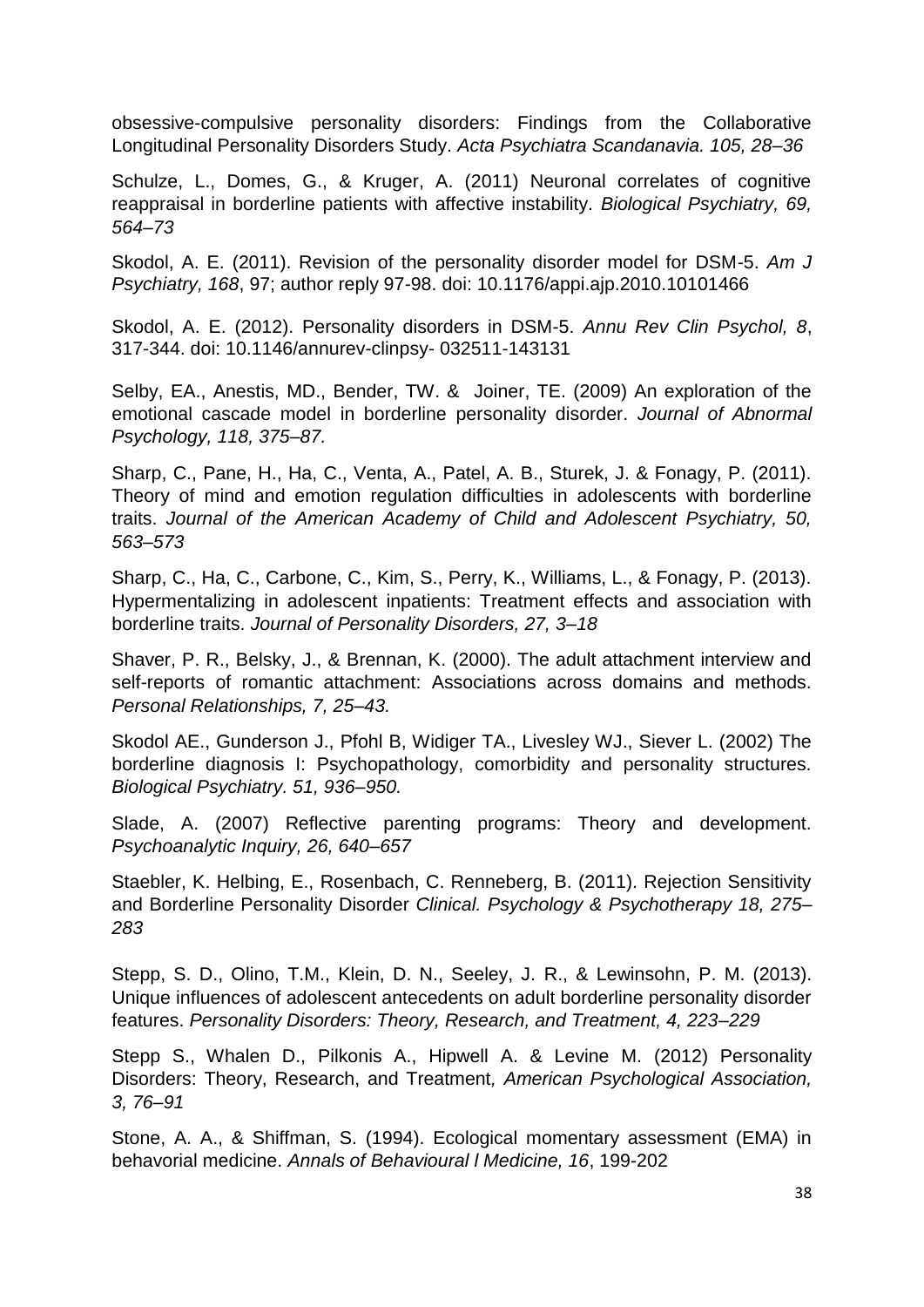Suvak, MK., Litz BT., Sloan DM., et al. (2011) Emotional granularity and borderline personality disorder. *Journal of Abnormal Psychology; 120, 414–26.*

Toth, S. L., Maughan, A., Manly, J. T., Spagnola, M. & Cicchetti, D. (2002). The relative efficacy of two interventions in altering maltreated preschool children's representation models: Implications for attachment theory. *Development and Psychopathology, 14,* 877–908.

Trull TJ., Widiger TA., Lynam DR., Costa PT. (2003) Borderline personality disorder from the perspective of general personality functioning. *Journal of Abnormal Psychology 112:193–202*

Trull T., Solhan M. & Tragesser SL. (2008) Affective instability: Measuring a core feature of borderline personality disorder with ecological momentary assessment*. Journal of Abnormal Psychology. 61, 647-661*

Trull, T. J., & Ebner-Priemer, U. W. (2009). Using experience sampling methods/ecological momentary assessment (ESM/EMA) in clinical assessment and clinical research: Introduction to the special section. *Psychological Assessment, 21*(4), 457-46

Trull, T., Solhan, M., Tragesser, S., Jahng, S., Wood, P. & n Piasecki, T. (2008). Affective instability: Measuring a core feature of borderline personality disorder with ecological momentary assessment. *Journal of Abnormal Psychology, 117, 647–661*

Tyrer, P. (2001). Personality disorder. *British Journal of Psychiatry, 179, 81–84*

Tyrer, P., Crawford, M., & Mulder, R. (2011). Reclassifying personality disorders. *Lancet, 377*, 1814-1815. doi: 10.1016/S0140-6736(10)61926-5

Van IJzendoorn, M. H., & Kroonenberg, P. M. (1988). Cross-cultural patterns of attachment: A meta-analysis of the Strange Situation*. Child Development, 59, 147– 156.*

Van IJzendoorn, M. H. (1995). Adult attachment representations, parental responsiveness, and infant attachment: A meta-analysis on the predictive validity of the Adult Attachment Interview. *Psychological Bulletin, 117, 387–403.*

Van Ijzendoorn, M., Juffer, F., & Duyvesteyn, M. (1995). Breaking the intergenerational cycle of insecure attachment: A review of the effectives of attachment based interventions on maternal sensitivity and infant security. *Journal of Child Psychology and Psychiatry, 36,* 225–248.

Walls, TA. & Schafer, JL. (2006) Models for intensive longitudinal data. New York: Oxford University Press

Watson D. & Clark L.A. (1992) Affects separable and inseparable: On the hierarchical arrangement of the negative affects. *Journal of Personality & Social Psychology. 62, 489–505.*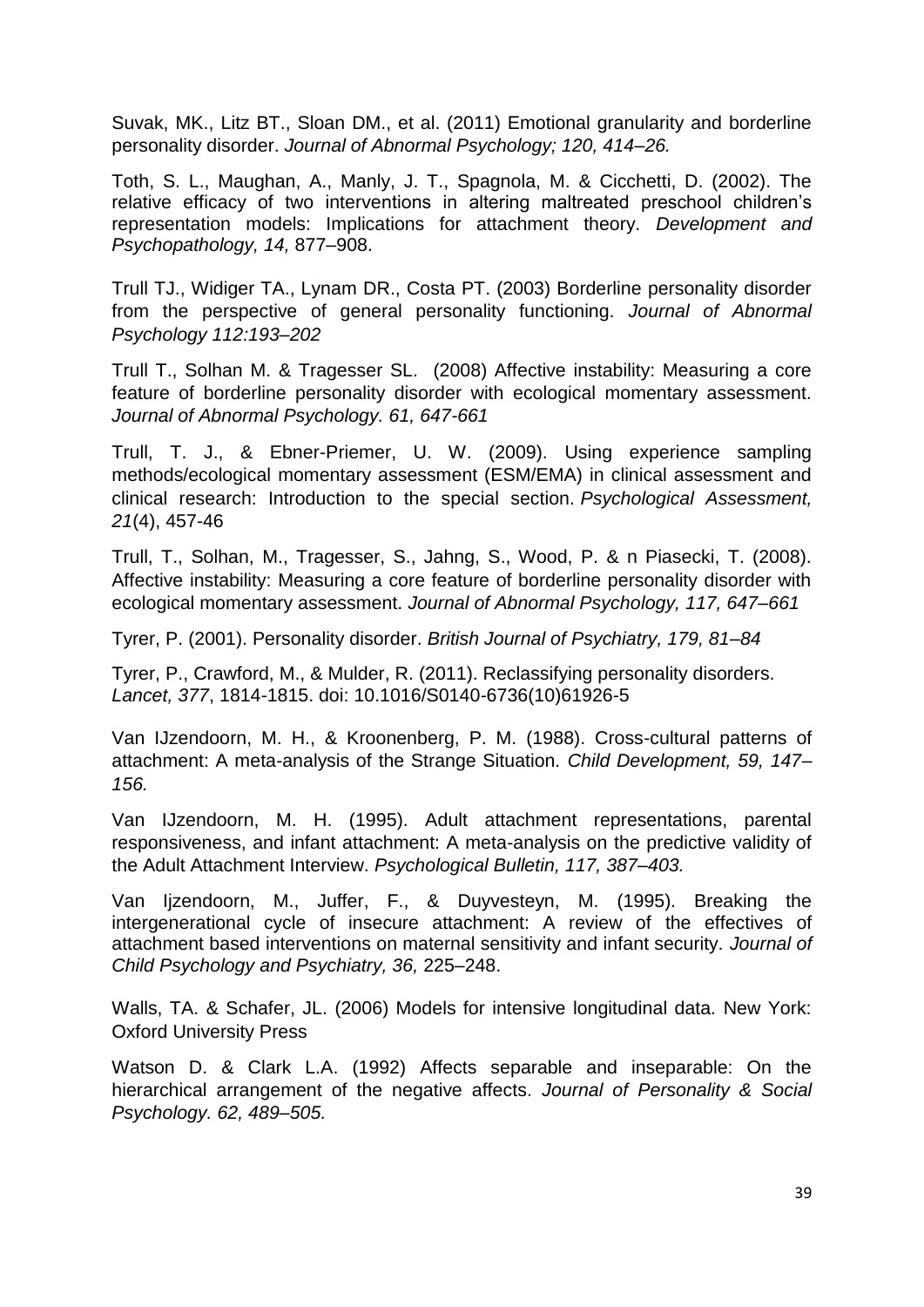Westen D. (1991) Cognitive-behavioral interventions in the psychoanalytic psychotherapy of borderline personality disorders. *Clinical Psychological Review. 11, 211–230.*

Westen, D., Moses MJ, Silk KR, Lohr NE, Cohen R, Segal H (1992) Quality of depressive experience in borderline personality disorder and major depression: When depression is not just depression. *Journal of Personality Disorders. 6, 382– 393.*

Whalen, D. J., Kiel, E. J., Tull, M. T., Latzman, R. D., & Gratz, K. L. (2015). Maternal borderline personality disorder symptoms and convergence between observed and reported infant negative emotional expressions. *Personality Disorders: Theory, Research, and Treatment, 6, 229–238.*

White, H., Flanagan, T. J., Martin, A., & Silvermann, D. (2011). Mother–infant interactions in women with borderline personality disorder, major depressive disorder, their co- occurrence, and healthy controls*. Journal of Reproductive and Infant Psychology, 29, 223–235.*

Winsper C., Zanarini M., Wolke D., Prospective study of family adversity and maladaptive parenting in childhood and borderline personality disorder symptoms in a non-clinical population at 11 years *Psychological Medicine, 42, 2405-2420*

Wright, A. G. C., & Zimmermann, J. (2015). At the nexus of science and practice: Answering basic clinical questions in personality disorder assessment and diagnosis with quantitative modeling techniques. In S. Huprich (Ed.), *Personality disorders: Toward theoretical and empirical integration in diagnosis and assessment* (pp. 109- 144).Washington, DC: American Psychological Association.

Zalewski,M., Stepp, S. D., Scott, L.N.,Whalen,D. J., Beeney, J. F., & Hipwell, A. E. (2014). Maternal borderline personality disorder symptoms and parenting of adolescent daughters. J*ournal of Personality Disorders, 28,541–554*

Yen, S. Zlotnick, C., & Costello, E. (2002) Affect regulation in women with borderline personality disorder traits*. Journal of Nervous & Mental Health Disease. 190, 693–6*

Zalewski, M., & Lengua, L. J. (2011). Extending research on parenting in mothers diagnosed with BPD: Commentary on Stepp et al. *Personality Disorders: Theory, Research, and Treatment, 3, 101–103.*

Zalewski,M., Stepp, S. D., Scott, L.N., Whalen, D. J., Beeney, J. F., & Hipwell, A. E. (2014). Maternal borderline personality disorder symptoms and parenting of adolescent daughters. *Journal of Personality Disorders, 28, 541–554*

Zalewski, M., Stepp, S.D., Whalen, D. J., & Scott, L. N. (2015). A qualitative assessment of the parenting challenges and treatment needs of mothers with borderline personality disorder. *Journal of Psychotherapy Integration, 25, 71–89*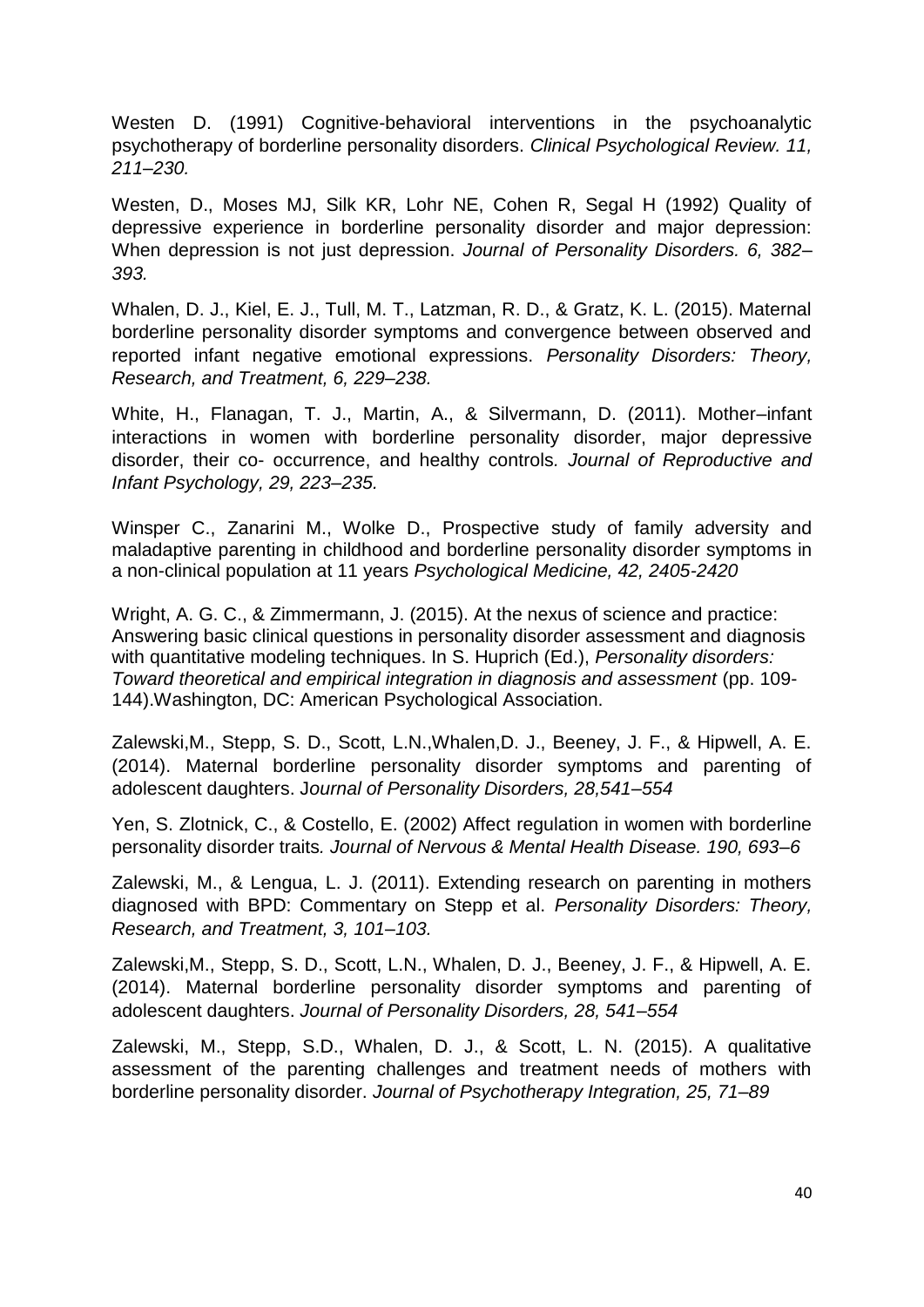Zanarini MC., Frankenburg FR, DeLuca CJ, Hennen J, Khera GS & Gunderson JG (1998) The pain of being borderline: Dysphoric states specific to borderline personality disorder. H*arvard Review of Psychiatry. 6, 201–207.*

Zanarini, M. C. (2000). Childhood experiences associated with the development of borderline personality disorder. *Psychiatric Clinics of North America, 23*(1), 89–101

Zanarini, MC., Frankenburg, FR. & Reich DB (2008) The 10-year course of physically self-destructive acts reported by borderline patients and axis ii comparison subjects. *Acta Psychiatra Scandinavica. 117, 77–84.*

Zittel Conklin, C. & Westen D. (2005) Borderline personality disorder in clinical practice. *American Journal of Psychiatry. 162, 867–875.*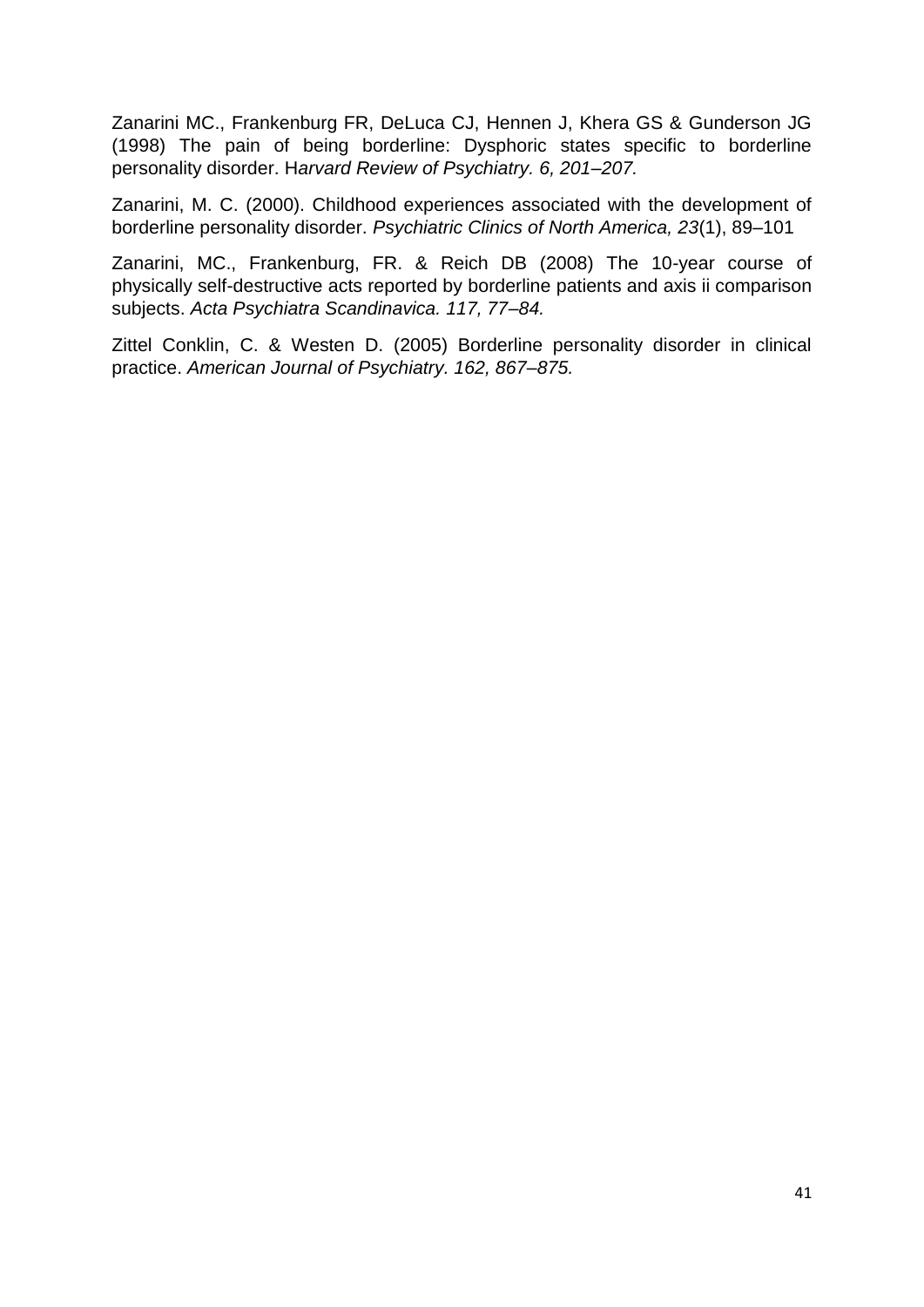# Part 2: Empirical Research Project

How do mothers with BPD traits experience changes in their relationship with their infants after engaging in an attachment focussed PIP?

JSNY5

Word count: 8515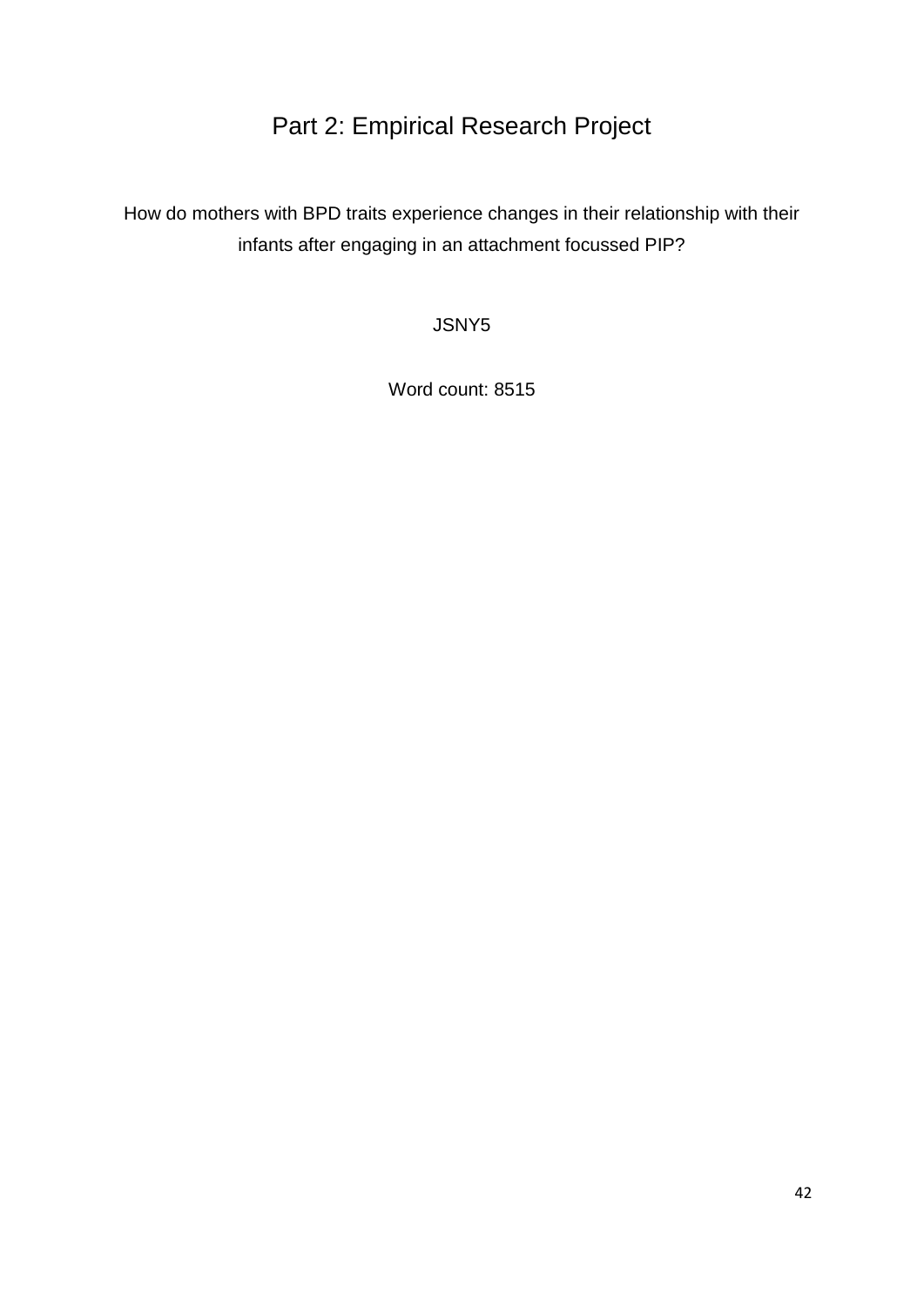# Abstract

This study investigates how three participants with traits of Borderline Personality Disorder (BPD) experience changes in their relationship with their infants after engaging in an attachment focussed parent-infant psychotherapy (PIP). It is a substudy of a wider Randomized Control Trial (RCT) which investigated the outcomes of PIP for parents with mental health problems and their young infants (Fonagy, Sleed & Baradon, 2016).

Data was based on a semi-structured interview and subjected to Interpretative Phenomenological Analysis (IPA, Smith 1995, 1996) providing a qualitative perspective to get closer to the lived experience of the three participants. The themes that emerged were separated into improvements in the parent-infant relationship, and continued difficulties in the parent-infant relationship.

The data illustrates the factors which supported two participants to experience positive changes between themselves and their infants which were namely; medication changes, support from an inpatient unit, time, praise from others, the ability to locate the source of change within themselves and the PIP sessions. Results in this theme varied for whilst the participant who had the most PIP sessions was able to see some positive changes in how she related to her baby, the participant with the least PIP sessions was able to describe the most positive change in her relationship with her infant.

Failures in mentalization (Fonagy & Bateman, 2007), low levels of distress tolerance, poor coping strategies to manage distress, a sense of helplessness and isolation, interpersonal difficulties, continued mental health difficulties and an inability to locate the source of change within themselves are shown to stand as some obstacles for participants to experience changes in the relationship with their infants.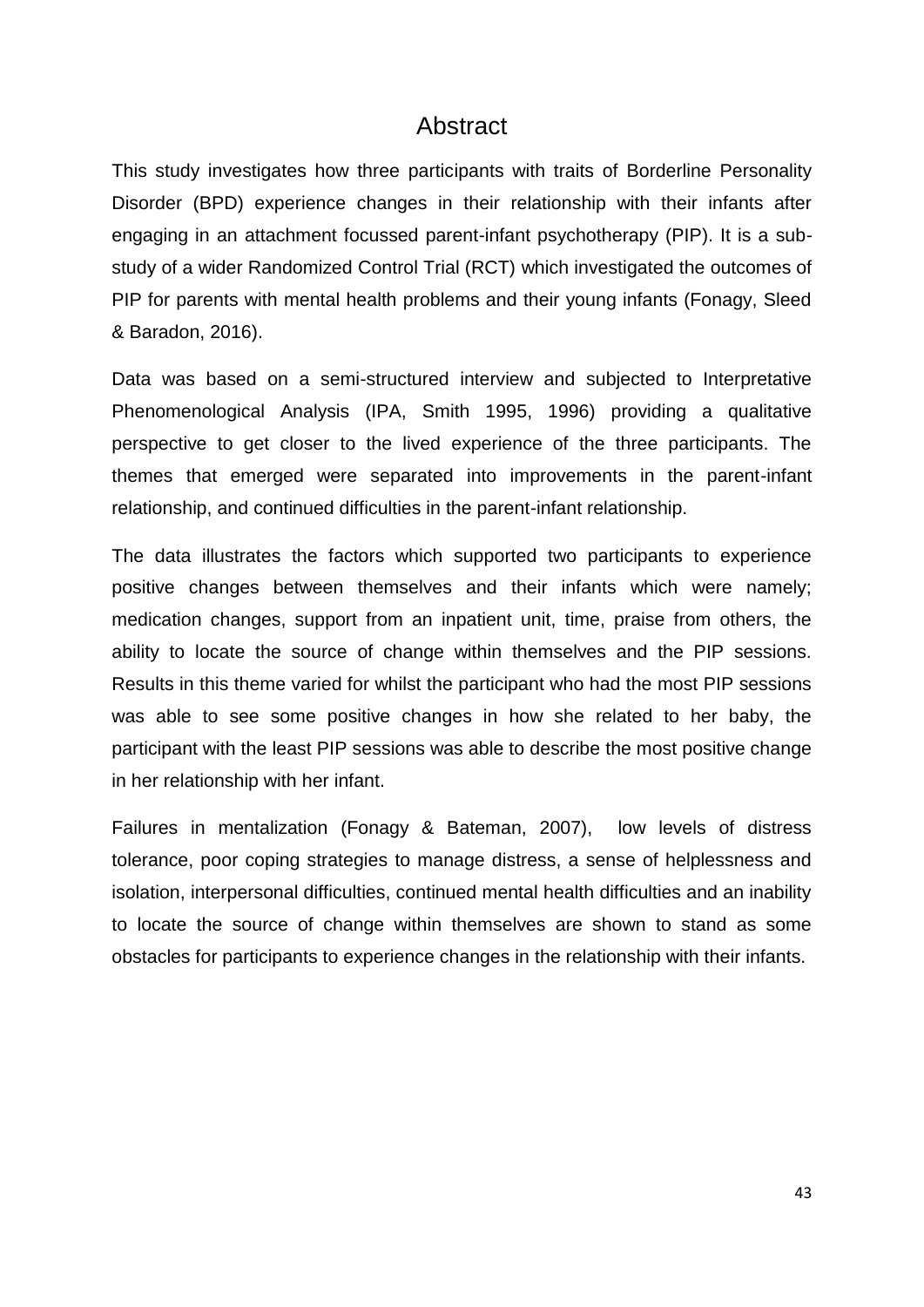# Impact Statement

This empirical study addresses how mothers with borderline traits interact with their infants after engaging in an attachment focussed PIP intervention. It looks at the improvements in the parent-child relationship and continued difficulties. The research shows that one of the three participants made very few improvements in the way that she interacted with her child after engaging in an attachment focussed PIP and the participant who made the most change had the least amount of PIP sessions. It is therefore questionable whether a purely attachment focussed treatment for mothers with BPD traits is an affective choice of treatment.

This research has shown that there is one manualised treatment designed to help parents with BPD relate to their offspring. Despite having some validated measures, its effectiveness is not supported by an RCT.

Further manualised and robustly measured treatments specifically designed for parents diagnosed with BPD would have an enormous positive impact for parents, infants and families who are affected by BPD and would hope to hinder the transmission of vulnerability between generations.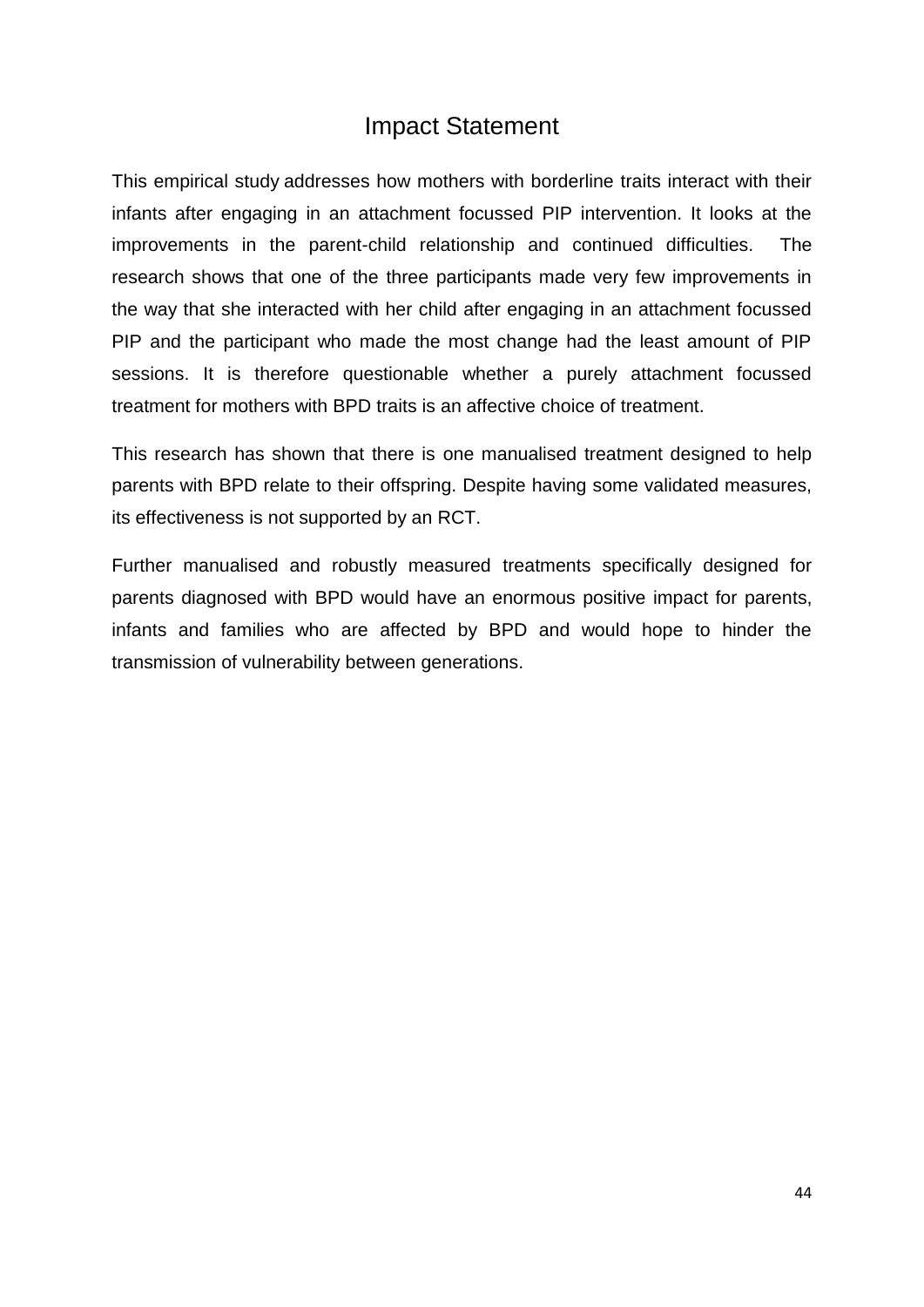# **Introduction**

#### **What is BPD?**

Borderline personality disorder (BPD) is a serious mental disorder that is present in in 1.2 – 6 % of the population (Grant et al, 2008). The essential feature of BPD is a pervasive pattern of instability of interpersonal relationships, self-image, and affects, and marked impulsivity that begins by early adulthood and is present in a variety of contexts (American Psychiatric Association, 2013).

The features of the condition are described as; frantic efforts to avoid real or imagined abandonment, identity disturbance, a pattern of unstable and intense interpersonal relationships characterized by alternating between extremes of idealization and devaluation, impulsiveness, recurrent suicidal or self-mutilating behaviour, affective instability due to a marked reactivity of mood, chronic feelings of emptiness, inappropriate, intense anger or difficulty controlling anger and transient, stress-related paranoid ideation or severe dissociative symptoms (American Psychiatric Association, 2013).

Five of the nine DSM V (American Psychiatric Association, 2013) criteria listed above need to be met for a diagnosis of BPD.

BPD poses significant challenges for parents when they attempt to establish a relationship with their infant. For parents with a background of unresolved attachment related trauma, the relationship with their infant is simultaneously an opportunity for a reworking of their own background but also brings risk of traumatic and dysfunctional dynamics.

Those diagnosed with BPD characteristics have previously been characterised as having a limited capacity to make sense of self and of others in terms of subjective states and mental processes, a process named mentalization (Fonagy & Bateman, 2007). More recent evidence suggests that individuals with BPD actually show a tendency toward hypermentalization. That is the over interpretation or over attribution of overly complex intentions or mental states, leading to inaccuracies and confusion between the mental states of self and others (Sharp et al., 2011, 2013).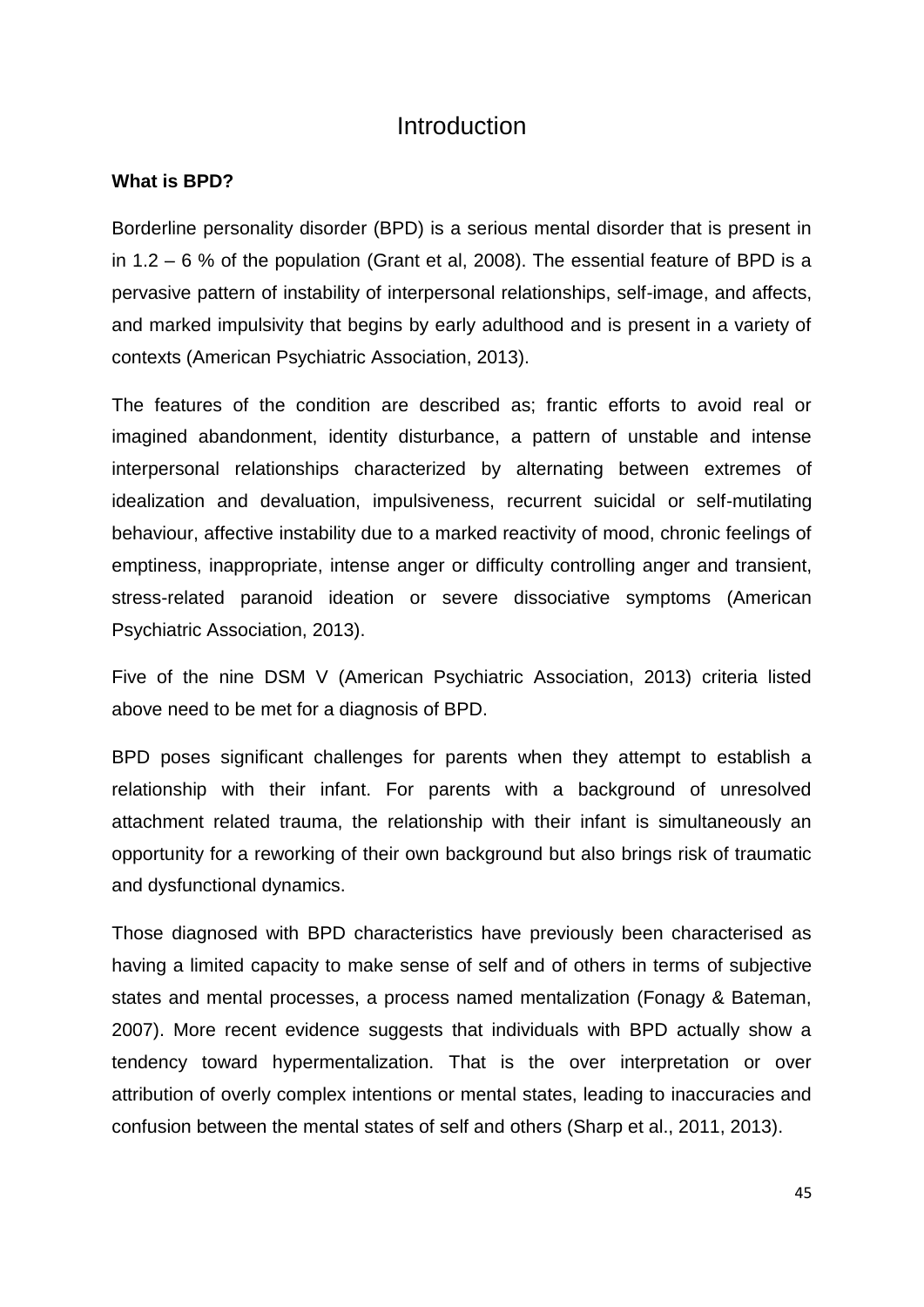Such inaccuracies and confusion of mental states and the consequent re-emergence of more primitive mental states is the core psychological deficit of patients with BPD which may have a profoundly damaging effect on helping to create, maintain and develop healthy interpersonal and in particular, close relationships (Gunderson 2007).

#### **Mother-infant interaction for mother's diagnosed with BPD**

It comes as no surprise, therefore, that parents with BPD can struggle to relate to their infants and present with mother-infant relationship difficulties. Mothers with BPD have been reported to be significantly less "satisfying/engaged," or more "difficult" or "dysfunctional" mother–child interactions according to observation (Crandell et al., 2003; Newman et al., 2007) and maternal self-report (Elliot et al., 2014) in comparison to healthy controls. In addition, mothers with BPD have shown significantly less imitation, less smiling, touching, and playing with their infants than healthy controls (White, Flanagan, Martin et al., 2011). Hobson et al. (2009) further found that mothers with BPD displayed significantly greater "frightened/disoriented" (i.e., fearful, hesitant) interaction with their infants than mothers with depression or healthy controls.

Mothers with BPD have been shown to be less sensitive/have lower "non-intrusive sensitivity" with their infants compared to healthy control mothers (Crandell et al., 2003; Newman, Stevenson, Bergman, et al., 2007) with a significantly higher "intrusive in-sensitivity" towards their infants (Hobson, Patrick, Crandell, et al., 2005). In fact, Hobson et al. (2009) found that mothers with BPD symptoms were significantly more "insensitive" with their infants when infant distress persisted for longer durations. Furthermore, Mothers with BPD were significantly poorer than healthy controls at "infant emotion recognition." (Elliot et al., 2014) are negatively correlated with "acceptance of individuation." (Zalewski et al. 2014).

In terms of hostile behaviour towards their infants, Elliot et al. (2014) found that BPD symptom severity was significantly positively correlated with raised levels of maternal hostile/reactive behaviours and furthermore, mothers with BPD scored significantly higher than healthy controls on the "hostility" of a general psychopathology measure (Newman et al 2007).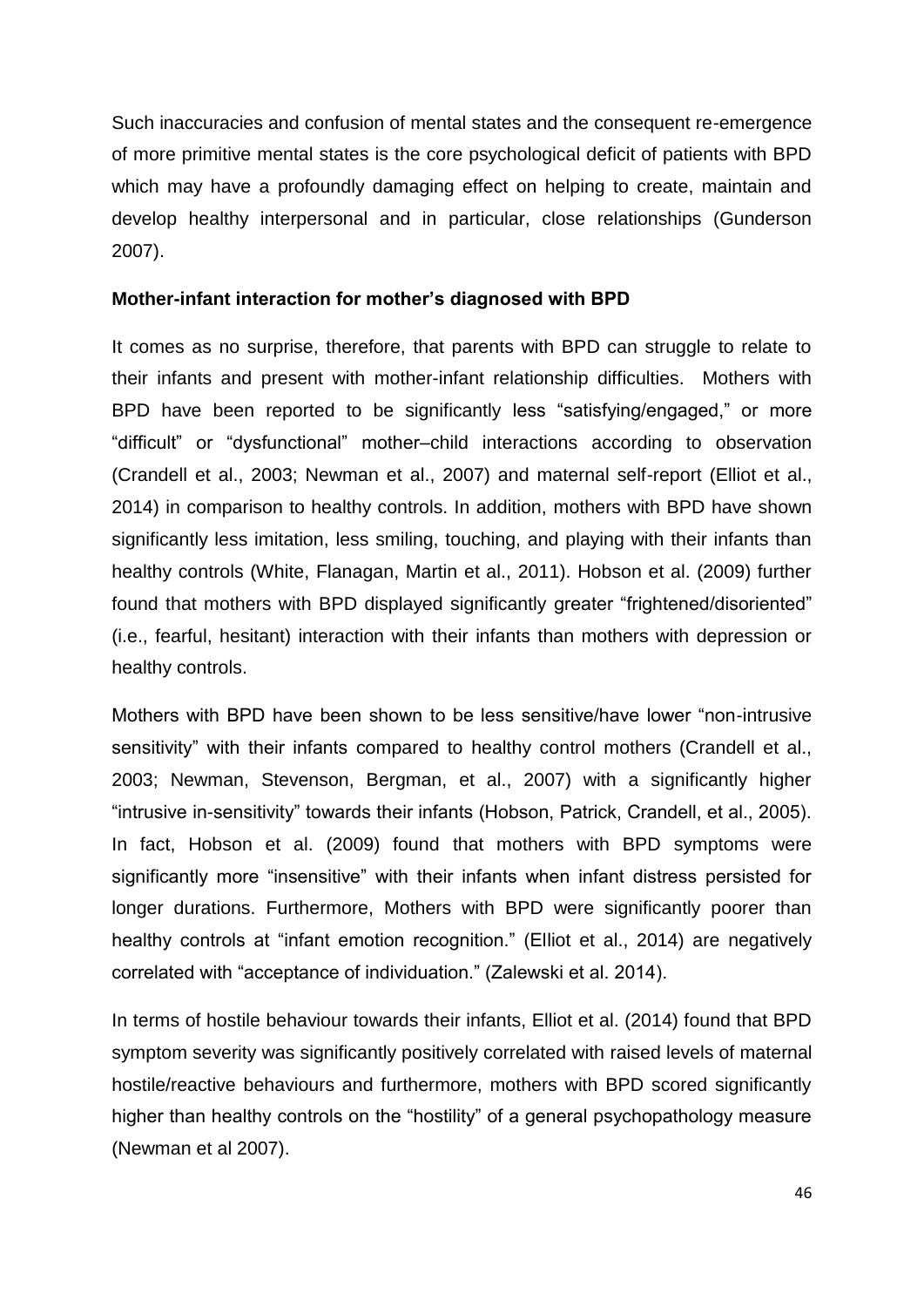Parents diagnosed with BPD have shown to express elevated worry, guilt, and uncertainty around the parenting role (Zalewski, et al., 2015). They have further shown to have unique parenting behaviours such as oscillations between hostile control (Barnow et al. 2006) and withdrawn behaviours (Zalewski et al. 2014; Harvey et al. 2011), as well as oscillating between intrusiveness/overprotection (Reinelt et al. 2014) and hostility (Herr et al., 2008; Frankel-Waldheter et al., 2015).

### **Attachment and transmission of vulnerability**

Whilst unresolved/disorganized attachment style is strongly associated with BPD (Bakermans-Kranenburg and van IJzendoorn, 2009), attachment anxiety and BPD have also been linked (Levy, 2005).

Indeed, a cycle of vulnerability has been detected where a transmission of a range of difficulties and vulnerabilities from a parent diagnosed with BPD to their child can occur (Reinelt et al., 2014; George et al., 1984; Macfie et al., 2014; Gratz et al., 2014). This can include the intergeneration transmission of the traits associated with a disorganised attachment pattern (Fonagy et al., 2002; White et al., 2011).

## Method

This is a sub-study of a wider Randomized Control Trial (RCT) which investigated the outcomes of psychoanalytic parent-infant psychotherapy (PIP) for parents with mental health problems and their young infants (Fonagy, Sleed & Baradon, 2016). The primary outcome for the RCT was infant development and secondary outcomes included parent-infant interaction, maternal psychopathology, maternal representations, maternal reflective function and infant attachment. This study provided an additional qualitative perspective to get closer to the actual experience of how mothers, and in particular mothers with BPD traits, experienced changes in their relationship with their infants after they engaged in the PIP.

### **Recruitment**

The RCT took place at four demographically diverse sites in England with socioeconomic deprivation. Referrals were made by health and social care professionals. The inclusion criteria for the RCT were;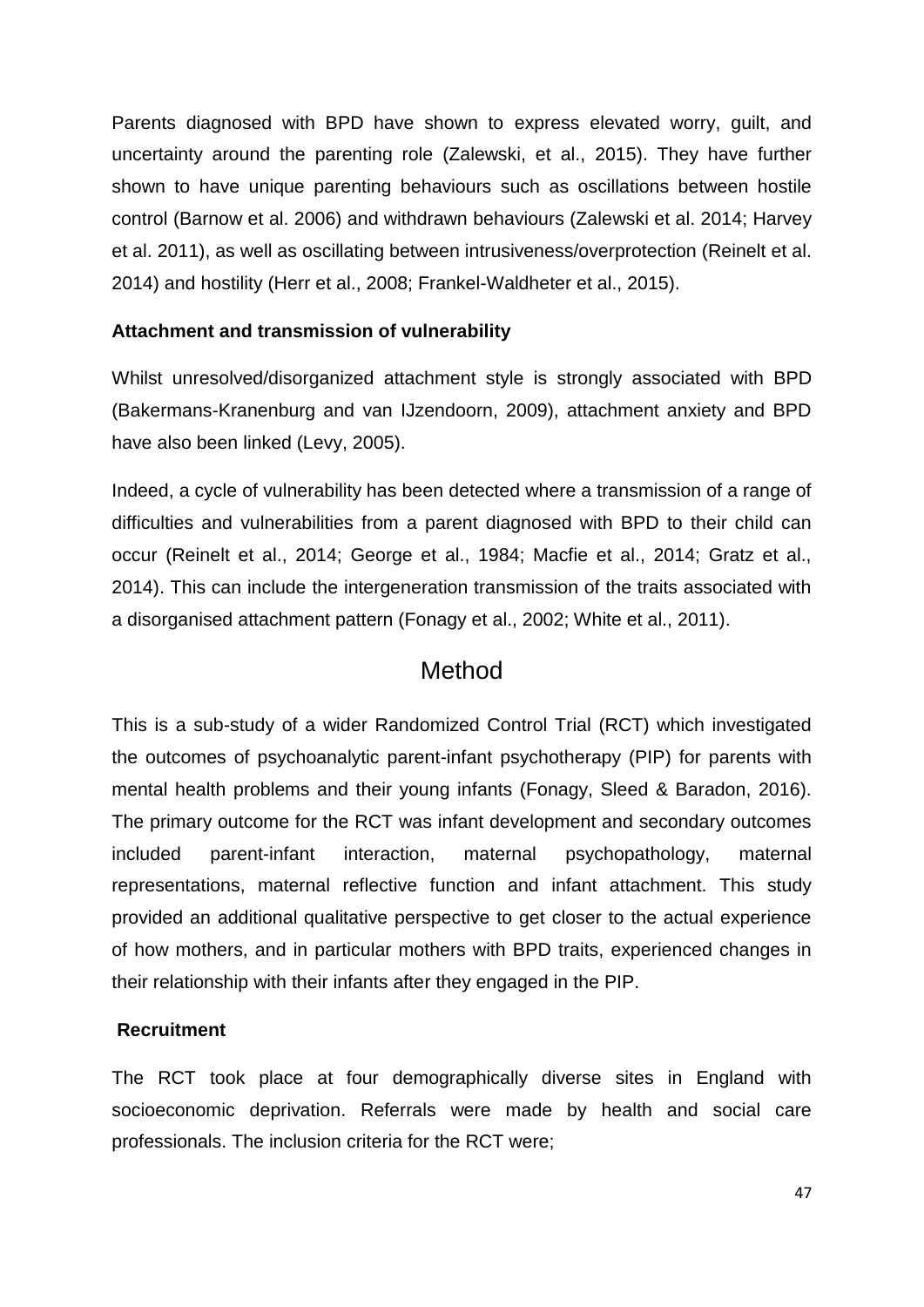- the parent had been independently identified by a professional as requiring additional mental health services,
- the child was less than 12 months old
- mothers met probably psychiatric case criteria based on the General Health Questionnaire (Goldberg & Williams, 1988) and
- mothers met at least one of the following indicators of social exclusion:
	- o low-income household (eligibility for income support)
	- o long-term unemployment (more than 2 years)
	- o overcrowded or temporary accommodation (more than 2 persons per room)
	- o unmarried and unpartnered
	- o presence of chronic physical illness or disability
	- o early childhood history of foster or institutional care
	- o social isolation associated with recent relocation
	- o less than 20 years old
	- o previous diagnosis of nonpsychotic psychiatric illness.

Exclusion criteria for the RCT were:

- non-English speaking families
- current maternal psychosis
- chronic drug dependence/substance-abuse disorders
- maternal IQ of above 70
- infant with sensory or motor disability that may prevent participating in a standard developmental assessment.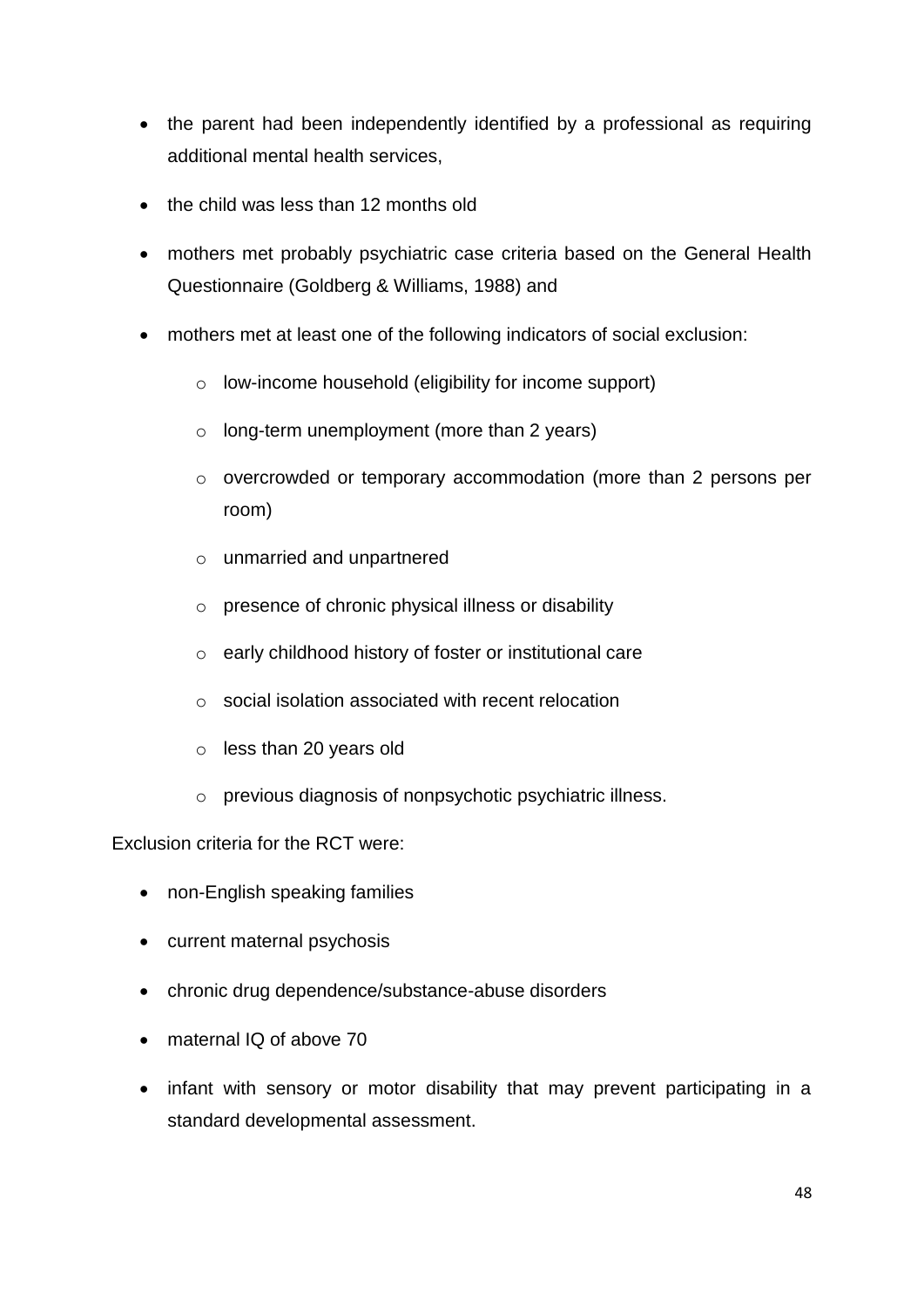In addition to the RCT inclusion and exclusion criteria, in order to include only mothers who had the PIP treatment and presented with BPD traits, the inclusion criteria for the participants in this IPA study were;

- participants randomly allocated to the PIP treatment group
- participants who participated in the follow-up interview at 6 months
- participants with a cut-20 score ≥10 in The Borderline Personality Inventory (BPI) (Leichsenring, 1999), a 53-item true/false self-report questionnaire which can be used as a screening instrument for BPD and also for dimensional research of borderline features. The measure yields four subscales which relate to Kernberg's description of borderline personality organization: identity diffusion, fear of fusion, impaired reality testing and primitive defenses (Kernberg, 1967). The 20 most discriminatory items are used to form a cut-off score (cut-20), which is likely to suggest a diagnosis of BPD according to the DSM-III-R (Leichsenring, 1999)

### **Participants**

There were 3 cases that met the specific criteria for the current study based on the criteria above and all of these cases were included in this study. All of the mothers' infants were 9 or 10 months old when the semi-structured interview took place. Information about the participants' early life had been sourced from the Family Background Interview.

Carla, 21, was the youngest participant and her female infant in the study was her second child. She does not speak English as a first language and is not originally from the UK. She was isolated throughout the treatment, single and unemployed. Carla's baby was conceived by rape and she did not want to keep baby. She was suicidal after the birth of her infant, has been diagnosed with depression and takes antidepressants. Carla's mother died of medical causes in her childhood and when her father also died, she came to live in the UK.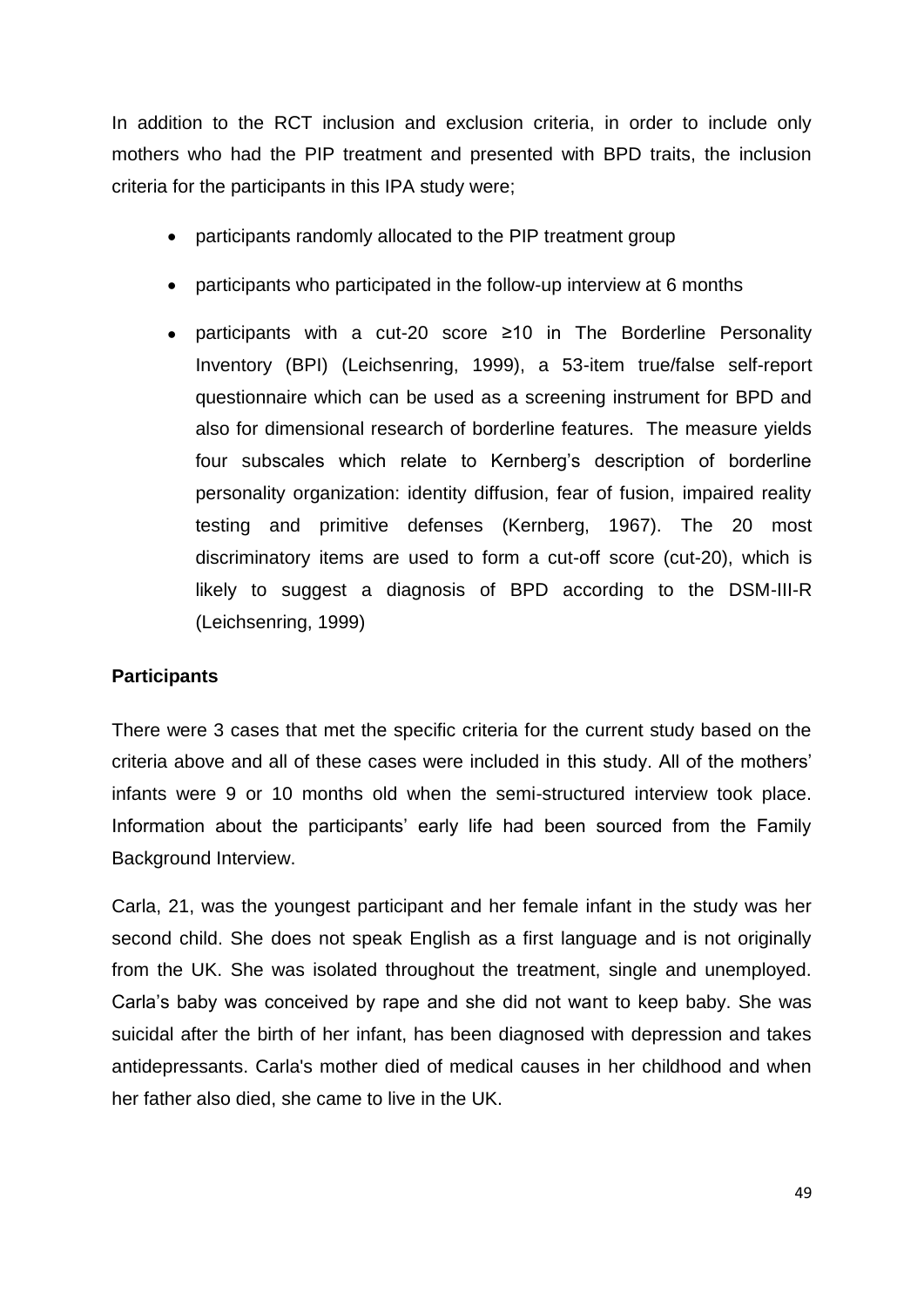Sian, 37, was the oldest participant in the study. Her male infant was her first child and she was British and lived with her partner, the father of her child. She was unemployed and the only participant who ended the treatment before the time of the interview as well as being the only participant who attended a mother and baby psychiatric unit.

Sian had a history of depression and drug addiction (heroin, crack cocaine, alcohol and benzodiazepines), and problems in relation to her partner who she felt suspicious of. She was isolated from own family and diagnosed with Post Natal Depression (PND) with paranoid episodes and she was medicated accordingly. Sian shared that she took overdoses as a teenager and suffered from panic attacks and depression. She described how her parents stopped her being treated for her mental health as an adolescent.

Mariana, 26, described herself as single and was the only participant who was employed and on maternity leave. She is not originally from UK and her female infant in the study was her first child. Carla was isolated, had problems with her partner but no diagnosis or addictions although she suffered from very poor mental health. There are no details of earlier history in the Family Background interview.

#### **Procedure**

The interview schedule was based on 'The Therapy Experience Interview' (see appendix 1), a semi-structured interview which focussed on the experiences that the mothers had of the PIP treatment and how they experienced changes in their relationships with the baby after engaging in the PIP treatment. It took place at 6 months after the PIP treatment began. The interviewers varied with each participant and the interviews proceeded with the minimum constraint by the investigator (Smith 1995). The questions were used flexibly and were open-ended to encourage participants to recount their experiences in their own words. The way that questions were phrased and how explicit they were varied depending on the responses of the participant. All interviews were audio-recorded with permission of participants and transcribed verbatim by various research assistants.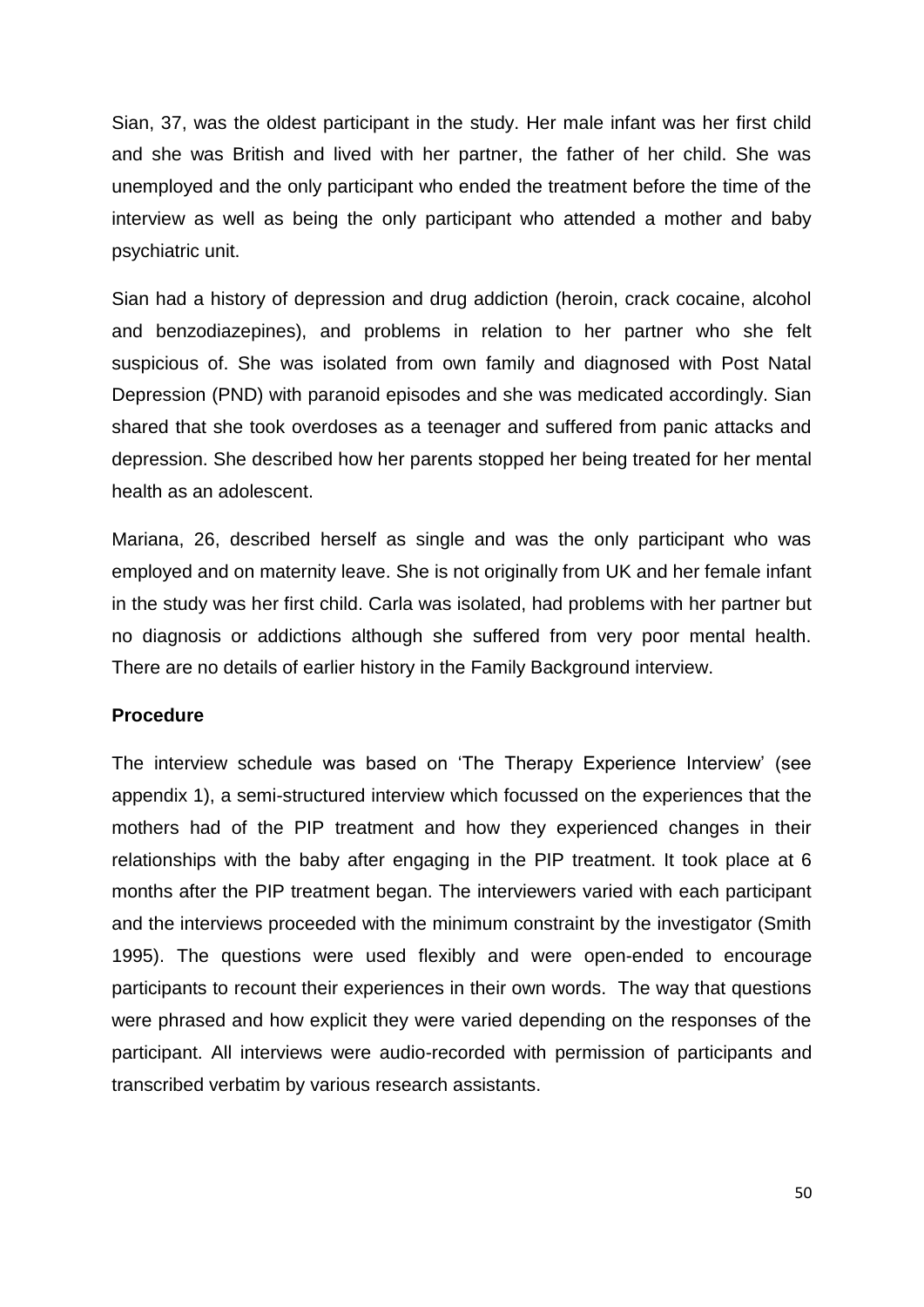### **Analysis**

The transcripts were subjected to Interpretative Phenomenological Analysis (IPA, Smith 1995, 1996). This method of analysis was used in order to capture the three participants' real experiences of the changes in their relationships with their infants' in detail.

Each transcript was initially thought about separately. The first transcript was closely read a number of times and the right hand margin was used to annotate interesting, significant insights about the participant's responses. Some of the comments were attempts to summarise the text, comment on the use of language, find similarities differences and contradictions, and make associations, connections and interpretations about the participant's answers and how they expressed their experiences. The entire transcript was treated as data (Smith et al., 1999).

Emerging themes to a higher level of abstraction were then documented below the text and colour highlighted accordingly. The emergent themes were listed and connections found between them. Some themes were clustered together whilst others stood as subordinate concepts. A table of the themes then clustered subthemes themes under each superordinate theme and directories of the participant's phrases in support of these were made.

The table of themes from the first participant was put aside. Following this, the second and then the third transcripts were worked on separately and each transcript was analysed first in its own terms. A table of themes from each participant emerged. This ensured an idiographic approach to analysis was followed where each participant was considered separately with a slow working of more general categorization or claims (Smith et al., 1995).

Once emerging themes to a higher level of abstraction were documented from the three transcripts, a cross-case analysis then explored convergences and divergences between participants' accounts. A master table of themes for the group was made which consisted of a list of superordinate themes and subthemes.

The analysis continued and was expanded on during writing up where the themes were translated into a narrative account, explained, illustrated and nuances found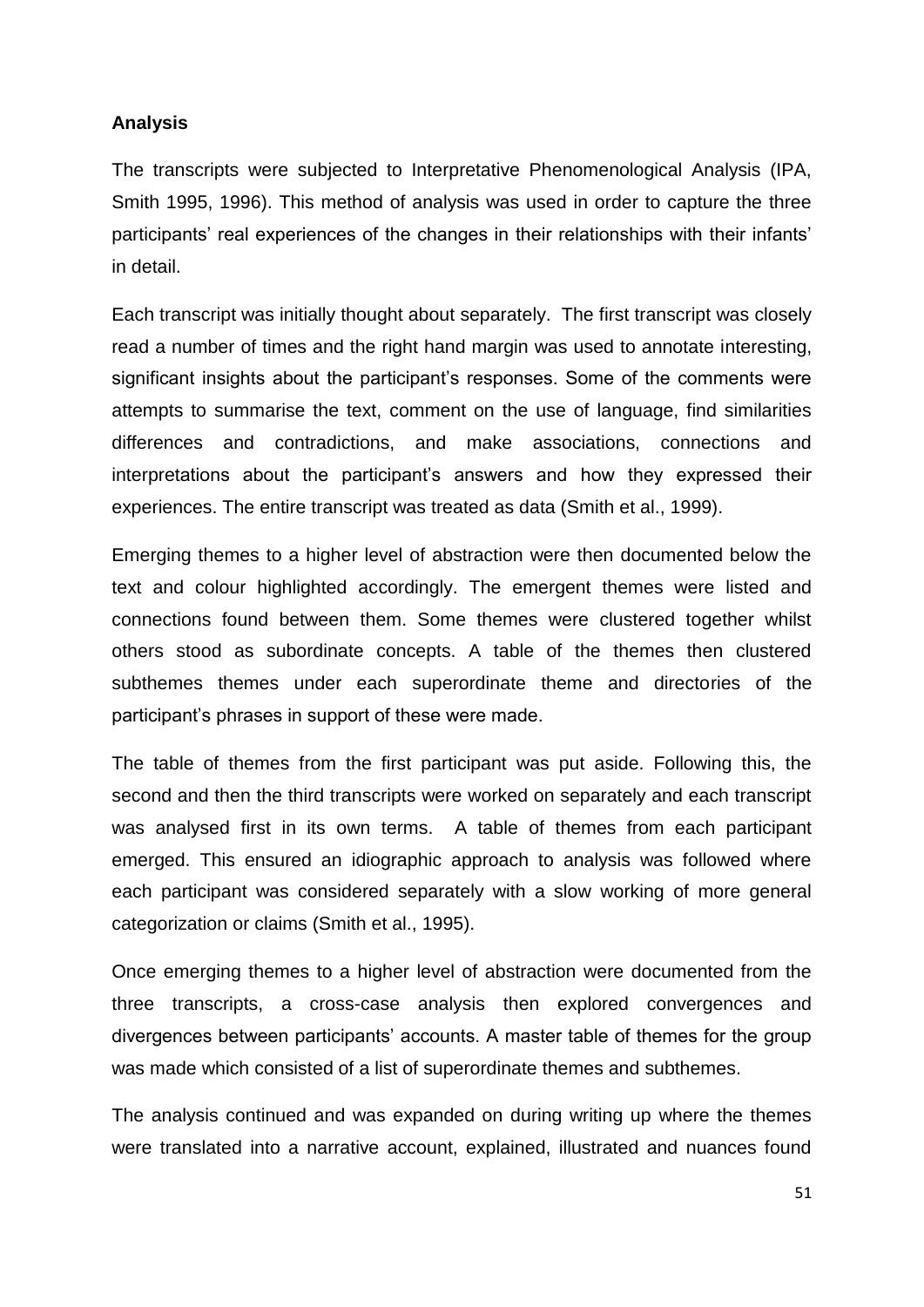and elaborated on. The meanings inherent in the participants' experiences were outlined and care was taken to distinguish between what the participants said and the interpretation of the response in writing up. The researcher's interpretative engagement with the text was necessary to make sense of the verbal accounts being analysed. This therefore included a co-constructive approach adopted, with participant and researcher both involved in the sense-making process (Smith 1996; Smith et al 1999).

### **Ethical considerations**

The study had received NHS research ethics committee approval. Names of any participants and any exposing information such details of where the participants live were anonymised and the researcher only received deidentified data for analysis. Transcripts and audio tapes were stored in a safe place to ensure of confidentiality data for analysis. Furthermore, all participants were informed of the different aspects of the research to ensure of informed consent.

# Results

The analysis of the complete data set identified two master themes capturing the mothers' experiences of the change in the relationship with their infants. These were 'improvements in the parent-child relationship' and 'continued difficulties in the parent-child relationship'. Whilst the mothers' experiences varied significantly, it was possible to find shared patterns of meaning illustrated within subthemes as well as point to differences between the participants' experiences.

| Improvements in the parent-child<br>relationship | Continued difficulties in the parent-child<br>relationship |
|--------------------------------------------------|------------------------------------------------------------|
| It becomes easier with time                      | Helplessness                                               |
| Comforting and closeness                         | Struggle making sense of emotions                          |
| PIP therapist support                            | Interpersonal relationship difficulties                    |
|                                                  | Continued mental health difficulties                       |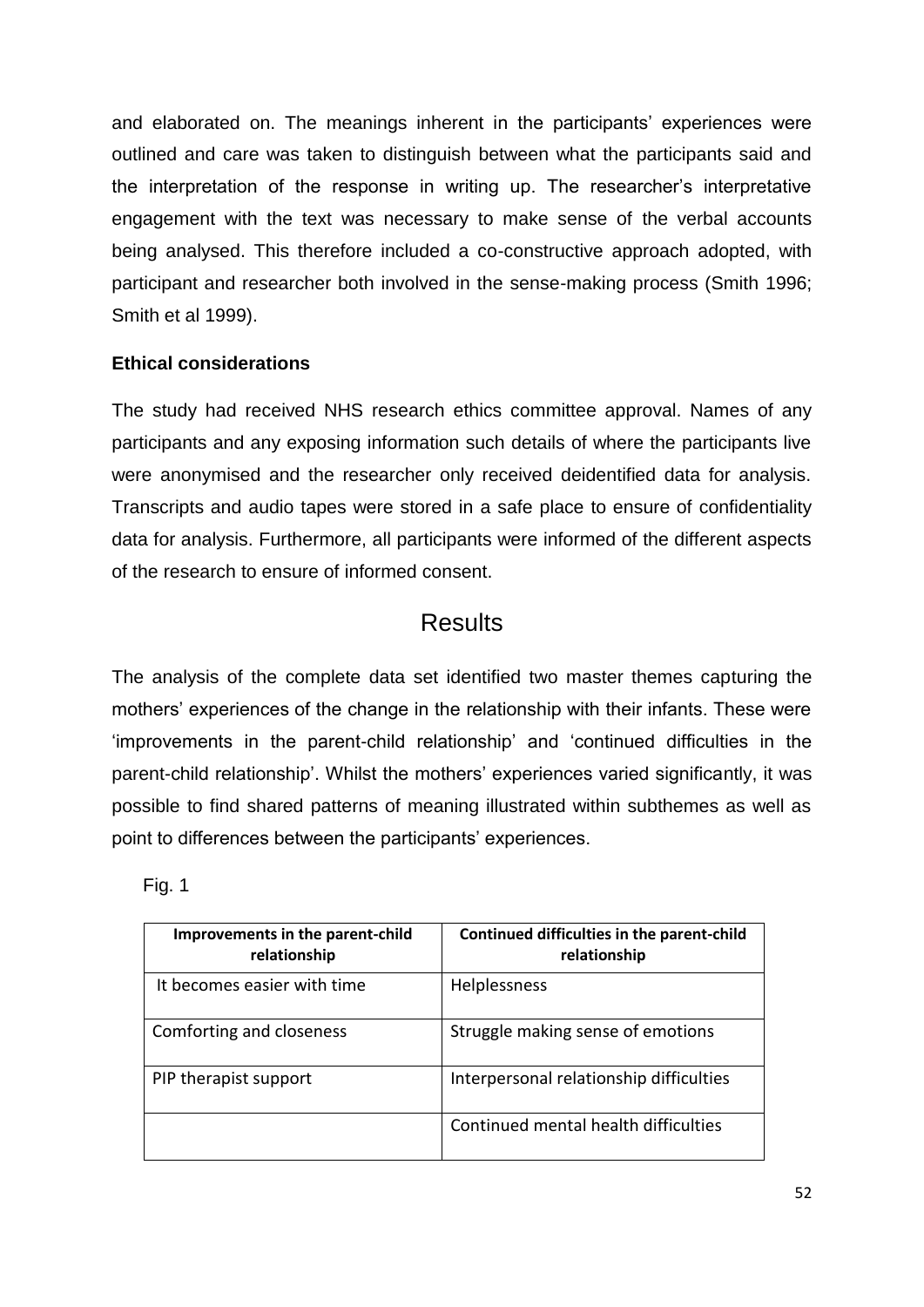To achieve this, as shown in fig. 1, three inter-related subthemes are reported within the first master theme; 'it becomes easier with time', 'comforting and closeness' and 'PIP therapist support'. Whilst all participants found that there were some improvements in the parent-child relationship with time and it became easier, the reasons for this and the depth of real and meaningful change varied according to each participant.

The four subthemes of; 'helplessness', 'struggle making sense of emotions', 'interpersonal relationship difficulties' and 'continued mental health difficulties' together illustrated 'the continued difficulties in the parent-child relationship which stands as the second master theme. Although all participants suffered from continued mental health difficulties, there were differences reported within the participants' experiences. What became most evident was the continued struggle of some participants to make sense of their own, others and their infants' emotions. This had the effect of maintaining difficulties with interpersonal relationships, feeling isolated, helpless and unsupported, which stood as an obstacle to being able to make real and meaningful changes within the parent-infant relationship.

### Improvements in the parent-infant relationship

### *It becomes easier with time*

In all cases, the participants noticed changes in their relationship with their baby over time. With confidence, Sian stated these changes were positive and describes how, as her baby gets older, her enjoyment that she had with her baby increased over time. Both Carla and Mariana were more tentative in how they described the changes in themselves and their babies over time. Mariana was aware that she felt less distressed as her bab got older and she linked this to being able to have more understanding for her baby as her own distress has reduced with time:

*M: Well, past the six months you know I become you know a little bit more understanding for the baby like before I was so much distressed about everything…*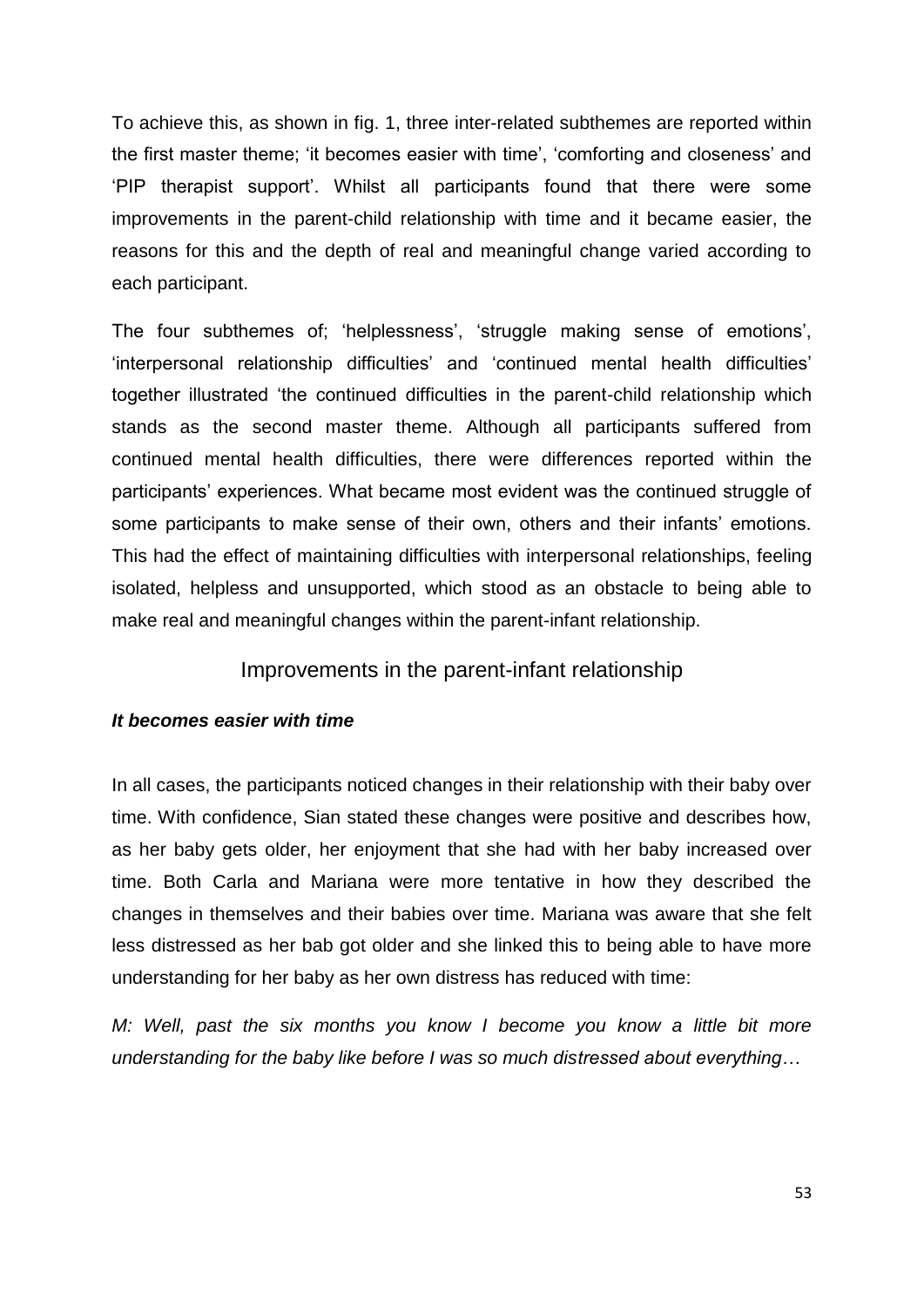Carla noticeably found it difficult to see changes in her relationship with her baby over time and described any changes with caution. It should be noted that Sian and Mariana are able to mention how and why they thought there had been changes in themselves, their baby and their relationship with their baby over time. However, Carla was unable to do this and it seemed to confuse her when she was asked how and why changes in the relationship with her baby had occurred.

- *I: And how do you think she feels about the relationship? How do you think it has changed for her?*
- *C: I'm not sure. I don't know.*

*I: Ok. What is the reason for, for you feeling closer to her? What do you think? C: Phew… I don't know…*

Carla's use of the word "phew" in the text extract above suggested that being asked questions about how she felt about her baby was experienced as quite overwhelming for her, as if she was unable or unwilling to think about it.

### *Comforting and closeness*

Sian eloquently described her relationship with her baby and on several occasions, she referred to how close she felt to her child:

*I: And what about your relationship between you and your (baby). Has that changed over the past 6 months?*

*S: I think yeah definitely. It has definitely got stronger erm I think we are really close I think. Erm yeah we are really close.*

She put this down to a number of factors such as feeling more relaxed within herself, being more able to calm her baby and having more enjoyment in her baby. Mariana also stated that she felt closer to her baby like Sian does and similar to Sian, she described an increase in confidence with her ability calm her baby down. Mariana described an improved ability in helping to regulate her infant's emotions. She located this source of change in her infant with transformations within herself first: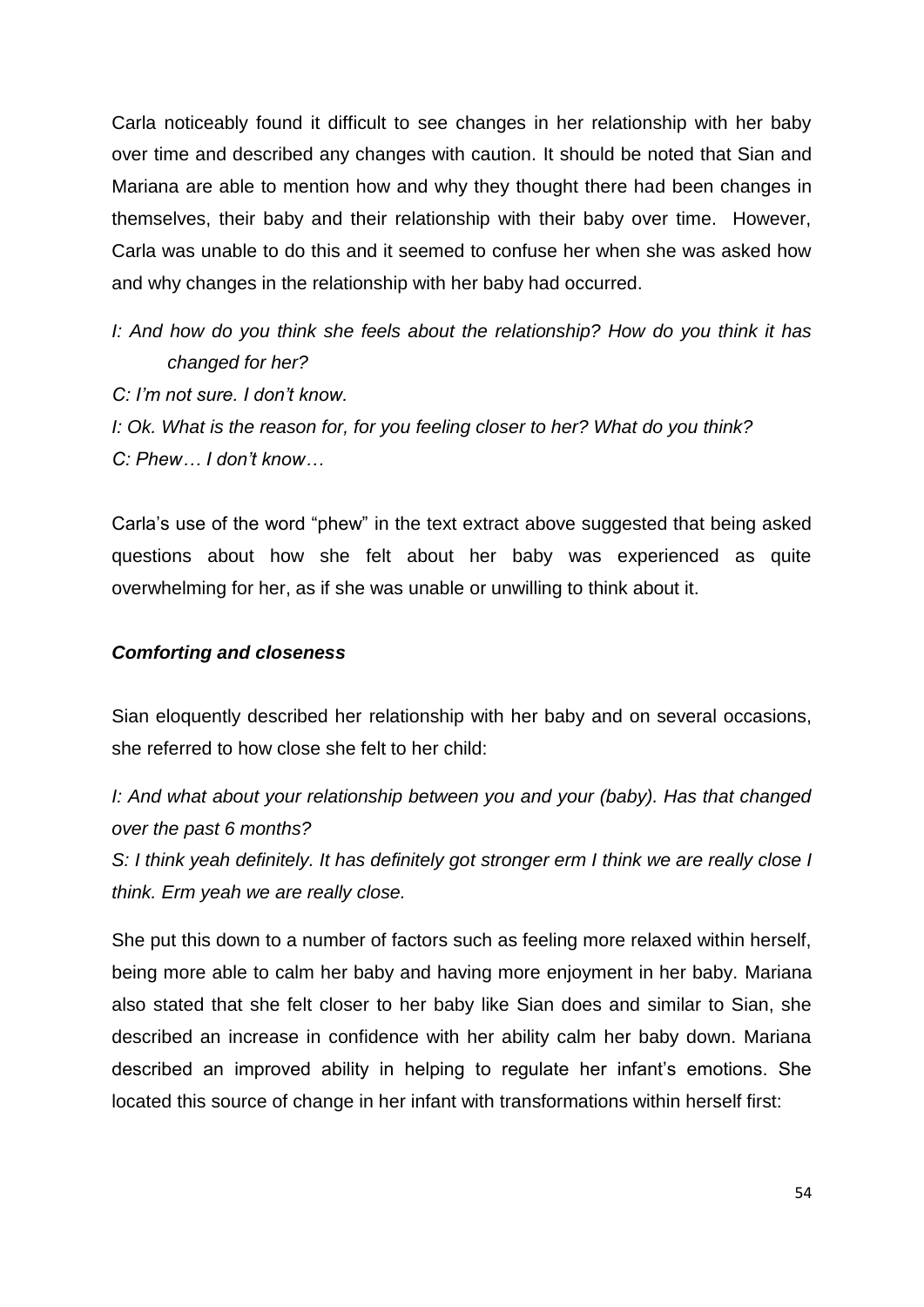*M: Um let me think now, how it was before, maybe now I feel maybe it because to do with me* b*ecause now I feel more confident with her and now it's just easier for me to pick her up and she gonna stay well and comparing to before I think it was harder.* 

Again, similar to Sian, Mariana highlighted the enjoyment that she now got from her child which may have enabled them to have a closer connection. On a number of occasions, Sian linked her own pleasure in experiencing her baby's increased independence and his ability to have related well to others outside of their relationship. Mariana also described her satisfaction in watching her infant relate to others outside of their relationship. This could highlight some relief the participants gain as their infants took steps towards independence and were able to relate to people other than themselves. Furthermore, Sian and Mariana may have gained a sense of relief with the reduced intensity of the dependency relationship as their infants began to relate to others.

Sian only briefly touched on how she experienced her baby in his earliest and most dependent stages and this was in a more negative light to how she experienced him later on in the study. She described him previously as, '*quite a whingy little so and so'*. Mariana, however, described the earliest and most dependent stages of her infant's development as very difficult with a real struggle to calm her baby and therefore feel close to her:

*M: She's more calmer now, she's more calm before she was very anxious, very body tense, everything and now I think she, she control things more or she feels better now.*

Both Sian and Mariana were able to think more about how and why they felt that their relationship had changed with their infants over time. Their reasoning do somewhat differ although there were some overlaps. Both participants pointed to an increased confidence in comforting and understanding their baby but Sian went further to describe her abilities as a mum in a self-assured manner:

*S: I think I've become more confident and more confident in being a mum, but I do actually know what I'm doing. I know my baby and I know what he wants and when he wants it.*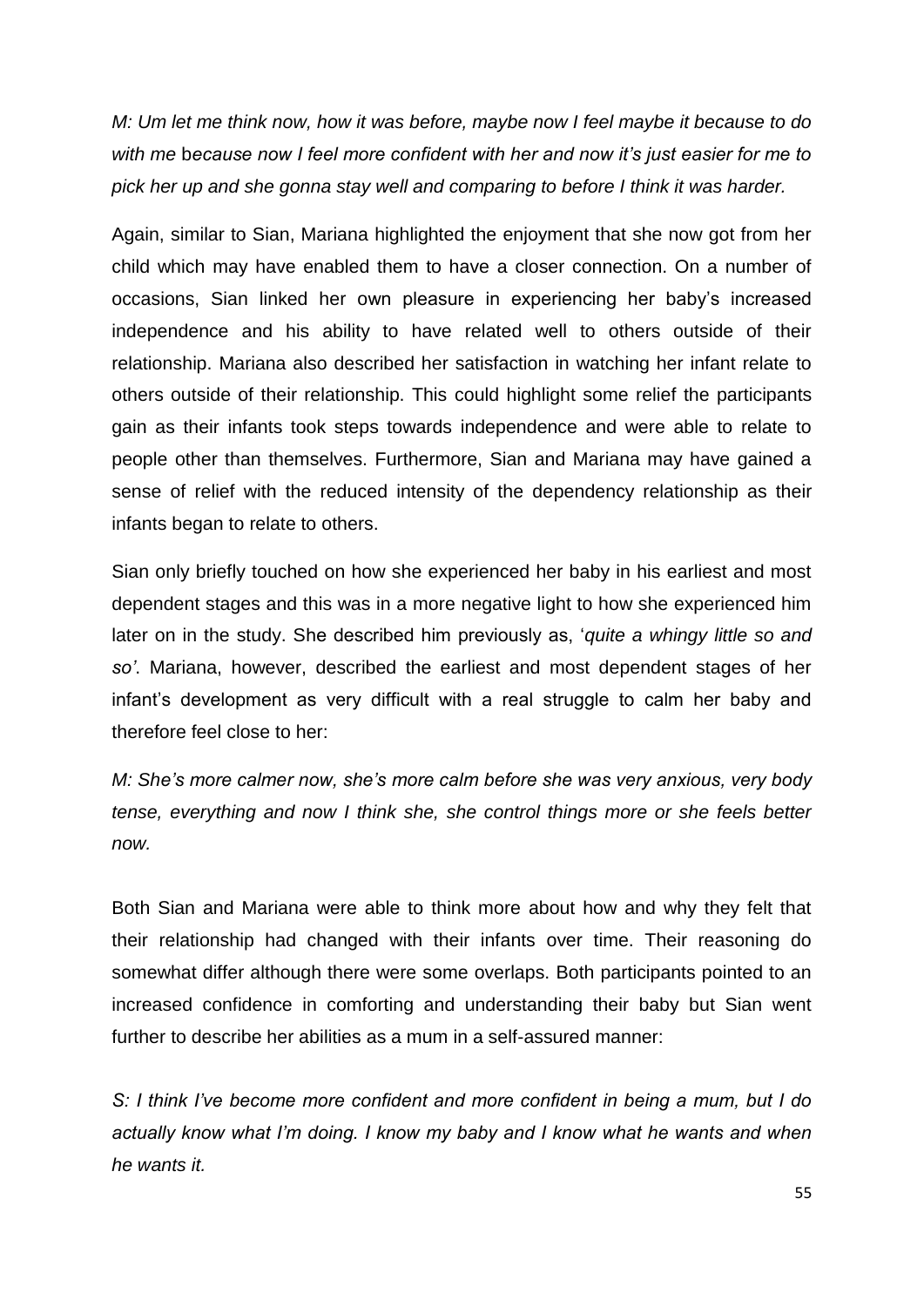Sian was quite clear in her thinking about how and why she had become more confident in her abilities as a mum. She pointed to professionals being positive, encouraging and supportive which had the effect of making Sian feel more confident and aware of her own strengths. Sian was the only participant that attended an inpatient mother and baby unit and she was also the only participant who was not socially isolated. In fact, she voiced her enthusiasm to attend groups and built up a social network with other mums. This experience enabled Sian to have improved relationships, helped to have increased her confidence as a mother and strengthened the bond with her baby. Sian linked the improvements in her social isolation to her positive attitude and prior changes in her medication which enabled her to feel that she could manage to take her baby to groups without feeling overwhelmed:

*S: I just think because I've had the medication it's made me feel that I'm more able to cope. Because I am able to cope and go out with (baby) so I start doing things that I find that I enjoy them so it's not a stress or a hassle and you can do them.*

In fact, Sian's use of language in the above extract suggested real change from how she experienced her life and her infant before. She uses *"you"* which suggested that she is saw herself from the outside doing these things with her baby confidently. Furthermore, her use of; "I find" hints that she might not have expected to be able to go out with her baby in the past without finding it stressful and she repeated the word *"cope"* as if she might have found it hard to believe in the past that she would be able to cope going out with her baby.

It was quite evident that Sian stood out as the participant who has the greatest sense of enjoyment from her baby and felt the closest to her child. This sense of enjoyment, closeness and pride may have been accentuated by the positive feedback she gained from others around her which could have had a further accentuating effect. Furthermore, with the increased distance she gained whilst her child interacts with others, she may have had more space to reflect on his positive qualities. Indeed, Sian described her baby's unique characteristics at length appearing seemingly proud that he was a separate individual from herself with his own character traits: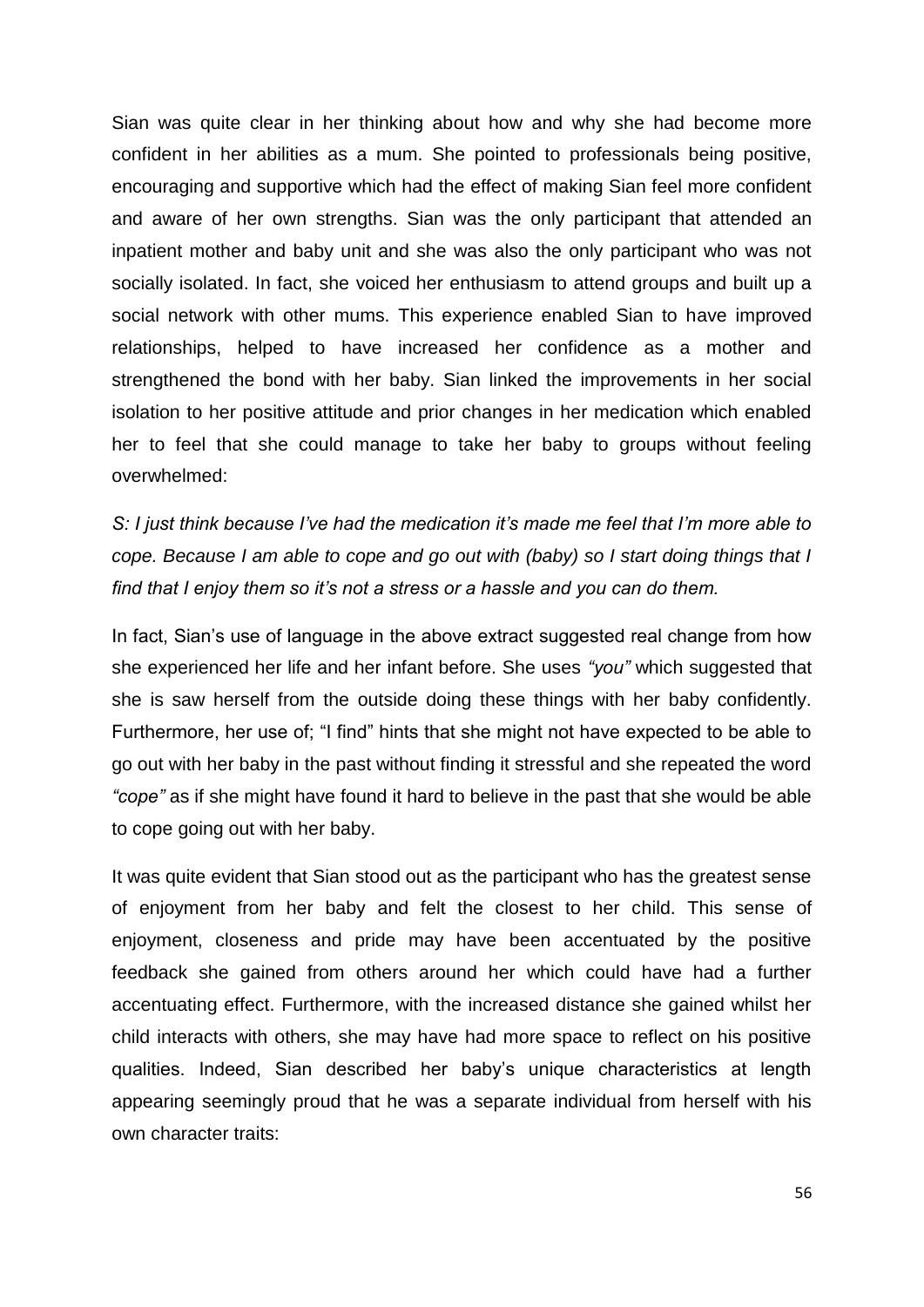*S: He's obviously developing his own personality so that's why he can be a bit more stubborn.* 

Carla, on the other hand admitted to only feeling a bit closer to her baby over time and was unable to put how she felt about their relationship into words. She could not explain how or why she felt closer to her child and did not mention any unique characteristics about her infant. This may imply that she continued to feel so overwhelmed with the experience of mothering her baby that it may feel too arduous and painful to think about her infant and how she related to it let alone the impact that she might have had on her baby.

### *PIP Therapist Support*

Throughout the study, Mariana and Carla remained more socially isolated than Sian. The reasons that Mariana gave for feeling closer to her baby therefore differed to Sian. Whilst Sian did not locate the source of change from the support of her PIP Therapist, Mariana and Carla vocalised benefits from the treatment and both participants continued to be in treatment at the time of the interview. Mariana pointed to the support that she had gained from her PIP therapist which helped her to understand her baby more and strengthened the relationship she had with her baby.

Furthermore, Mariana was also able to use the support of her therapist to think about how her partner may have affected her emotions and impact that this may have had on her baby. She shared that her psychotherapist pointed out that she was able to stay calmer when her partner was not present which had the effect of her baby remaining calmer too. Indeed, from attending 37 of the 40 sessions with her PIP Therapist, Mariana had the highest attendance rate out of the participants.

Although Carla was unable to complete sentences when she described her therapist or recount in any detail the help that she felt the therapist had provided, she described her therapist as "*very loving"* and the experience was "*very positive"* which may have indicated more subtle changes linked to her therapist's support. At this point, it seems important to note that Carla was offered 84 PIP sessions, the most of all participants and whilst she attended 49, she failed to attend 35 sessions. This highlighted her ambivalence with the treatment and might point to her reluctance in having to think about her baby in the presence of another person. It is relevant to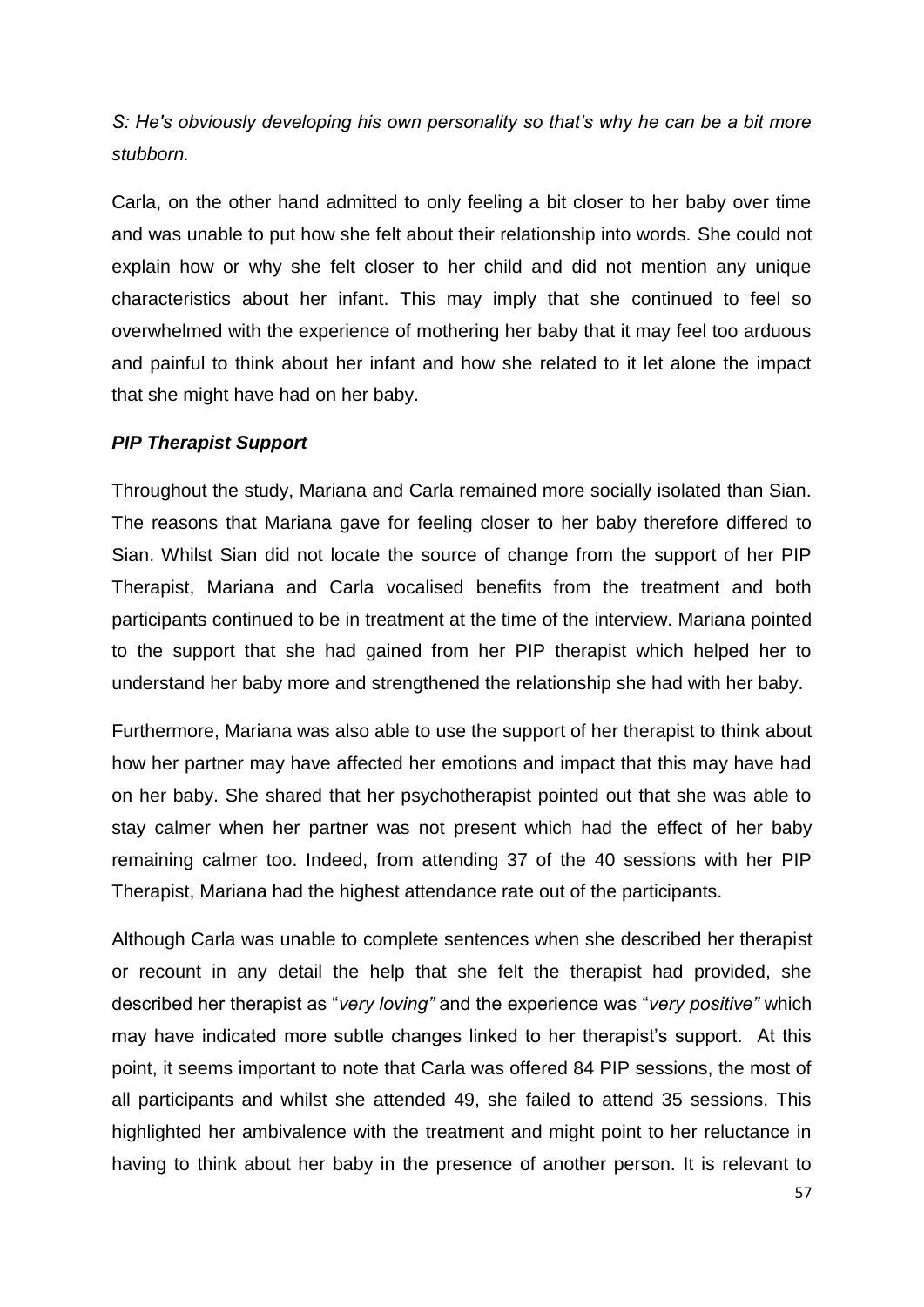note that Carla did not plan to have her baby and the baby was conceived through rape. It is therefore likely that she continued to suffer from unresolved pain, internal conflicts and trauma. With this in mind, Carla's ambivalence to the treatment may be further accentuated by a defensive pattern of projecting which she admitted to when she described her PIP therapist:

*C: Sometimes I got a bit upset with her. But no… the negative are… is the truth, you know. It hurts.*

Carla's potential use of projecting painful feelings towards others may have given her some short term relief. However, projecting as a mechanism to defend against painful feelings, not attending appointments and not being able to locate the source of change within herself may have also served as obstacles to experiencing real and long term positive changes in the way she related to her baby.

## Continued difficulties with the parent-child relationship

The way that Carla experienced the support from her PIP therapist points to how complicated the process of accessing support and internalising positive changes in relationship to her baby was which further maintained the difficulties in the parentchild relationship. Indeed, all participants faced some continued difficulties in life as a whole but Carla and Mariana stood out as having continued severe difficulties in the parent-child relationship.

### *Helplessness*

Both Carla and Mariana suffered from continued feelings of helplessness and a state of mind where life felt difficult and hard. Mariana portrayed a bleak picture of how she felt and experienced life:

*M: Now I have less this black days when you know I don't want to go out of the home…Maybe less you know but it's still, still I have, how to say it? Bad days, bad emotions, bad everything still.*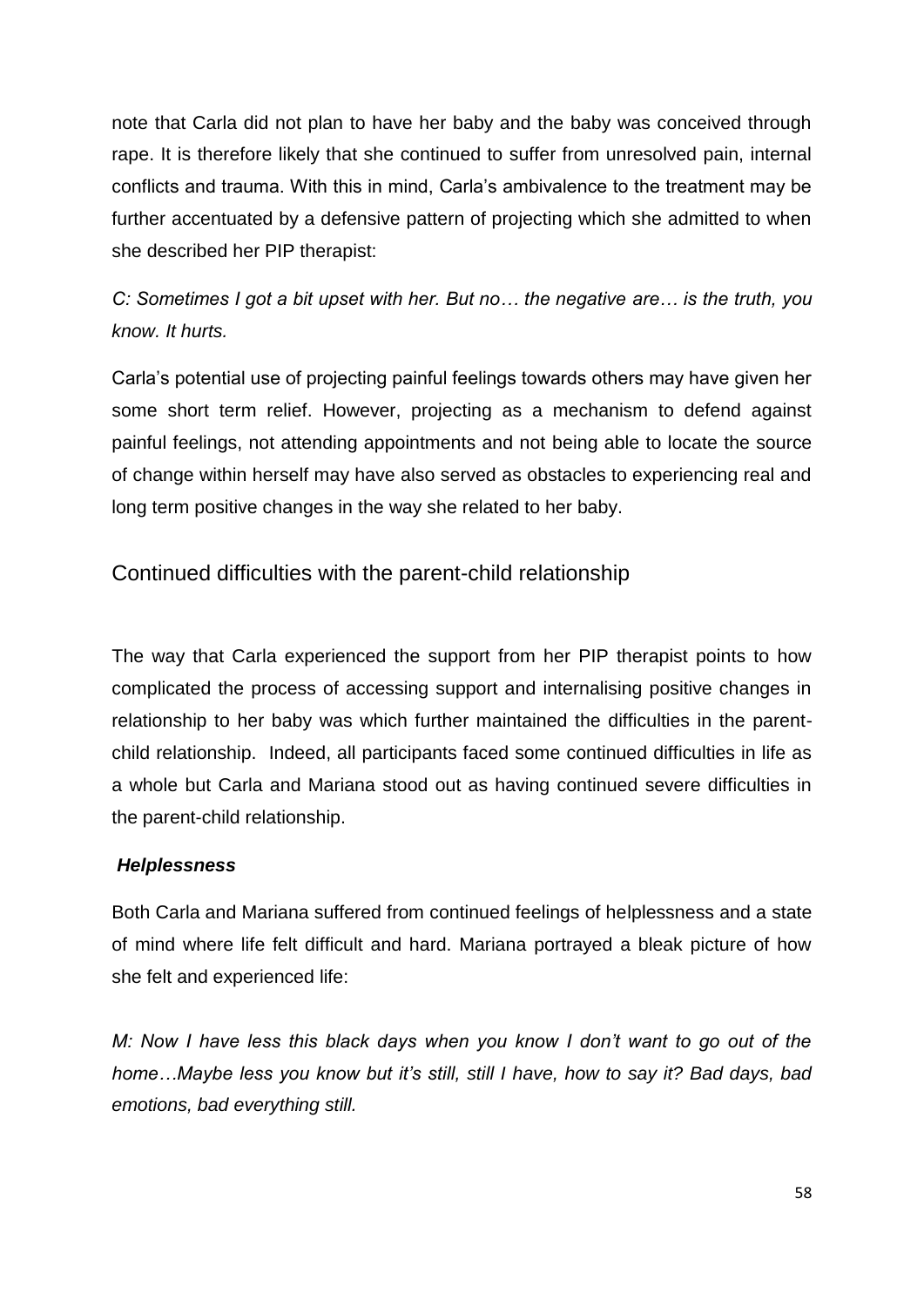The repetition of the word *"bad"* in the extract above illustrated the extreme language used by Mariana to describe her emotions and how she experienced life. Alongside this, she also showed evidence of uncertainty but this may well be linked to feeling unsure about expressing herself in English for example when she says; *"how to say it?"* Alongside her uncertainty, however, there is an overriding sense of longsuffering helplessness. By using the term; *"bad everything still"*, she implied that her bad experiences had remained and had been long lasting.

Carla implied that she had experienced more recent positive changes in her emotional wellbeing by stating *"It has changed a bit".* However, throughout her interview, when she described how she experienced life, she repeated the terms; *'it's a bit hard", "it's very hard", "it's not easy" and "it's a bit difficult".*

Carla's account is complex as it was difficult to ascertain quite how distressed and helpless she felt due to a number of factors. She gave very brief answers and whilst this could have been linked to an avoidance of thinking more deeply about potentially distressing thoughts, it could also have been linked to her own confusion about her own and other people's emotions. On the other hand, her short answers could have been linked to her difficultly in being able to find the words to describe herself more fully in English as English was not her first language.

At any rate, Carla expressed uncertainty as to what kind of ongoing support may have been helpful which may have furthered her sense of feeling stuck and helpless. Similarly, Mariana expressed a state of helpless in being able to make any changes to improve her life:

*M: Every single day you're still in your life and you, you just wish to change it to do something but you can't.*

Mariana's repetition of the term "you" whilst she described her life implied that she was watching it from the outside at a distance rather than experiencing it herself. This could suggest that she felt dissociated from her own lived experience which may have felt too unbearable and painful to have experienced in a more real way.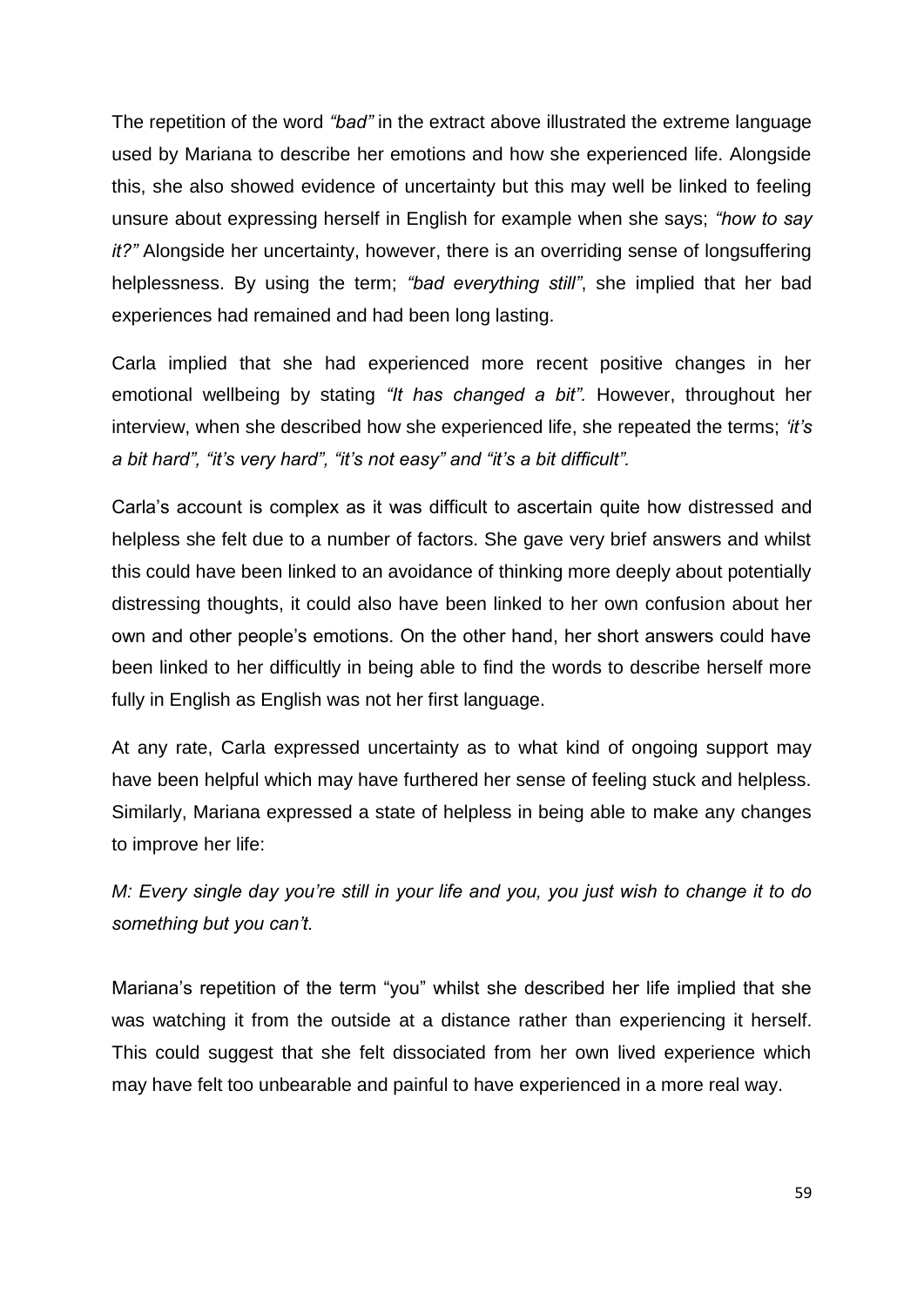### *The struggle to make sense of emotions*

Understanding emotions was confusing for Carla and Mariana. Indeed, Carla expressed confusion around her own basic states of mind throughout her interview. In a similar vein, when asked to describe her emotions, Mariana replied; '*I'm not feeling how I'm supposed to feel because I know, I'm not feeling normal.* Carla and Mariana's confusion of their own emotions may well have hindered their ability to have made improvements in the parent-child relationship.

Furthermore, Carla and Mariana showed signs that their infants' emotions confuse them. Carla, as stated before, used few words to express her confusion of her infant's emotional states. Again, this may be due to English not being Carla's mother tongue. However, when asked by the interviewer about the relationship with her infant, she replied; "I don't know" or "I'm not sure".

With more confidence, but also in a curious manner, Mariana described her infant as if she was describing an older child or adult.

*M: She wants to scare you...To me it looks like she wants to, to look like big, big person. Yes.*

This extract highlighted Mariana's confusion of her infant's expressions, needs and desires. It is questionable why she perceived her baby in a manner where she felt that her baby was trying to scare her and look like a big person. This suggests that she may have felt that her baby was controlling, aggressive and wanted to assert authority over her. It may also suggest that she was frightened of her own baby.

It is interesting to note that when Mariana and Carla were asked about the reasons for change in their relationship with their child, both of their initial responses were linked to their infants growing older. Sian, on the other hand, was able to reflect in greater depth and considered emotional and psychological reasoning behind changes to her child and the parent-infant relationship.

With pride, Sian also revealed a solid understanding of the individual characteristics that her infant exhibited in different environments over time. However, this ability was not shared by Carla or Mariana. Carla did not openly give a description of her infant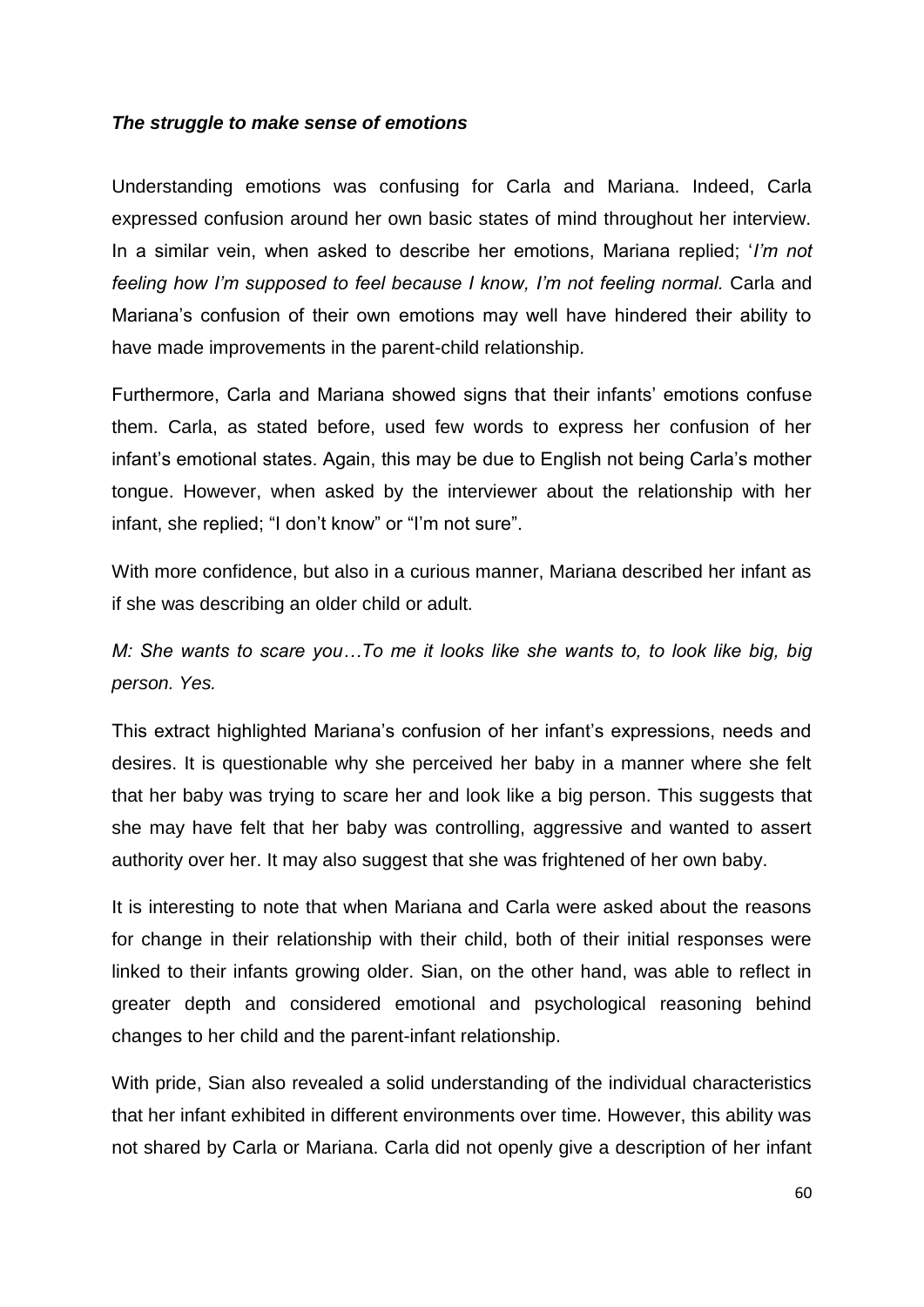throughout her interview. Mariana, on the other hand did describe her infant but in an inaccurate manner and further in a way that showed that she struggled to see her infant as a separate individual from herself with its own individual characteristics.

### *M: I can see the mirror of myself so it's more interesting for me now*

This extract demonstrated that Mariana denied differences between herself and her infant as she saw them as mirror images. In a narcissistic manner, her infant became more interesting to her as she felt that she had become more similar to her. This would have the effect of denying her infant's own individual characteristics, expressions and emotions and stand as an obstacle for a healthy mother-infant relationship.

Furthermore, the results also pointed to Mariana's confusion in her ability to understand her infant's self-expressions.

*M: But if I come, it looks like she wants to run from me. She's so scared you know it looks like I say 'chop, chop, take the bottle'...and if I watched her eyes, she gonna close her eyes so she's kind of, it's like a respect for me.*

In the extract above, Mariana misunderstood why her infant may be closing her eyes in her presence. For whilst she linked her infant closing her eyes to the respect her infant had towards her, a more likely explanation may be one of fear. This not only evidenced how confusing her infant's emotions could be for Mariana but also showed her over-intrusive and hostile manner in how she related to her baby.

#### *Interpersonal relationship difficulties*

All three participants had some problems with interpersonal relationship difficulties. Carla was not with the father of her child, she mentioned some sort of conflict with her social worker and some difficulties with her PIP therapist and she did not have extended family in the country or mention any friends.

Sian and Mariana were still with the fathers of their babies but whilst Sian described her partner as unsupportive and partly blamed him for her difficulties, Mariana stated that she was confused about her relationship with her partner and she linked her confusion with this relationship to feeling very vulnerable.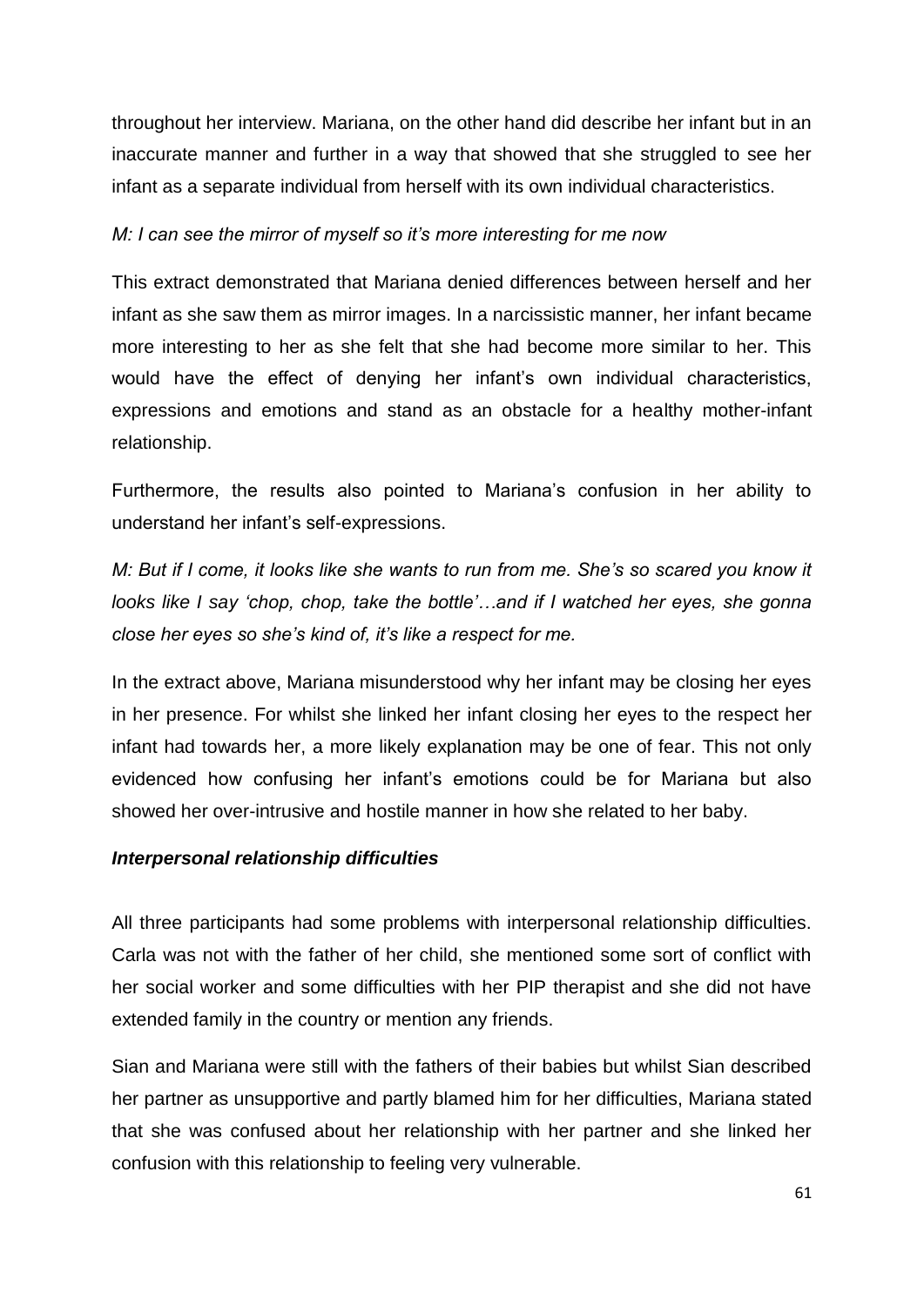*M: Uh well um there is still much confusion in my relationship with (baby's) father so I still feel very vulnerable you know.*

This implied that she felt confused about how she felt towards him and the uncertainty was unsettling. This could also have been representative of other relationships she had due to her struggle to make sense of her own and others' emotions. Mariana further described her partner as someone who can "*corrupt"* and *"destroy"* her "*normal life"* and she described both herself and her baby as calmer when he was not present. Mariana, therefore, did not perceive her partner as a helpful presence to support her with the difficulties she faced with the mother-child relationship.

Perhaps linked to their difficulties with interpersonal relationships, Carla and Mariana continued to feel isolated and alone with their infants and this may have been a perpetuating factor in sustaining their continued difficulties. Furthermore, both Carla and Mariana were not British and this may have been a further perpetuating factor in feeling isolated, alone and unsupported as it may have been harder for these participants to feel accepted and integrated by other mums in their community as well as potentially not being aware of the support that was available to them.

Despite having difficulties with her partner and feeling isolated in the past, Sian mentioned a social network that she had built up around her infant which had reduced her sense of feeling alone and isolated. As Sian is British, this may have aided her ability to have felt more at ease than the other non-British participants to integrate herself within a social network for mums as well as being aware of further support that was available in her local community.

### *Continued mental health difficulties*

A further perpetuating factor sustaining difficulties in the parent-infant relationship for Carla and Mariana could be their continued struggles with their own mental health. Sian had a history of drug use and diagnosed with depression and postnatal depression openly described the positive affect she experienced from changes made in her medication, the support she gained from an inpatient mother and baby unit as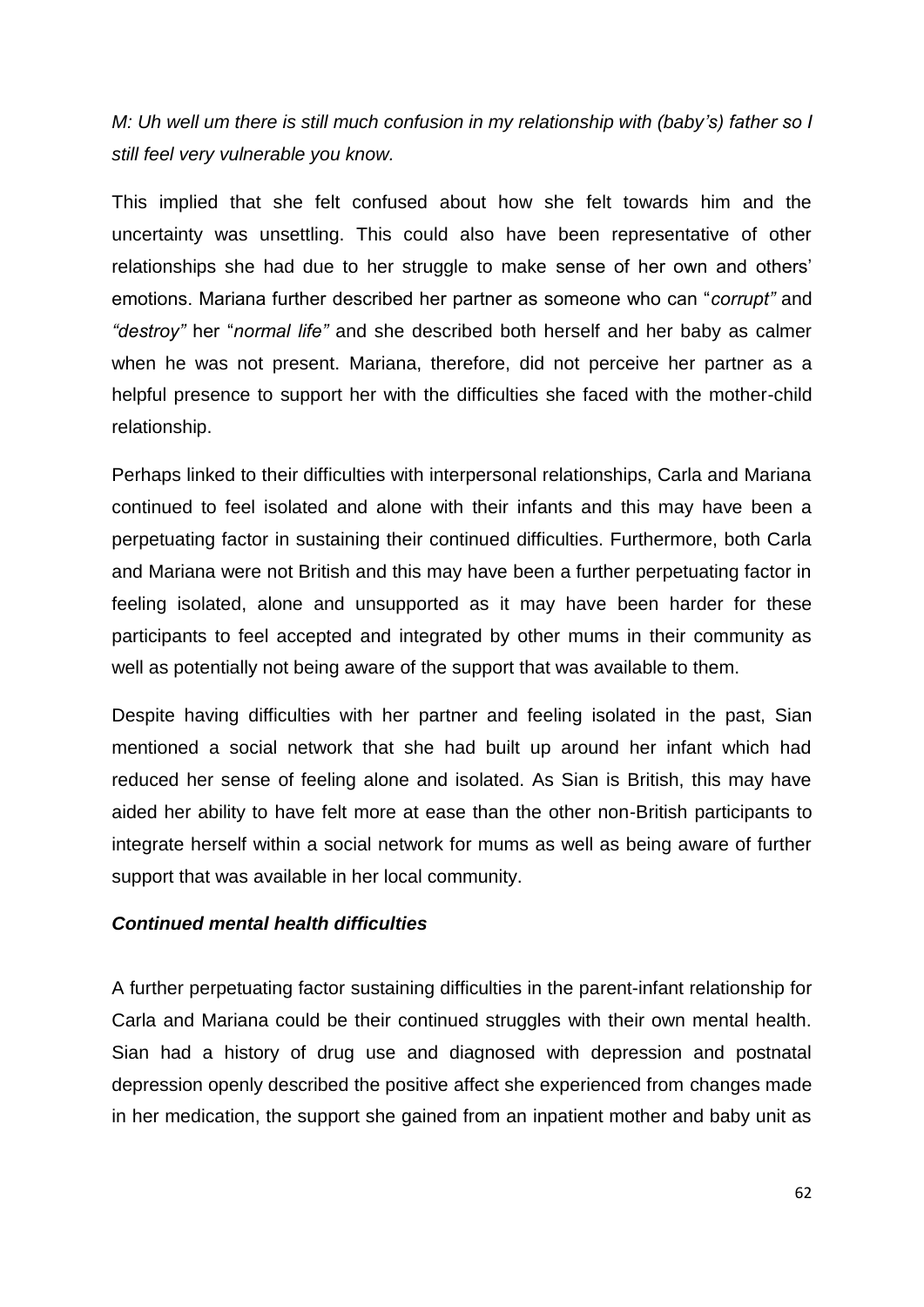well as the unofficial support she gained from building a social network with other mums.

On the other hand, Carla continues to take antidepressants and she gave a bleak portrayal of her current situation with few signs of hope to change. It was difficult to ascertain her current emotional wellbeing in detail due to her short answers in the interview.

Although Mariana had no diagnoses and does not take medication, she openly described her plight in finding happiness and her helplessness in knowing how or what support might help her. Both Mariana and Carla's mental health difficulties were heavily linked to their struggle in understanding their own and others' emotions which is a precipitating factor in sustaining continued difficulties within their parent-child relationships.

# **Discussion**

Findings illustrate that, with the improvements in the parent-child relationship, all three participants found that it got easier with time to relate to their babies. Two participants, Mariana and Sian described feeling closer to their infants, were more confident in comforting their infants, had more pleasure in interacting with their infants and had an improved ability to regulate their infant's emotions. In terms of the reasons for this, Sian, who voiced the most positive changes in the parent-infant relationship, gained valuable support from attending an inpatient unit, had changes in her medication to good affect and found value in building up a network with other mums. What Sian and Mariana had in common was that they both gained a sense of relief and happiness as their infant's took steps towards independence and furthermore, in varying degrees, they both were able to locate the source of change within themselves.

The participant, Carla, who was found to have the least positive changes in her relationship to her infant, did not show an ability to locate the source of change in herself. Her short sentences and avoidance of thinking hinted at how painful and arduous it was for her to think about her infant, how she relates to her and what impact she may have on her infant. This highlights the participant's failures in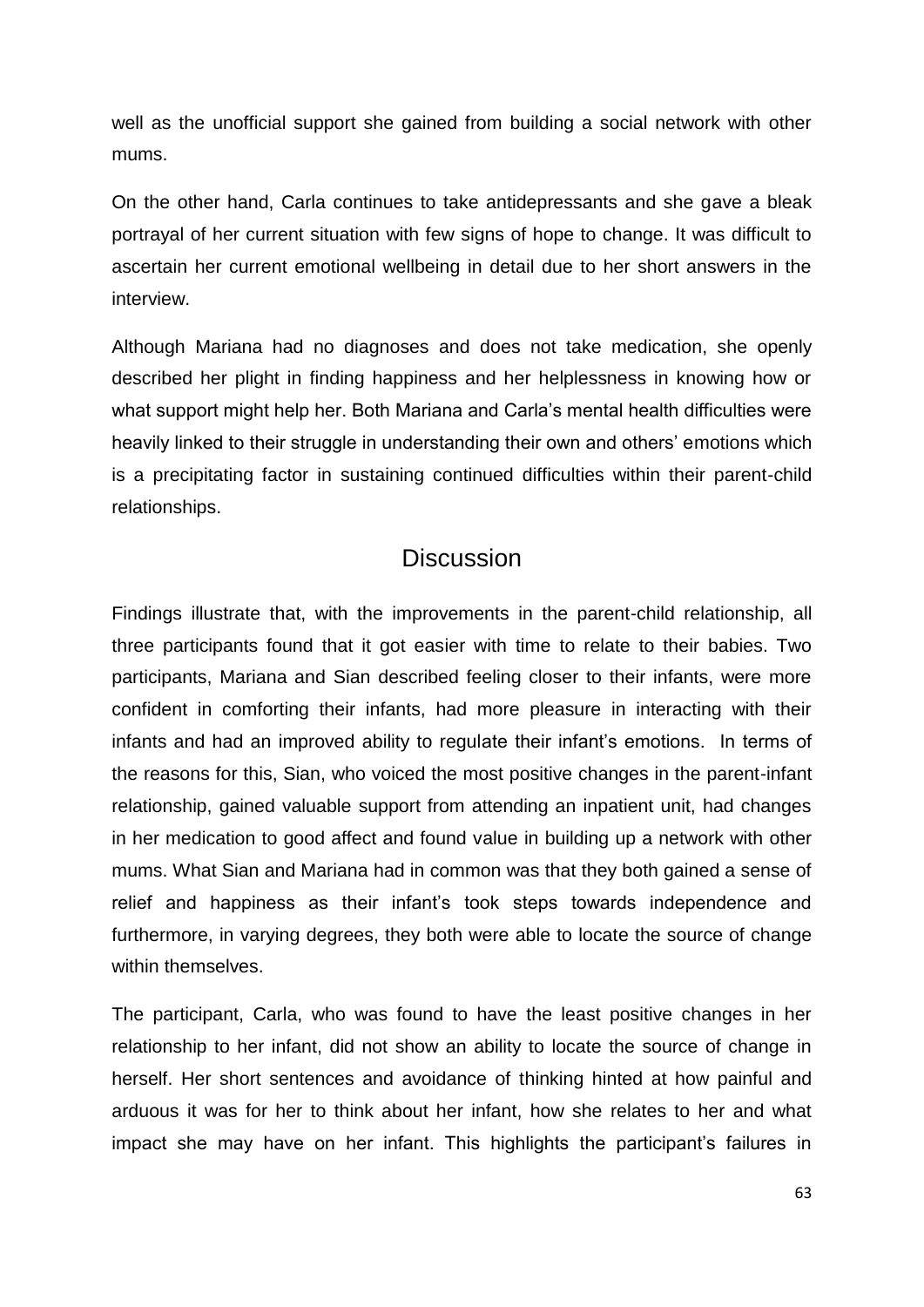mentalization which is the capacity to make sense of self and of others in terms of subjective states and mental processes (Fonagy & Bateman, 2007).

On the other hand, Clara has English as an additional language and without hearing the transcripts, it is difficult to unpick what extent Clara's short and confused answers were linked to language comprehension issues and limited English language or her failures in mentalization.

The results showed that Carla and Mariana did give some positive feedback about their parent-infant psychotherapists. Whilst Carla, in a more limited fashion, described the parent-infant psychotherapist as a positive presence for her without including how the parent-infant psychotherapist helped improve her parent-child relationship, Mariana did state that her parent-infant psychotherapist helped her understand her baby more and helped her understand the impact that she may have on her baby. However, with both participants, these seemed to be only subtle changes in the context of their chaotic and somewhat difficult life experiences.

Indeed whilst considering the continued difficulties with the parent-infant relationship, both Carla and Mariana stood out as the participants who voiced long standing suffering and struggles with the complexities of life. They both gave a sense that life is hard and they felt stuck with an uncertainty of what ongoing support may be helpful to them. Whilst not denying the difficulties these two participants may endure, low levels of distress tolerance are associated with BPD (Gratz et al., 2006). This may therefore have the impact of an affective state feeling even worse for these participants to a comparison parent who does not have BPD traits. Whilst this study is small scale and it is crucial not to make generalisations, it does fit with above findings. One could postulate that some people with BPD traits may not have developed coping strategies to manage their unease and distress. Indeed, whilst Sian shared quite clear coping strategies such as building up a support network with other mums, the other two participants who voiced the most difficulty and helplessness did not mention any coping strategies to manage their distress.

It is important to discuss that both Carla and Mariana were not originally from the UK and did not speak English as a first language. This could have exacerbated their sense of helplessness, isolation and stood as an obstacle to access support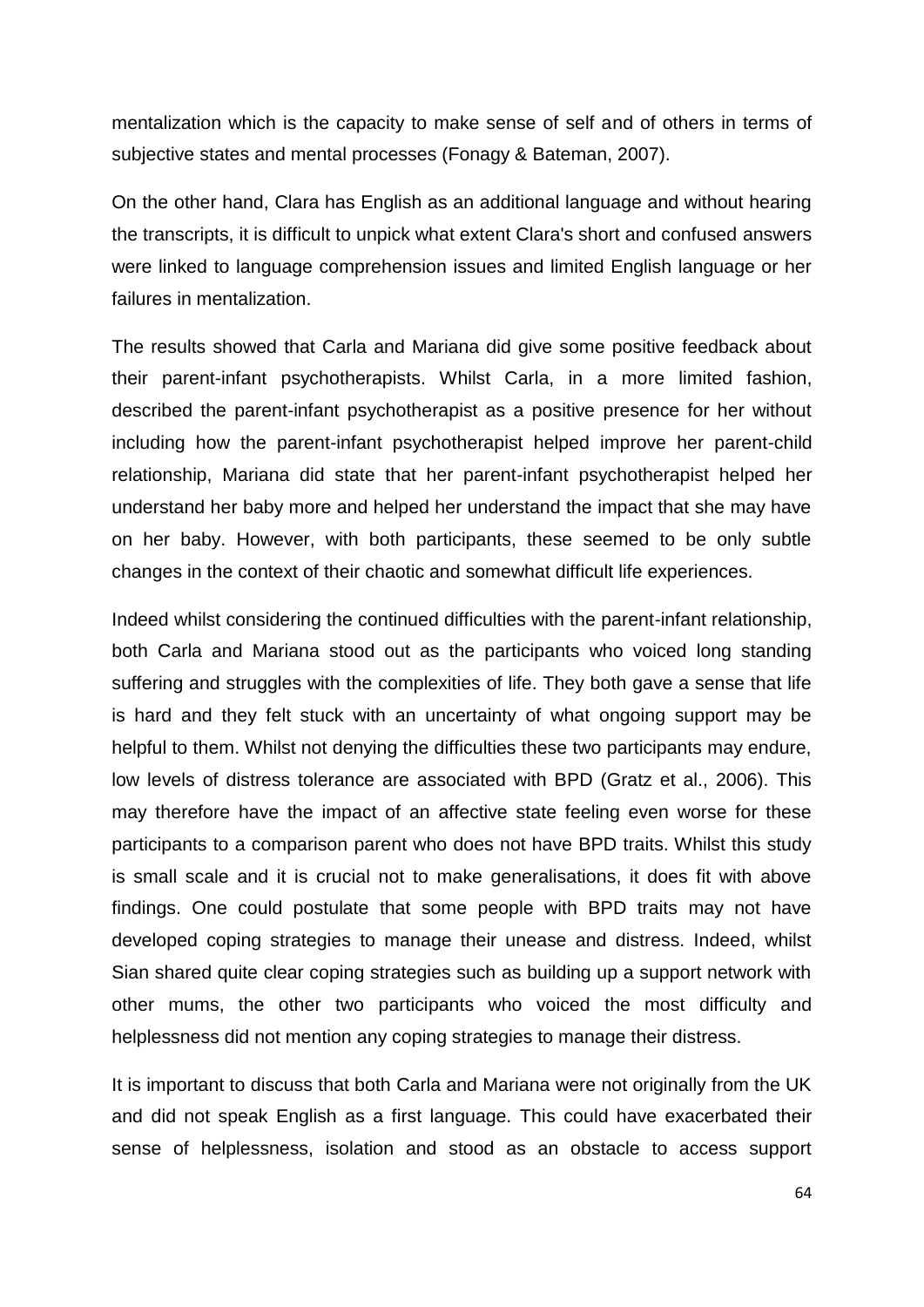services. Despite this, many studies have documented the centrality of negative affect to BPD (Bradley et al., 2005; Skodol et al., 2002; Trull et al., 2003; Westen et al., 1992; Zanarini et al., 1998; Zittel Conklin & Westen, 2005). Negative affect refers to a tendency to experience anxious and dysphoric affective states (Watson & Clark, 1992) rather than positive mental states. Carla, in particular stood out as a participant where negative affect is prominent in her thinking.

As a means of coping with conflicting, confusing and overwhelming emotions, the results showed that Carla has appeared to use denial of thinking particularly in relation to her infant and her relationship to her infant. Mariana, on the other hand, at points may have used dissociation as a means of keeping overwhelming feelings at bay.

What needs to be considered here is parents diagnosed with BPD have significant challenges when they attempt to establish a relationship with their infant. A background of unresolved attachment related trauma is common which brings risk of traumatic and dysfunctional dynamics. Whilst this was certainly true in the case of Carla who related her depression to the death of her mother and who also endured the trauma of the manner in which her infant was conceived. Sian also described a history of depression since her adolescence and was drug addicted for over 10 years. Mariana's history, is somewhat less clear and she did not share her earlier experiences with her interviewer. Furthermore, a core finding in the results was that Carla and Mariana had failures in making sense of their own emotional states. Individuals with BPD are found to be less aware of their own emotions (Leible & Snell, 2004) and are less able to distinguish between emotional states, a term called emotional granularity (Barrett, 2004). In addition, these two participants struggled to make sense of their infants' emotions, expressions and desires, i.e. their mentalization skills were poor. In fact, recent evidence suggests that individuals with BPD show a tendency toward hypermentalization, that is, the over interpretation or over attribution of overly complex intentions or mental states, leading to inaccuracies and confusion between the mental states of self and others (Sharp et al., 2011, 2013). The results showed that Mariana in particular hypermentalized when she interpreted her infant as wanting to control, "look like the big person" and "scare" her which is neither age appropriate nor an accurate interpretation.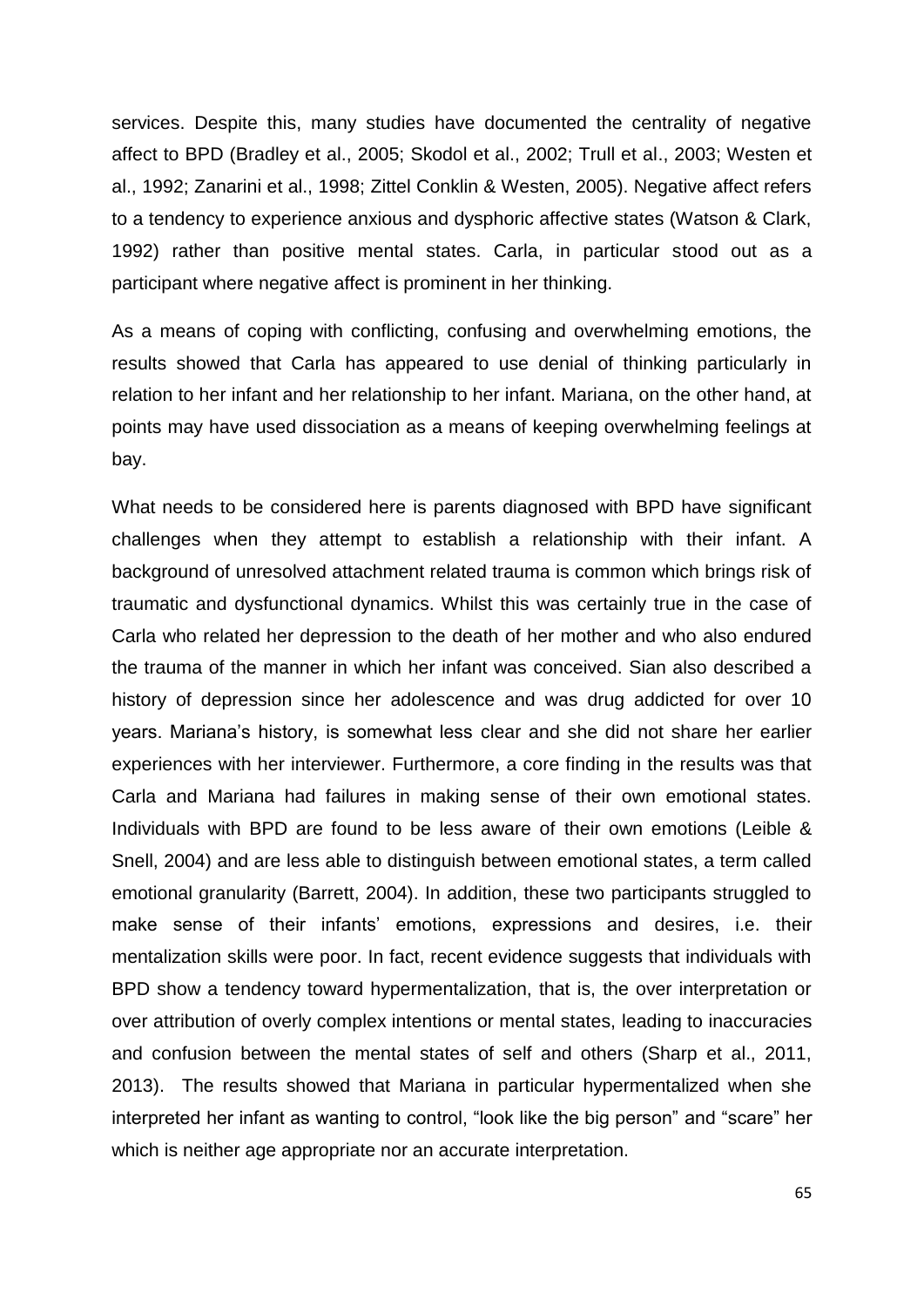To help explain this mismatch in parent-infant communication, it has been found that parents with BPD were significantly poorer than healthy controls at "infant emotion recognition" (Elliot et al., 2014). Furthermore, mothers with BPD may have heightened sensitivity to infant anger (Downey et al., 2004) and this could help to explain why Mariana deemed her infant as perhaps more aggressive and controlling than an infant may be experienced to a mother who does not have BPD traits.

The results showed that Sian was the only participant who was able to describe, respect and promote the individual psychological, cognitive, social needs and desires of her infant. Whilst Carla was only able to think about the physical changes in her infant over time, Mariana, at points denied any separateness between her infant and herself at all and describes her baby as the "mirror" image of herself.

Of relevance here is that borderline personality presentation is negatively correlated with "acceptance of individuation" (Zalewski et al. 2014). This could have the impact of maternal over-intrusiveness as the infant's own individual personality traits, needs and desires are not encouraged to flourish. Rather, as with Mariana, the dominating maternal figure may be deemed as over-intrusive, over-involved and hostile.

Maternal BPD symptoms have been significantly associated with offspring-perceived "maternal hostility" (Herr et al., 2008), and researcher-observed (Frankel-Waldheter et al., 2015) "maternal hostility". Furthermore, mothers with BPD have been shown to be less sensitive and have lower "non-intrusive sensitivity" with their infants compared to healthy control mothers (Crandell et al., 2003; Newman, et al., 2007) with a significantly higher "intrusive in-sensitivity" towards their infants (Hobson et al., 2005) Indeed, Mariana showed signs of "intrusive in-sensitivity" and frightening maternal behaviour when she described her infant "closing her eyes" in "respect" of her. This pattern of dyadic relating with frightening maternal behaviour and avoidant eye contact in response is indicative of hostile-helpless states of mind (Lyons-Ruth et al., 2005) which is the manner in which a person mentally represents attachment figures in contradictory and malevolent ways.

Whilst the results showed that Mariana showed signs of maternal hostility and lower non-intrusive sensitivity, it could be speculated that Carla, with the absence of an ability to describe her child in a coherent manner was under-involved with her infant.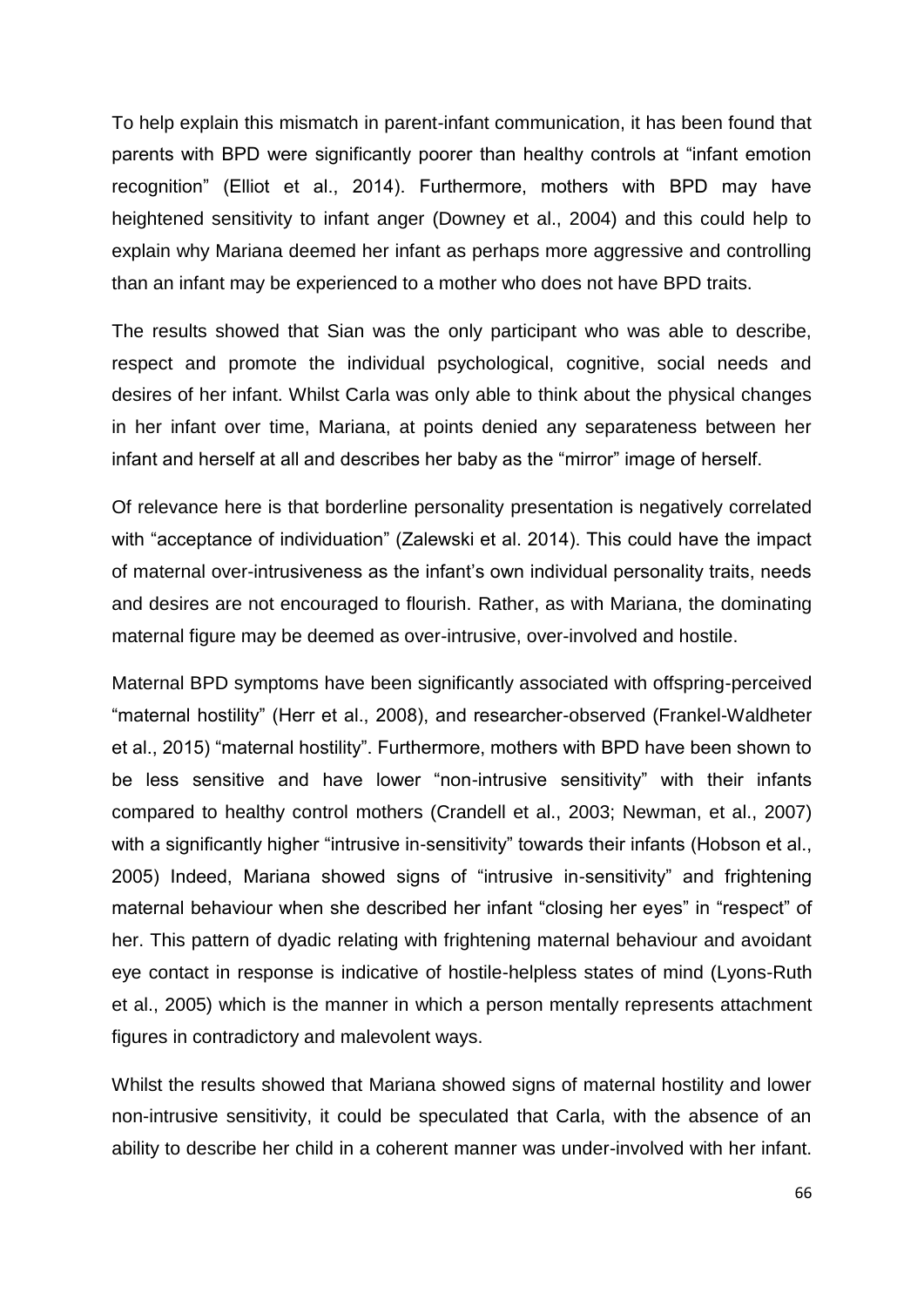Indeed, a pattern of both laxness (Harvey et al., 2011) and under involvement (White et al., 2011) alongside intrusiveness (Hobson et al., 2005) and over-involvement (Reinelt et al. 2014; Barnow et al. 2006) can clearly be observed in parents with BPD.

This small study is not able to diagnose the attachment patterns of the parents and infants involved. However, a pattern of maternal under and/or over-involvement and hostility may severely undermine a healthy attachment relationship. Indeed the transmission of disorganised attachment behaviour is heavily associated with maternal BPD and disorganised attachment behaviour in offspring infancy (Gratz et al., 2014; Hobson et al., 2005).

Indeed, a core finding in this study was that all three participants had interpersonal problems, particularly with the fathers of their infants. Whilst this would no doubt put more pressure on the parent-infant relationships, it may indeed affect how they continue to relate to their infants. Carla's infant, for instance, was conceived through rape and this understandably had a negative effect on her relationship with her child.

Whilst one participant, Sian, found building up a social network with other mums helpful to improve her self-esteem and enjoyment from her baby, the two other participants did not mention such endeavours and described feeling alone and disconnected from others. It has been found that BPD is partly characterized by chronic instability in interpersonal relationships (American Psychiatric Association, 2013). Looking more closely at the reasons for social impairments, BPD patients have been described as highly vigilant to social stimuli. Social situations have been found to be potent triggers for emotional arousal and affective instability in BPD (Ebner-Priemer et al., 2007). In addition, a rejection-rage contingent has been found to be elevated with people diagnosed with BPD (Berenson et al., 2011). This provides some evidence that reactions to perceived rejection significantly explain the rage which is often seen in BPD and also may help to explain Carla and Mariana's lack of close relationships, avoidance of social situations and continued sense of aloneness. One can speculate that struggles with interpersonal relationships may also have a negative impact on how these two participants relate to their own infants.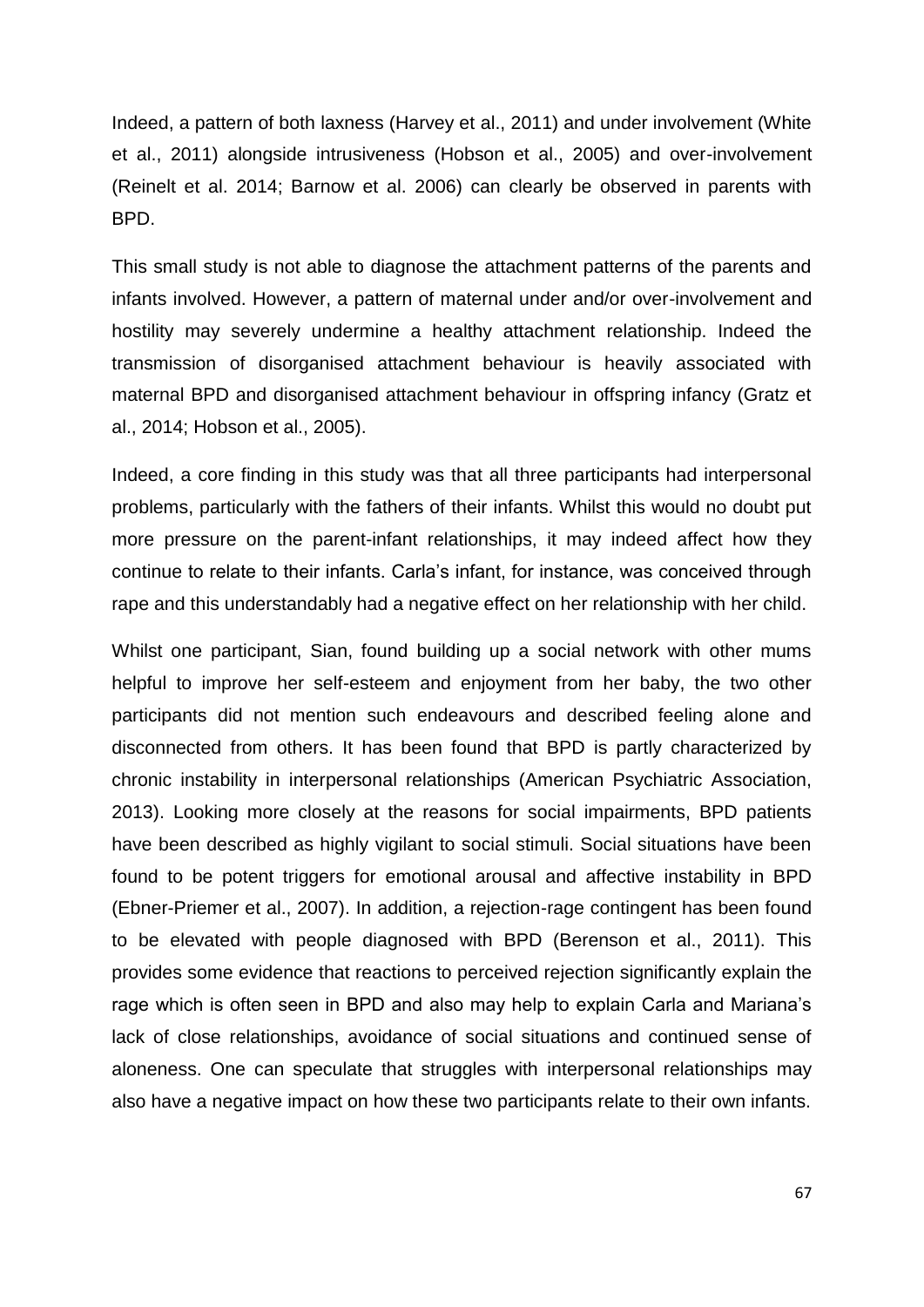Carla and Mariana describe continued difficulties with mental health problems which stand as a precipitating factor for maintaining difficulties in the parent-infant relationship. These two participants also had the most severe problems with mentalization and interpersonal relationship difficulties. Furthermore, whilst Sian managed to find appropriate support for her separate from the PIP treatment to help her bond, enjoy and interact with her infant, the evidence showed that Carla and Mariana continued to express a sense of helplessness after completing the PIP treatment.

### **Strengths and limitations**

In terms of limitations of this piece of research, this three participant IPA study is small scale. Willig (2008) acknowledges that small qualitative studies are not able to make claims for generalisation. However, in elucidating experience of a given phenomenon we demonstrate that it is available within a society and patterns of experience can be found.

The semi-structured 'Therapy Experience Interview' used to obtain the results was not developed specifically to answering the current question this study and whilst some valuable results were gained, the questions could have been more specifically aimed towards the aims of this study to gain a fuller description of the participants' experiences.

In addition, as the researcher did not transcribe the original transcripts, some knowledge, depth and meaning could have been lost. Furthermore, the transcripts were short and in particular Carla's transcript. There was therefore a lack of nuance compared to an audio transcript. This creates a difficultly in extracting meaning and depth to the participants' experiences.

It is important to note that two of the three participants did not have English as their first language. This not only may have affected the participants understanding of the questions asked but also, could have affected the depth of their answers. Furthermore, this caused technical difficulty in unpicking the participants' difficulties in relation to language fluency and/or mentalization difficulties. Cultural differences of the two participants may have also played a significant factor in terms of responding to the interview and the intervention itself.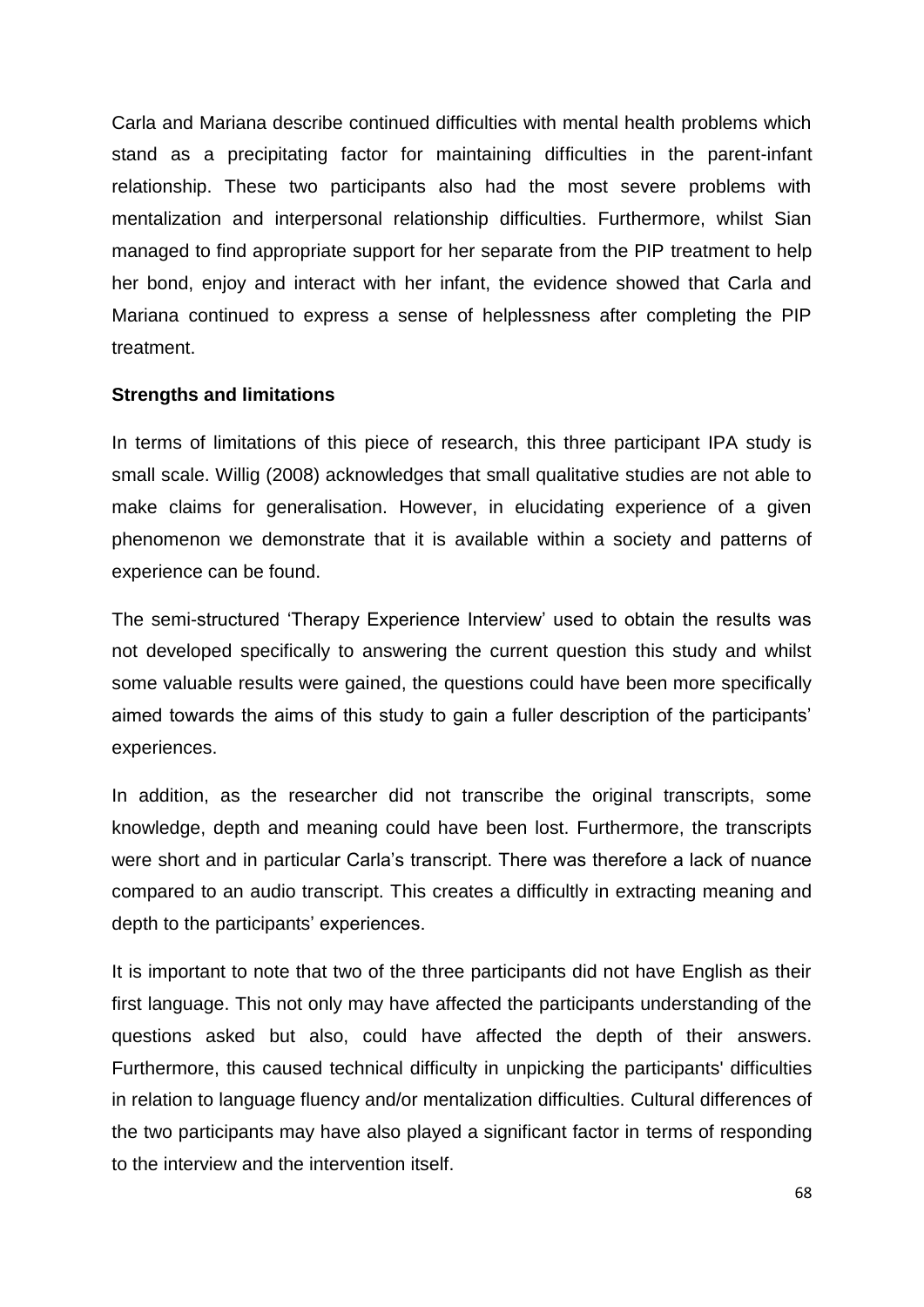However, the results gained from the participants' experience derives from the bottom up, is rich in meaning because of this and the nature of IPA allows the researcher to gain an 'insider's perspective' (Conrad 1987) close to the participants' personal world.

Furthermore, whilst there is an abundance of quantitative studies have been undertaken in the subject of mothers with BPD and how they relate to their children, there are have been few qualitative studies looking into how mothers with BPD experience their relationship with their children. Similarly, there have been some quantitative studies undertaken which have gained insight into the types of treatment aimed towards improving the parent-child relationship for mothers with BPD. However, there have been no qualitative studies preceding this one which investigate how mothers with BPD or BPD traits experience changes in their relationship with their infants after engaging in an attachment based treatment. This study, therefore, stands alone in providing rich data measuring the real lived experiences of such mothers.

#### **Clinical Implications**

The complex nature of the BPD presentation severely impacted the effectiveness of the treatment and therefore improvements in parent-child relationships. For instance some participants' continued mentalization problems hindered their ability to accurately understand their own and their infants' emotions and the treatment did not appear to significantly improve two mothers' mentalization abilities. The clinical implications of this is that it highlights the complexity of assessing the mothers' experiences of their relationships with their infants because without an improvement in mentalization capabilities, the participants are likely to continue to struggle with understanding both their own and their infant's emotions. Therefore, they may also have a reduced capacity to sense any changes in their relationships with their infants which would be reflected in the results.

The continued chaotic lifestyles and feelings of helplessness in everyday life which would be addressed in psychoeducational treatment were not explicitly addressed in PIP. Some psychoeducational support aimed at supporting some participants to manage what might be described as chaotic lives may have been necessary prior to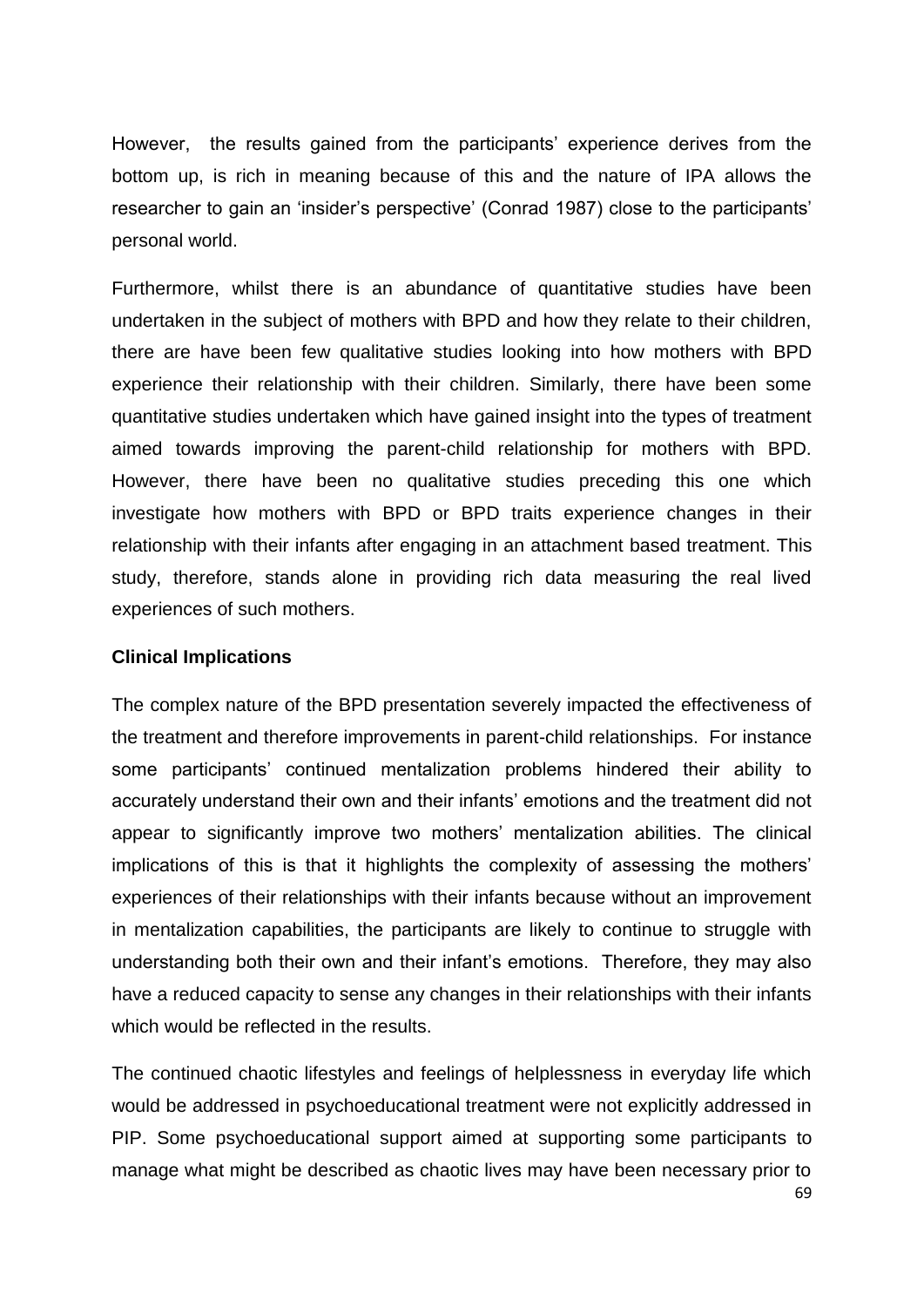taking part in an attachment based treatment. This may have the effect of reducing some participants' more overwhelming feelings so that they may are then able to more readily access an attachment based treatment.

### **Future research**

To date, there are no evidenced-based psychoeducational and attachment treatments that have been specifically designed for mothers diagnosed with BPD. Such treatments ideally should have both a quantitative approach as well as qualitative exploration in order to measure the effectiveness of the treatment and the experiences of the participants who have taken part in the treatment. Further qualitative research would ideally involve larger studies with more than 3 participants to gain a fuller exploration of the participants lived experiences.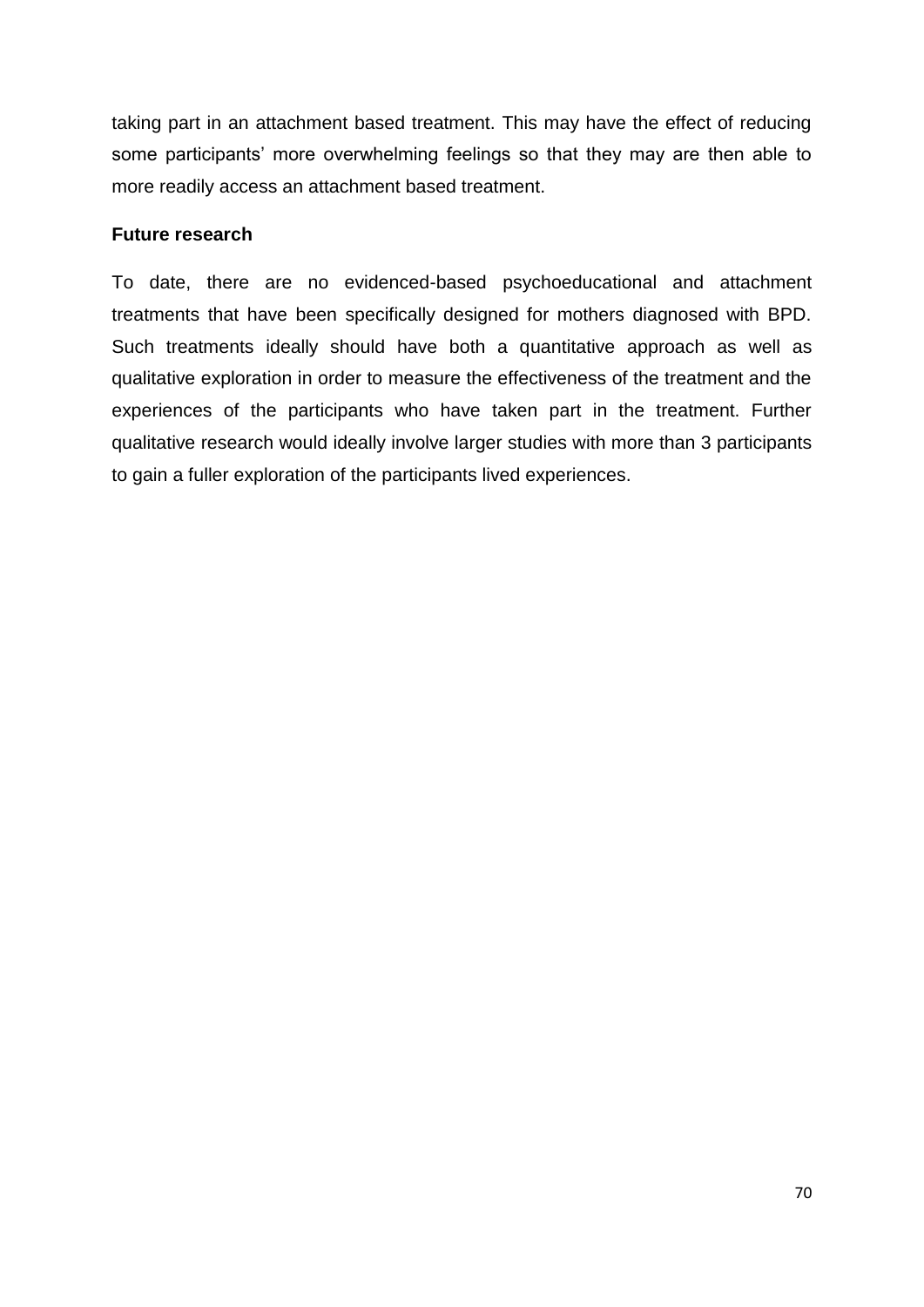# References

American Psychiatric Association. (2013). Diagnostic and statistical manual of mental disorders (5th ed.). Arlington, VA: American Psychiatric Publishing

Bakermans-Kranenburg, M. J., & van IJzendoorn, M. H. (2009). The first 10,000 Adult Attachment Interviews: Distributions of adult attachment representations in clinical and non-clinical groups. *Attachment & Human Development, 11, 223–263.*

Barnow, S., Spitzer, C., Grabe, H. J., Kessler, C., & Freyberger, H. J. (2006). Individual characteristics, familial experience, and psychopathology in children of mothers with borderline per- sonality disorder. *Journal of the American Academy of Child and Adolescent Psychiatry, 45, 965–972*

Barrett, LF. Feelings or words? (2004) Understanding the content in self-report ratings of experienced emotion. *Journal of Personality & Social Psychology; 87:266– 81.*

Berenson, K. R., Downey, G., Rafaeli, E., Coifman, K. G., & Leventhal Paquin, N. (2011). The Rejection–Rage Contingency in Borderline Personality Disorder. *Journal of Abnormal Psychology*.

Blum, N., Pfohl, B., St. John, D., Monahan, P., & Black, D. W. (2002). STEPPS: A cognitive behavioural systems-based group treatment for outpatients with borderline personality disorder: A preliminary report. *Comprehensive Psychiatry, 43,* 301–310.

Bradley R., Zittel Conklin C., Westen D. (2005) The borderline personality diagnosis in adolescents: Gender differences and subtypes. *The Journal of Child Psychology & Psychiatry, 46, 1006–1019.*

Cicchetti, D., Rogosch, F. A., & Toth, S. L. (2000). The efficacy of toddler-parent psychotherapy for fostering cognitive development in offspring of depressed mothers. *Journal of Abnormal Child Psychology, 28,* 135–148.

Conrad, P. (1987) 'The experience of illness: recent and new directions', *Research in the Sociology of Health Care*, 6: 1-31

Crandell, L. E., Hobson, R. P., & Patrick,M. P. H. (2003). "Still-face" interactions between mothers with borderline personality disorder and their 2-month-old infants. *British Journal of Psychiatry, 183,239–247.*

Downey, G., Mougios, V., Ayduk, O., London, B.E., & Shoda, Y. (2004). Rejection sensitivity and the defensive motivational system: Insights from the startle response to rejection cues. *Psychological Science, 15(10), 668–673.*

DSM-IV borderline personality disorder: results from the Wave 2 National Epidemiologic Survey on Alcohol and Related Conditions. *Journal of Clinical Psychiatry, 69, 533-45*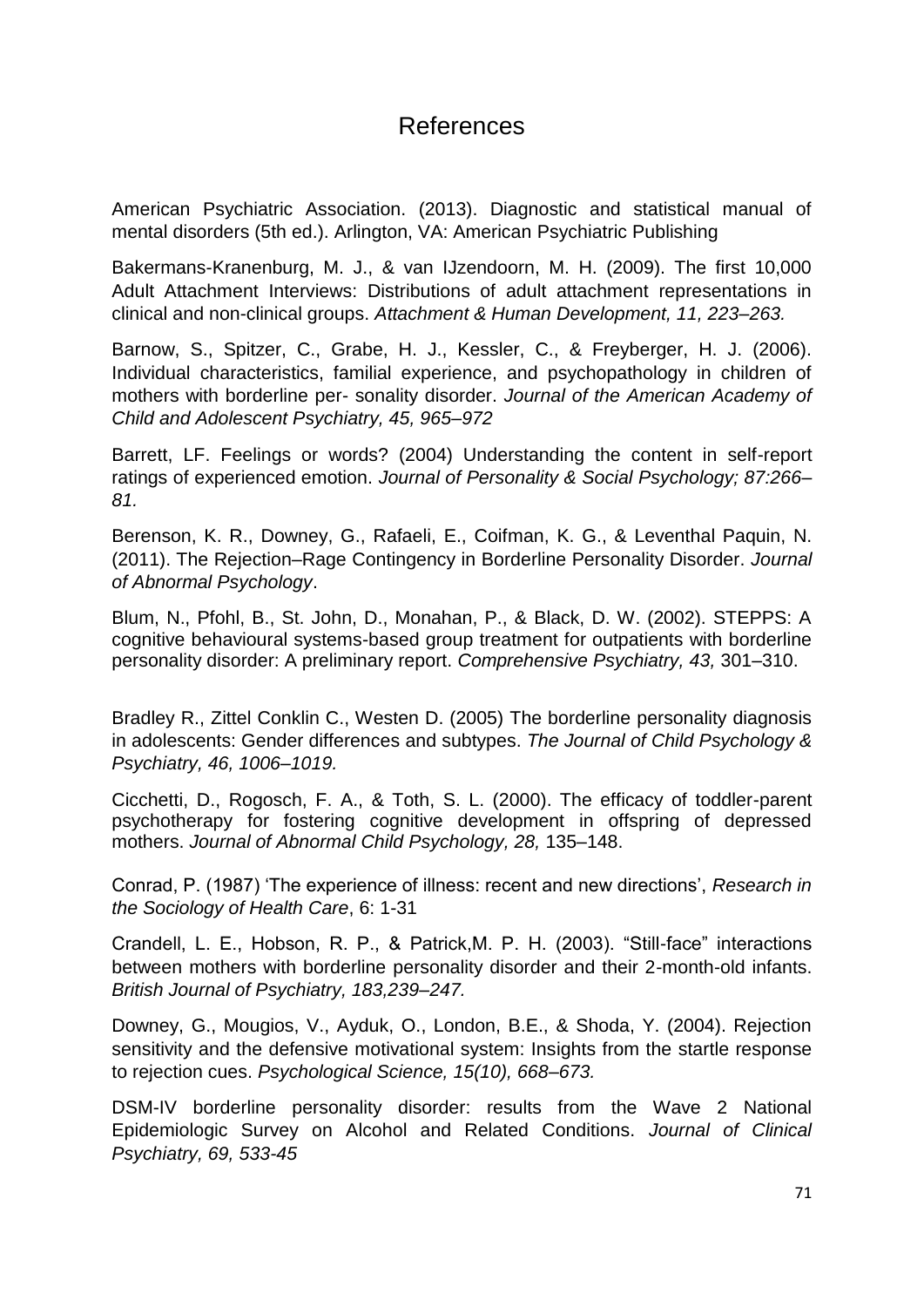Ebner-Priemer, U., Kuo, J., Kleindienst, N., Welch, S., Reisch, T., Reinhard, I.(2007). State affective instability in borderline personality disorder assessed by ambulatory monitoring. *Journal of Psychological Medicine, 37, 961–970*

Elliot, R. L., Campbell, L., Hunter, M., Cooper, G., Melville, J., McCabe, K., Loughland, C. (2014). When I look into my baby's eyes: Infant emotion recognition by mothers with borderline personality disorder. *Infant Mental Health Journal, 35, 21–32.*

Fonagy, P. Bateman, A. (2007) Mentalizing and borderline personality disorder *Journal of Mental Health, February 2007, 61, 83–101*

Fonagy, P., Gergely, G., Jurist, E. L., & Target, M. (2002). Affect regulation, mentalization, and the development of the self. *New York, NY: Other Press.*

Fonagy, P., Sleed M. & Baradon T. (2016) Randomized Control Trail of Parent-Infant Psychotherapy For Parents with Mental Health Problems and Young Infants. *Infant Mental Health Journal 37, 97-114*

Frankel-Waldheter, M., Macfie, J., Strimpfel, J.M., & Watkins, C. D. (2015). Effect ofmaternal au- tonomy and relatedness and borderline personality disorder on adolescent symptomatology. *Personality Disorders: Theory, Research, and Treatment, 6, 152–160*

Fruzzetti, A. E., & Hoffman, P. D. (2004). *Family Connections workbook and training manual.* Rye, NY: National Education Alliance for Borderline Personality Disorder.

Goldberg, D. & Williams, P. (1988) A user's guide to the General Health Questionnaire. Slough, England: NFER-Nelson

*Grant, B.F., Chou, SP., Goldstein, RB., Huang, B., Stinson, FS., Saha, TD., Smith, SM., Dawson, DA., Pulay, AJ., Pickering, RP., Ruan, WJ.* (2008) Prevalence, correlates, disability, and comorbidity of

Gratz K.L., Rosenthal, MZ., Tull, MT., Lejuez, CW., Gunderson, JG. (2006) An experimental investigation of emotion dysregulation in borderline personality disorder*. Journal of Abnormal Psychology 115, 850–5*

Gratz, K. L., Kiel, E. J., Latzman, R. D., Elkin, T. D.,Moore, S. A., & Tull, M. T. (2014).Maternal borderline personality pathology and infant emotion regulation: Examining the influence of maternal emotion-related difficulties and infant attachment. *Journal of Personality Disorders, 28 ,52–69.*

Gunderson, JG. (2007) Disturbed relationships as a phenotype for borderline personality disorder. *American Journal of Psychiatry, 164, 1637–1640.*

Harvey, E., Stoessel, B., & Herbert, S. (2011). Psychopathology and parenting practices of parents of preschool children with behavior problems. *Parenting: Science and Practice, 11,239–263*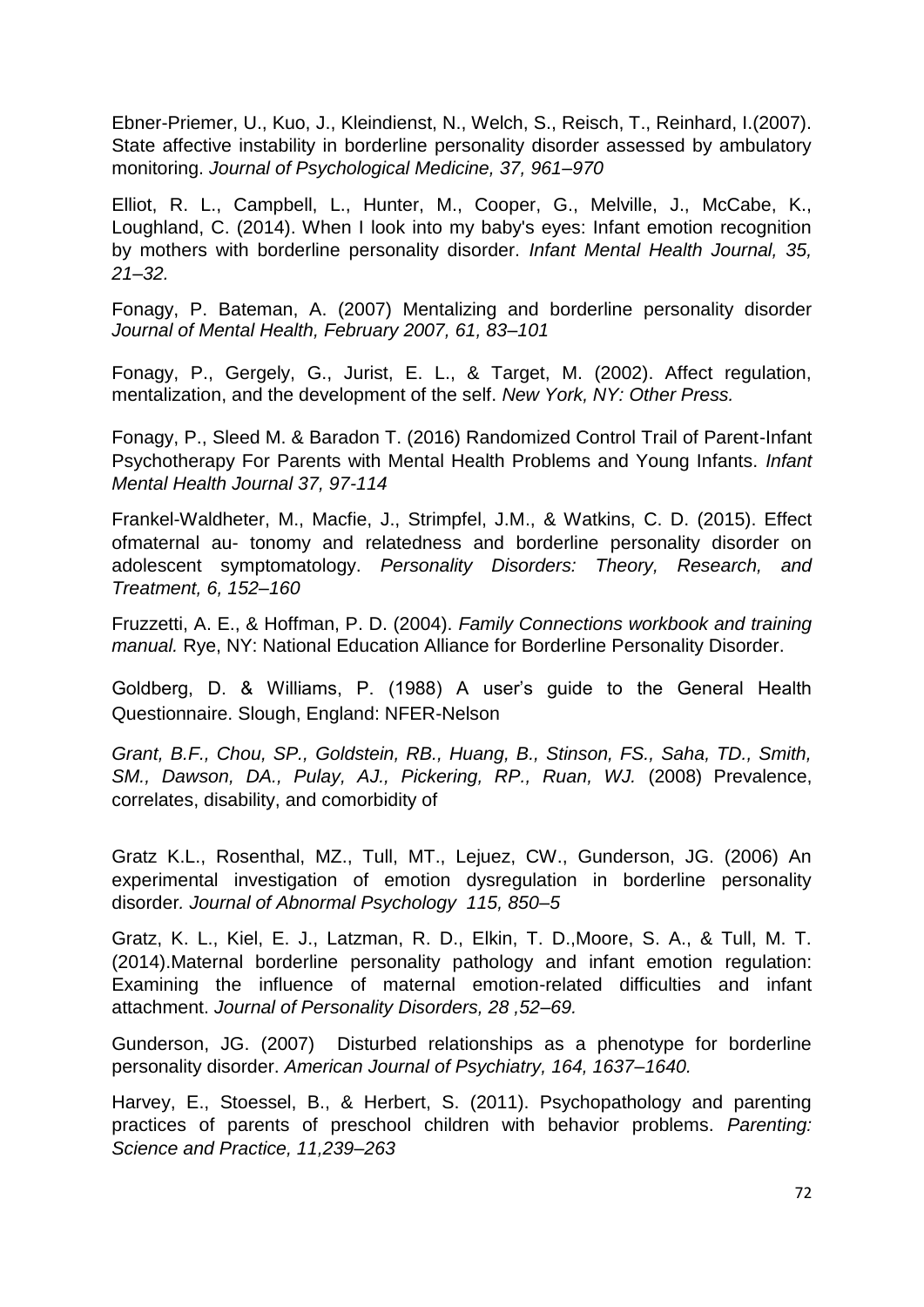Herr, N. R., Hammen, C., & Brennan, P. A. (2008). Maternal borderline personality disorder symptoms and adolescent psychosocial functioning. *Journal of Personality Disorders, 22, 451–465.*

Hobson, R. P., Patrick, M., Crandell, L., Garcia-Perez, R., & Lee, A. (2005). Personal relatedness and attachment in infants of mothers with borderline personality disorder. *Development and Psychopathology, 17, 329–347*

Hobson, R. P., Patrick, M. P. H., Hobson, J. A., Crandell, L., Bronfman, E., & Lyons-Ruth, K. (2009). How mothers with borderline personality disorder relate to their year-old infants. *British Journal of Psychiatry, 195,325–330.*

Kernberg, O. (1967) Borderline Personality Organisation. *The Journal of American Psychoanalytic Association.* London: Sage

Leible, TL., Snell, WE. (2004) Borderline personality disorder and multiple aspects of emotional intelligence. *Personality and Individual Differences, 37, 393–404.*

Leichsenring, F. (1999), Correction to "Development and First Results of the Borderline Personality Inventory (BPI): A Self-Report Instrument for Assessing Borderline Personality Organization" Falk Leichsenring *1999, Volume 73, Issue 1, pp. 45–63*

Levy, KN. (2005) The implications of attachment theory and research for understanding borderline personality disorder. *Developmental Psychopathology, 17, 959-986*

Lyons-Ruth, K., Yellin, C., Melnick, S., & Atwood, G. (2005). Expanding the concept of unresolved mental states: Hostile/Helpless states of mind on the adult attachment interview are associated with atypical maternal behaviour and infant disorganization. *Development and Psychopathology*, *17, 1 – 23.*

Macfie, J. (2011). Do mothers with borderline personality disorder oscillate in their behavior towards their children? Implications for interventions: Commentary on Stepp, Whalen, Pilkonis, Hipwell, and Levine's article "Children of mothers with borderline personality disorder: Identifying parenting behaviors as potential targets for intervention." *Personality Disorders: Theory, Re- search, and Treatment, 3, 98– 100.*

Marvin, R., Cooper, G., Hoffman, K., & Powell, B. (2002). The circle of security project: Attachment based intervention with caregiver-pre-school child dyads. *Attachment & Human Development, 4,* 107–127.

Miller, A. L., Rathus, J. H., & Linehan, M. M. (2006). *Dialectical behavior therapy for suicidal adolescents.* New York, NY: Guilford Press.

Muir, E., Lojkasek, M., & Cohen, N. J. (1999). *Watch, Wait, and Wonder: A manual describing an infant-led approach to problems in infancy and early childhood.*  Toronto, ON: Hincks-Dellcrest Institute.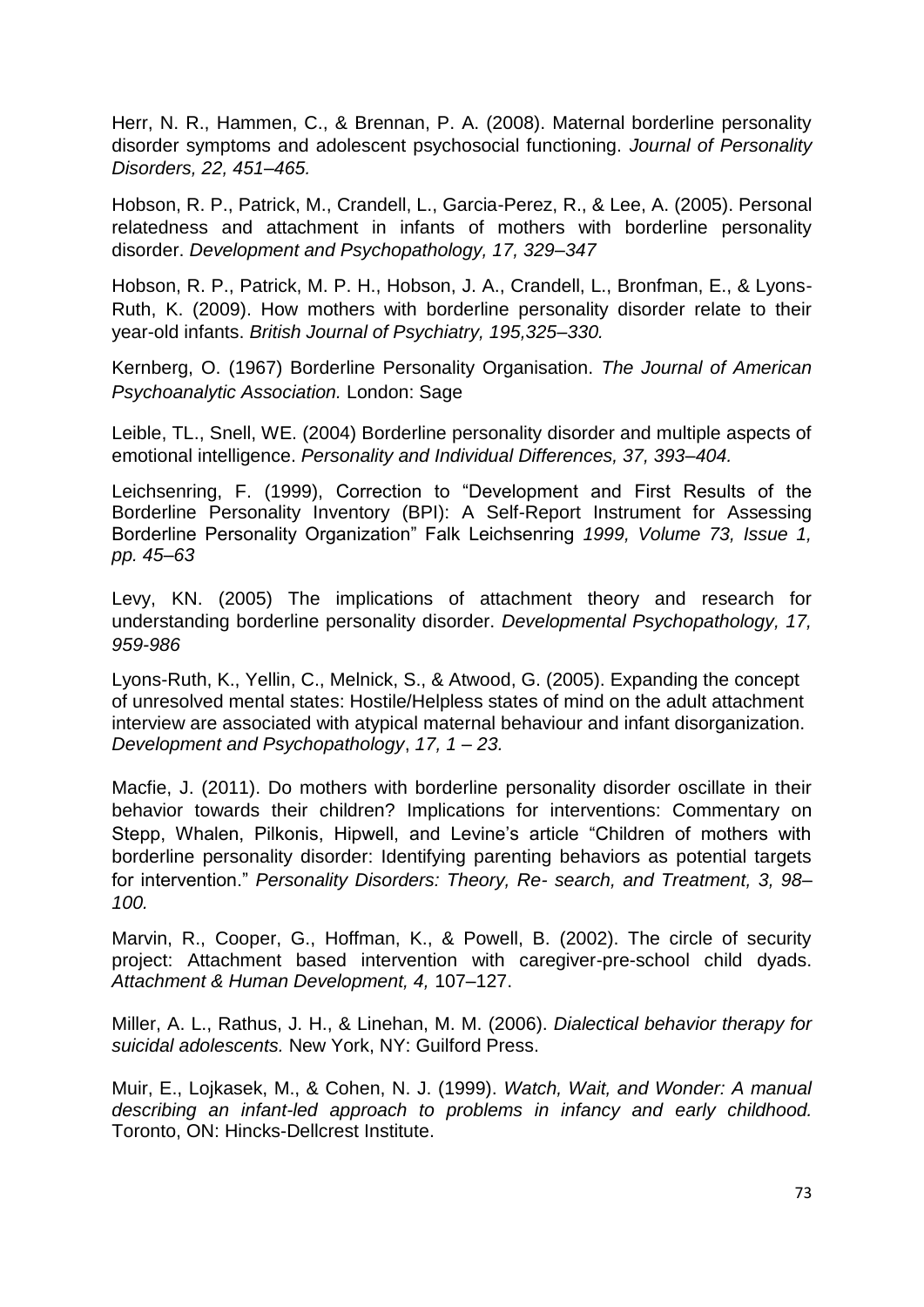Newman, L. (2015). Parents with Borderline Personality Disorder: Approaches to early intervention, *Australasian Psychiatry, 23, 18-39*

Newman, L., Stevenson, C. S., Bergman, L. R., & Boyce, P. (2007). Borderline personality disorder, mother-infant interaction and parenting perceptions: Preliminary findings. *Australian and New Zealand Journal of Psychiatry, 41,* 598–605.

Reinelt, E., Stopsack, M., Aldinger, M., Ulrich, I., Grabe, H. J., & Barnow, S. (2014). Longitudinal transmission pathways of borderline personality disorder symptoms: From mother to child? *Psychopathology, 47, 10–16.*

Sharp, C., Ha, C., Carbone, C., Kim, S., Perry, K., Williams, L., & Fonagy, P. (2013). Hypermentalizing in adolescent inpatients: Treatment effects and association with borderline traits. *Journal of Personality Disorders, 27, 3–18*

Sharp, C., Pane, H., Ha, C., Venta, A., Patel, A. B., Sturek, J. & Fonagy, P. (2011). Theory of mind and emotion regulation difficulties in adolescents with borderline traits. *Journal of the American Academy of Child and Adolescent Psychiatry, 50, 563–573* 

Skodol AE., Gunderson J., Pfohl B, Widiger TA., Livesley WJ., Siever L. (2002) The borderline diagnosis I: Psychopathology, comorbidity and personality structures. *Biological Psychiatry. 51, 936–950.*

Slade, A. (2007) Reflective parenting programs: Theory and development. *Psychoanalytic Inquiry, 26, 640–657*

Smith, J. A. (1995). Semi structured interviewing & qualitative analysis. In: J. A. Smith, R. Harre & Van Langenhove (Eds) Rethinking Methods in Psychology. London: Sage

Smith, J. A. (1996) Beyond the divide between cognition and discourse: using interpretative phenomenological analysis in health psychology. *Psychology & Health,* 11, 261-271

Smith J. A., Flowers, P., & Larkin, M. (2009). *Interpretative phenomenological analysis: Theory, method and research*. London, UK: Sage

Smith J.A., Harre R. and Van Langenhove, L. (1995) Ideography and the case study. In: JA Smith, R Harre and L. Harre & L. Van Langenhove (Eds) *Rethinking methods in psychology*. London: Sage

Smith, J. A., Jarman M. & Osborun, M. (1999) Doing Interpretative phenomenological analysis. In: M. Murray & K Chamberlain (Eds), *Qualitative health psychology: theories and methods*. London: Sage

Trull TJ., Widiger TA., Lynam DR., Costa PT. (2003) Borderline personality disorder from the perspective of general personality functioning. *Journal of Abnormal Psychology 112:193–202*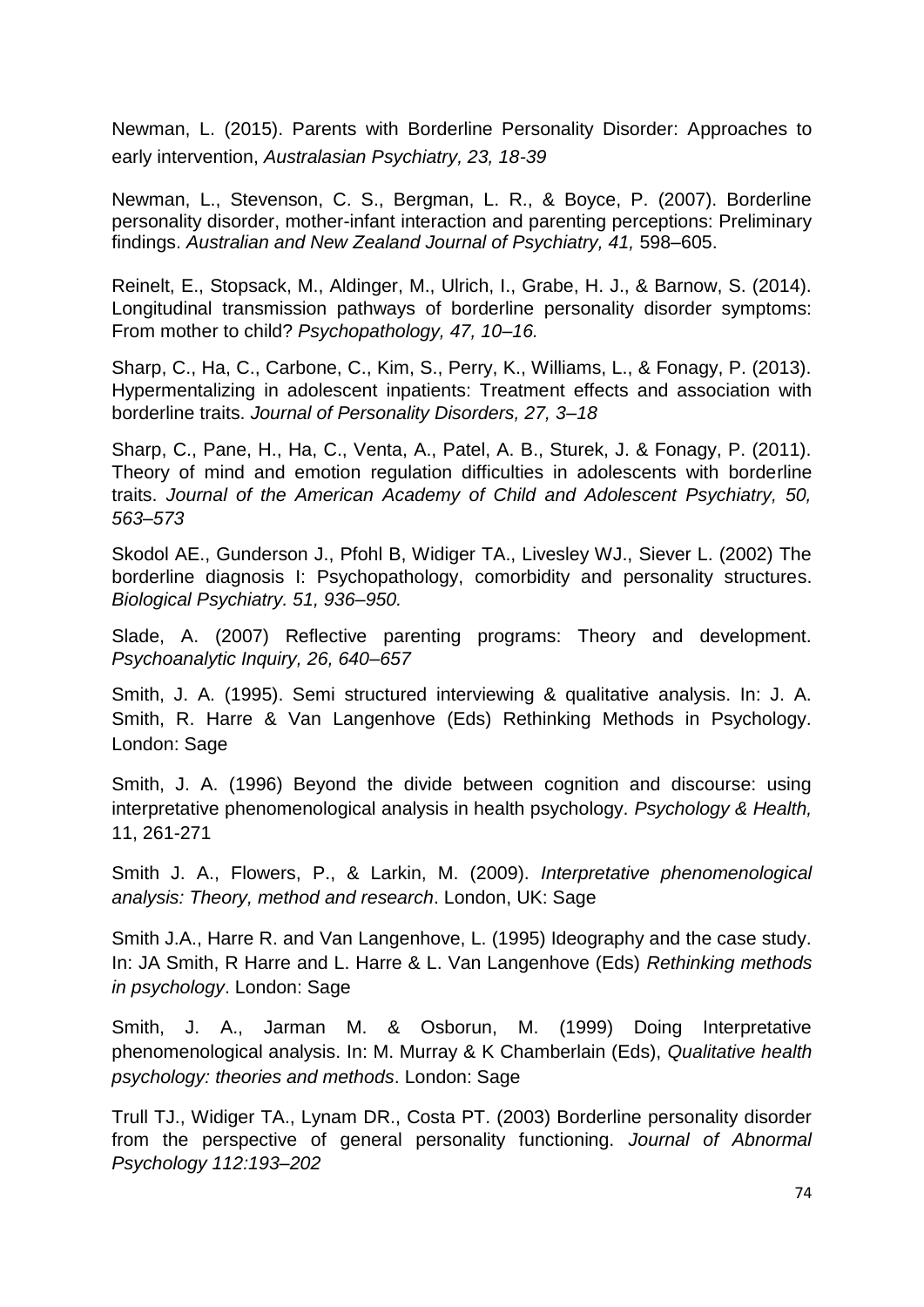Watson D. & Clark L.A. (1992) Affects separable and inseparable: On the hierarchical arrangement of the negative affects. *Journal of Personality & Social Psychology. 62, 489–505.*

Westen, D., Moses MJ, Silk KR, Lohr NE, Cohen R, Segal H (1992) Quality of depressive experience in borderline personality disorder and major depression: When depression is not just depression. *Journal of Personality Disorders. 6, 382– 393.*

White, H., Flanagan, T. J., Martin, A., & Silvermann, D. (2011). Mother–infant interactions in women with borderline personality disorder, major depressive disorder, their co- occurrence, and healthy controls*. Journal of Reproductive and Infant Psychology, 29, 223–235.*

Willig, C. (2008). *Introducing qualitative research in psychology* (2nd ed.)*.* New York: Open University Press.

Zalewski, M., Stepp, S. D., Scott, L.N.,Whalen,D. J., Beeney, J. F., & Hipwell, A. E. (2014). Maternal borderline personality disorder symptoms and parenting of adolescent daughters. J*ournal of Personality Disorders, 28,541–554*

Zalewski, M., Stepp, S.D., Whalen, D. J., & Scott, L. N. (2015). A qualitative assessment of the parenting challenges and treatment needs of mothers with borderline personality disorder. *Journal of Psychotherapy Integration, 25, 71–89*

Zanarini M. C., Frankenburg F. R, DeLuca C. J,. Hennen J, Khera G.S. & Gunderson J.G. (1998) The pain of being borderline: Dysphoric states specific to borderline personality disorder. H*arvard Review of Psychiatry. 6, 201–207.*

Zittel Conklin, C. & Westen D. (2005) Borderline personality disorder in clinical practice. *American Journal of Psychiatry. 162, 867–875.*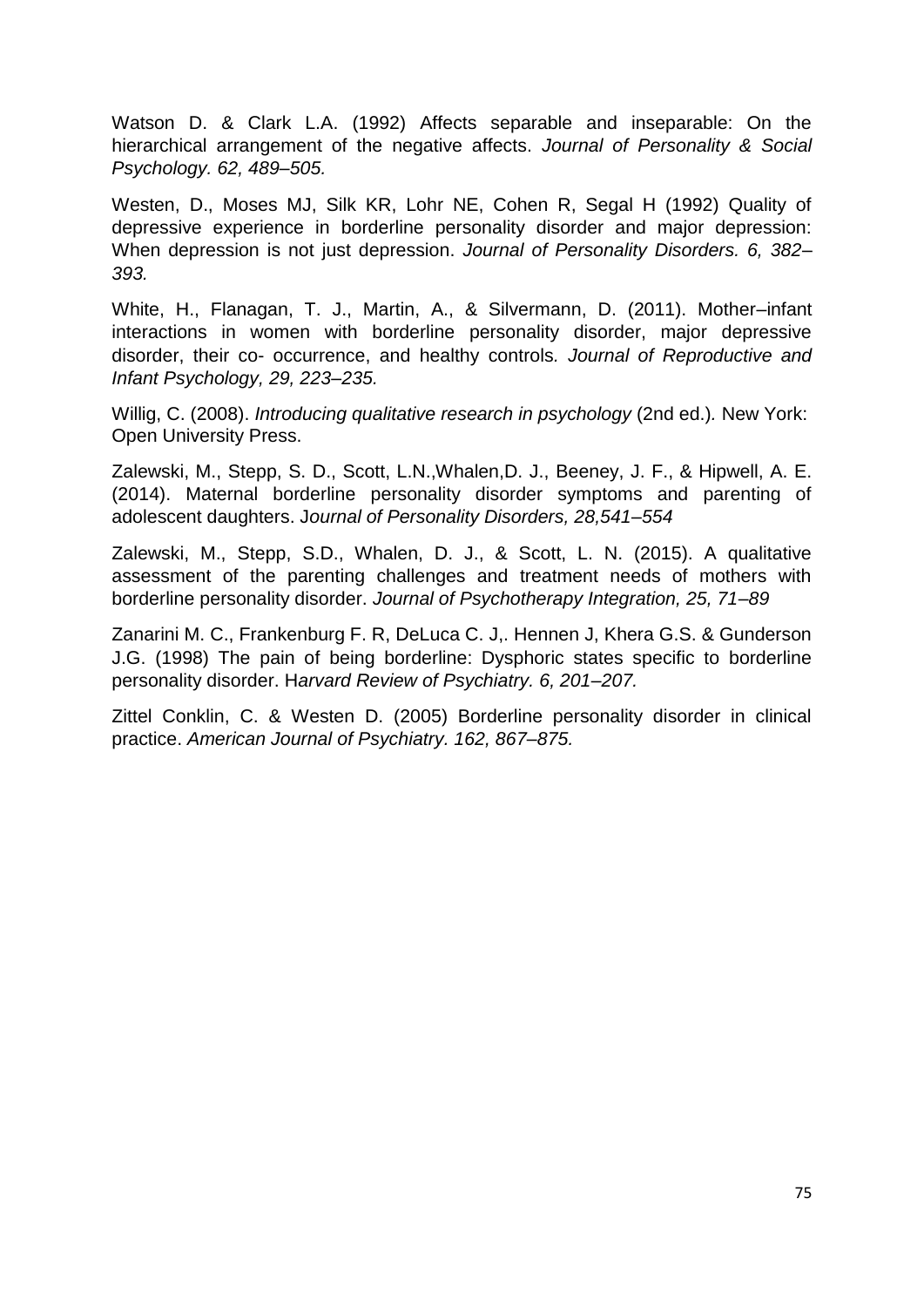Appendix 1.

## The Therapy Experience Interview

The next few questions are about how things have changed for you and your baby since the last time we met.

1. To start with, we would like to hear about the changes you have noticed in yourself.

a) Could you tell me about any big changes you have noticed in yourself over the last six months, since we first met? (could you give me an example that might help me understand that/in what way?)

b) Now more specifically- Comparing how you were when we first met with how you are now, have you noticed any changes in terms of:

i) Your confidence in yourself as a parent? (If yes, could you give me an example that might help me understand that/in what way?)

ii) The enjoyment you get from being a parent to your baby? (If yes, could you give me an example that might help me understand that/in what way?)

iii) Your own mental health? (If yes, could you give me an example that might help me understand that/in what way?)

d) (If applicable) In thinking about the changes you have mentioned, what would you say the most important reasons might have been for the changes? (Prompt, anything happened in your family life, the child developing, other services that have been offered to you, the present service – ask participant to illustrate and explain)

2. We would also like to find out more about what changes you have noticed in your child.

a) Comparing what he/she was like before you started the therapy to how he/she is now, what were the major changes you noticed in your baby (If yes, could you give me an example that might help me understand that/in what way?)

b) Now thinking more specifically -- have you noticed any changes in your baby in terms of the following?

i) Feeding? (If yes, could you give me an example that might help me understand that/in what way?)

ii) Sleeping? (If yes, could you give me an example that might help me understand that/in what way?)

iii) Fussing or crying? (If yes, could you give me an example that might help me understand that/in what way?)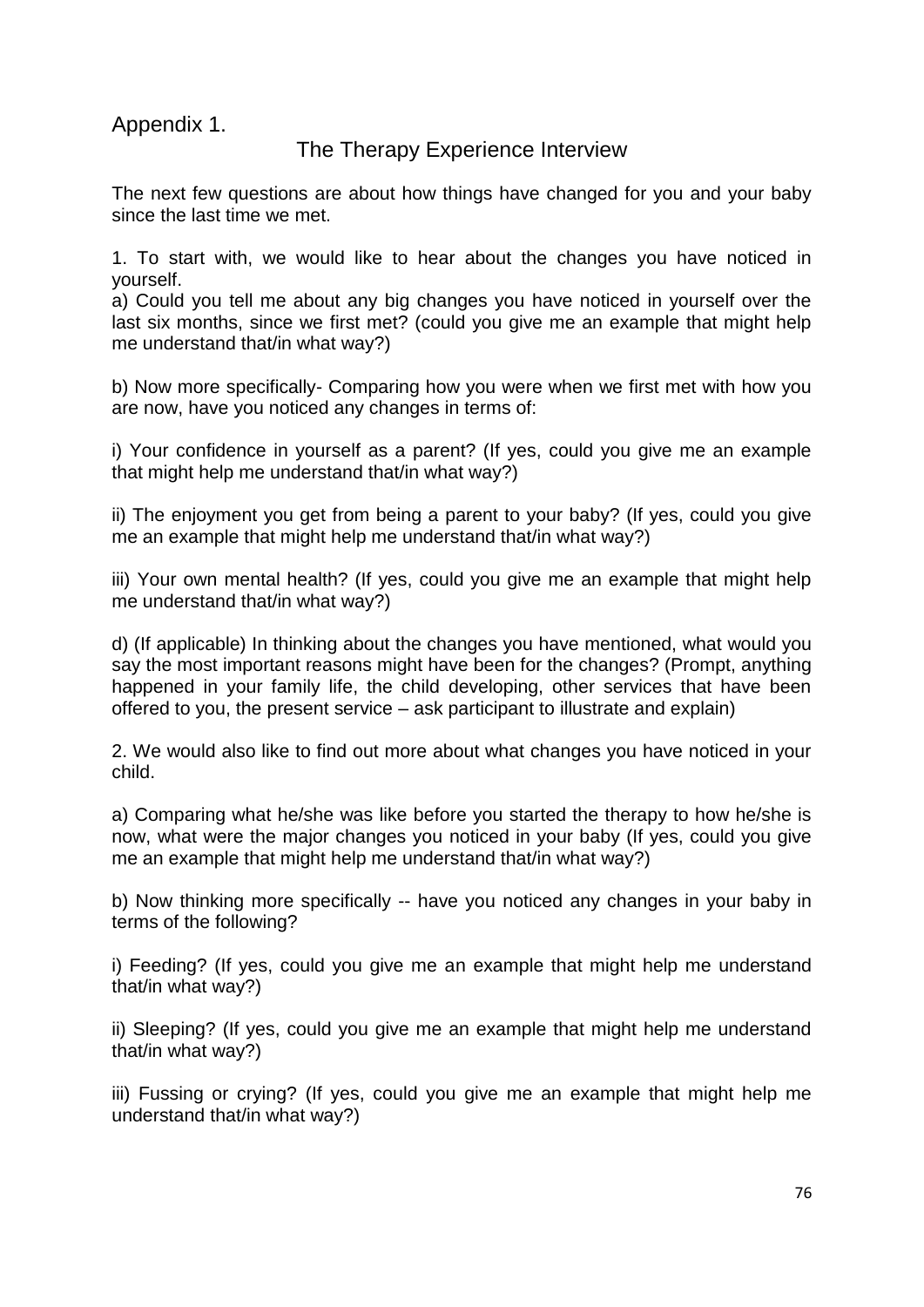iv) How easy he/she is to comfort when upset? (If yes, could you give me an example that might help me understand that/in what way?)

c) (If applicable) In thinking about the changes you have mentioned, what would you say the most important reasons might have been for the changes in your baby? (Prompt, anything happened in your family life, just time passing, other services that have been offered to you, the present service – ask participant to illustrate and explain)

3a) And what changes have you noticed in the relationship between you and your baby over the last 6 months, since we first met? (could you give me an example that might help me understand that/in what way?)

b) (If talks about any changes) And what do you think the reasons for these changes might have been?

The next few questions are about how you found the support you received/are still receiving.

4a. Are you still seeing the therapist?

Yes No

If no, how long did you see her for?

\_\_\_\_\_\_\_\_\_\_\_\_\_\_\_\_\_\_\_\_\_\_\_\_\_\_\_\_\_\_\_

4b) On the whole, did you find the experience of the therapy to be positive or negative?

| $\Box$ Very Positive                 |
|--------------------------------------|
| $\Box$ Positive                      |
| $\Box$ Neither Positive nor Negative |
| $\Box$ Negative                      |
| $\Box$ Very Negative                 |

c) What parts of the experience were most positive for you and your baby? (please as before it is very helpful if you can illustrate with examples)

d) What parts of the experience were most negative for you and your baby?

e) What changes do you think could be made to improve the treatment you received?

f) What was your experience of (name of site) where you were receiving the therapy?

Prompt – Were there things about the setting that you particularly liked/ disliked

Let me ask you some specific questions? Did you find it easy to get here/there?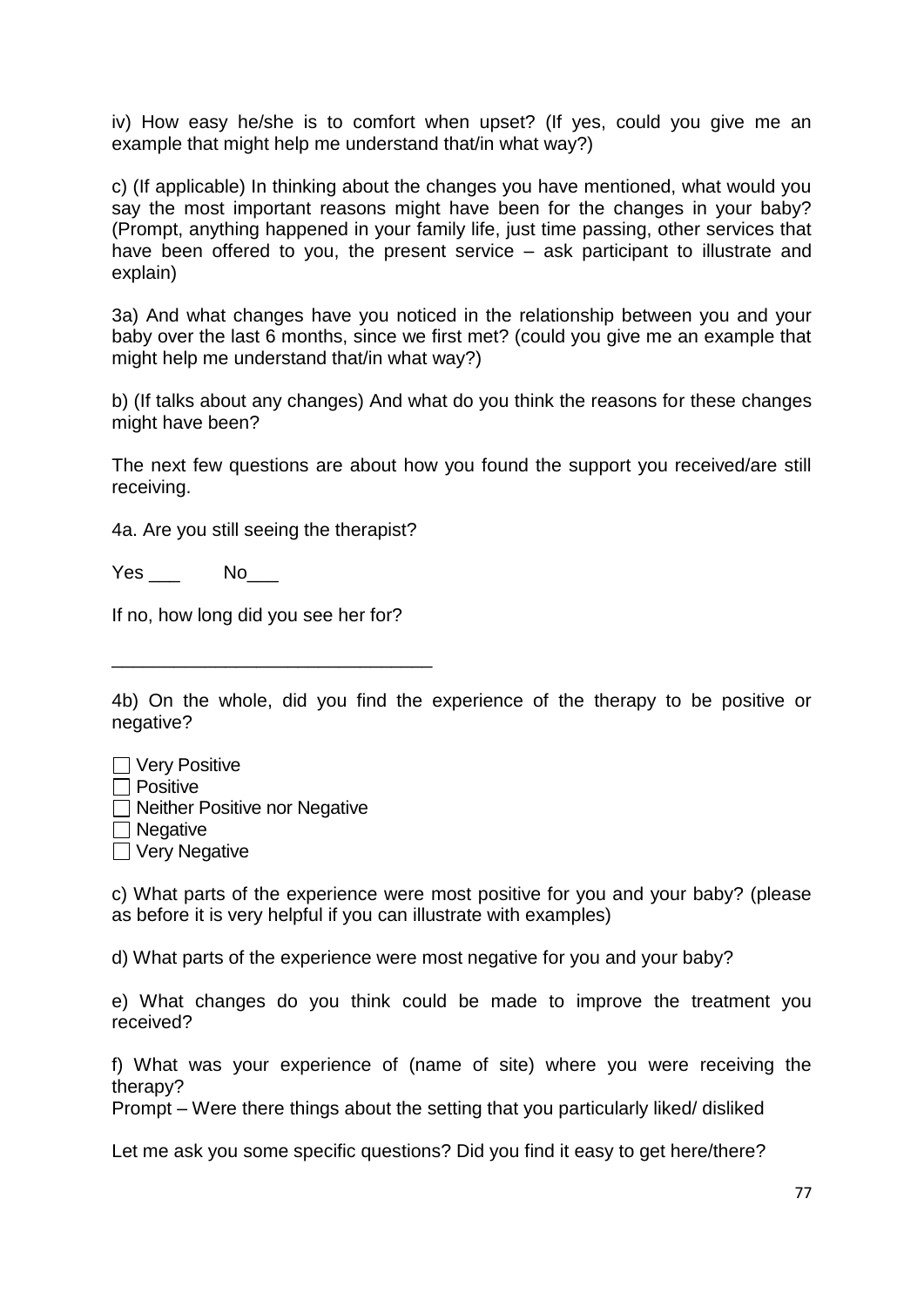Were you made to feel welcome when you arrived? Did you feel safe in the setting? Did you find the physical environment comfortable? Did you feel your confidentiality was respected? Would you recommend it to a friend to come to this setting?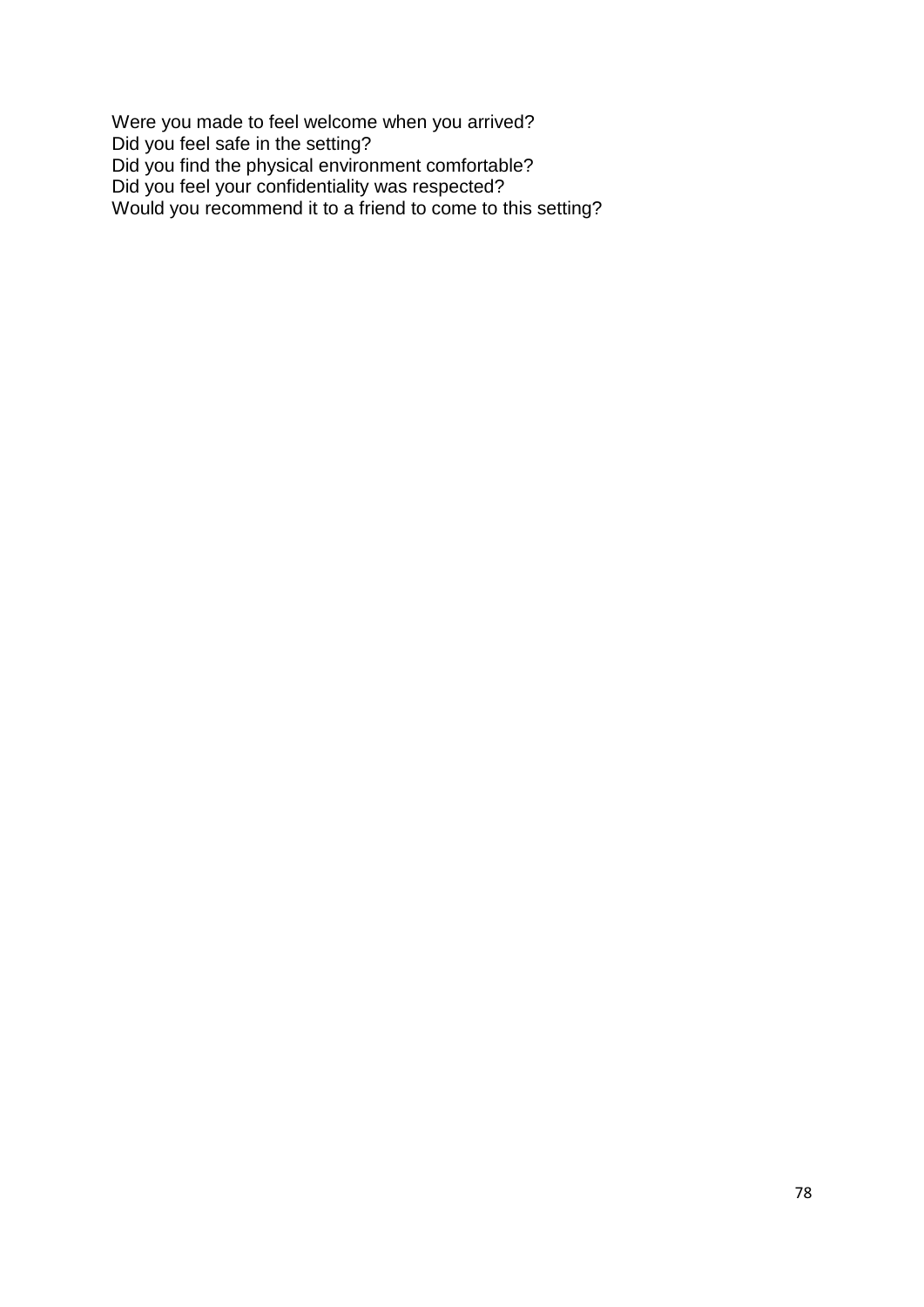Part 3: Reflective Commentary

JSNY5

Word Count: 4473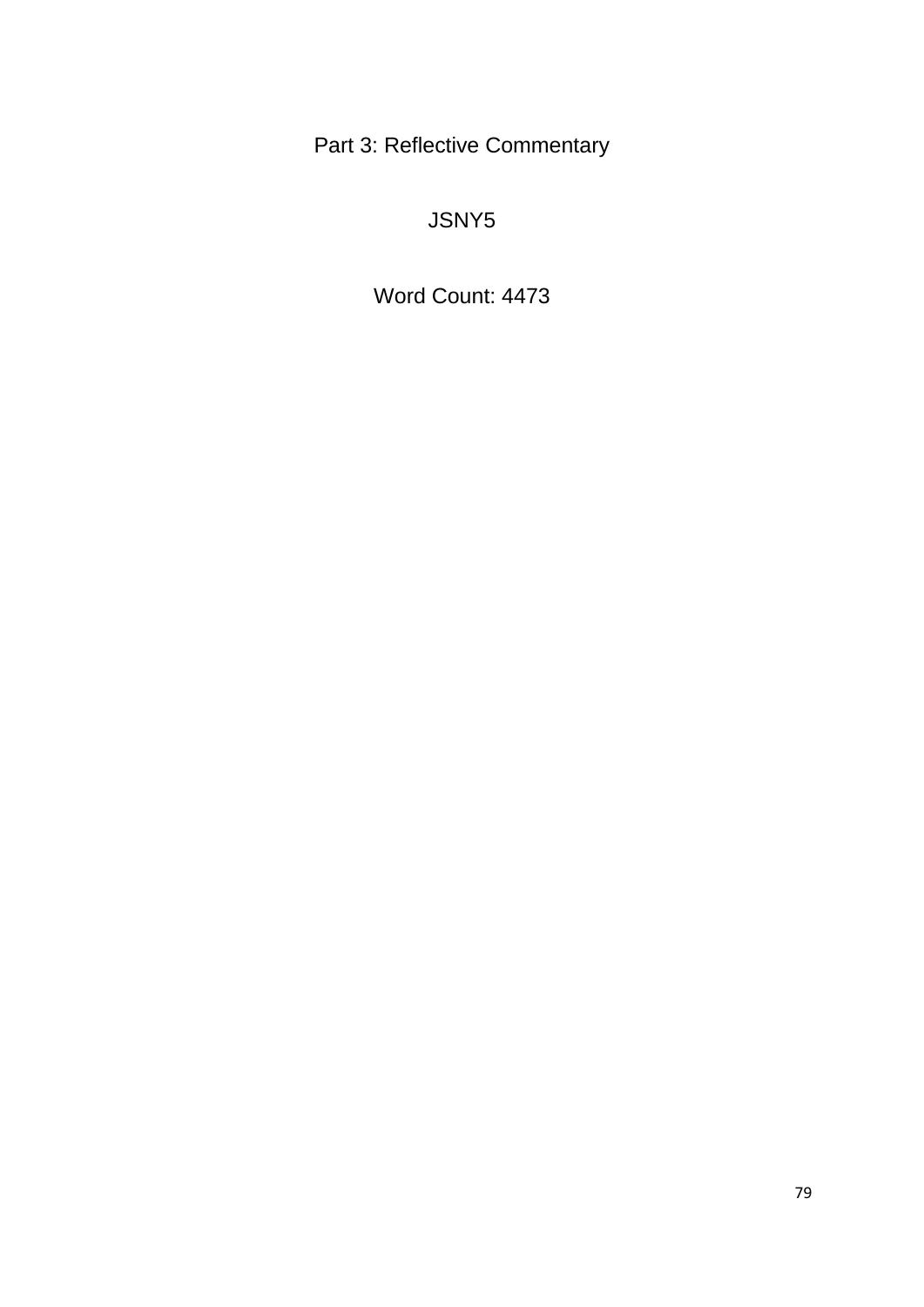## Introduction

This is a reflective commentary of my journey I have undertook whilst undertaking research for the clinical doctorate in Child and Adolescent Psychoanalytic Psychotherapy. In order to provide a fuller picture, I have included my thoughts and reflections from the very beginning of my training.

I have shown how the process of learning about and undertaking research has informed my clinical work and visa versa. My empirical study was of central importance in discussing these processes. Furthermore, all research tasks that were completed have been included in the writing in order to help gain the sense of how much of a beginner to research I felt at the beginning of the training.

An informal tone using first-personal personal pronouns has been adopted in order to get a more authentic sense of my own thoughts and feelings throughout the process. In addition, I have chosen to use weather metaphors as subheadings because the description of the weather felt like a helpful way to describe my feelings about being part of and attempting to complete the research element of the clinical doctorate.

### **Thick fog - the beginning**

With no prior experience of conducting research, I very much had to start at the beginning. This was a part of the clinical training that I felt that I had to do and I dreaded the first year of research related lectures which consisted of a large group students from various courses. Every student, I imagined, had more experience than me and whilst we rapidly covered a range of research terminologies, I struggled to keep up. Additionally, I did not have a good grasp of what I needed to be familiar with, how familiar I should be with the material taught and how much time I should be giving this part of the training.

Early on in the term, my year group gathered and we were told the timescales of each deadline for the research part of the course over the four years. I took myself home after the seminar and fell asleep, it all felt too overwhelming. So, from that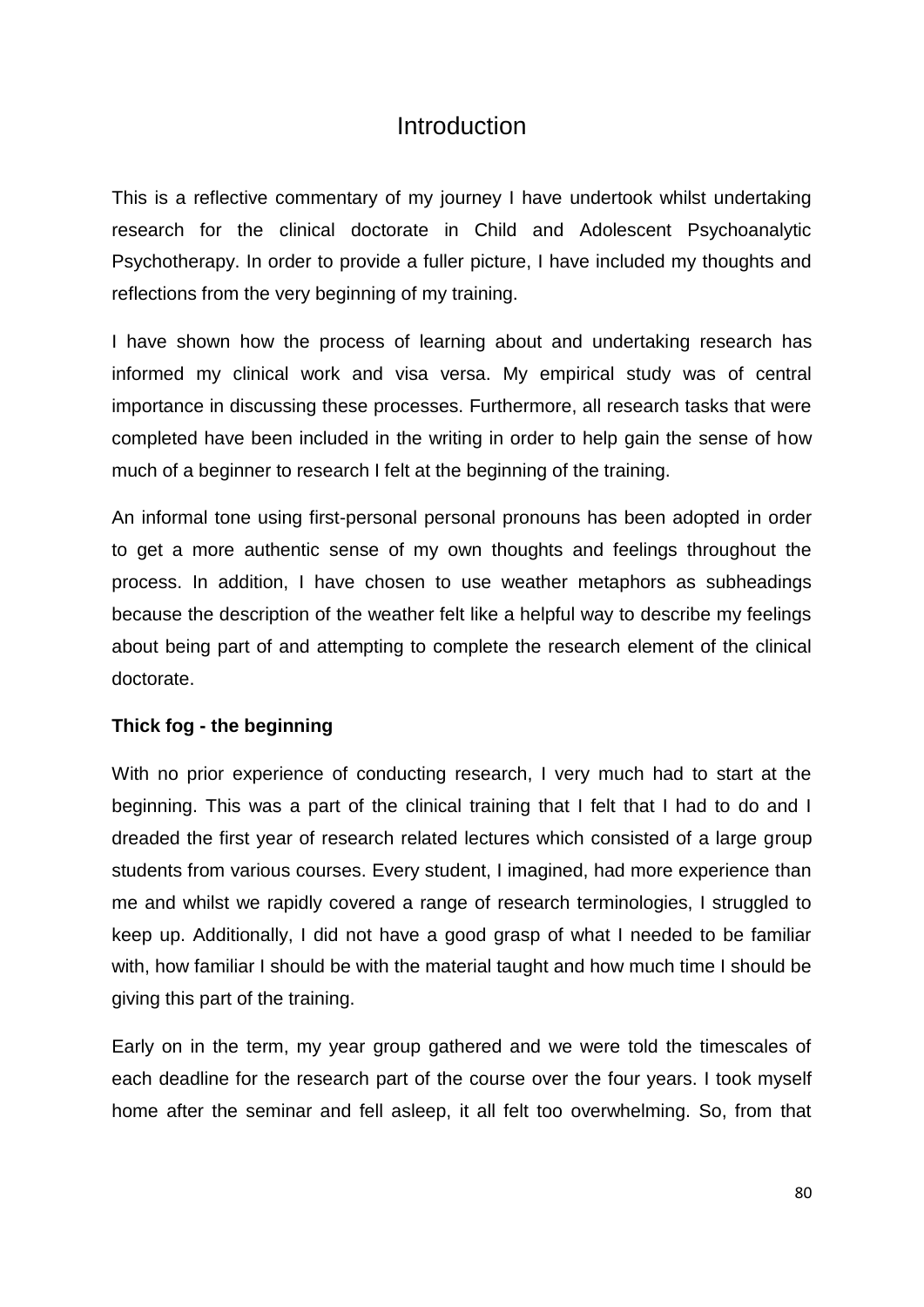point on, I thought about each assignment at a time working towards manageable chunks of the course to get by.

I somehow passed an exam at the end of the first year and the next formally assessed piece of work was an audit. I was initially unclear how to undertake an audit or even what an audit was. However, with time and much support from the teaching staff, I got a good grasp of what I needed to do. I decided to focus on what support families were given in my CAMHS clinic who had a child diagnosed with ADHD and medicated. I felt engaged in the task and interested in the topic.

After a couple of weeks of digging for figures in the CAMHS clinic about how much psychological support families were given, I began to see the reality of a very chaotic service with near to no psychological support for families. I was given the cold shoulder by a few colleagues from the ADHD team and decided as I was planning on staying in the clinic for at least the next three years, I would abort the topic and focus on a less heated and politically charged area. A learning curve so far, therefore, was balancing my desire to expose a poorly run service that did not meet the NICE guidelines with my own training needs to fit in with my colleagues at a service working with limited resources under extreme pressure.

To my surprise, I found myself enjoying putting the audit together despite its rather bland subject that I chose – to compare the types of referrals for tier two and tier three CAMHS. The data was relatively straight forward to gather and I revelled in producing a document where the data could be illustrated in clear and engaging ways for the reader.

On reflection, perhaps the somewhat hostile experience of gathering data for my initial audit was a reflection of the experiences that children diagnosed with ADHD and their families have to bear at the CAMHS clinic – that of being silenced and unsupported. It is interesting to notes that all three of the young people diagnosed with ADHD that I saw clinically refused to take their medication prior to starting their individual psychotherapy. Their refusal may demonstrate a sense of control and ownership of their treatment for ADHD. But in addition, all three patients vocalised their frustrations in what they described in their own words to be an inappropriate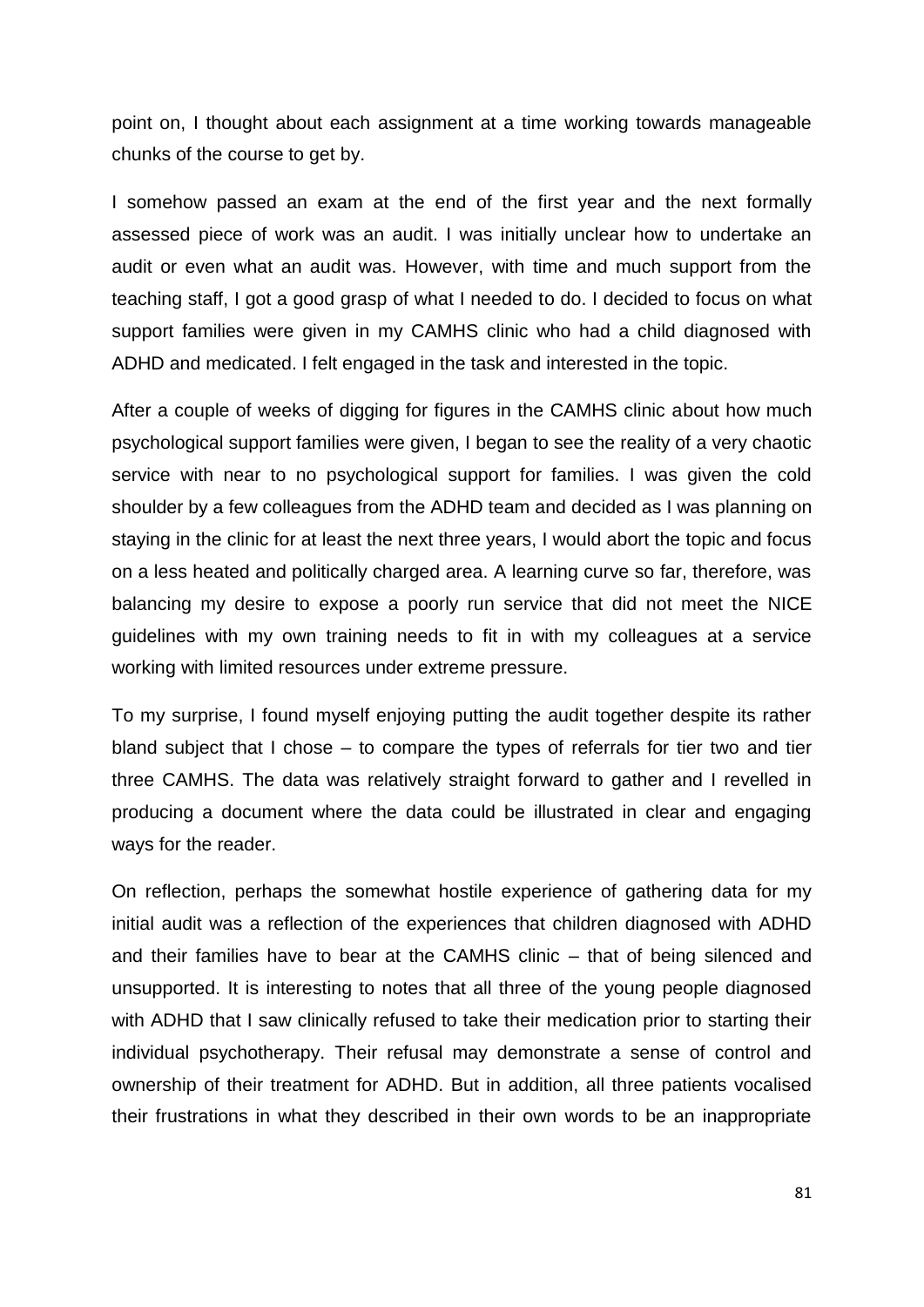and unhelpful treatment – namely that prescribing medication with little other support.

This topic for my initial audit could have had much greater scope to inform my own and other practitioners' clinical practice in the CAMHS clinic and at the time, I had hoped that it may lead to my research study. In any case, from this experience, I am now more aware in my clinical work that these children, young people and their families may feel unheard, and perhaps silenced.

Such a rich topic initially was replaced by what felt like a blander audit which I do not feel informed my clinical work to such a great extent although I was surprised by the complexity of Tier Two patients' symptoms as well as the length of time that the symptoms had manifested. Both of these factors I was previously unaware of. This informed my practice as it highlighted just how long patients' had been living with their symptoms if they had been seen in both Tier two and Tier three.

Although the results gained were used by Tier two and Tier three Managers, the topic did not act as a means for further thought and reflection within the team. This in itself is interesting as my own experience of this specific CAMHS team is that thinking and reflection were often shut down.

What next? My next task was to work in a group and think about producing a research project together. Again, with no prior experience of this, I felt quite infantilised and desperately wanted to be handheld by our seminar leader every step of the way. The weekly research related readings that I read and the group discussions in journal club helped me understand the format of research papers and what makes for more credible research. I felt a skill was being developed, a cog in my brain was beginning to turn but it did not come naturally and I still very much felt that the research part of my course was something that I needed to do to complete my training – a box that needed to be ticked.

#### **Mist - the research cog starts turning**

But perhaps this was not really the case? I found myself being able to engage in conversations in my CAMHS multidisciplinary team meetings that I otherwise would not have been able. For example, I questioned whether an art therapist should be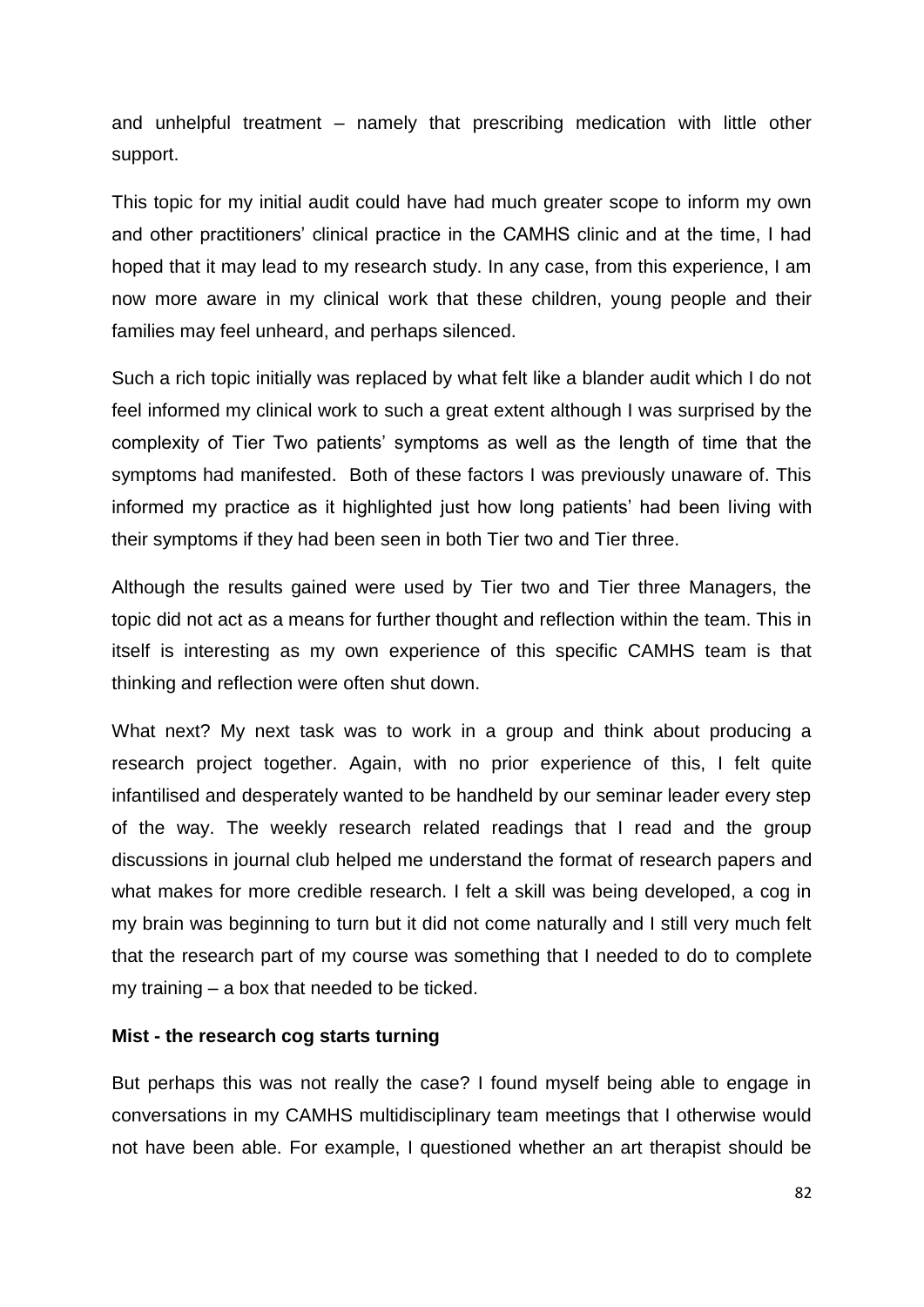present in evaluating his own therapy group using semi structured interviews after the group took place. Also, an outside speaker came to the clinic to describe a Randomised Control Trial (RCT) and I was not only very familiar with this type of research now but I felt that I had the confidence to contribute to the conversation. Perhaps I was actually beginning to reap the benefits of all this extra research work, this new language that I initially saw as such a burden.

When deciding on our research topics, I gave a preference for my study to be linked to the PIP study. I am really interested in how mothers interact with their infants and I wanted to have more in-depth knowledge in this subject area. I also wanted my empirical study to be a neat piece of work I hopefully would not get too bogged down by.

I was now encouraged by my research tutor to think of a subject title within the PIP study in which to focus my empirical study. Narrowing down the area came with ease as my interest in Borderline Personality Disorder (BPD) had grown since commencing the training. I had been struck by how many parents had presented with borderline traits in the clinic and I was keen to know more about the disorder, its effects on their offspring and how best to support parents. Some of the looked after children that I had seen for psychotherapy described their parents' who sounded like they may have BPD and the impact of their condition had grave effects on both themselves and their relationships with their children. I was keen to know more to help explain these behaviours and the motivations behind them.

Meeting with other students in my year group for small group supervisions felt frustrating as we were at different points in thinking about our research proposals and my time felt too precious to be listening to other students ponder over their ideas. I wanted my supervisor's full attention for my proposal and then to cut and run. Meeting for seminars with our larger year group to discuss our research proposals felt equally frustrating. I was keen to get going with my own ideas, despite still finding the idea of undertaking my empirical study as an impossible task.

#### **Sunny spells - the literature review**

Midway through my maternity leave, I was eager to start my literature review and it was a welcome relief from talk of babies, nappies, feeding and weaning etc. I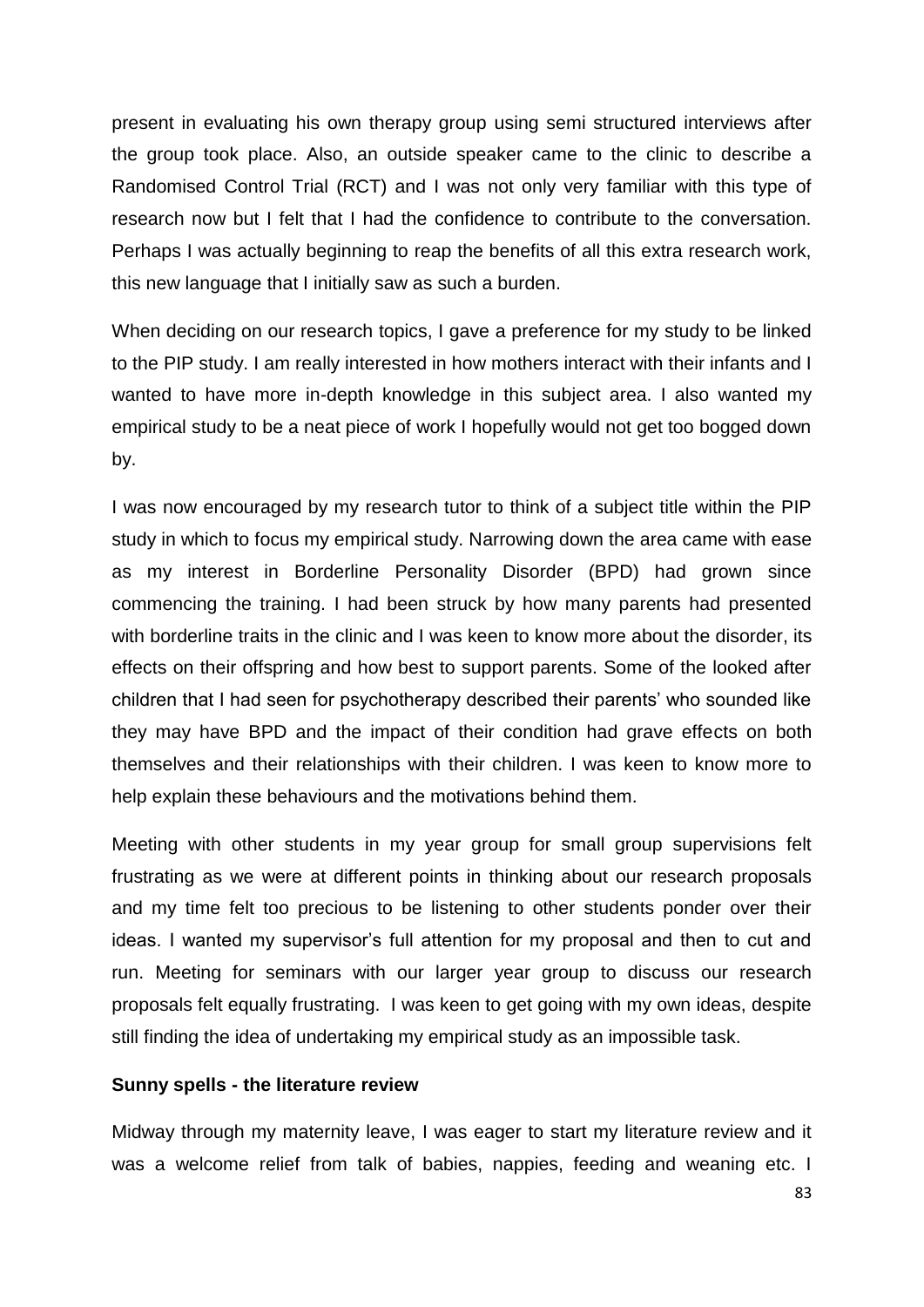regularly used my child's nap times to focus on the task ahead. I was struck by how engrossed I became in the process of finding all papers linked to the treatment outcomes for interventions that aim to improve parenting or parent-child relationships for parents diagnosed with BPD. In fact, I felt that I had enough time to even read other papers that were not specifically related to the literature review just out of sheer interest and curiosity.

The process of using a number of databases and Mendeley was all new to me but fairly straightforward and I found myself learning a great deal about BPD and parenting. The research showed not only a gap in evidence-based approaches specifically for parents with BPD and their children but also that there are no treatments that stand alone as interventions that have been specifically designed for mothers diagnosed with BPD to improve their parent-child relationships. I remember thinking that this finding felt very shocking to me at the time. For I was beginning to find that BPD severely affected parent-child relationships in a number of ways and a lack of support for parents diagnosed with BPD seemed somewhat limiting.

The literature review also highlighted the differences in approaches in parenting interventions which were primarily attachment-based approaches and/or psychoeducational approaches. Prior to beginning this literature review, I had mixed views about what might be the most successful approach in supporting parents with BPD. On the one hand, I had been involved in supporting young people who were taking part in the Systems Training for Emotional Predictability and Problem Solving (STEPPS) program in my CAMHS clinic. This followed a psychoeducational approach and I could see first-hand the benefits that this had on many young people struggling with emotional intensity disorders. However, I also held the previous belief that an attachment-based psychotherapy may help parents improve their mentalization capacities. Much of the research that I gathered for the literature review, despite the limited evidence base, showed that initial psychoeducational support is beneficial in order for attachment-based therapy to be accessible for parents diagnosed with BPD.

This finding therefore challenged my previous beliefs and assumptions about attachment-based approaches in supporting parents with BPD. For a purely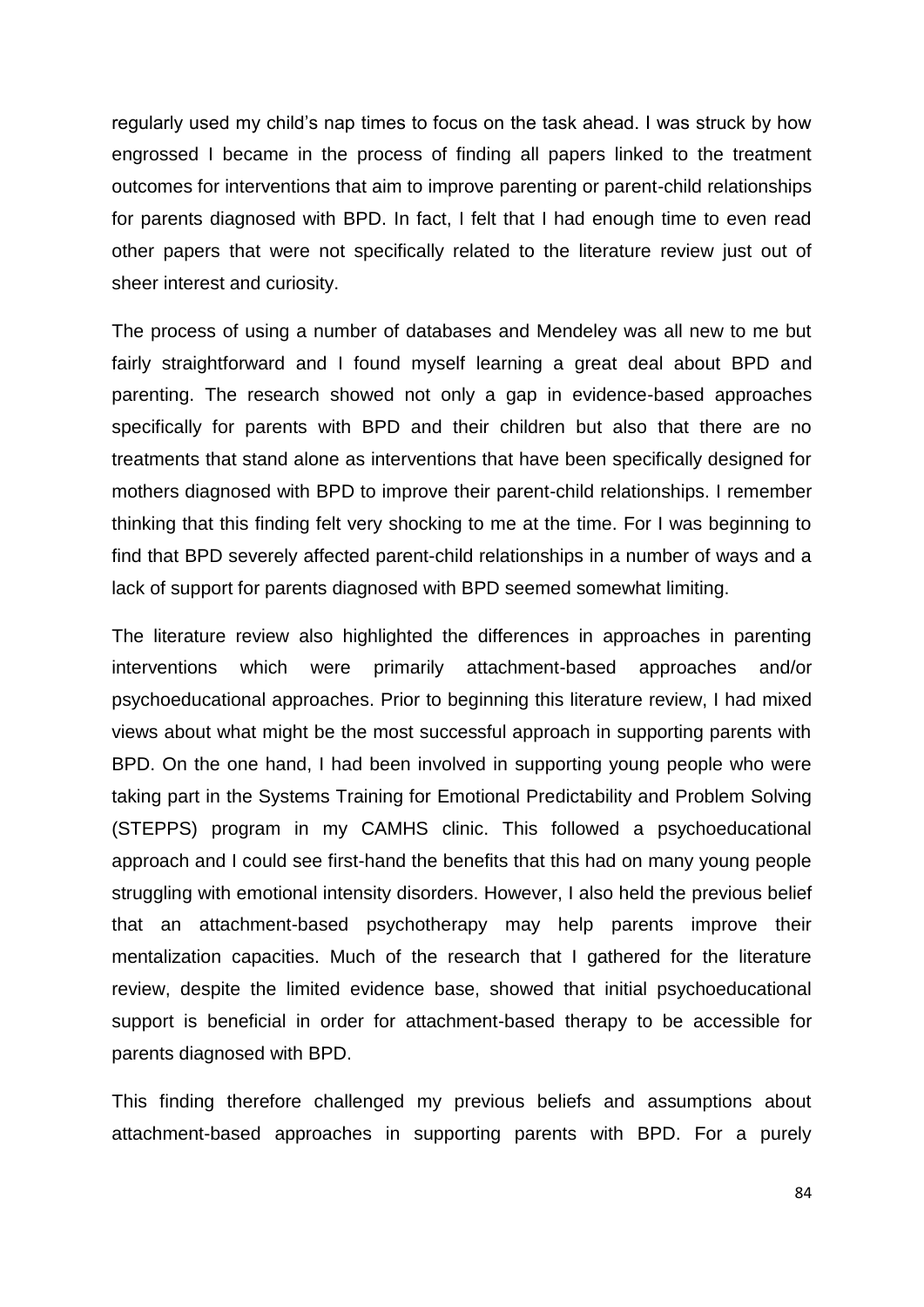attachment-based approach in supporting these parents did not seem to be the recommended treatment. This all felt very new and interesting to me.

#### **Light showers - the empirical study**

With the literature review now completed in my third year and my maternity leave finished, I was back at the clinic and had the arduous task of the empirical study ahead. I was consciously aware that I wanted keep the study simple, for it to be achievable within the limitations of time which was bombarded by both clinical work and now a family life.

I was drawn to undertake a qualitative piece of work rather than quantitative for a number of reasons. Firstly, I felt completely inept at doing any sort of statistics and secondly, I am fascinated by gaining insight into the meaning behind human behaviour rather like a detective at work. Hermeneutics was a concept I got more familiar with. The idea of doing a qualitative study felt doable and potentially interesting.

However, my research question was very much limited to the data already obtained in the PIP study and therefore, although I had an area that I was more interested in, there were many restrictions. I created an empirical study where the question was revolved around the data already gained rather than vice versa. There were substantial limitations to this. For example, there were no mothers who had been formally diagnosed with BPD who had taken part in the study. Rather, participants with a cut-20 score ≥10 in The Borderline Personality Inventory (BPI)**,** a questionnaire which can be used as a screening instrument for BPD and also for dimensional research of borderline features, was incorporated in my study. The PIP study had three participants with a cut-20 score ≥10 in The Borderline Personality Inventory (BPI) and this is how the number of participants for my empirical study was chosen.

I chose interpretative phenomenological analysis (IPA) as a method of analysis in order to attempt to gain an understanding of the real experiences of the three participants. I liked the way that the method was an in-depth account that privileges the individual as well as being a process that interprets how the participants make sense of their own experience over time. Furthermore, it felt exciting that there has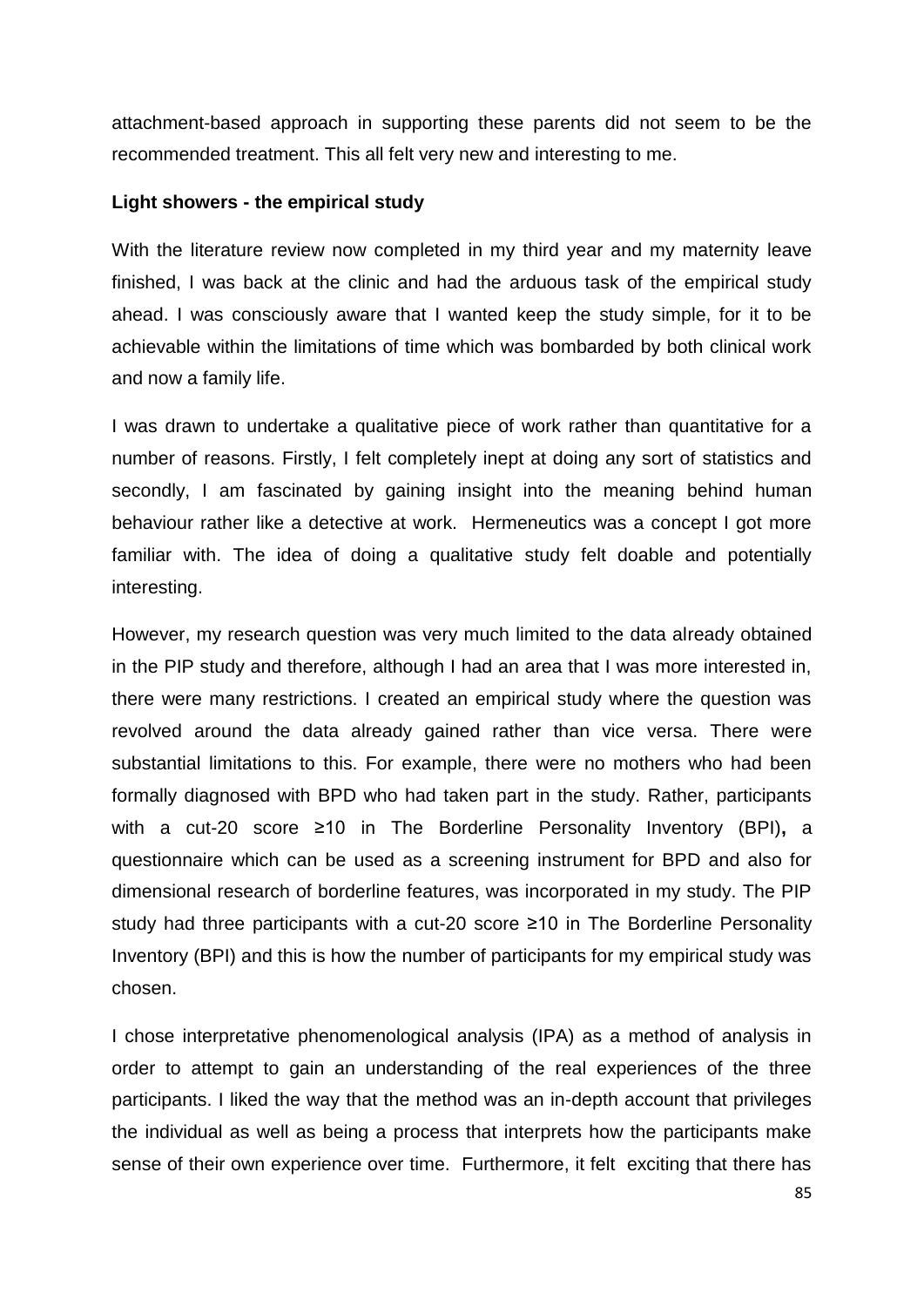been no qualitative research undertaken to date taking into account the experiences of parents' with BPD in how their related to their infants after taking part in an attachment focussed intervention.

I had a lot of teething problems when I first started the process of undertaking IPA and found it difficult to get the level of analysis right. It took many weeks to get the level of interpretation right but I was eventually told eventually by my research tutor that I had managed this task.

The thoughtful process of getting the level of interpretation just right for IPA interestingly helped me reflect on my clinical practice of interpretation with my patients. For some of my patients, interpretations may feel unbearable and/or confusing and I therefore make a clinical judgement to keep them to a minimum if at all. For other patients, I can use interpretations in the room more frequently to good effect. However, similarly to IPA thinking about and reflecting on the key themes is at the heart of analysis whether or not an interpretation in actually made.

Furthermore, having been used to reflect on key themes in my clinical practice, the task in doing this in my IPA study did not feel alien or arduous. In fact, it felt very similar to a skill I was attempting to master in the therapy room within a different context and applied in a different way.

There were a few methodological choices that I made which looking back, I would manage differently. For example, there was a loss in that the transcripts were already transcribed. Despite this saving a huge amount of time for me, I think the nuances and much of the detail was lost from not having undertaken this task myself. This is particularly the case as two of the mothers did not speak English as a first language and parts of the written transcripts were difficult to understand. In addition, I used data from 'The Therapy Experience Interview', a semi-structured interview which focusses on the experiences that the mothers have of the PIP treatment and how they experience changes in their relationships with the baby after engaging in the PIP treatment. However, the questionnaire was not specifically designed for my empirical study and the questions could have been more specifically geared towards my study to gain a fuller understanding of the participants' experiences over time.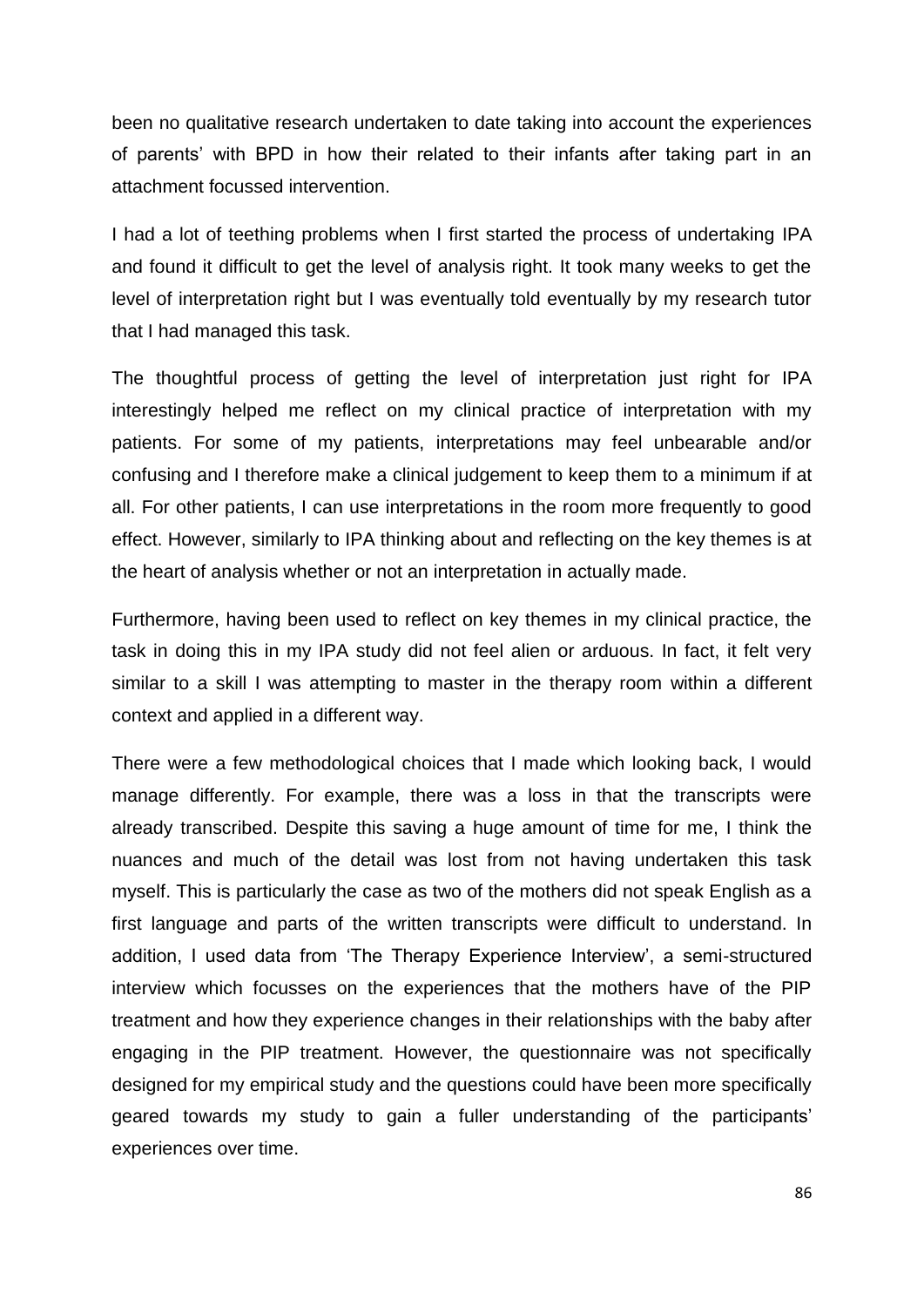Furthermore, I chose to use just three participants for the reasons described above. However, I was unable to make any ethical generalisations from just three participants and this felt like a loss. Perhaps I had begun to get excited that my empirical study really did mean something and it had a useful and valuable place in how these participants experience changes in their relationship with their infants after engaging in an attachment-based PIP treatment. The fact that only three participants were included in the study somewhat disappointingly discredits this.

I also wonder what the impact of my research supervisor's profession could have been on my study for she is a Research Psychologist rather than a Psychotherapist. My phantasy is that she helped me to keep on task and produce the tidy and precise study. However, perhaps her training brought with it some losses in that interpretations from a psychoanalytic point of view was amiss in our discussions together during supervision and perhaps within the empirical study itself.

### **Sunshine - the delights of learning and links to clinical work**

The great philosopher Aristotle (1967) stated:

'The greatest of all pleasures is the pleasure in learning.'

Indeed, the satisfaction that I have gained through undertaking the tasks related to the research element of the course have been immense largely because my knowledge base was so basic when I first started the training. It is as if I have walked uphill through fog, mist, cloud and approached sunny spells as well as light showers to get to the top of a mountain. In full sunshine, I am now able to enjoy the view. My empirical study is in no way a masterpiece but the processes of undertaking it has been challenging, enjoyable and satisfying.

I feel blessed to have been given the opportunity to learn about undertaking research and taught by inspiring and experienced researchers along the way. Being a Child Psychotherapist in the NHS is just not enough these days. Our profession must be informed by credible, evidence-based practice and I now not only have some skills to understand and unpick research studies but also undertake further research. I believe that going forward, Child Psychotherapists do need to be researchers as well as practitioners in order to be well recognised in the NHS.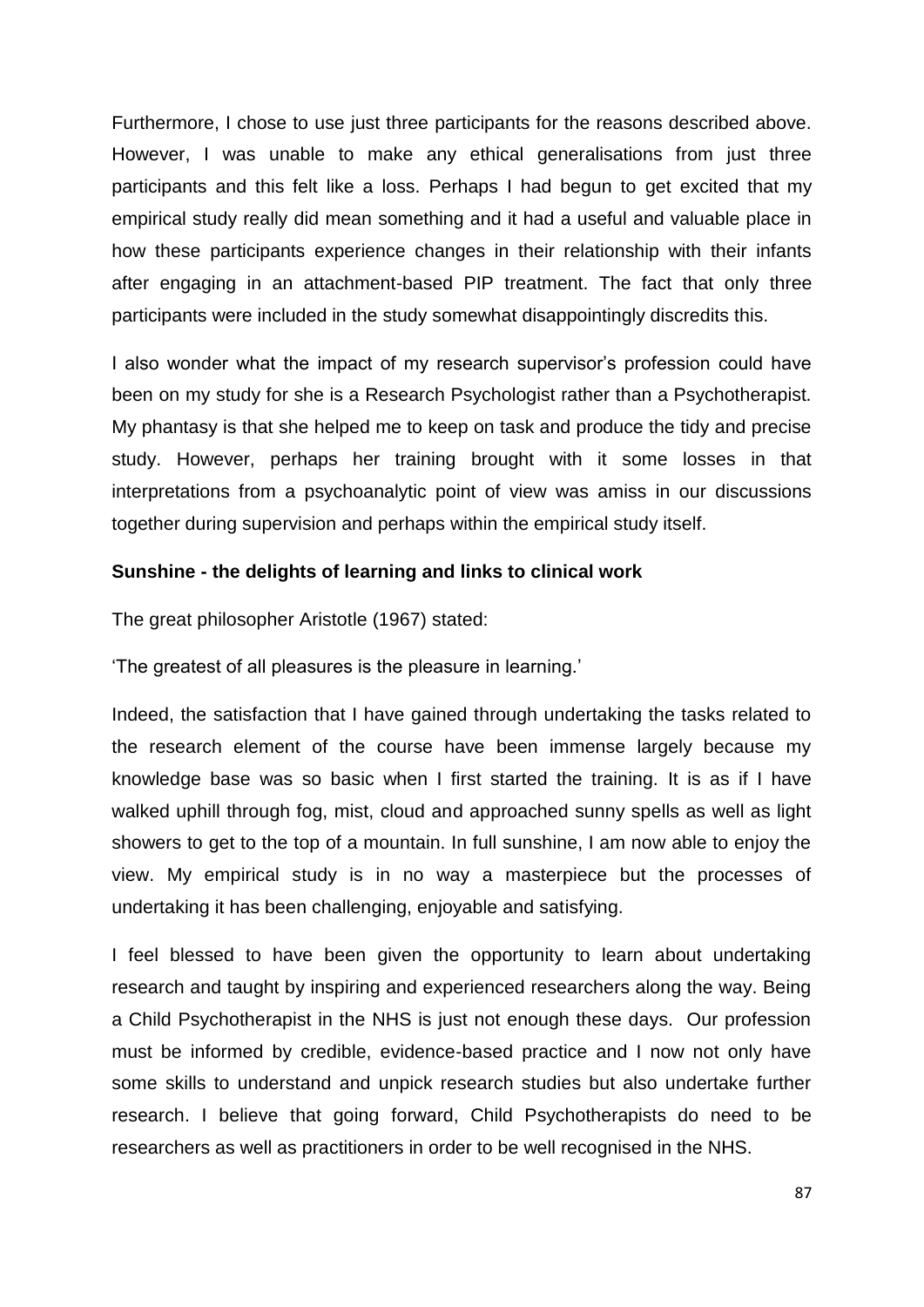The research element of my course has now informed my clinical practice in a wide range of ways. However, as my journey through the doctorate evolved, the two very different elements to the training, the clinical and the research, have felt mainly separated. This could be due to undertaking much of the research work at home, particularly during my maternity leave when I did not have the opportunity to apply the learning to my clinical work. Perhaps I also kept them separated in my mind in order to cope with and manage the requirements of the training. Now, that I have completed the empirical study, I am more able to reflect on the many outstanding ways that the learning from my research has informed my clinical practice and how I am now able to apply this.

For instance, the 'rejection-rage contingency' (Downey, Mougios, Ayduk et al., 2004) is a concept that became familiar to me from undertaking my literature review. It is related to the heightened sensitivity to negative emotions of others and the anger bias linked to rejection sensitivity which people diagnosed with BPD often have. In other words, it is the disposition to anxiously expect, readily perceive and intensely react to rejection.

Keeping this in mind during my clinical practice, with two mothers who have borderine traits with whom I have close communication, I have ensured to answer their telephone calls and concerns promptly and with a lot of care and precision in order to prevent them from feeling abandoned and potentially become angry. I believe this has held the therapeutic frame for their children in treatment with me which may otherwise have the potential to be 'trashed' by their parents' anger.

In fact, the learning from the literature review and the empirical study has improved my understanding of the difficulties and struggles that parents can face and consequently how I attempt to support and communicate with parents. I feel that my own sensitivity towards the difficulties involved in parenting and how I reflect on the family as a whole has changed. Prior to undertaking the parent related research, I was quicker to blame parents for the negative impact that they may have on their children. The 'transgenerational transmission of vulnerabilities' (Reinelt et al., 2014; Macfie et al., 2014; Gratz et al., 2014) has improved my understanding of the intergenerational complexities and difficulties that many people with BPD unfortunately have to cope with.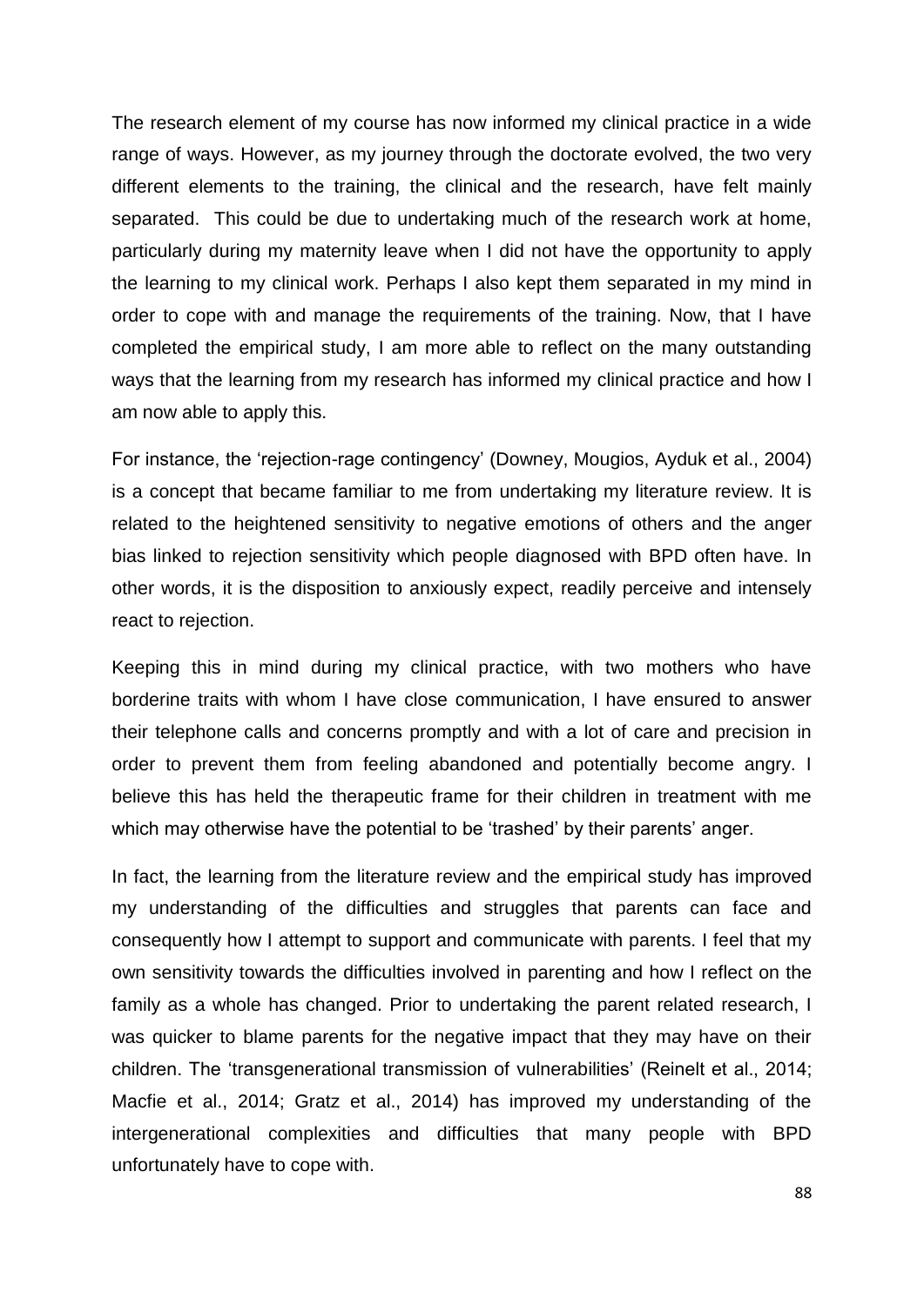However, it is also important to take into account that since starting the research I have become a mother myself and this is also likely to have contributed towards my awareness of the difficulties and struggles that parents can face on a daily basis.

Two of the participants included in my empirical study showed evidence of 'hypermentalization' (Sharp et al., 2011, 2013). That is, the over interpretation or over attribution of overly complex intentions or mental states, leading to inaccuracies and confusion between the mental states of self and others. Awareness of this has affected my clinical practice in that I am more aware of keeping my language simple and to the point with certain patients and parents. I have learned that certain psychoanalytic interpretations, for instance, are not appropriate to use with some patients who may have borderline traits as they may find them more confusing than helpful.

One of the most important links that undertaking research had on my clinical work was questioning whether attachment-based approaches including individual psychotherapy are actually the right treatment for some patients who were referred to me at my clinic. For the literature review highlighted the benefits of psychoeducational approaches prior to attachment based approaches for parents diagnosed with BPD and this has made me question my own practice as a psychotherapist in training. I began to ask myself questions such as; should young people with BPD traits be offered practical and psychoeducational support prior to or alongside the psychotherapy? Should I adapt my practice to incorporate this? Is psychotherapy too overwhelming or confusing for some patients with BPD traits?

Furthermore, my empirical study raised the question whether other types of support for parents may actually be more effective than psychoeducational or attachmentbased therapy. Indeed, the participant in my empirical study who was able to see the most amount of positive change in how she relates to her infant over time was the mother who had the least amount of PIP sessions. She was the same participant who was able to make connections with other mums in the community and got a lot of pleasure out of other people enjoying her baby and this seemed to be the main contributing factor which improved her relationship with her infant.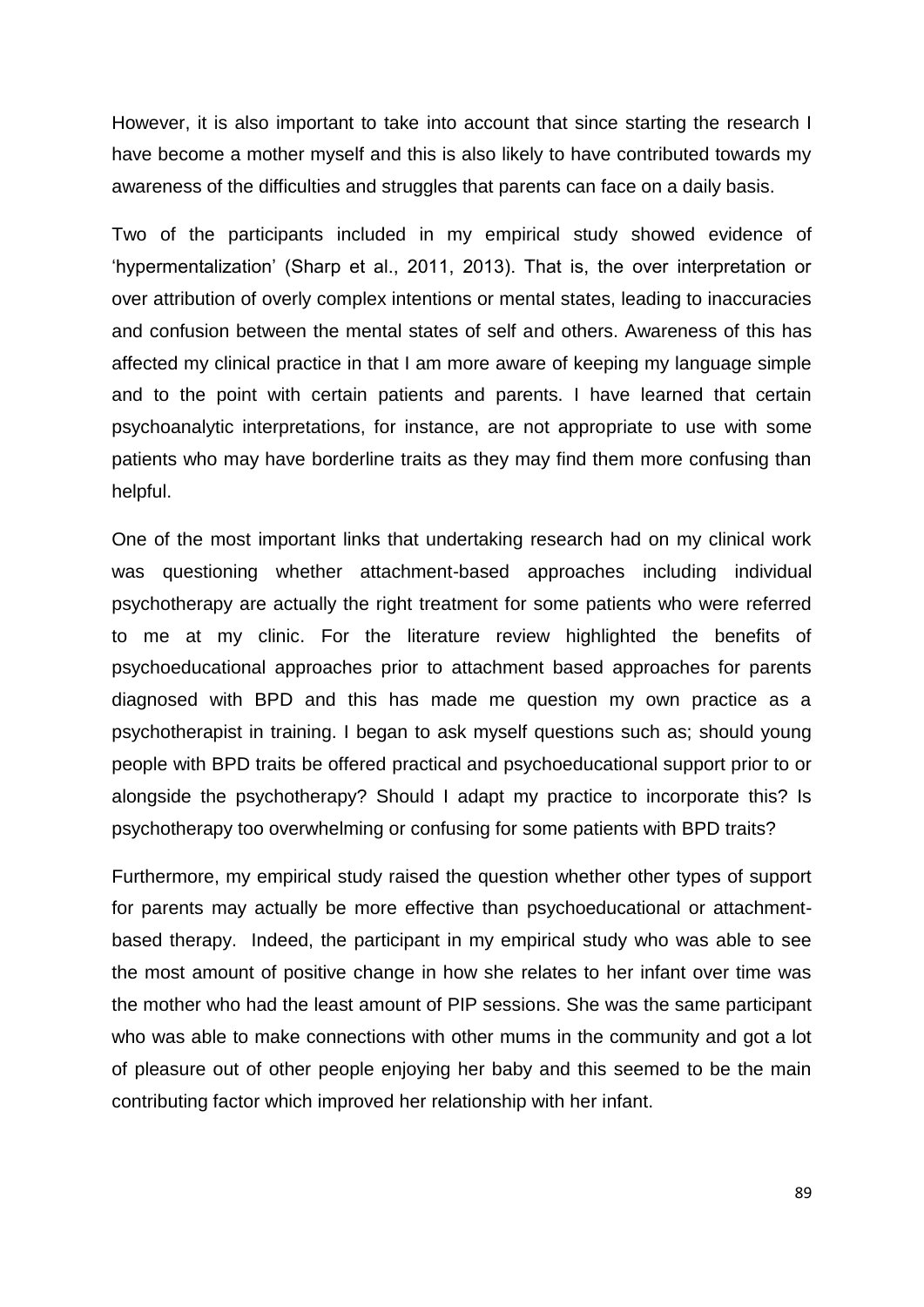Applying this to my own work I questioned whether some children and adolescents who were referred to me for individual psychotherapy would be better supported by other means. For example, being provided with support to learn a new skill and helped to make connections with other children their age rather than be offered individual psychotherapy.

Apart from the reasons why I chose my research topic, I found it much harder to reflect on how my clinical practice informed my research. I suppose in my choice in research method, that of IPA, I swayed towards the familiar where I had learned to find emerging themes in my clinical practice and interpret communications. In this way, my clinical practice informed my research and the two worlds came together. However, there are tensions between the means of interpretation in that my clinical practice involves interpreting the unconscious whereas with my IPA study, meaning was given to the transcript and attempting to interpret the unconscious would be inappropriate and too subjective.

Furthermore, my clinical notes are written in a non-emotive way and are more similar to the writing style of my IPA study than the style that I have adopted to write my clinical papers. In this way, my clinical practice partly informed how I wrote the IPA study. Indeed, there are numerous ways that the academic writing style that I learned to use was different to the clinical papers that I wrote such as the ways of referencing and being objective and factual rather than adopting a more subjective and emotive tone used in clinical papers. Indeed, as I naturally enjoy writing in a more subjective and emotive way, I felt there was a loss in omitting my own feelings in my IPA study.

A further way that my clinical practice informed my research was the way that I chose the emerging themes for my IPA study, attributed meaning to the participants' communications and reflected on their relevance as well as finding possible links. These are all skills that I learned in my clinical practice which could be usefully applied whilst undertaking the IPA study.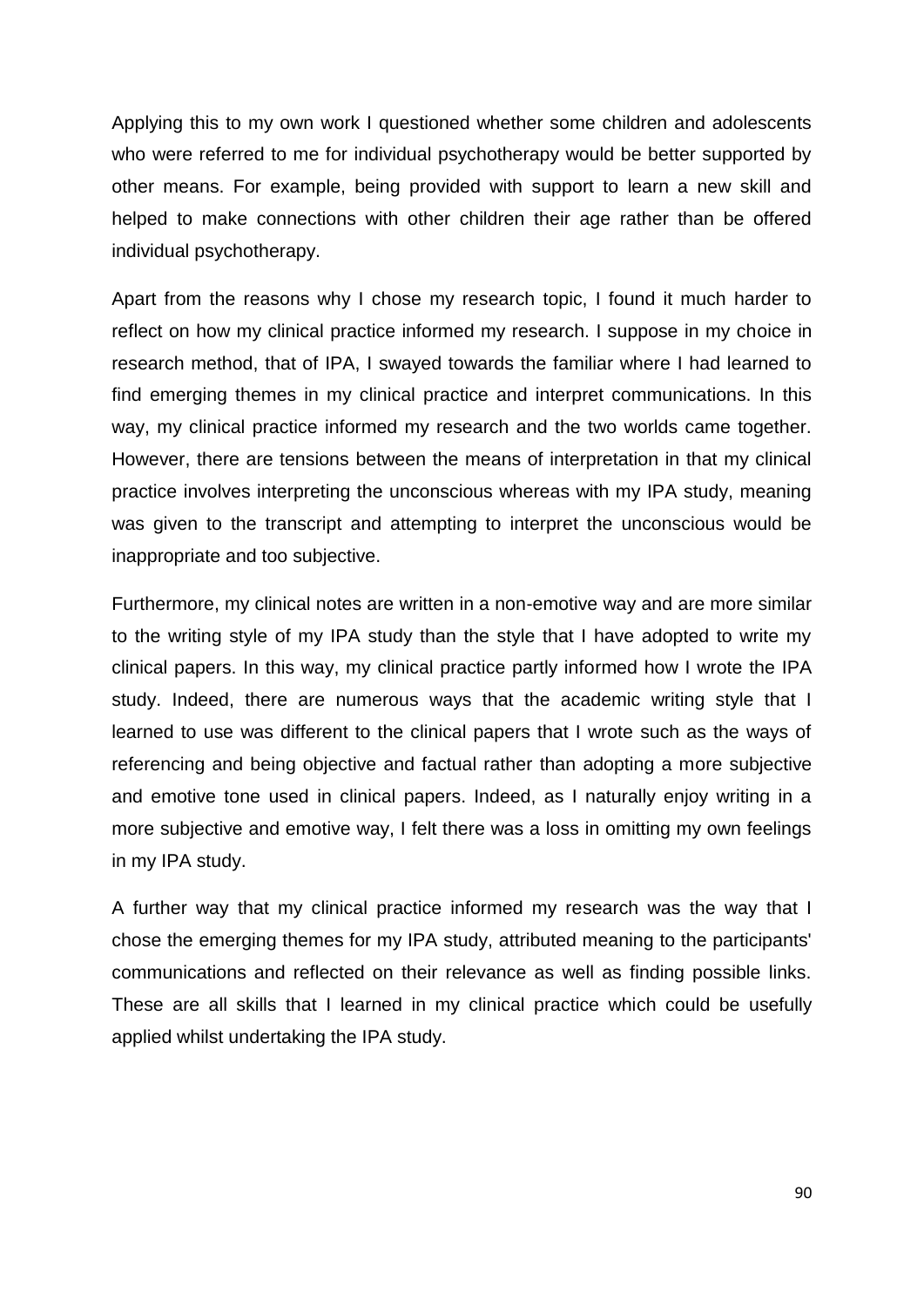# **Conclusion**

I have shared my experience of my journey as a beginner to research, to completing a number of research related tasks towards finally completing an empirical study. I have described my struggles along the way as well as the unexpected satisfaction that I gained from undertaking and completing the research related tasks. I compared the experience to weather related metaphors with the final metaphor being sunshine on top of a mountain enjoying the view after climbing the mountain in various unpleasant weather conditions below.

I questioned the impact that my research supervisor may have had on my learning in that she was from a background of clinical psychology rather than psychotherapy.

I was fortunate enough for my literature review and empirical study to be both of interest to me and relevant to my clinical practice so I could apply learning gained. This included questioning own practice and the value of attachment-based psychotherapy. Ways that my clinical practice informed my research were also discussed, although this did not feel as prominent as the learning gained in my clinical practice through undertaking the research.

Finally, I may well always feel more drawn to being a practitioner rather than a researcher but my confidence as a researcher has grown throughout my clinical training. I now have awareness and determination to be part of evidence-based research in order to save, support and promote my profession as a Child and Adolescent Psychoanalytic Psychotherapist.